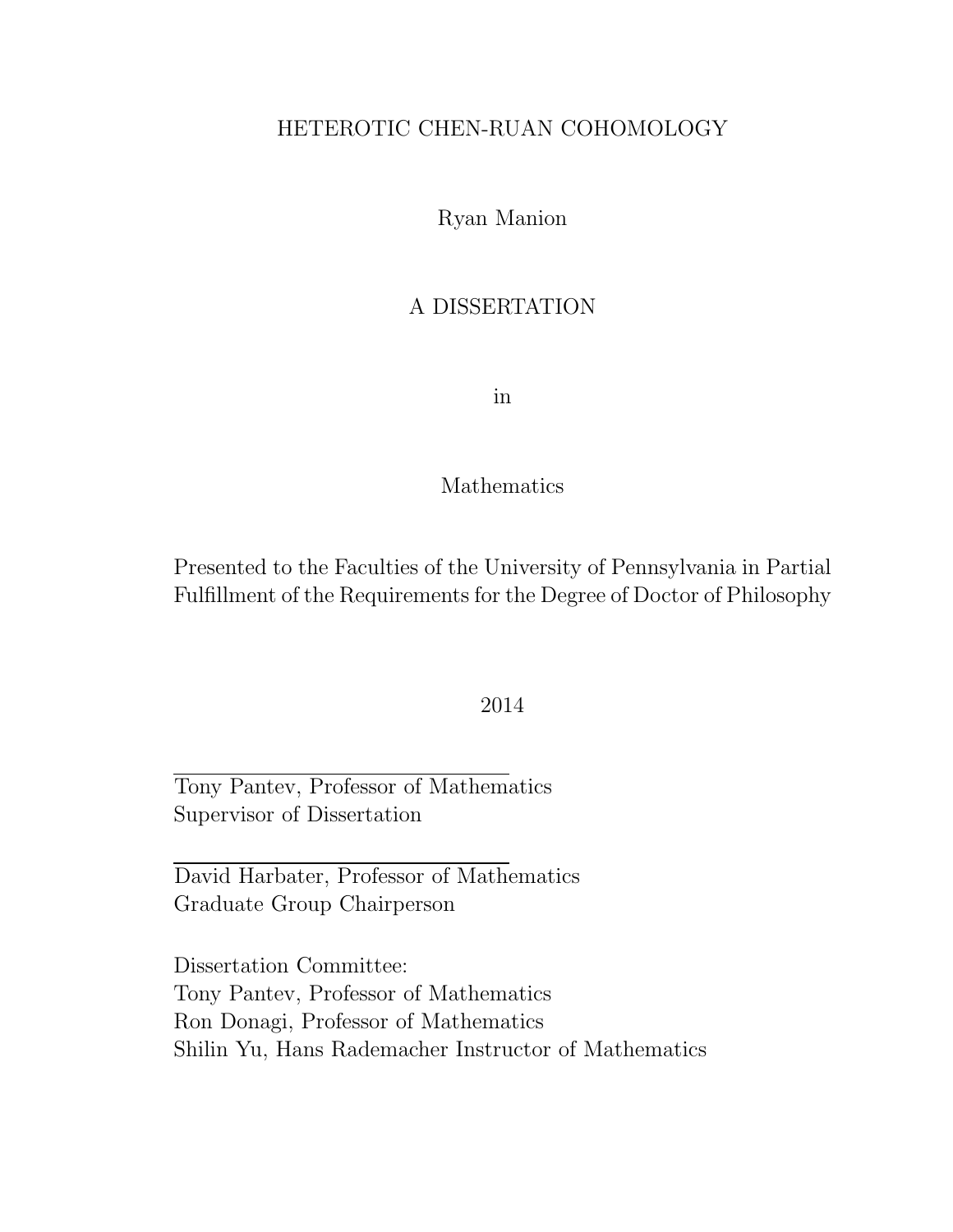# Acknowledgments

I owe so much of my success to the many great people that have been with me throughout my journey at Penn. First and foremost, I would like to thank Tony Pantev for being an extremely helpful, patient, friendly, and inspiring adviser. He has always gone out of his way for myself as well as his other students, and I will always be thankful for all of his help.

Thank you to Ryan Eberhart for being my long-time office-mate, algebraic geometry buddy, fellow board game and hockey enthusiast, and all-around closest friend throughout my years in graduate school. Thank you to Alberto García-Raboso for being incredibly helpful with my math and being the coolest person at every conference. Thank you to Hilaf Hasson for inspiring and teaching me algebraic geometry my first year, and for being such a unique, awesome person. Thank you to Elaine So and Tyler Kelly for being amazing office-mates and friends. Thank you to Ted Spaide, Shanshan Ding, Justin Curry, Zhentao Lu, Ying Zhang, Adam Topaz, Marco Radeschi, Ben Albert, Tong Li, Eric Korman, Taisong Jing, Paul Levande, Lee Kennard, Charles Siegel, Ting Chen, Haggai Nuchi, David Lonoff,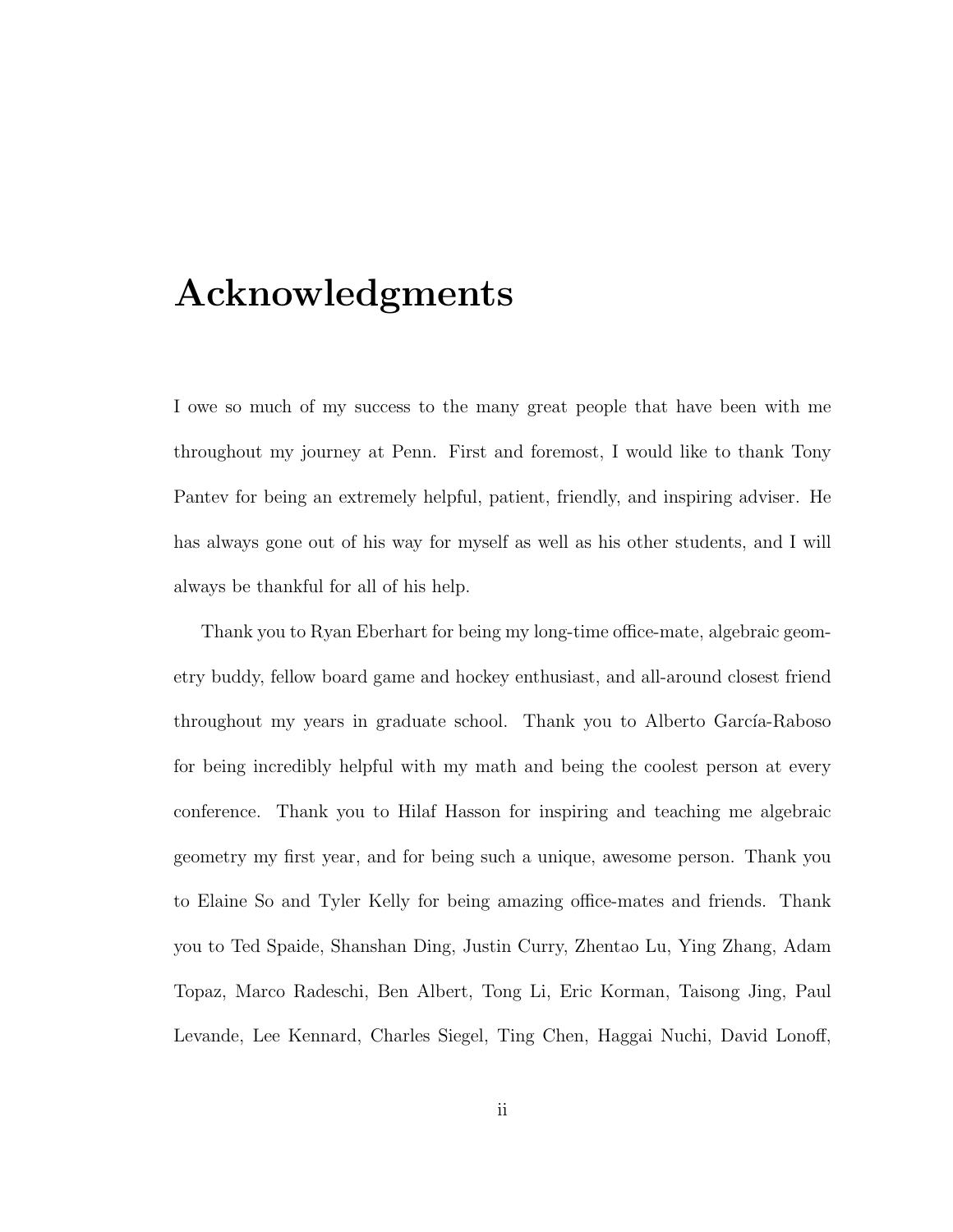Sneha Subramanian, and Dragos Deliu for making the math department such a pleasant place.

Thank you to all the faculty members who have served on either my oral exam or thesis defense committee: Tony Pantev, Ron Donagi, Chris Croke, Shilin Yu, and Matthew Ballard. I would also like to thank the same five people (minus Shilin who I have not had as an instructor) for teaching fantastic courses during my stay at Penn. I would like to thank Eric Sharpe and Burt Ovrut for their collaboration and willingness to share their physics expertise. I would especially like to thank Herman Gluck and Andreea Nicoara for sharing their vast knowledge and skills as teachers with me over the years. The same thanks must also go to Cathy Turner from the Center of Teaching and Learning as well as my fellow master TA's. I would like to thank Stephen S. Shatz, Wolfgang Ziller, Vasile Brinzanescu, and Nicolas Fraiman for being a joy to TA for. Thank you to Janet Burns, Monica Pallanti, Robin Toney, and Paula Scarborough - you not only keep the whole operation running smoothly but make everyone who visits the main offices feel welcome and happy. Lastly, a big thank you goes out to Billy from my favorite food cart outside DRL for all the fun conversations and making me lunch for all of these years!

A very special thank you goes out to all of my students that I have had while at Penn. Collectively, you have impacted me even more than any one of the above special people, and although I am absolutely certain that none of you will ever read this, thank you! I also must thank the best teacher I have had in my life and a big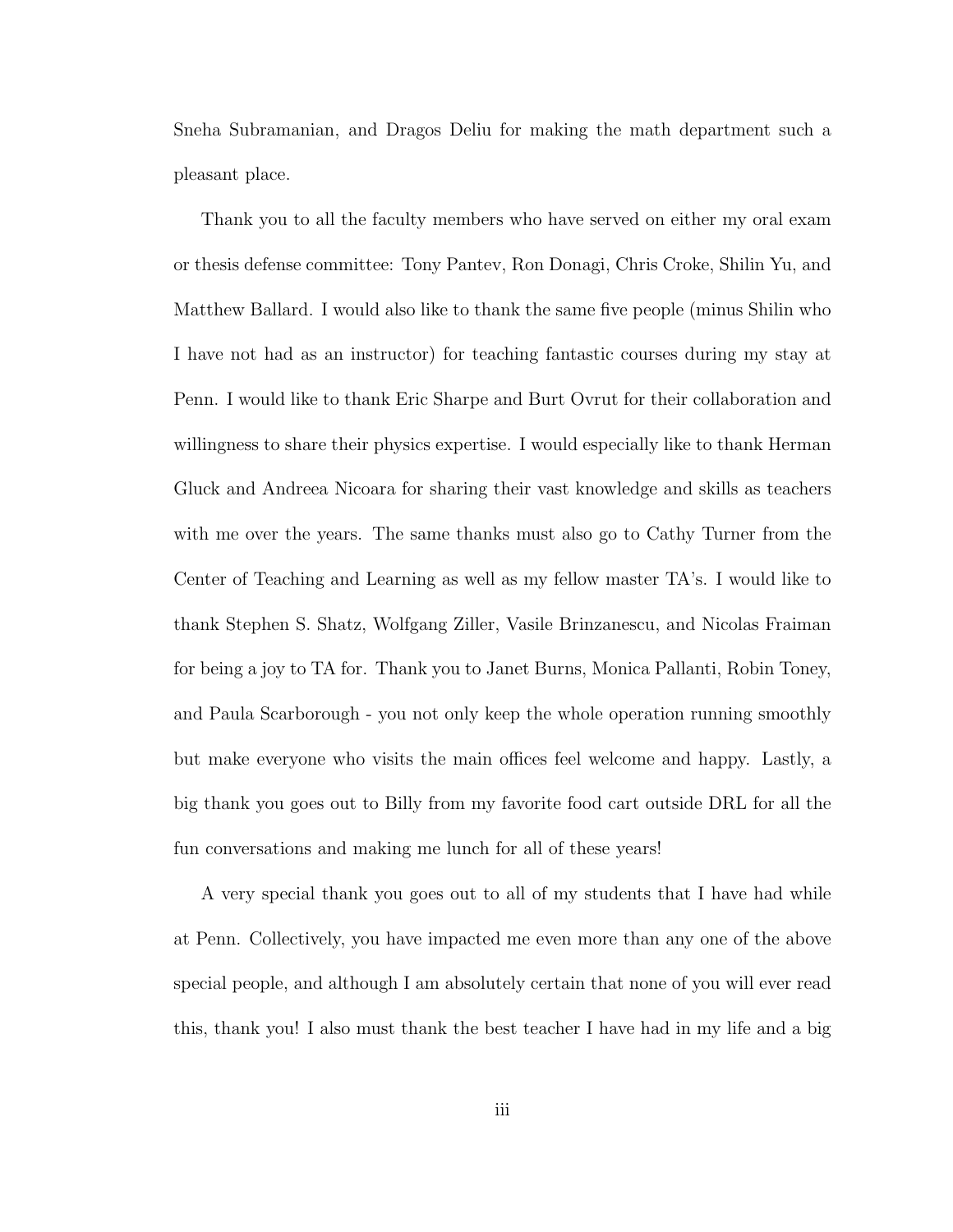reason why I ended up so strongly embracing mathematics: my high school teacher Michelle Switala.

Most importantly, I want to thank my family, in particular my amazing parents, for being so supportive even during the most stressful times. The most heartfelt thanks goes to Kelly, my best friend and the love of my life. I could not have done it without you.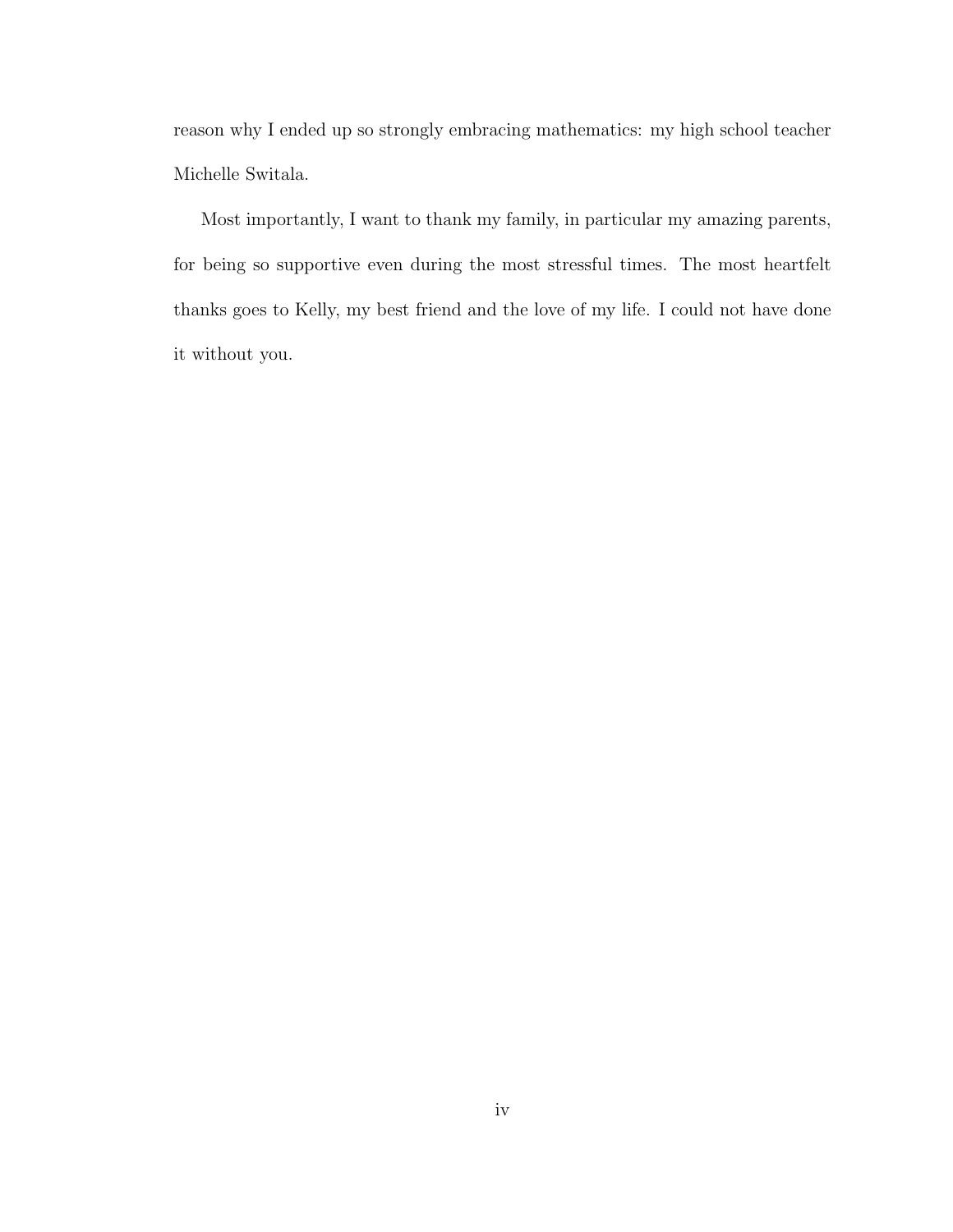#### ABSTRACT

#### HETEROTIC CHEN-RUAN COHOMOLOGY

#### Ryan Manion

#### Tony Pantev

We extend the construction of the Chen-Ruan cohomology in the setting of heterotic string theory. We show that it properly reduces to the Chen-Ruan cohomology in the case where the gauge bundle  $E$  is chosen to be the tangent bundle  $TX$  and examine its basic properties, followed by demonstrating nontrivial examples and computations. The second portion of this work examines the extension of the anomaly cancellation condition for gerbes through an extended example. Namely, we use Fourier-Mukai transforms and the methods of [13] to set up a construction of bundles over a gerbe which should be non-anomalous.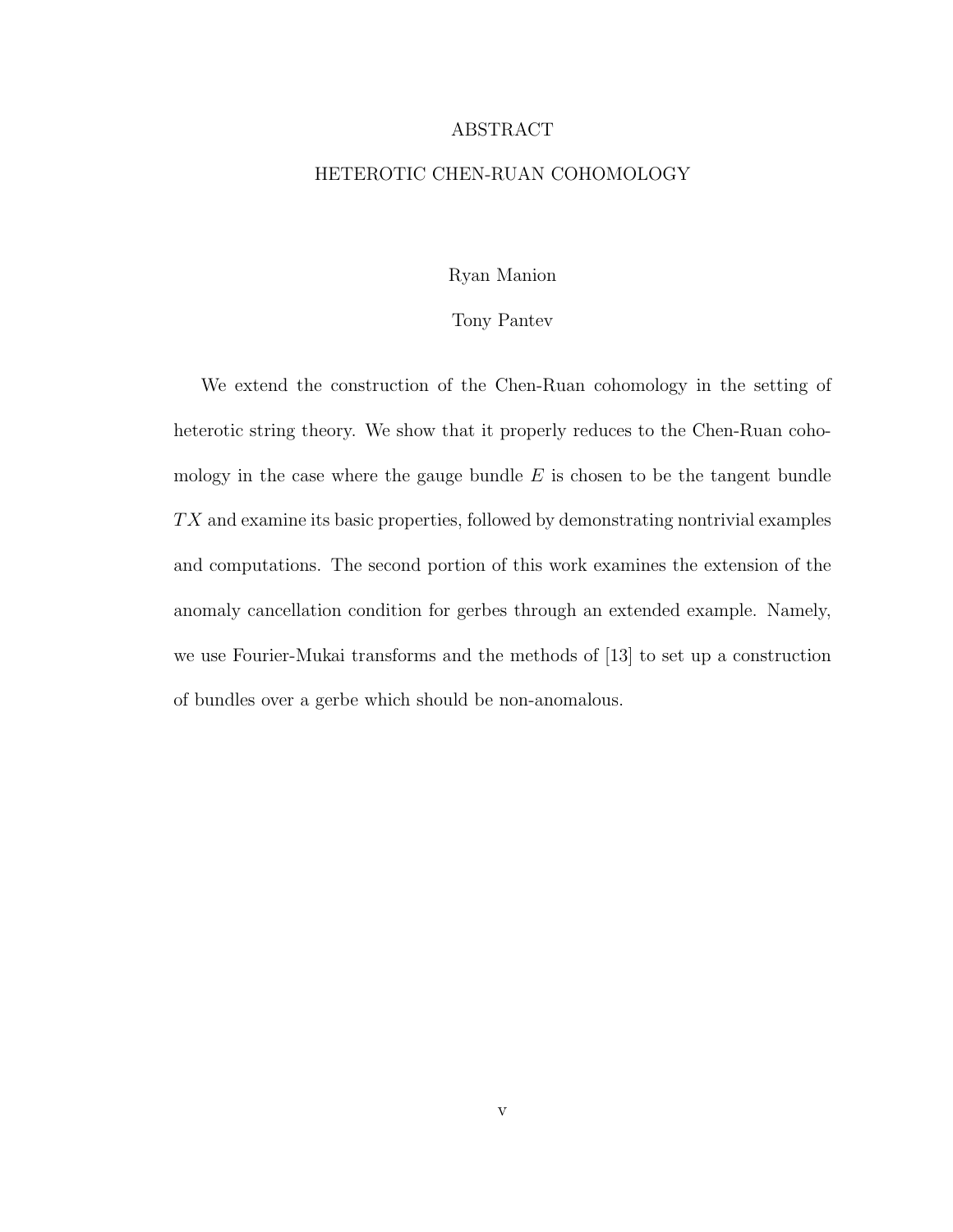# **Contents**

| Introduction                                           |       |                                   |                          |  |
|--------------------------------------------------------|-------|-----------------------------------|--------------------------|--|
|                                                        |       |                                   |                          |  |
| 2.1                                                    |       |                                   | $\overline{5}$           |  |
|                                                        | 2.1.1 |                                   | 5                        |  |
|                                                        | 2.1.2 |                                   | $\overline{7}$           |  |
|                                                        | 2.1.3 |                                   | 10                       |  |
| 2.2                                                    |       |                                   | 10                       |  |
|                                                        | 2.2.1 |                                   | 10                       |  |
|                                                        | 2.2.2 |                                   | 12                       |  |
|                                                        | 2.2.3 |                                   | 13                       |  |
|                                                        | 2.2.4 | Inertia stacks of quotient stacks | 18                       |  |
| 2.3                                                    |       |                                   | 20                       |  |
| 2.4                                                    |       |                                   | 23                       |  |
| <b>Additive Analogues of Chen-Ruan Cohomology</b><br>3 |       |                                   |                          |  |
|                                                        |       |                                   | <b>Stacks and Gerbes</b> |  |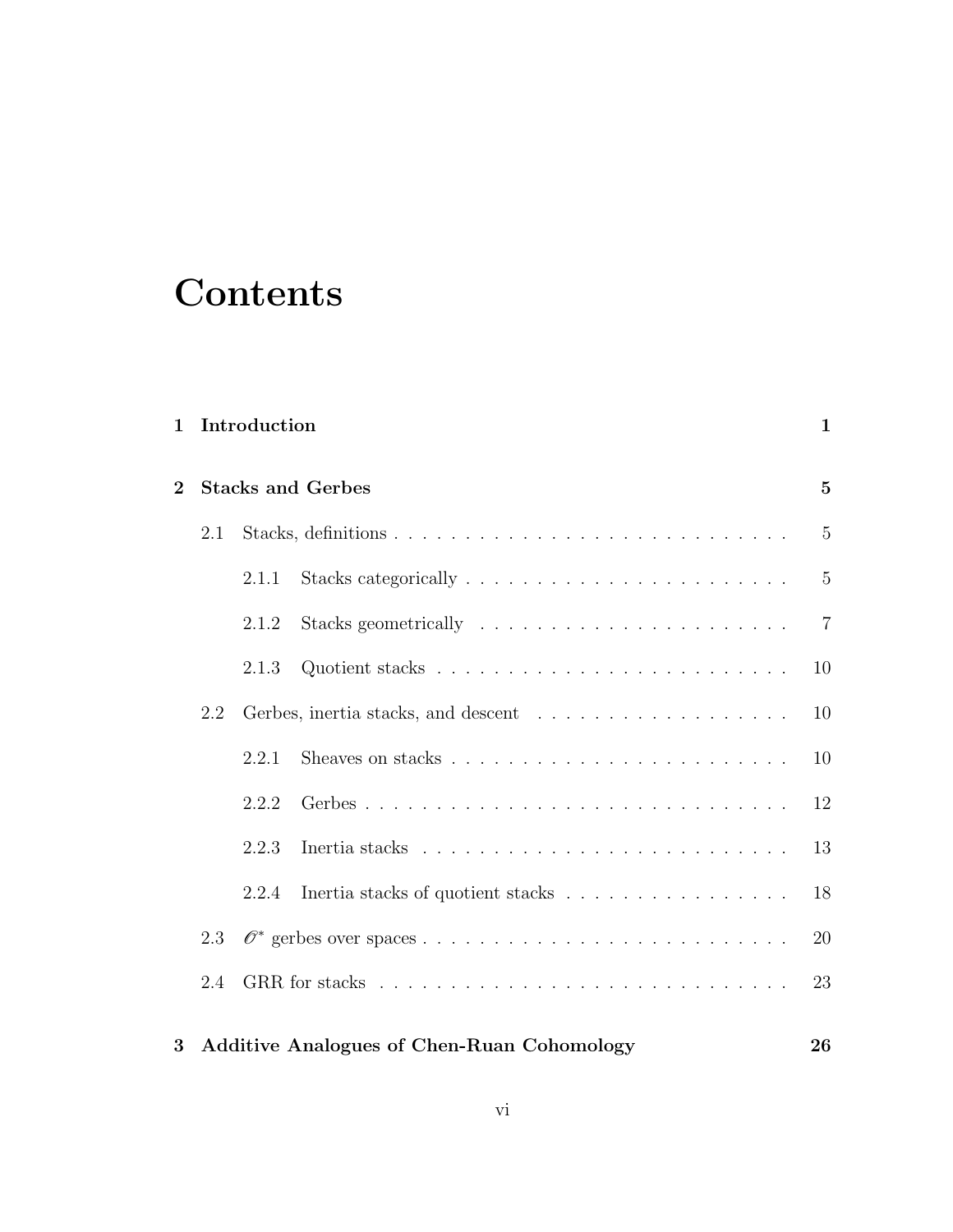|                | 3.1 | 27                                                                                |    |  |
|----------------|-----|-----------------------------------------------------------------------------------|----|--|
|                | 3.2 |                                                                                   |    |  |
|                |     | 3.2.1                                                                             | 31 |  |
|                |     | 3.2.2                                                                             | 36 |  |
|                |     | Invariance Under Serre Duality<br>3.2.3                                           | 37 |  |
|                | 3.3 | HCR Cohomology With 0-Dimensional Inertia                                         | 46 |  |
|                | 3.4 |                                                                                   | 54 |  |
| $\overline{4}$ |     | Elliptic Fibrations and Fourier-Mukai Transforms                                  | 66 |  |
|                | 4.1 |                                                                                   | 66 |  |
|                | 4.2 | Elliptic Fibrations & Relative Fourier-Mukai $\ldots \ldots \ldots \ldots \ldots$ | 68 |  |
|                |     | Cohomological Fourier-Mukai<br>4.2.1                                              | 69 |  |
|                |     | Elliptic Fibrations Without Section<br>4.2.2                                      | 69 |  |
| $\bf{5}$       |     | <b>Twisted Anomaly Cancellation for Gerbes</b>                                    | 72 |  |
|                | 5.1 | 73                                                                                |    |  |
|                | 5.2 |                                                                                   |    |  |
|                |     | Chern Character of Spectral Data (Step 1) $\ldots \ldots \ldots$<br>5.2.1         | 74 |  |
|                |     | Cohomological Fourier-Mukai Transform (Step 2)<br>5.2.2                           | 76 |  |
|                |     | Describing the Parameters (Step 3) $\ldots \ldots \ldots \ldots$<br>5.2.3         | 86 |  |
|                | 5.3 |                                                                                   | 88 |  |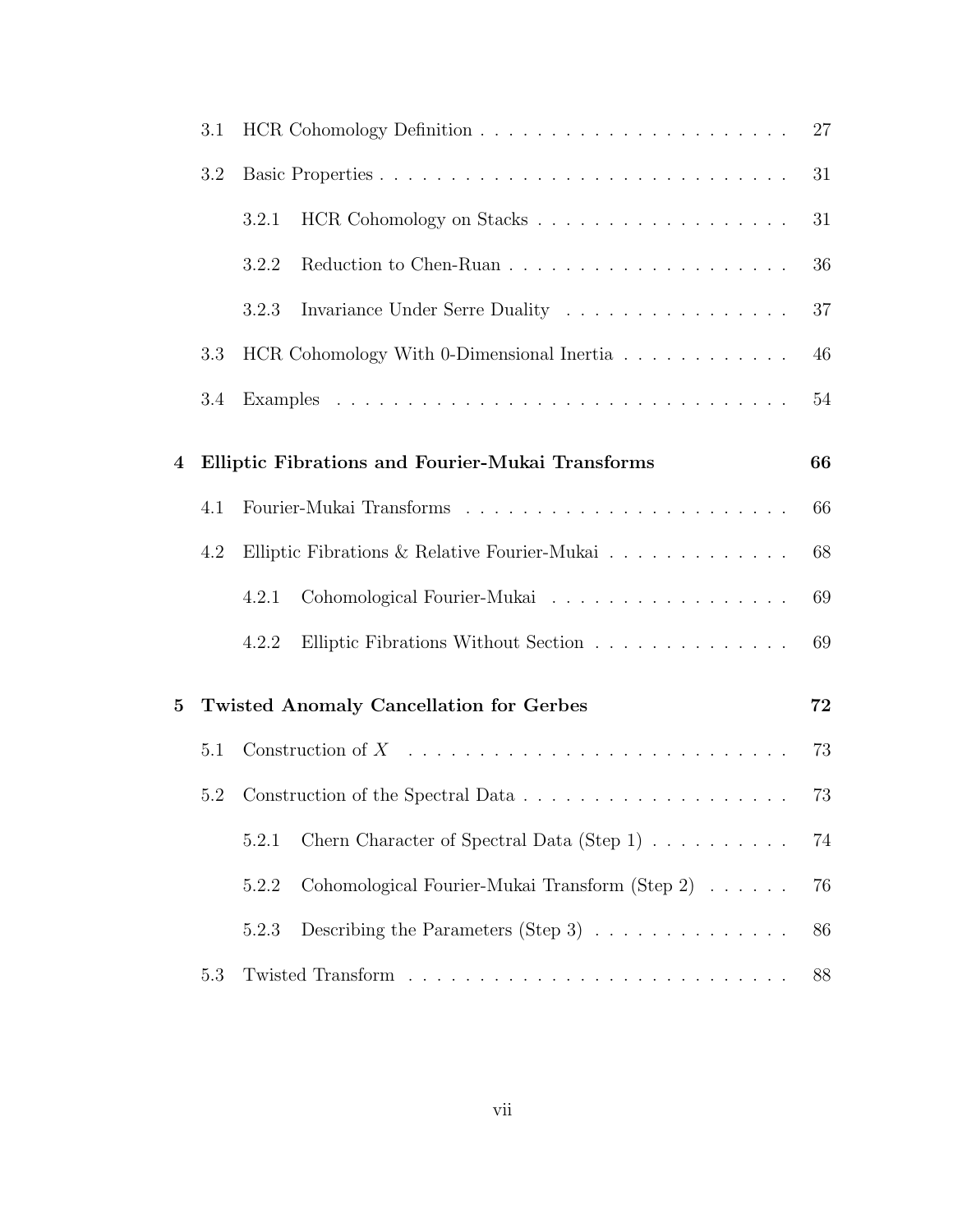# Chapter 1

# Introduction

String theory proposes that rather than considering the usual four space-time dimensions to model the universe, we instead consider spaces of the form  $\mathbb{R}^4 \times X$ where  $X$  is some compact manifold which must satisfy some stringent geometric conditions. The physical states comprising the "spectrum" of the theory manifest themselves mathematically as cohomology classes of certain sheaves on this compact piece of space-time  $X$ . The sheaves come from the local sections of vector bundles over  $X$ , whose construction must again satisfy various geometric conditions arising from physical requirements. Mathematically such constraints correspond to statements about characteristic classes. Both matter and force particles are encoded in the various vibrational modes of the string propagating in this background. One direction in which to extend the possibilities of such a theory would be to replace the space X by a stack  $\mathfrak{X}$ . Stacks naturally arise in quantum gauge theories and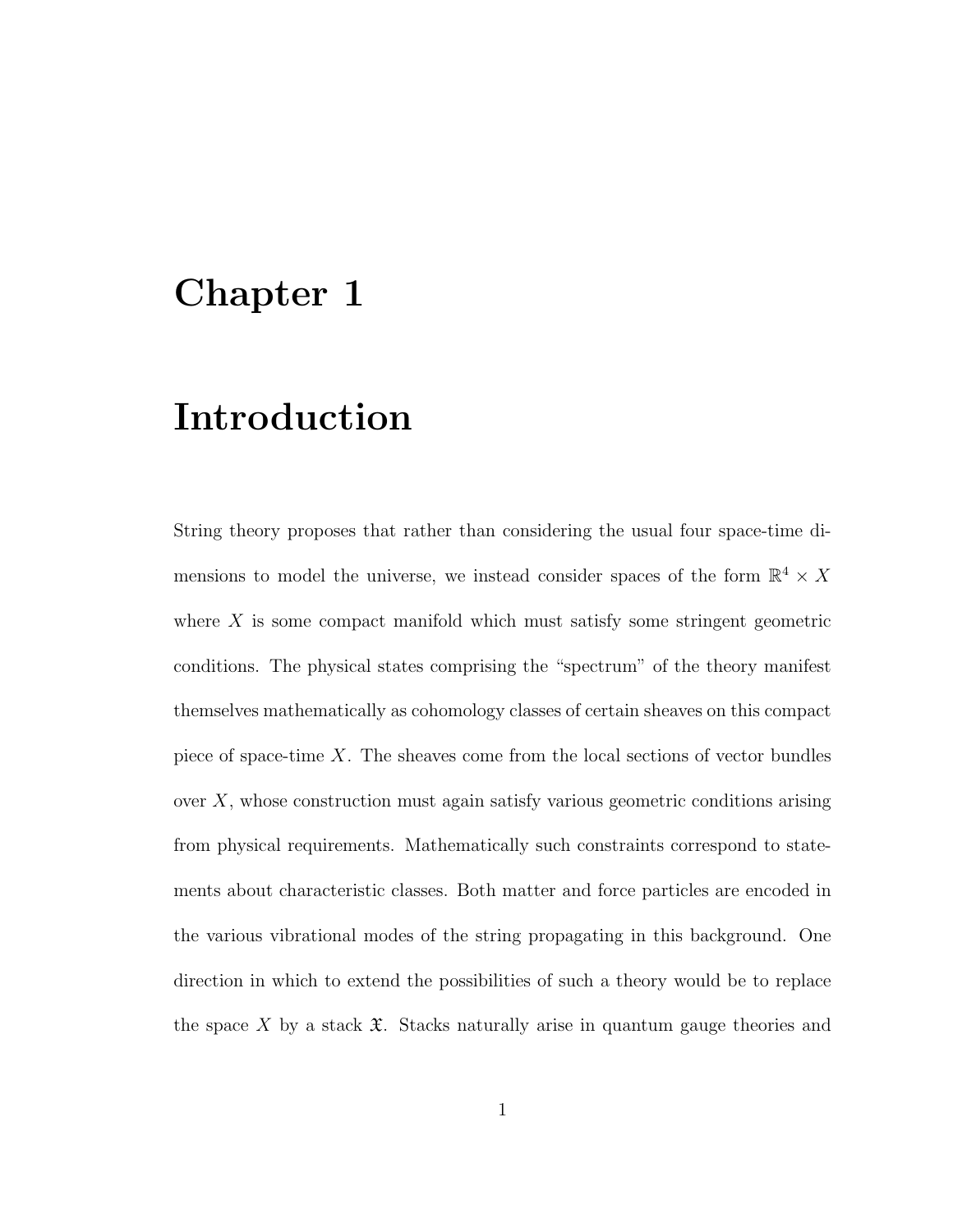are mathematical constructs which formalize the notion of an internal symmetry at each point of space-time. Much work has been done to understand what physically relevant theories arise from string propagating on stacks. The stacks of particular interest are gerbes due to the fact that their categories of sheaves are slightly larger than that of the space which they lie over. Considering the case when  $\mathfrak X$  is a gerbe has the potential to give us entirely new quantum physics.

The geometric objects of interest in our physical theory are a space (or orbifold, or stack) denoted X (or  $\mathfrak X$  when an orbifold or stack) along with a vector bundle ("gauge bundle")  $E$  over it. The particles manifest themselves as cohomology classes of the sheaf of sections of bundles associated to this bundle  $E$ . In the case of a nonstacky space  $X$ , we need to impose the following conditions coming from physics:

$$
\omega_X \cong \det(E^*)
$$
  
ch<sub>2</sub> $(TX) = ch_2(E)$  (Anomaly cancellation)

 $E$  is stable E has a structure group  $E8 \times E8$ X is a Calabi-Yau manifold  $\mathcal{L}$  $\overline{\mathcal{L}}$  $\begin{array}{c} \end{array}$ (Supersymmetry)

We will primarily focus on the first two of these conditions for this work. There exist characterstic classes for vector bundles over general smooth differentiable stacks [6], so the anomaly cancellation condition has an obvious candidate for a stacky interpretation. In the case of a global quotient stack  $\mathfrak{X} = [X/G]$  these are precisely the equivariant characteristic classes. For stacks and gerbes the notion of characteristic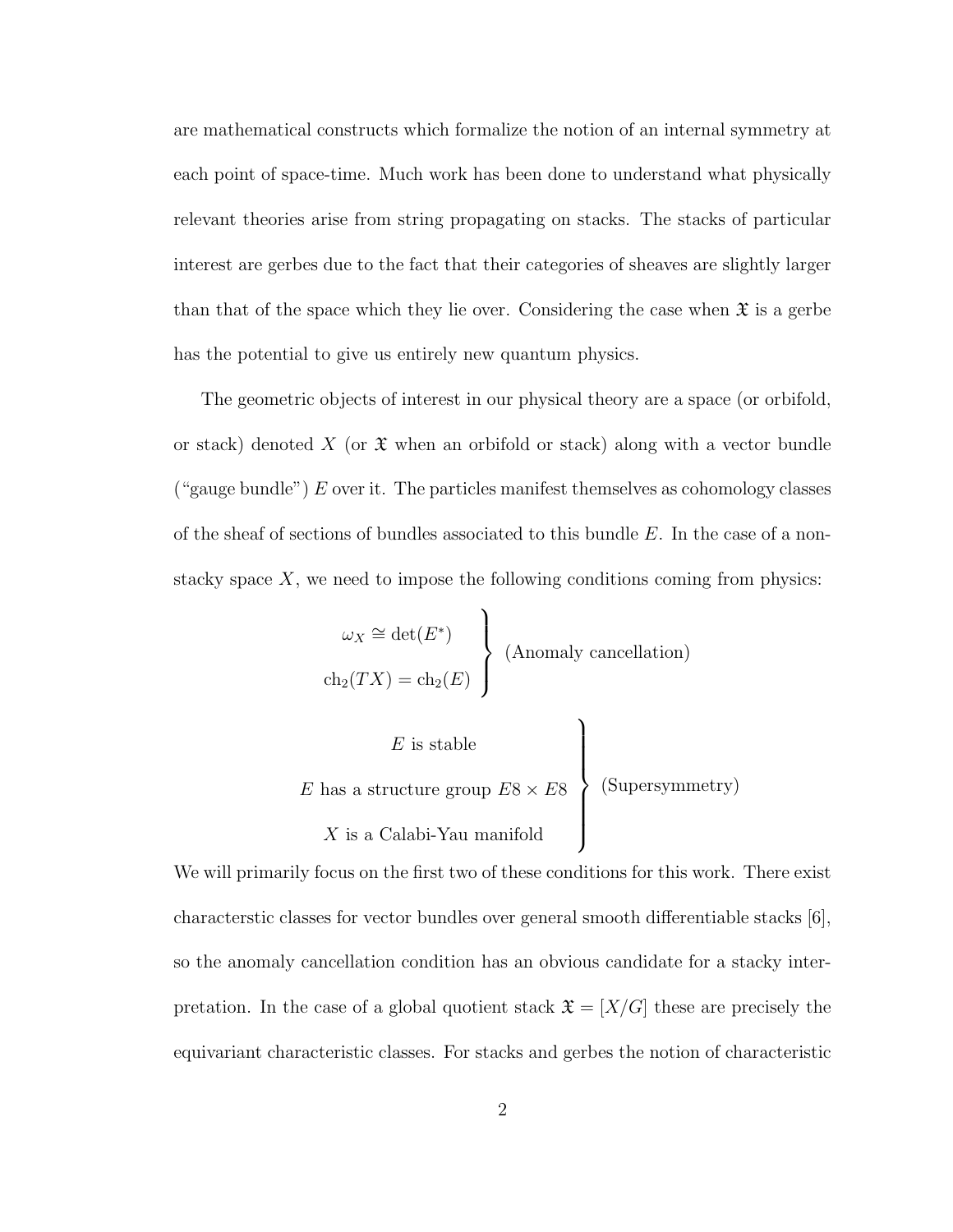class can be refined in various ways. Of particular interest are the "Chern classes with values in representations", or "Chern reps"  $\ch_i^{\text{rep}}$ , coming from the work of Segal and Toën [21] [22]. The  $\mathrm{ch}_{i}^{\mathrm{rep}}$ 's are precisely the characteristic classes needed to formulate the various index and Riemann-Roch theorems for stacks. Requiring equality of  $\mathrm{ch}_i^{\mathrm{rep}}$ 's in the anomaly cancellation is a stronger statement - it would imply the equivalence of the stacky  $ch<sub>2</sub>'s$ .

This thesis is organized as follows. In chapter 2 we review and set notation for the language of stacks and gerbes, as well as the Riemann-Roch theorem for stacks. In chapter 3 we analyze a construction of the Heterotic Chen-Ruan cohomology (suggested by Sharpe). We prove that the proposal is independent of the presentation of the stack, its invariance under Serre duality, and discuss certain obstructions to its existence and other properties. We follow this with examples which demonstrate both computational methods and evidence of existence of examples, which are nontrivial to construct. In chapter 4 we review and set notation for the language of Fourier-Mukai transforms and elliptic fibrations in preparation for chapter 5. In chapter 5, following the work of [13], we use these transforms in a specific computation which assists us in finding what the anomaly cancellation condition should be for a gerbe through a concrete example. This is done by using a gerbey version of the spectral construction of [15]. The spectral construction is a common method to construct bundles of a desired geometric type on elliptically fibered spaces  $f : X \to Y$ . This is done by applying a relative (meaning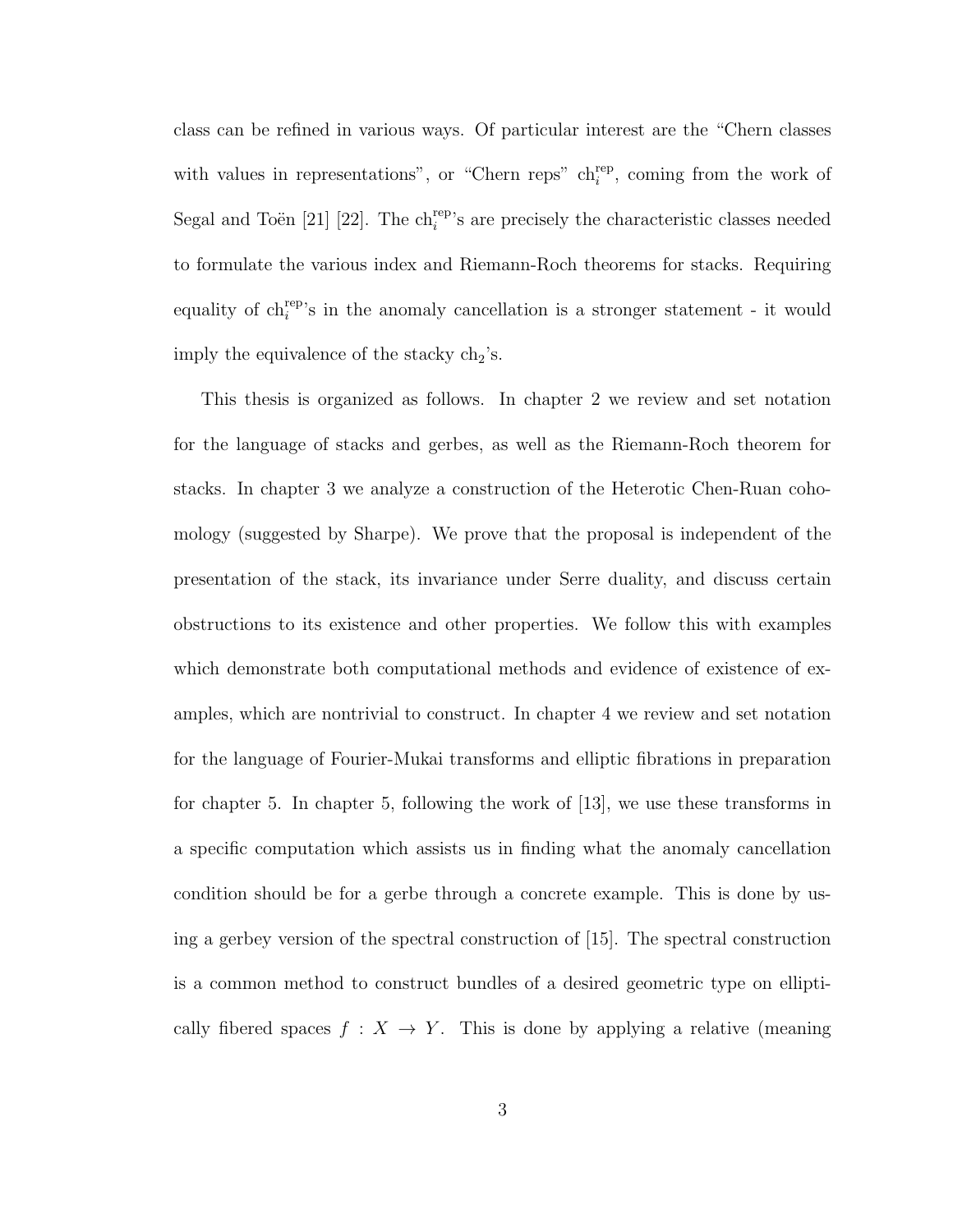fiberwise) Fourier-Mukai transform, which exchanges vector bundles (locally free sheaves) with sheaves (more generally complexes of sheaves) supported on a proper closed subspace which forms a branched cover of the base Y . More precisely, the transform is an equivalence of triangulated categories from  $D^b(X)$  to itself. This was initially done with the additional assumption that the fibration  $f$  had a section, which allowed one to construct a sheaf over all of  $X$  inducing the transform. Dropping the assumption of this section existing necessarily changes the target space for the Fourier-Mukai transform from  $D^b(X)$  to  $D^b(\mathfrak{X})$  for a gerbe  $\mathfrak{X}$ . In chapter 5 we describe a space  $X$  which has two distinct elliptic fibrations, one with a section and one without. This allows us to perform two Fourier-Mukai dualities. Beginning with a bundle satisfying anomaly cancellation on  $X$ , we transform via the fibration with a section to obtain spectral data on  $X$ , which we transform via the fibration without a section to obtain a bundle on a gerbe  $\mathfrak{X}$ . This bundle should serve as a gerbey prototype for a non-anomalous bundle - or omalous bundle as defined in [12] - and thus it is of interest to determine its characteristic classes at the level of Chern reps.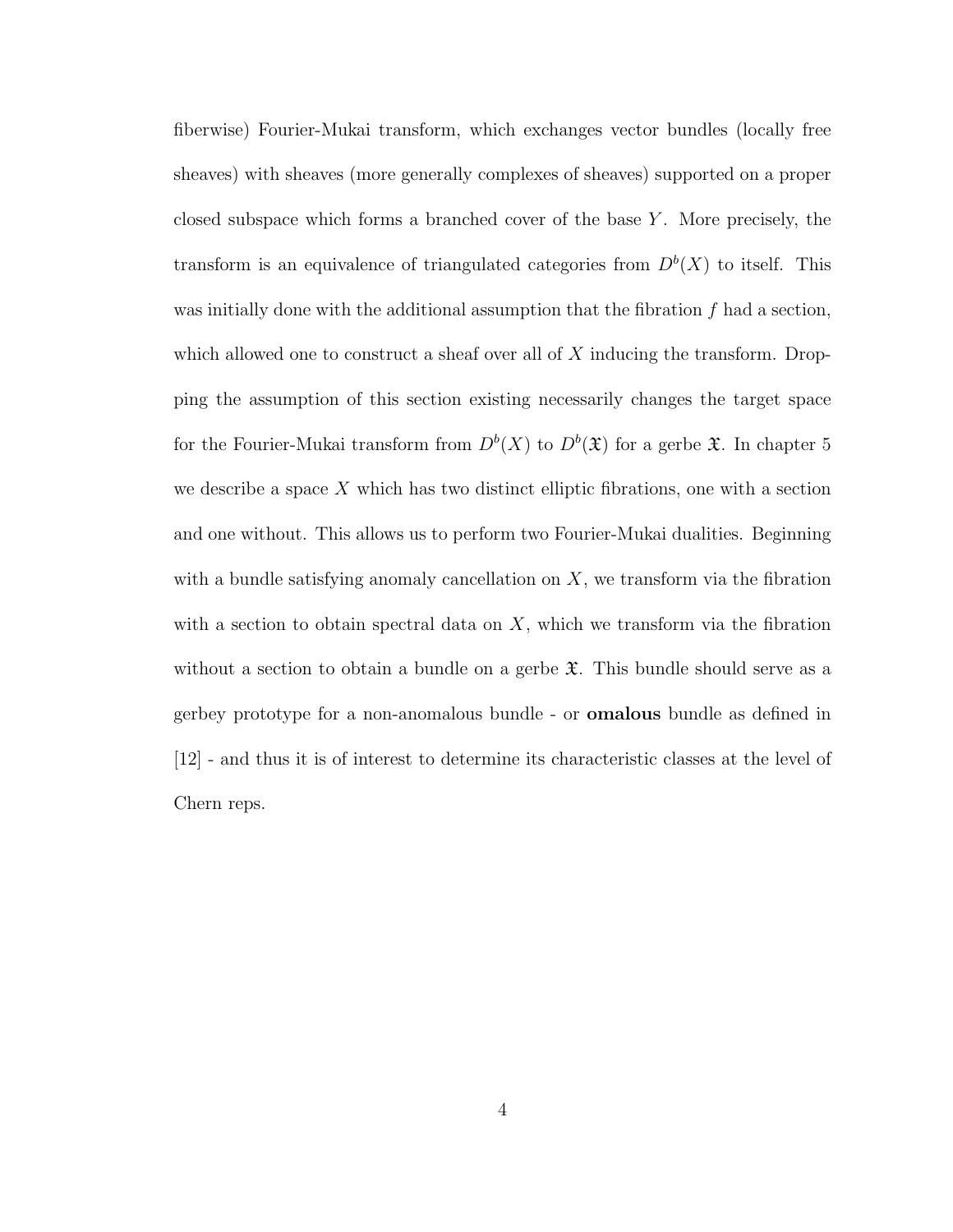# Chapter 2

# Stacks and Gerbes

This chapter we review and set notation for the language of stacks. An excellent introductory reference is [23] a more comprehensive introduction is [18], and an important historical initial application of stacks is [10].

# 2.1 Stacks, definitions

## 2.1.1 Stacks categorically

The definition of a stack is a purely categorical notion, which we briefly recall. Given a site  $\mathfrak C$  and a fibered category  $\mathfrak X$  over it with functor  $\pi : \mathfrak X \to \mathfrak C$ , one calls  $\mathfrak X$  a stack over  $\mathfrak C$  if it satisfies certain descent conditions on the categories  $\mathfrak X(A)$  for each  $A \in Ob(\mathfrak{C})$ . Here  $\mathfrak{X}(A)$  denotes the "fiber" category (which will always be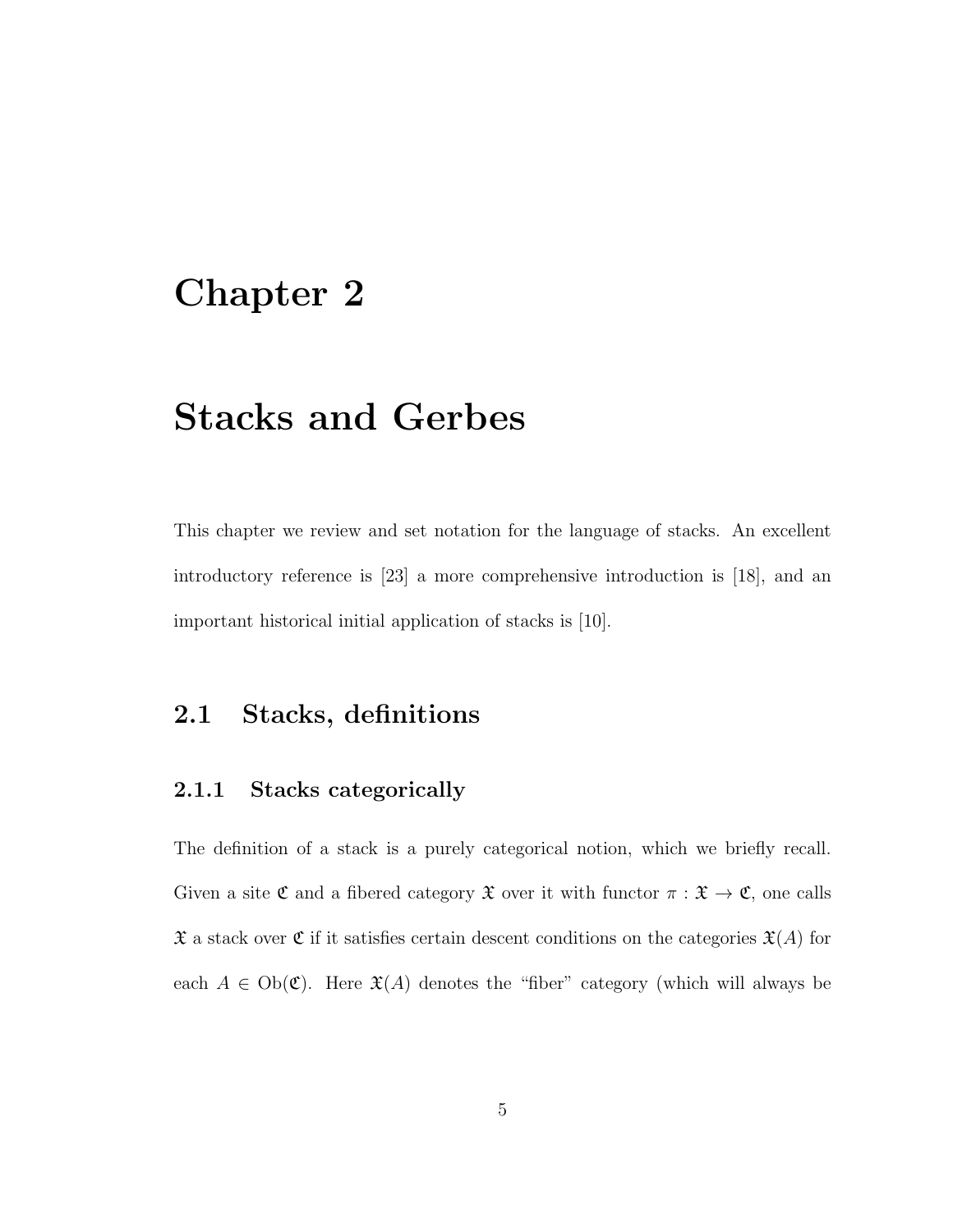assumed to be a groupoid):

$$
Ob(\mathfrak{X}(A)) := \{ X \in \mathfrak{X} | \pi(X) = A \}
$$
  
Hom <sub>$\mathfrak{X}(A)$</sub>  $(X_1, X_2) := \{ f : X_1 \to X_2 | \pi(f) = id_A \}$ 

Further, for each  $A \in Ob(\mathfrak{C})$  one has the fibered category  $(\mathfrak{C}/A)$  defined as:

$$
Ob(\mathfrak{C}/A) := \{ f : B \to A \}
$$

$$
\text{Hom}_{(C/A)}(f_1: B_1 \to A, f_2: B_2 \to A) := \{g: B_1 \to B_2 | f_1 = f_2 \circ g\}
$$

This assignment is clearly functorial, and it gives us a fully faithful embedding of  $\mathfrak C$  into the (2-)category  $(St/\mathfrak C)$  of stacks over  $\mathfrak C$  (we will assuming the topology to be subcanonical). This is a consequence of:

**Lemma 2.1.1.** [Yoneda's lemma] The functor  $\Phi : \mathfrak{C} \to (St/\mathfrak{C})$  given by  $\Phi(A) =$  $(\mathfrak{C}/A)$  gives us the following equivalence of categories for any stack  $\mathfrak{X}$ :

$$
Hom_{(St/\mathfrak{C})}((\mathfrak{C}/A), \mathfrak{X}) \cong \mathfrak{X}(A)
$$

In other words, we can study the stack in its entirety by analyzing the maps from spaces A (identified with  $(\mathfrak{C}/A)$ , an abuse of notation which we make from this point on) mapping into  $\mathfrak{X}$ . We also frequently make use of the word "space" to describe objects of our base category  $\mathfrak{C}$ .

The category of stacks forms a 2-category in which 2-fiber products exist. One can then make sense of a morphism from a space  $f : A \rightarrow \mathfrak{X}$  having the usual geometric properties (flatness, properness, etc). This is done by imposing the said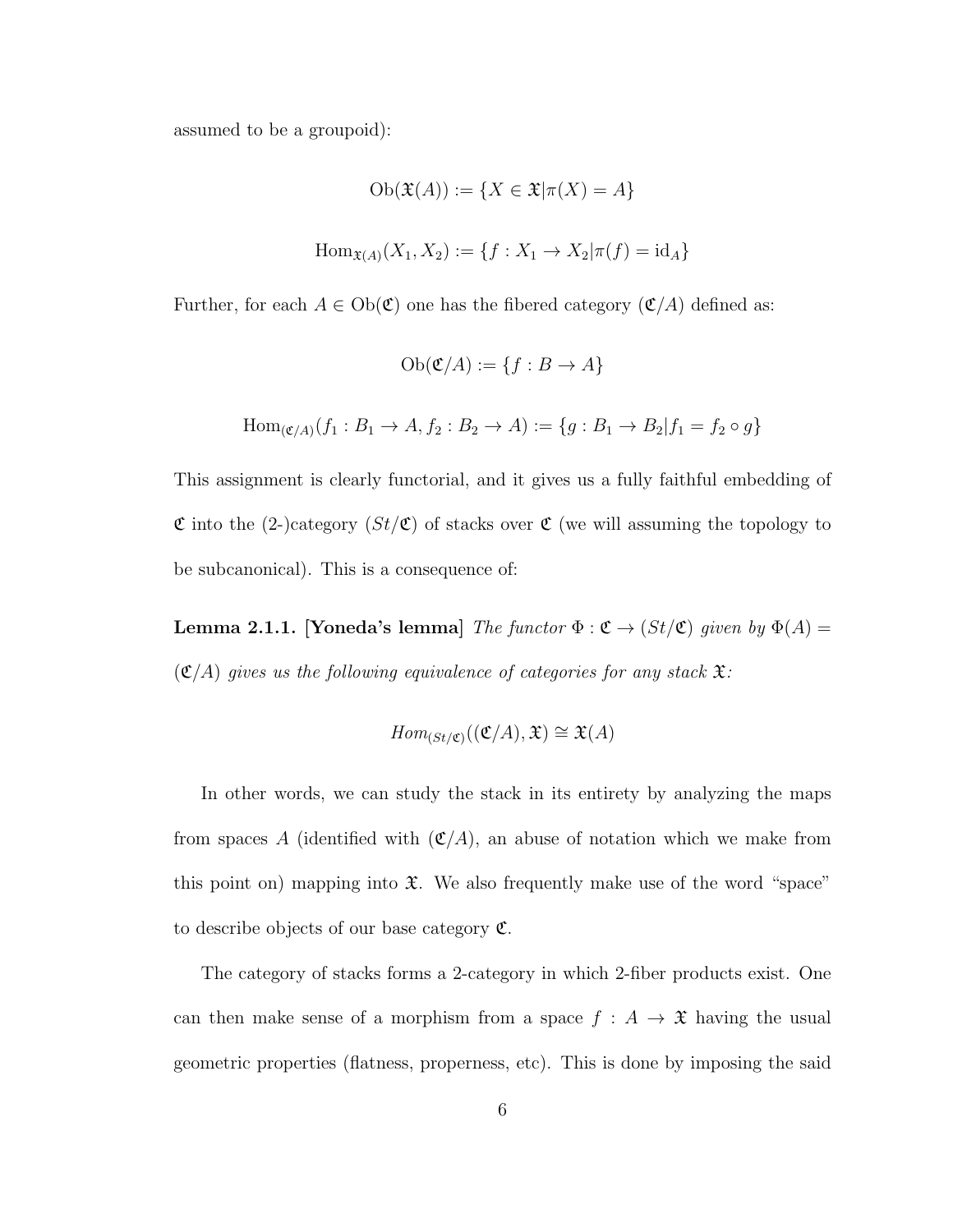geometric condition on the base changed morphism of f along any map from a space  $g : B \to \mathfrak{X}$ . That the pullback is a space is an extra condition on f: One calls f a **representable** morphism if the fiber product  $A \times_{\mathfrak{X}} B$  is a space for any such g. More generally, one calls a morphism of stacks  $f : \mathfrak{Y} \to \mathfrak{X}$  representable if  $\mathfrak{Y} \times_{\mathfrak{X}} B$ is a space for any mapping from a space  $g : B \to \mathfrak{X}$ .

For the purposes of this paper, our base category will be  $(An/\mathbb{C})$  the category of complex analytic spaces over  $\mathbb C$  equipped with the topology induced by defining covers to be surjective families of étale morphisms.

#### 2.1.2 Stacks geometrically

In order to do geometry, one introduces algebraic (and Deligne-Mumford) stacks.

**Definition 2.1.2.** A stack  $\mathfrak{X}$  is algebraic (resp. Deligne-Mumford) if there exists a space X with a surjective, smooth [resp. étale] morphism  $f : X \to \mathfrak{X}$  such that for any space Y, any morphism  $g: Y \to \mathfrak{X}$  is representable. The space X (paired with  $f$ ) is called an atlas for  $\mathfrak{X}.$ 

One useful way to study algebraic stacks is via groupoid objects in our base category **C**. Given a stack  $\mathfrak{X}$  with atlas  $f : X \to \mathfrak{X}$ , one obtains a space  $X \times_{\mathfrak{X}} X$ along with the following morphisms:

1. Two projections  $s, t : X \times_{\mathfrak{X}} X \to X$  called the "source" and "target" maps.

$$
s(x, y) = y \qquad \qquad t(x, y) = x
$$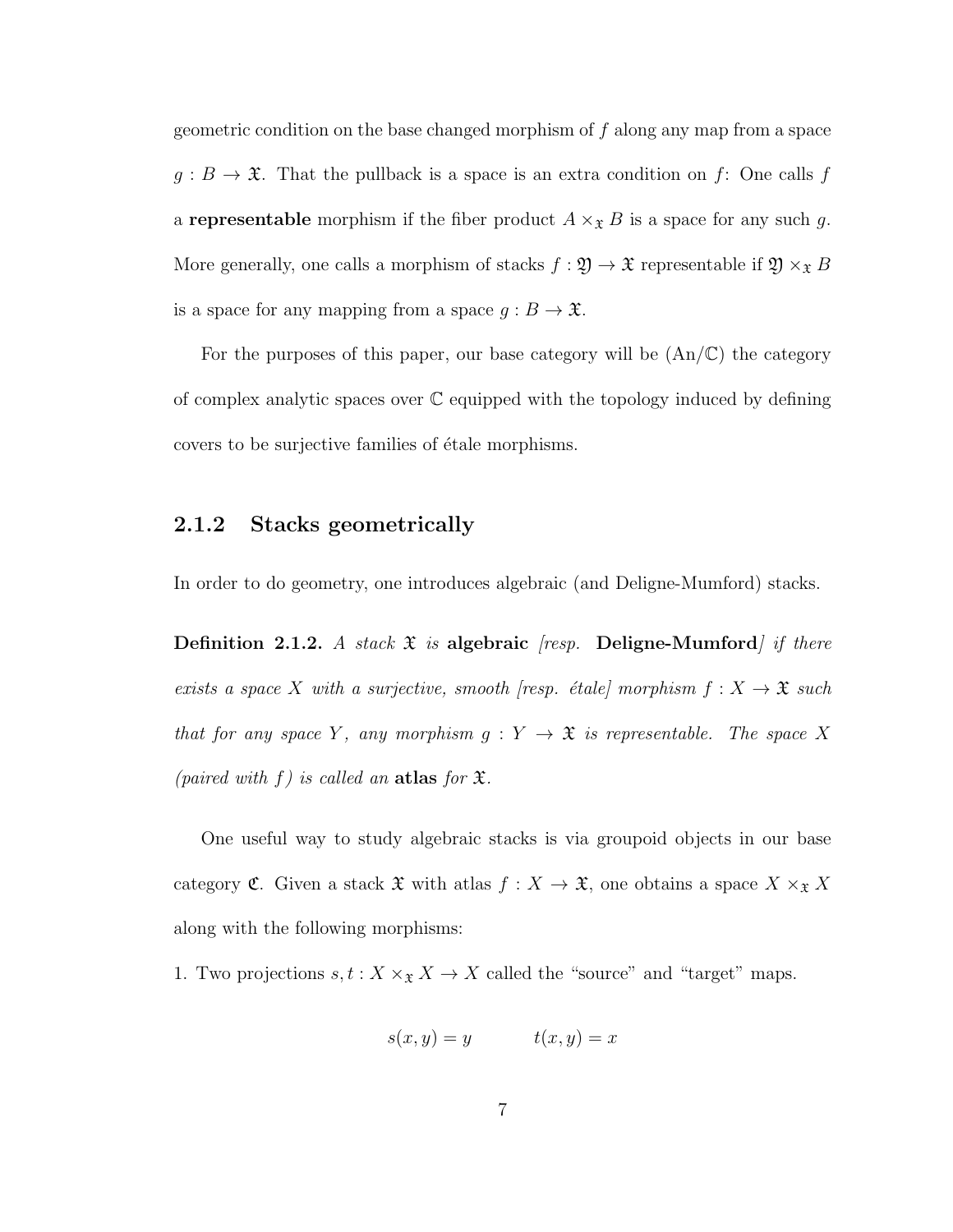2. The interchange of factors  $i: X \times_{\mathfrak{X}} X \to X \times_{\mathfrak{X}} X$ , called the "inversion" map.

$$
i(x, y) = (y, x)
$$

3. The diagonal morphism  $e: X \to X \times_{\mathfrak{X}} X$  called the "identity" map.

$$
e(x) = (x, x)
$$

4. The projection onto the first and third factors  $m: X \times_{\mathfrak{X}} X \times_{\mathfrak{X}} X \to X \times_{\mathfrak{X}} X$ called the "multiplication" morphism.

$$
m(x, y, z) = (x, z)
$$

These morphisms give the structure of a groupoid with objects the points of X and morphisms the points of  $X \times_{\mathfrak{X}} X$ . In other words, they satisfy the expected compatabilities. Moreover, for any space A one can form the groupoid with objects  $X(A) = \text{Hom}(A, X)$  and morphisms  $(X \times_{\mathfrak{X}} X)(A) = \text{Hom}(A, X \times_{\mathfrak{X}} X)$ . One can construct a fibered category  $\lfloor X \times_{\mathfrak{X}} X \rightrightarrows X \rfloor$  such that over each A in  $\mathfrak{C}$ , we have this groupoid. This fibered category need not satisfy the descent conditions, but there is a canonical stack it maps to called the stackification of the fibered category, denoted  $[X \times_{\mathfrak{X}} X \rightrightarrows X]$ . This stack is isomorphic to our original stack  $\mathfrak{X}$ , thus we can study  $\mathfrak X$  by studying the groupoid.

Let us make this correspondence more precise. One calls the tuple of data  $(X, X \times_{\mathfrak{X}} X, s, t, i, e, m)$  a groupoid object in  $\mathfrak{C}$ . A morphism between two groupoid objects  $(U_1, R_1, s_1, t_1, i_1, e_1, m_1)$  and  $(U_2, R_2, s_2, t_2, i_2, e_2, m_2)$  consists of a pair of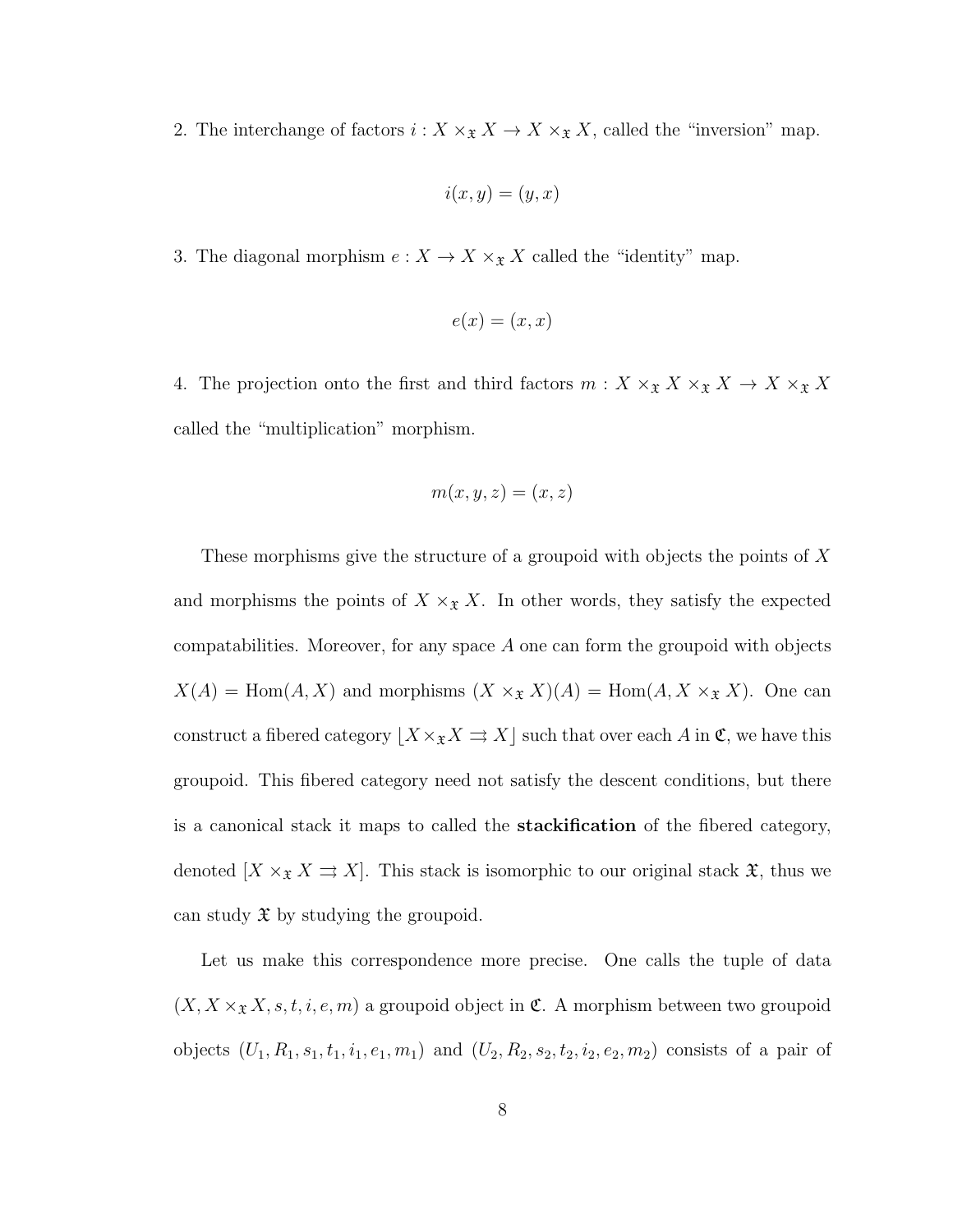morphisms  $f: U_1 \to U_2$  and  $g: R_1 \to R_2$  which induce a functor between the corresponding groupoids. One calls a morphism coming from  $(f, g)$  a **Morita equiv**alence if  $f$  is smooth and surjective, and the following commutative diagram is cartesian in C:

$$
R_1 \xrightarrow{\begin{array}{c} (s_1, t_1) \\ \downarrow g \\ R_2 \end{array}} U_1 \times U_1
$$
  
\n
$$
\begin{array}{c} \downarrow f \\ \downarrow f \\ U_2 \times U_2 \end{array}
$$

These two conditions correspond to the functor at the level of groupoids being essentially surjective and fully-faithful, respectively. One calls two groupoids Morita equivalent if there exists a chain of Morita equivalences connecting them. We now recall the following correspondence:

{Isomorphism classes of stacks} ∼= {Morita equivalence classes of groupoids}

This correspondence takes a stack  $\mathfrak{X}$  with atlas  $X \to \mathfrak{X}$  to the groupoid  $(X, X \times_X \mathfrak{X})$  $X, s, t, i, e, m$  above. The reverse direction takes a groupoid  $(U, R, s, t, i, e, m)$  to the stackification  $[R \rightrightarrows U]$  of the fibered category described above. For this reason, we will focus purely on groupoid objects in the category of complex analytic spaces for the remainder of this work. Groupoids are frequently denoted simply by  $R \rightrightarrows U$ , with the existence of the other structure morphisms to be implied. In what follows we focus on formulating all of our theorems and constructions in the language of groupoids for concreteness and for preparation for doing computations at the groupoid level.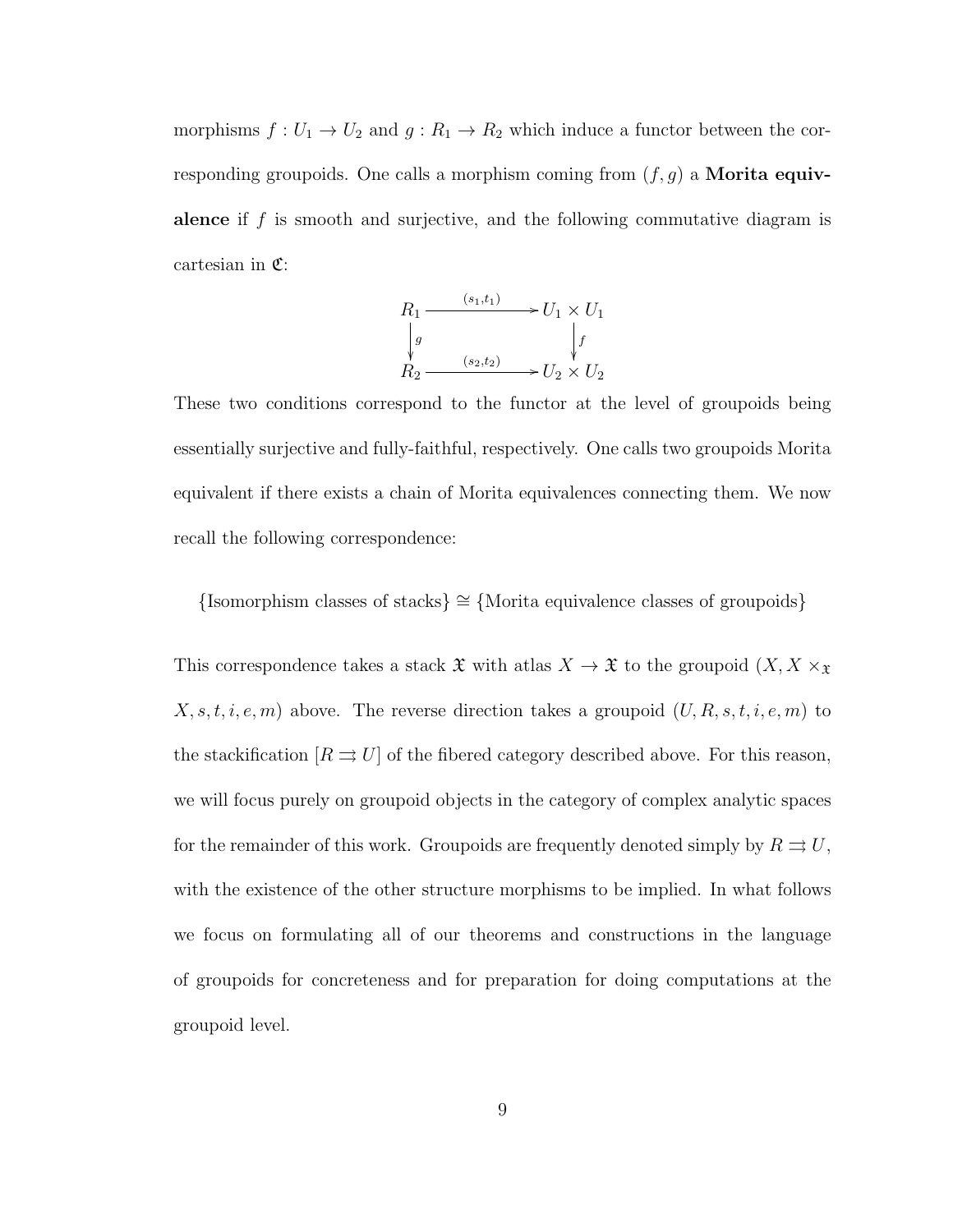### 2.1.3 Quotient stacks

Given a group  $G$  acting on a space  $X$ , one can construct the quotient stack from the so-called transformation groupoid:

$$
R \rightrightarrows U := (X \times G) \rightrightarrows X
$$

$$
s: X \times G \to X \quad t: X \times G \to X \quad m: (X \times G) \times_{s,X,t} (X \times G) \to X \times G
$$

$$
s(x,g) = x \quad t(x,g) = g \cdot x \quad m((x,g),(y,h)) = (y,gh)
$$

$$
e: X \to X \times G \quad i: X \times G \to X \times G
$$

$$
e(x) = (x,1) \quad i(x,g) = (g \cdot x, g^{-1})
$$

We denote this stack by  $[X/G]$ . This stack has the property that the atlas morphism  $X \to [X/G]$  gives X the structure of a G-torsor over  $[X/G]$ . In other words, this quotient always behaves as nicely as possible.

# 2.2 Gerbes, inertia stacks, and descent

## 2.2.1 Sheaves on stacks

Given a groupoid  $R \implies U$  representing a stack  $\mathfrak{X}$ , one possible way to describe sheaves on the stack is via descent. A sheaf on  $\mathfrak X$  will be the data of a sheaf  $\mathscr{E} \in \mathbf{Sh}(U)$  on the atlas and an isomorphism  $\varphi : s^*\mathscr{E} \to t^*\mathscr{E}$  satisfying the cocycle condition  $p_1^*\varphi \circ p_2^*\varphi = m^*\varphi$  on  $R \times_{s,U,t} R$ , where  $p_i$  is the projection onto the *i*-th factor. (Note that for quotient stacks  $[X/G]$ , this translates to the fact that a sheaf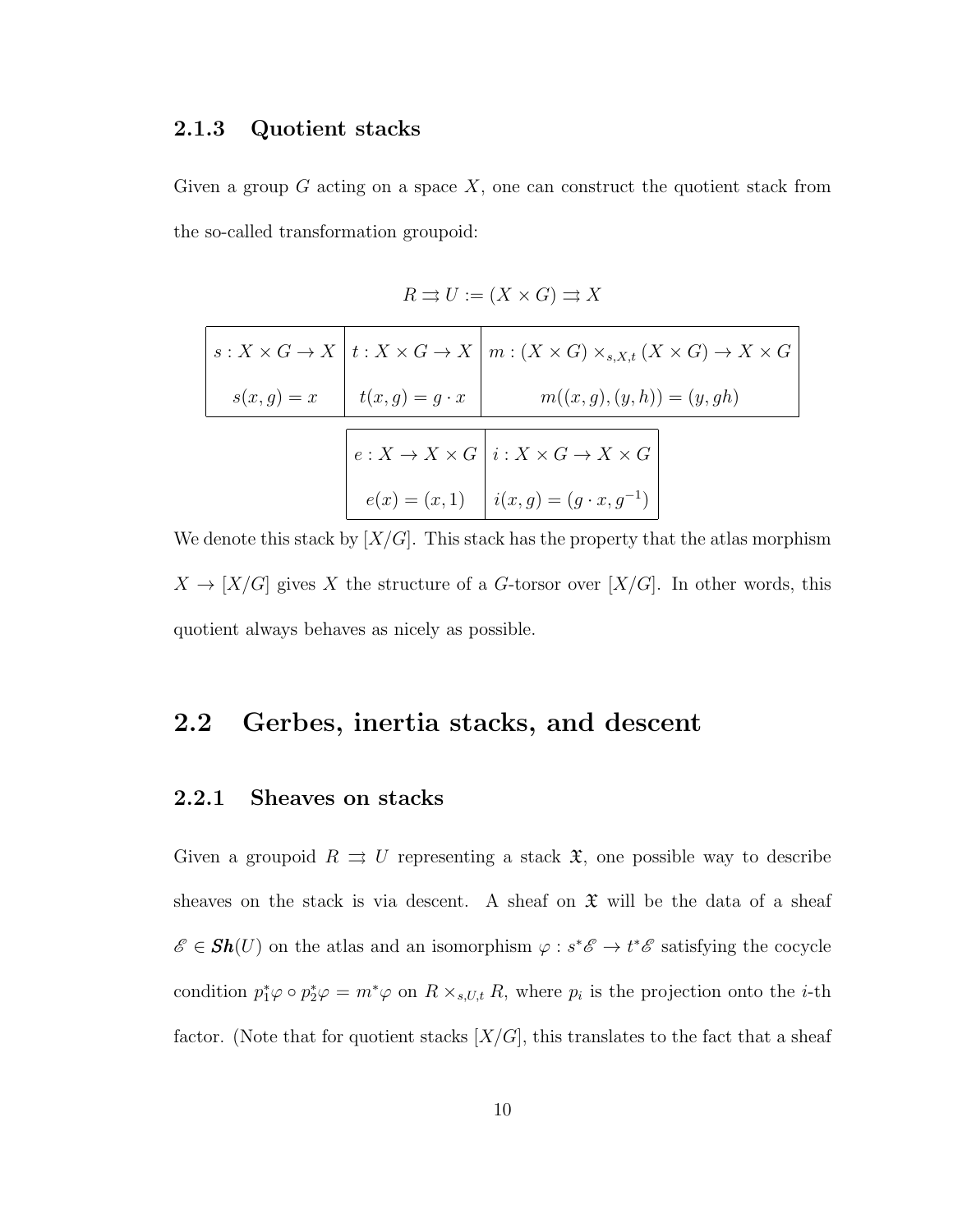on  $[X/G]$  is equivalently defined as a G-equivariant sheaf on X.) We will frequently make use of this equivalence of categories:

$$
Sh([X/G]) \cong Sh_G(X) = (G - \text{equivariant sheaves})
$$

Of particular interest is the case when  $X$  is a point, which this reduces to:

$$
\boldsymbol{\mathit{Sh}}([\operatorname{pt}/G])\cong \boldsymbol{\mathit{Sh}}_G(\operatorname{pt})=(G-\operatorname{representations})
$$

To describe the pullback of a sheaf along any morphism  $f: A \rightarrow \mathfrak{X}$  from a space  $A,$ consider the diagram:



Pulling back the sheaf  $\mathscr E$  to  $A \times_{\mathfrak X} U$  and pulling back  $\varphi$ , we obtain by descent a sheaf on  $A$  when  $\mathfrak X$  is an algebraic stack.

A morphism between sheaves  $(\mathscr{F}, \varphi)$  and  $(\mathscr{E}, \psi)$  consists of a map:

$$
\alpha:\mathscr{F}\to\mathscr{E}
$$

Such that the following diagram commutes:

$$
s^*\mathscr{F} \xrightarrow{\varphi} t^*\mathscr{F}
$$

$$
\downarrow s^*\alpha \qquad \qquad t^*\alpha
$$

$$
s^*\mathscr{E} \xrightarrow{\psi} t^*\mathscr{E}
$$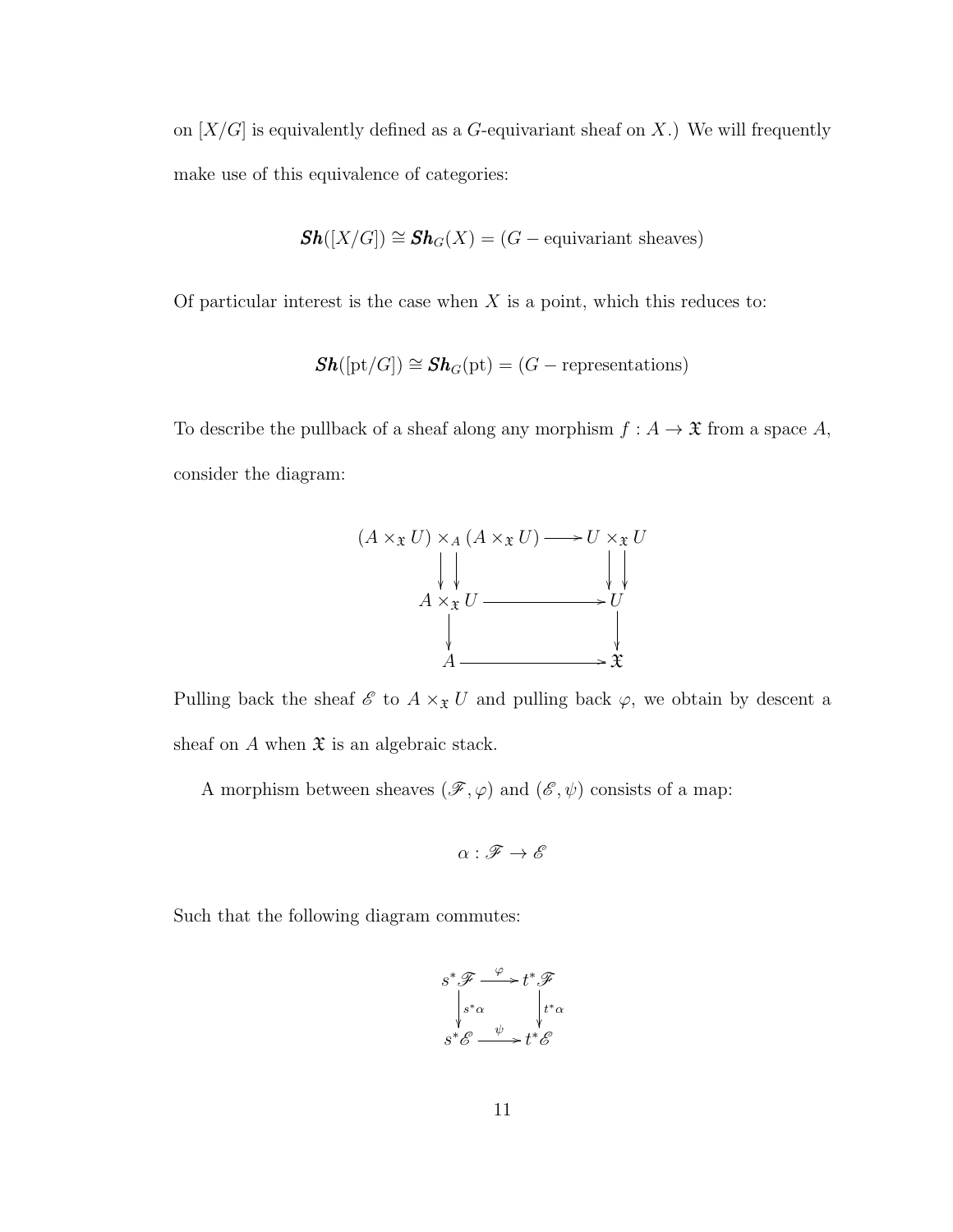#### 2.2.2 Gerbes

Here we introduce the stacks of particular interest, namely gerbes. These arise in taking quotients by non-effective group actions. First, a general definition:

**Definition 2.2.1.** We say that a stack  $\mathfrak{Y}$  is a gerbe over a stack  $\mathfrak{X}$  if there is morphism of stacks  $f: \mathfrak{Y} \to \mathfrak{X}$  satisfying:

- 1. The map f is an epimorphism.
- 2. The diagonal map  $\Delta : \mathfrak{Y} \to \mathfrak{Y} \times_{\mathfrak{X}} \mathfrak{Y}$  is an epimorphism.

Definition 2.2.2. A morphism of stacks  $f : \mathfrak{Y} \to \mathfrak{X}$  over a site  $\mathfrak{C}$  is an epimor**phism** if for any object  $x \in \mathfrak{X}(U)$ , there exists a cover  $\{U_i\}_{i\in I}$  of U in  $\mathfrak{C}$ , and *objects*  $y_i$  ∈  $\mathfrak{Y}(U_i)$  such that  $f(y_i) \cong x|_{U_i}$  for all *i*.

Typically one is interested in gerbes over spaces, namely a stack  $\mathfrak X$  with a map to a space M over which it is a gerbe. This will be the type of gerbes we study, because as we will see, their geometry is not too different from that of the space M.

If  $\mathfrak{X} \to M$  is a gerbe, then the two conditions of definition 2.2.1 imply that the objects of  $\mathfrak X$  are all locally isomorphic, and the categories  $\mathfrak X(U)$  are locally nonempty. In particular, the automorphism groups of any two objects in  $\mathfrak{X}(U)$  for some  $U$  are isomorphic locally, and encoded by a sheaf of groups on the base  $M$ . For our purposes we only consider the case where this is a constant sheaf of groups. In terms of the representing groupoids, one could think of a gerbe over a space as simply as adding in additional automorphisms to each object without adding in new objects - see section 2.3.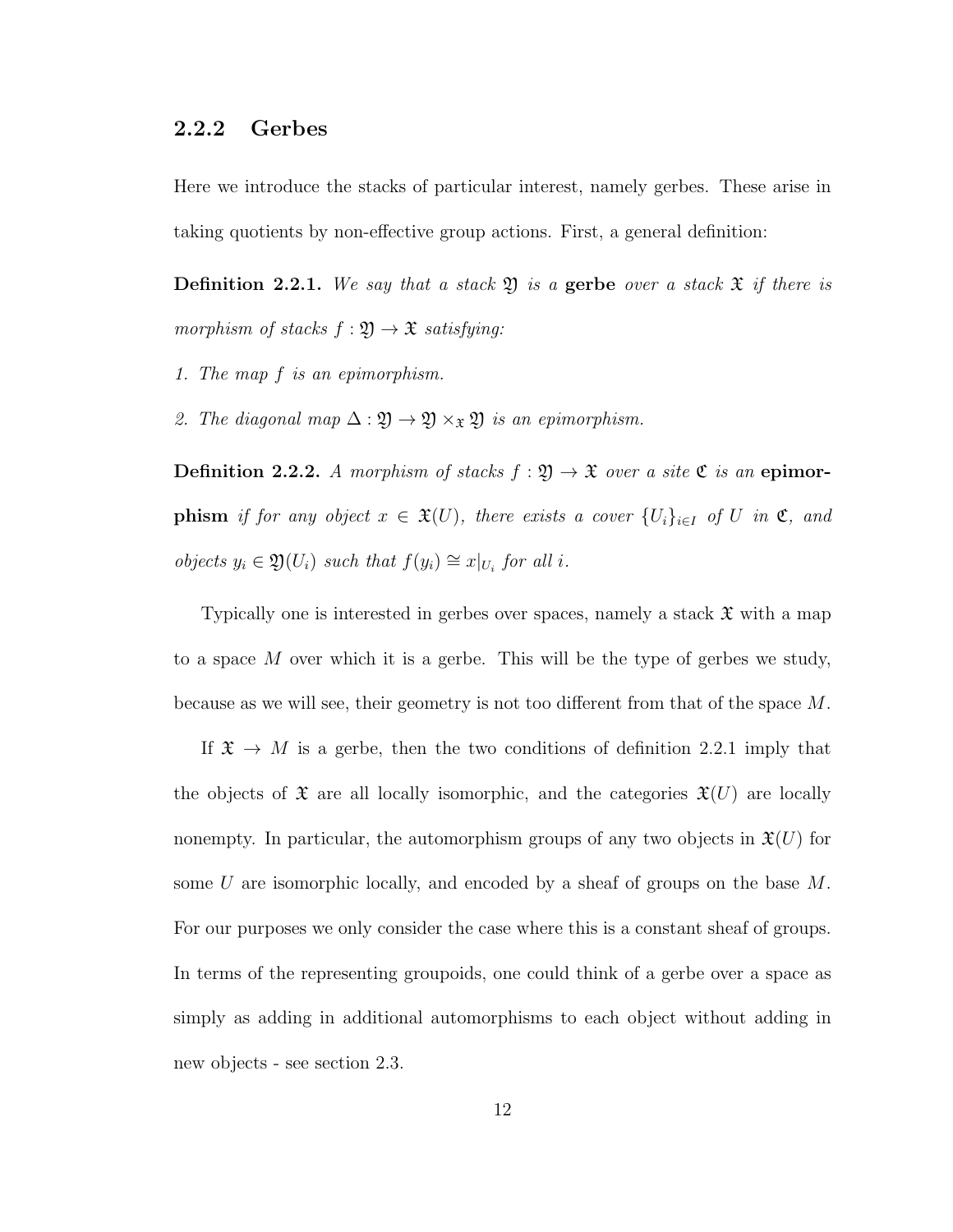#### 2.2.3 Inertia stacks

Our next definition is that of the inertia stack. It is necessary for the construction of the Grothendieck-Riemann-Roch theorem for stacks. It naturally arises in the index theory of orbifolds and its cohomology (with coefficients in  $\mathbb{C}$ ) is recovers precisely the Chen-Ruan Cohomology [9] and its additive structure. Intuitively, it is the space of "loops" in your stack, with each object of the inertia stack corresponding to an automorphism of an object of  $\mathfrak{X}$ . In this section we explicitly construct the groupoid of the inertia stack for any stack, and demonstrate a canonical automorphism which acts on any sheaf over the inertia stack, which will be vital in what follows.

**Definition 2.2.3.** Given a stack  $\mathfrak{X}$ , the **inertia stack**  $I_{\mathfrak{X}}$  is defined to be the pullback under the diagonal morphisms:



One can show that  $I_{\mathfrak{X}} \to \mathfrak{C}$  is a fibered category which is equivalent (as a fibered category over  $\mathfrak{C}$ ) to a category whose objects and morphisms can be described as follows:

$$
Ob(I_{\mathfrak{X}}) = \{(x, \sigma)|x \in Ob(\mathfrak{X}), \sigma \in Aut(x)\}
$$
  
Hom<sub>I<sub>x</sub></sub> $((x, \sigma), (y, \tau)) = \{\alpha \in Hom_{\mathfrak{X}}(x, y)|\alpha \circ \sigma = \tau \circ \alpha\}$  (2.2.1)

Given a sheaf  $\mathscr F$  on the stack  $\mathfrak X$ , the pullback of the sheaf to  $I_{\mathfrak X}$  will have a natural automorphism acting on it. This is because giving an object of  $I_{\mathfrak{X}}(U)$  is the same as giving an object of  $\mathfrak{X}(U)$  along with an automorphism of this object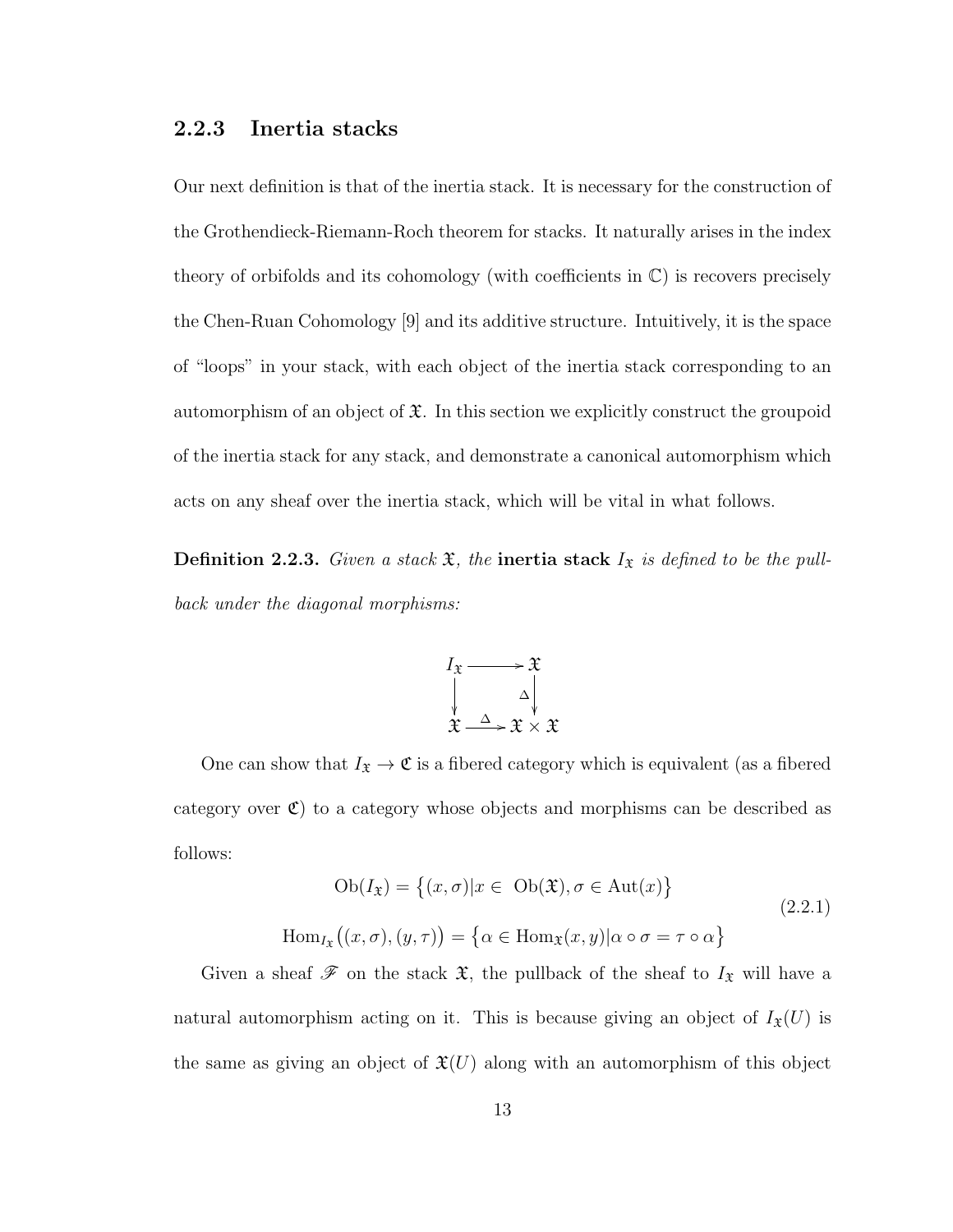by above, which is the same as giving a morphism  $f: U \to \mathfrak{X}$  along with an automorphism of f. This will induce an autmorphism of the pullback sheaf  $f^*\mathscr{F}$ to  $U$  for any such  $f$ , as desired. We make this more precise below.

We can explicitly write out a groupoid presentation for the inertia stack of a stack  $\mathfrak X$  with atlas  $f : X \to \mathfrak X$ . First construct the standard groupoid from this atlas:  $(X \times_{\mathfrak{X}} X \rightrightarrows X)$ . There is a general recipe for constructing the groupoid representing the fiber product of two groupoids over another (see section 9 of [20]). Tracing through the details, one finds that the atlas  $F$ , or "space of automorphisms," is:

$$
F := X \times_{\Delta, X \times X, (s,t)} (X \times_{\mathfrak{X}} X)
$$

Note that F is a closed subscheme of  $X \times_{\mathfrak{X}} X$ , so we may apply the structure morphisms of the groupoid to elements of it. One can then define a conjugation action of the morphisms on these automorphisms. This gives us an action map:

$$
a: (X \times_{\mathfrak{X}} X) \times_{s, X, p_X} F \to F
$$

$$
a(r, f) := rfr^{-1} \left( \text{More precisely, } m(r, m(f, i(r))) \right)
$$

Here  $p_X$  denotes the projection from F onto the X in its first coordinate. This action takes us from an automorphism of  $s(r)$  to one of  $t(r)$  as can been seen pictorially via the simple diagram:



One can check can now construct the groupoid representing  $I_x$  as follows, where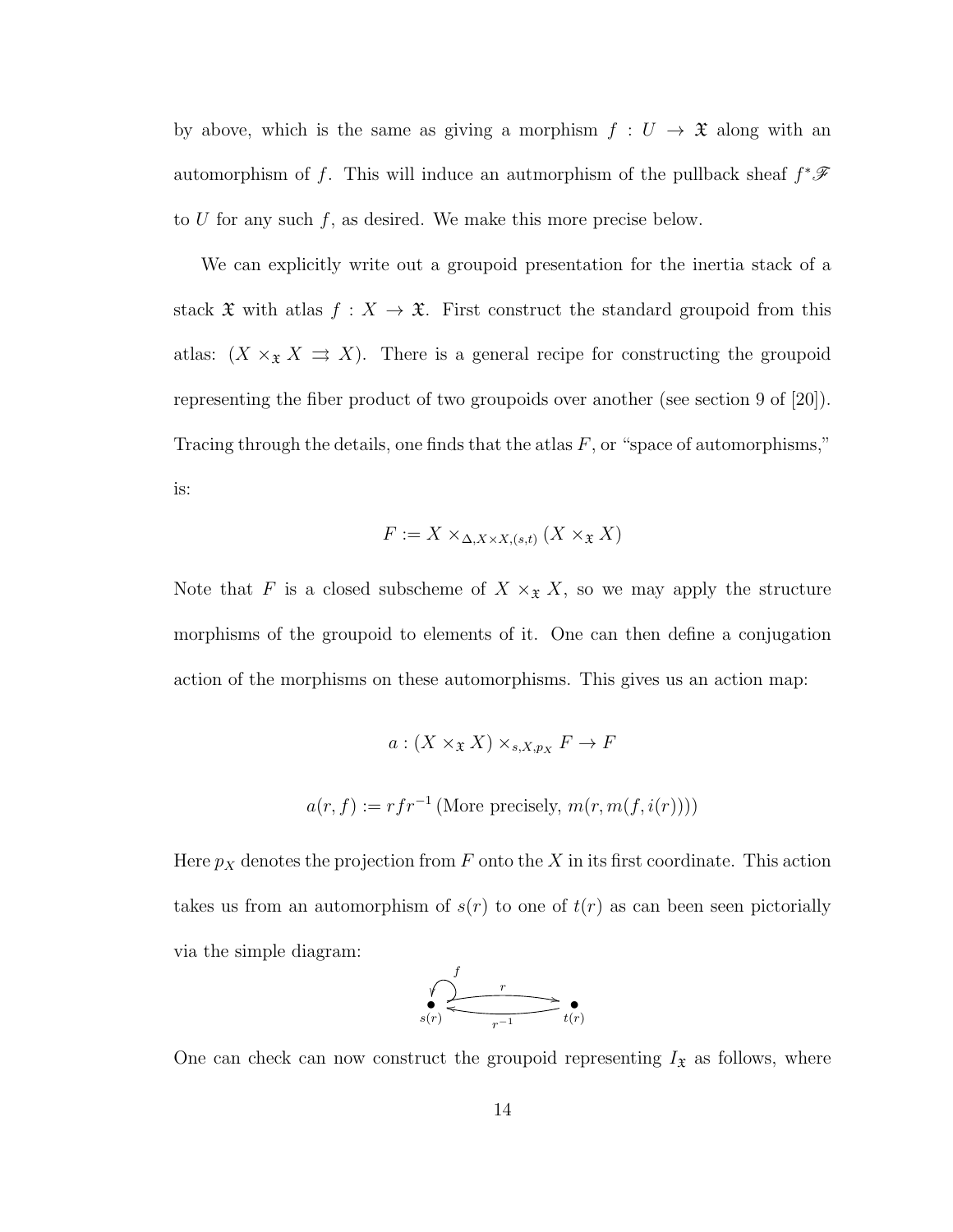we denote our source and target maps via a projection onto  $F$  denoted  $\pi_F$  and the above action morphism  $a$  rather than  $s$  and  $t$ :

$$
I_{\mathfrak{X}} \cong [(X \times_{\mathfrak{X}} X) \times_{s,X,p_X} F \Rightarrow F]
$$
\n
$$
\pi_F : (X \times_{\mathfrak{X}} X) \times_{s,X,p_X} F \to F
$$
\n
$$
\begin{array}{c|c|c|c}\n\hline\n\pi_F : (X \times_{\mathfrak{X}} X) \times_{s,X,p_X} F \to F & a: (X \times_{\mathfrak{X}} X) \times_{s,X,p_X} F \to F \\
\hline\n\pi_F(r, f) = f & a(r, f) = rfr^{-1}\n\end{array}
$$
\n
$$
m : [(X \times_{\mathfrak{X}} X) \times_{s,X,p_X} F] \times_{\pi_F, F, a} [(X \times_{\mathfrak{X}} X) \times_{s,X,p_X} F] \to [(X \times_{\mathfrak{X}} X) \times_{s,X,p_X} F]
$$
\n
$$
m((r_1, f_1), (r_2, f_2)) = (r_1r_2, f_2)
$$
\n
$$
e : F \to (X \times_{\mathfrak{X}} X) \times_{s,X,p_X} F & i : (X \times_{\mathfrak{X}} X) \times_{s,X,p_X} F \to (X \times_{\mathfrak{X}} X) \times_{s,X,p_X} F
$$
\n
$$
e(f) = (1, f) & i(r, f) = (r^{-1}, rfr^{-1})
$$

We have omitted the  $m$  and  $i$  morphisms defining composition and inversion on the above groupoid presentation for  $I_{\mathfrak{X}}$  for notational ease. We can express the morphism  $\pi : I_{\mathfrak{X}} \to \mathfrak{X}$  at the level of groupoids as follows:

$$
\begin{array}{ccc}\n & P & & \longrightarrow & X \\
\pi_F \uparrow & a & & \longrightarrow & X \\
(X \times_X X) \times_{s, X, p_X} & F & \xrightarrow{p_{X \times_X X}} & X \times_X X\n\end{array} \tag{2.2.2}
$$

A sheaf on  $\mathfrak X$  will be given by a pair  $(\mathscr F,\varphi)$  of  $\mathscr F\in\mathbf{Sh}(X)$  and an isomorphism  $\varphi: s^*\mathscr{F} \to t^*\mathscr{F}$  satisfying the cocycle condition. Because the pair  $(p_X, p_{X \times_{\mathfrak{X}} X})$  is a morphism of groupoids, we have then that the pair  $(p_X^*, \mathscr{F}, p_{X \times_X X}^* \varphi)$  defines a sheaf on  $I_{\mathfrak{X}}$ . Moreover, we have a non-trivial (meaning not equal to e) morphism from the atlas of  $I_{\mathfrak{X}}$  to the relations, defined as:

$$
\gamma: F \to (X \times_{\mathfrak{X}} X) \times_{s, X, p_X} F \tag{2.2.3}
$$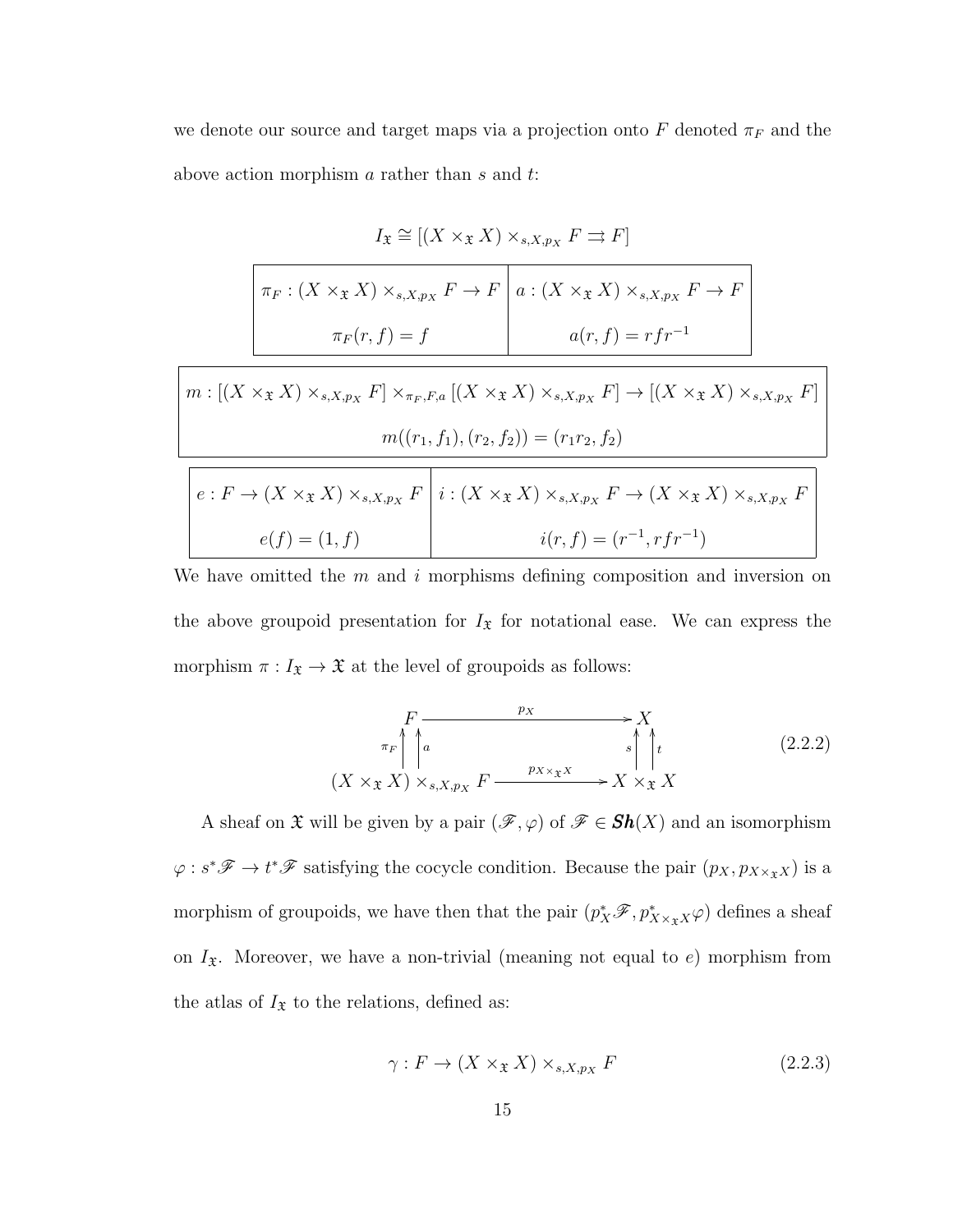$$
\gamma(f) := (f, f)
$$

Note that  $\pi_F \circ \gamma = a \circ \gamma = id_F$ , so that one may consider  $\gamma$  as mapping an object of  $I_{\mathfrak{X}}$  to an automorphism of that object. This will be the automorphism acting on each sheaf over  $I_{\mathfrak{X}}$ . This is the content of the following theorem:

**Theorem 2.2.4.** Let  $\mathfrak{X}$  be a stack with atlas  $f : X \to \mathfrak{X}$  and corresponding groupoid  $X \times_{\mathfrak{X}} X \rightrightarrows X$ . Then for any sheaf  $(\mathscr{F}, \varphi) \in Sh(X \times_{\mathfrak{X}} X \rightrightarrows X) \cong Sh(\mathfrak{X})$ , there is a canonical nontrivial automorphism of the pullback sheaf  $(p_X^*, p_{X\times_X X}^*\varphi) \in$  $\mathbf{Sh}((X\times_{\mathfrak{X}} X)\times_{s,X,p_X} F \rightrightarrows F) \cong \mathbf{Sh}(I_{\mathfrak{X}})$  via the projection  $\pi: I_{\mathfrak{X}} \to \mathfrak{X}$ . It is induced at the groupoid level on the atlas of  $I_{\mathfrak{X}}$  via the morphism  $\gamma$  defined in 2.2.3:

$$
\gamma^*p^*_{X \times_{\mathfrak{X}} X} \varphi: \underbrace{\gamma^*p^*_{X \times_{\mathfrak{X}} X} s^* \mathscr{F}}_{\cong p_X^* \mathscr{F}} \rightarrow \underbrace{\gamma^*p^*_{X \times_{\mathfrak{X}} X} t^* \mathscr{F}}_{\cong p_X^* \mathscr{F}}
$$

This morphism satisfies the required commutativity condition to induce a morphism of sheaves on the stack  $I_{\mathfrak{X}}$ .

*Proof.* Given a sheaf  $(\mathscr{E}, \psi)$  over the groupoid defining  $I_{\mathfrak{X}}$ , consider the pullback  $\gamma^*\psi$ :

$$
\begin{array}{l} \gamma^*\pi_F^*\mathscr{E} \xrightarrow{\gamma^*\psi} \gamma^*a^*\mathscr{E} \\ \parallel \qquad \qquad \mathscr{E} \qquad \qquad \mathscr{E} \end{array}
$$

In other words,  $\gamma^*\psi \in \text{Aut}(\mathscr{E})$ . In order to show it defines an automorphism of the sheaf on  $I_{\mathfrak{X}}$ , one must further have that the following diagram commutes:

$$
\pi_F^* \mathscr{E} \xrightarrow{\psi} a^* \mathscr{E}
$$
\n
$$
\pi_F^* \gamma^* \psi \downarrow \pi_F^* \mathscr{E} \xrightarrow{\psi} a^* \mathscr{E}
$$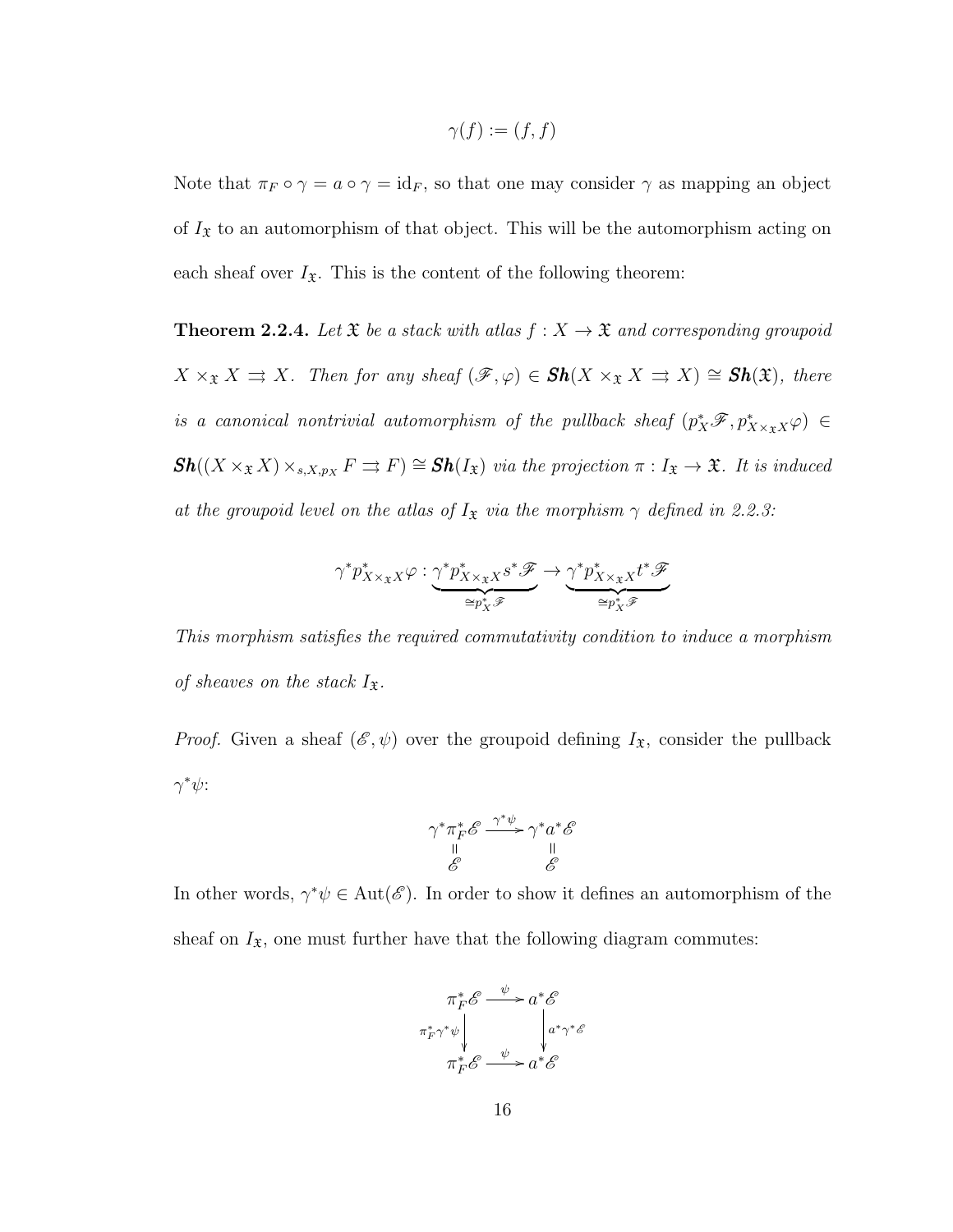The commutativity of the above diagram follows from the cocycle condition which  $\psi$  satisfies. Looking at the above diagram stalkwise, one finds morphisms  $\Upsilon_1$  and  $\Upsilon_2$  which one can use to pull back the cocycle condition of  $\psi$  to prove this. These maps are defined as follows:

$$
\Upsilon_i : [(X \times_X X) \times_{s, X, p_X} F] \to [(X \times_X X) \times_{s, X, p_X} F] \times_{\pi_F, F, a} [(X \times_X X) \times_{s, X, p_X} F]
$$

$$
\Upsilon_1(r, f) := ((r, f), (f, f))
$$

$$
\Upsilon_2(r, f) := ((rfr^{-1}, rfr^{-1}), (r, f))
$$

Further we define a morphism  $\beta$  as follows:

$$
\beta : [(X \times_{\mathfrak{X}} X) \times_{s, X, p_X} F] \to [(X \times_{\mathfrak{X}} X) \times_{s, X, p_X} F]
$$

$$
\beta(r, f) := (rf, f)
$$

Then pulling back the cocycle condition  $p_1^*\psi \circ p_2^*\psi = m^*\psi$  via both  $\Upsilon_i$ , and noting the following isomorphisms:

$$
\begin{array}{ll}\Upsilon_1^* p_1^* \psi \cong \psi & \Upsilon_1^* p_2^* \psi \cong \pi_F^* \gamma^* \psi & \Upsilon_1^* m^* \psi \cong \beta^* \psi \\
\Upsilon_2^* p_1^* \psi \cong a^* \gamma^* \psi & \Upsilon_2^* p_2^* \psi \cong \psi & \Upsilon_2^* m^* \psi \cong \beta^* \psi\n\end{array}
$$

We have that the following two diagrams commute:



Combining these two commutative triangles yields the desired commutative dia- $\Box$ gram.

17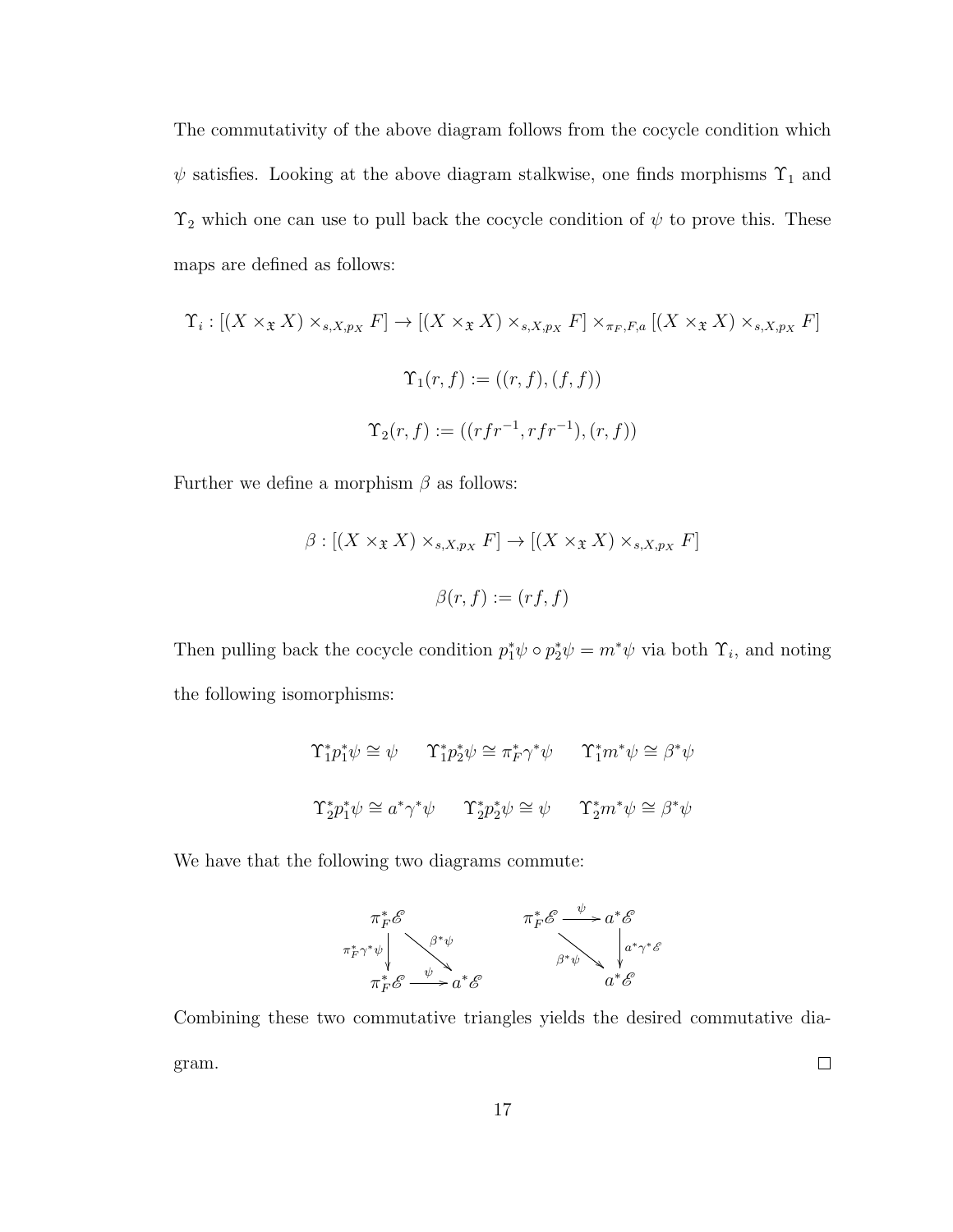One might wonder if the above automorphism depends on the choice of presentation for  $\mathfrak{X}$ . If one has a Morita equivalence between groupoids representing  $\mathfrak{X}$ , then one induces a Morita equivalence between the induced groupoids representing  $I_{\mathfrak{X}}$ , and under this presentation the two constructions of the morphism  $\gamma$  will correspond exactly and induce identical automorphisms on any sheaf. Alternatively, one case phrase the existence of this automorphism purely categorically by using the categories described in (2.2.1). From this perspective, clearly any object  $(x, \sigma) \in$  $Ob(I_{\mathfrak{X}})$  has an automorphism induced via  $\sigma$ . Again, our goal is concreteness and computability (for later chapters), so we make each construction as explicit as possible.

#### 2.2.4 Inertia stacks of quotient stacks

Of particular interest are stacks of the form  $\mathfrak{X} = [X/G] = [X \times G \rightrightarrows X]$ . Using the previous section, one finds that the induced groupoid for  $I_{\mathfrak{X}}$  is also a quotient groupoid in this case:

$$
I_{[X/G]} = [F/G] = [F \times G \rightrightarrows F]
$$

Where:

$$
F = \{(x, g) | g \cdot x = x\} \subseteq X \times G
$$

And the group  $G$  acts on  $F$  via:

$$
h \cdot (x, g) := (h \cdot x, hgh^{-1})
$$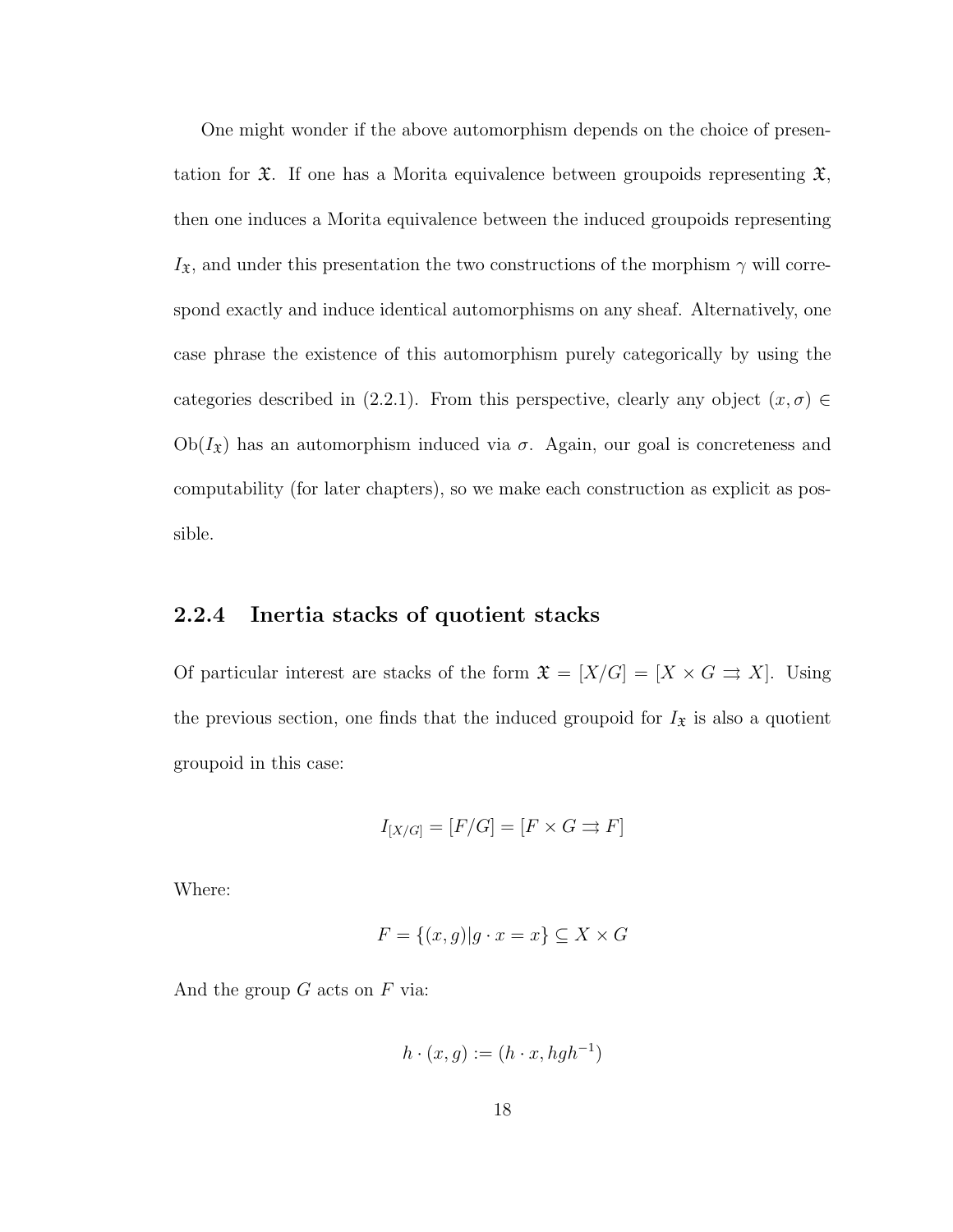If we further assume that the group  $G$  is discrete, or more weakly that the set of  $g \in G$  with  $X^g \neq \emptyset$  is discrete, then the space F decomposes:

$$
F = \bigsqcup_{g \in G} X^g \times \{g\}
$$

Since the G action is via conjugation on the second component, the quotient stack breaks up into a disjoint union of stacks indexed by the conjugacy classes of G which we will denote  $Conj(G)$ . Let  $\llbracket g \rrbracket$  denote the conjugacy class of g. Then one can show that:

$$
I_{[X/G]} \cong \bigsqcup_{[g] \in Conj(G)} [X^g/C(g)] = \bigsqcup_{[g] \in Cong(G)} [X^g \times C(g) \rightrightarrows X^g]
$$
(2.2.4)

Here  $C(g)$  denotes the centralizer of g. Note that we have chosen a representative of each conjugacy class for this presentation, but the isomorphism class of  $I_{[X/G]}$  is independent of this choice. Simply noting that when G is abelian then  $C(g) = G$ for all  $g \in G$  gives us the following:

**Corollary 2.2.5.** Let G be an abelian group acting on a space  $X$  such that the subgroup  $H \subseteq G$  defined by  $H = \{g \in G \mid g \cdot x = x \text{ for some } x \in X\}$  is discrete. Then the inertia stack of  $[X/G]$  is:

$$
I_{[X/G]} = \bigsqcup_{g \in G} [X^g / G]
$$

Given a sheaf  $(\mathscr{F}, \varphi)$  on  $[X/G]$ , in other words a G-equivariant sheaf, the pullback to the inertia stack  $I_{[X/G]}$  corresponds simply to the induced  $C(g)$ -equivariant sheaves  $\mathscr{F}|_{X^g}$  for each g. One finds that with this groupoid presentation of  $I_{[X/G]}$ ,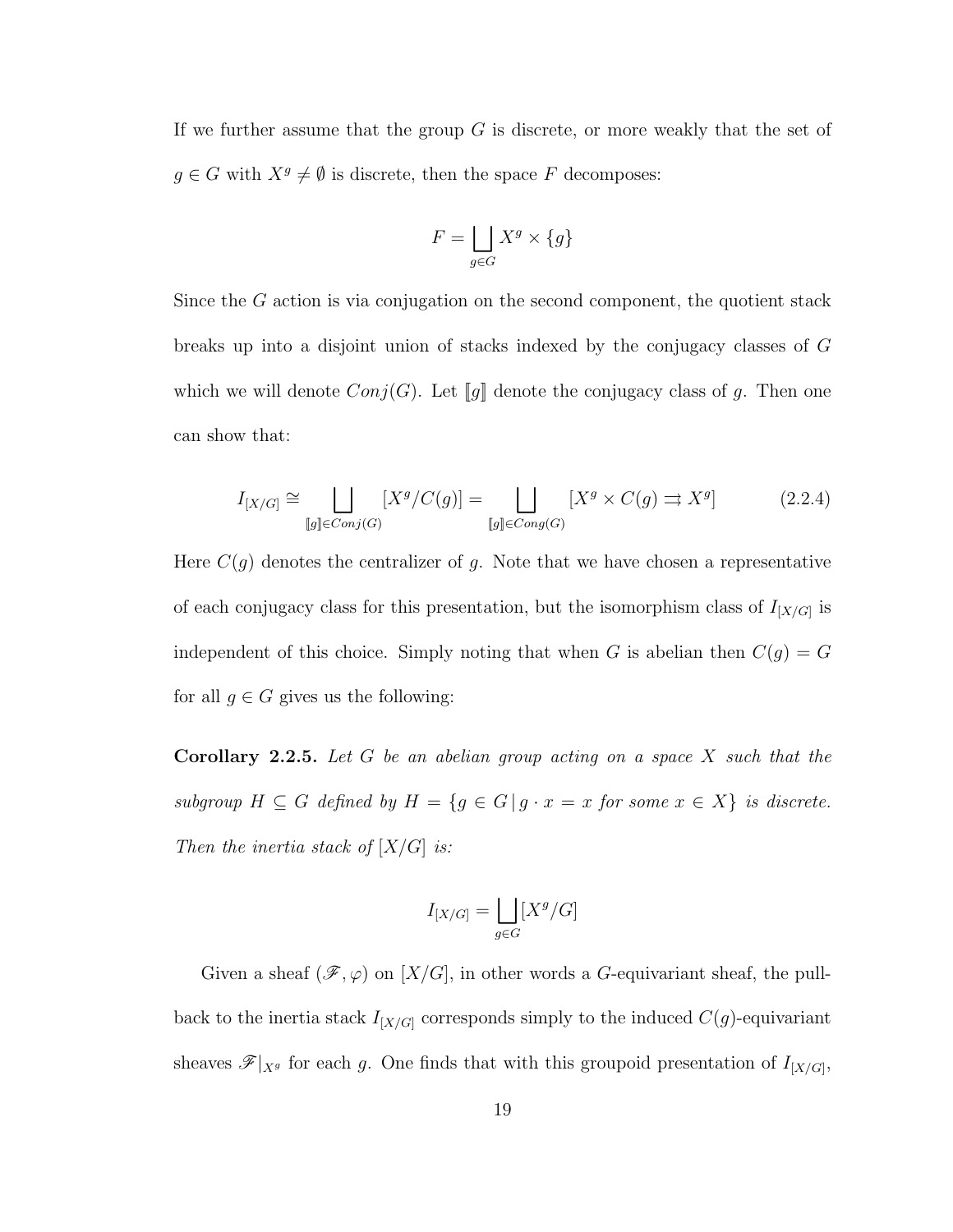the corresponding morphism  $\gamma$  :  $X^g \rightarrow X^g \times C(g)$  of Lemma 2.2.4 is simply  $\gamma(x) = (x, g)$ . In other words, the induced automorphism of the  $C(g)$ -equivariant sheaf  $\mathscr{F}|_{X^g}$  is the one coming from the g-action of the equivariant structure. The element g fixes the entire space  $X^g$  but may act nontrivially on the sheaf  $\mathscr{F}|_{X^g}$ .

# 2.3  $\mathcal{O}^*$  gerbes over spaces

Given an abelian group A and a class  $\alpha \in H^2(X, A)$ , one can construct the corresponding A-banded gerbe over  $X$  as follows. Choose an Leray open covering  $\mathfrak{U} = \sqcup U_i$  of X so that we have  $H^k(U_I, A) = 0$  for all multi-indices I and  $k \geq 1$ . Then we have  $\alpha = [\alpha_{ijk}] \in \check{H}^2_{\mathfrak{U}}(X,A) \cong H^2(X,A)$  for some representing cocycle  $\alpha_{ijk}$  relative to the cover  $\frak{U}.$  Then one can construct the following groupoid:

 $\left| \right| U_{ij} \times A \rightrightarrows \left| \right| U_i$ 

$$
\begin{array}{c|c}\n\overrightarrow{\mathbf{i},j\in I} & \overrightarrow{\mathbf{i}\in I} \\
\hline\n\mathbf{s}: \bigsqcup_{i,j\in I} U_{ij} \times A \to \bigsqcup_{i\in I} U_i & \mathbf{t}: \bigsqcup_{i,j\in I} U_{ij} \times A \to \bigsqcup_{i\in I} U_i \\
\hline\n\mathbf{s}(x_{ij}, \lambda) = x_j & \mathbf{t}(x_{ij}, \lambda) = x_i \\
\hline\n\mathfrak{m}: (\bigsqcup_{i,j\in I} U_{ij} \times A) \times_{\mathfrak{s}, \bigsqcup_{i\in I} U_i, \mathbf{t}} (\bigsqcup_{i,j\in I} U_{ij} \times A) \to \bigsqcup_{i,j\in I} U_{ij} \times A \\
\hline\n\mathfrak{m}((x_{ij}, \lambda), (x_{jk}, \mu)) = (x_{ik}, \alpha_{ijk}(x_{ijk})\lambda\mu) \\
\mathfrak{e}: \bigsqcup_{i\in I} U_i \to \bigsqcup_{i,j\in I} U_{ij} \times A & \mathbf{t}: \bigsqcup_{i,j\in I} U_{ij} \times A \to \bigsqcup_{i,j\in I} U_{ij} \times A \\
\hline\n\mathbf{e}(x_i) = (x_{ii}, 1) & \mathbf{i}(x_{ij}, \lambda) = (x_{ji}, \lambda^{-1})\n\end{array}
$$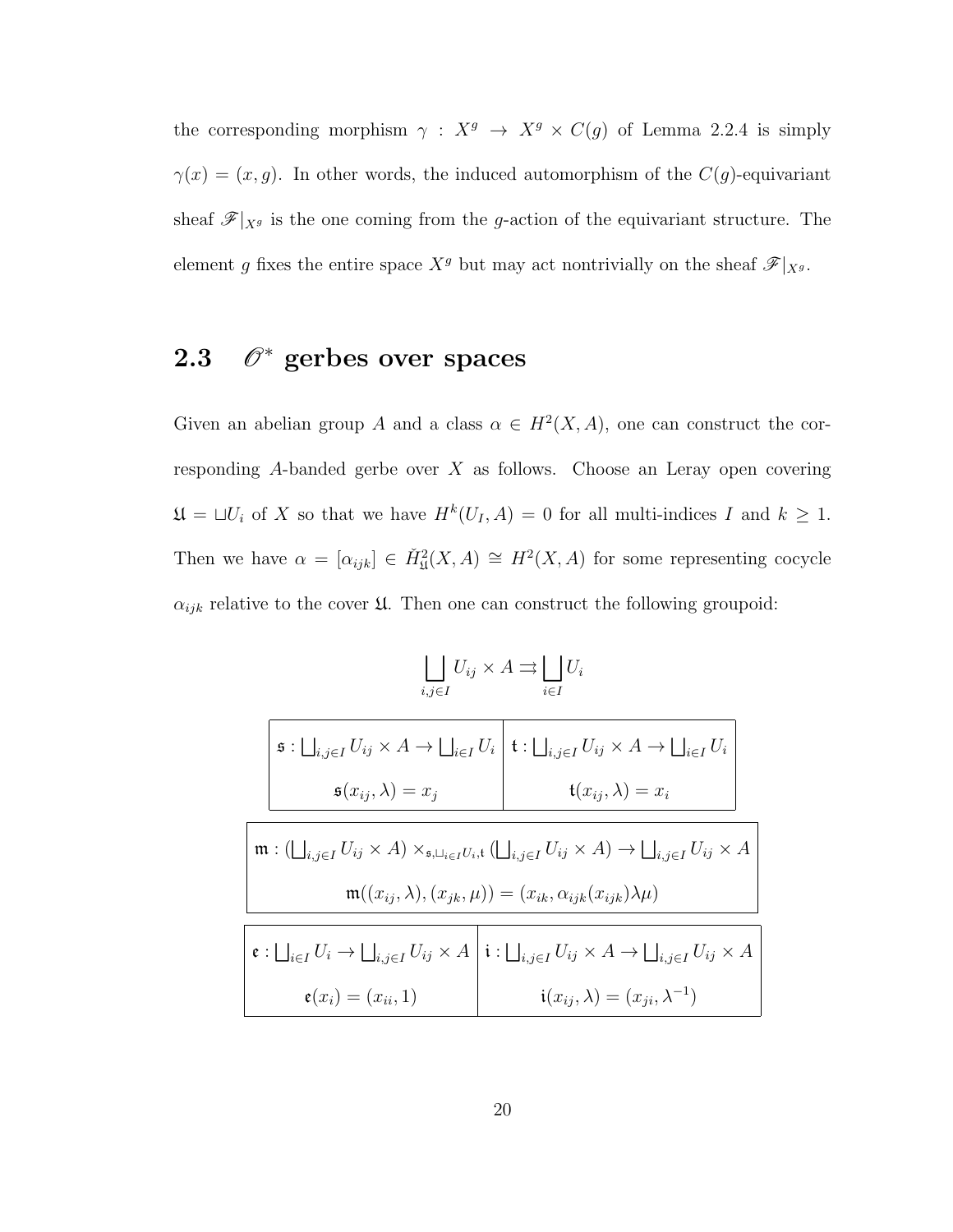This groupoid has a natural morphism to the groupoid  $\bigsqcup_{i,j} U_{ij} \rightrightarrows \bigsqcup_i U_i$  representing  $X$ :

$$
\begin{array}{ccc}\n\downarrow_i U_i & \xrightarrow{\text{id}} & \downarrow_i U_i \\
\downarrow_s \uparrow_t & \downarrow_t & \downarrow_t \\
\downarrow_t U_{ij} & \times A & \xrightarrow{\pi_U} & \downarrow_t U_{ij} \\
\downarrow_t U_{ij} & \downarrow_t & \downarrow_t U_{ij} \\
\end{array} \tag{2.3.1}
$$

This gives the space the structure of an A-banded gerbe over X - notice that  $\pi_U$  is an A-torsor. Given a sheaf  $(\mathscr{E}, \varphi)$  on the groupoid  $\bigsqcup_{i,j\in I} U_{ij} \times A \rightrightarrows \bigsqcup_{i\in I} U_i$ , one can attempt to push the isomorphism down along the A-torsor  $\pi_U$  by descent, which must necessarily involve fixing equivariant structures. More precisely, we have that:

$$
\varphi: \pi_U^*s^*\mathscr{E} \to \pi_U^*t^*\mathscr{E}
$$

We can choose a character  $\chi_1 \in \hat{A}$  in order to fix an equivariant structure on  $\pi_U^* s^* \mathscr{E}$ , then also choose  $\chi_2 \in \hat{A}$  in order to determine an equivariant structure on  $\pi_U^* t^* \mathscr{E}$ . The morphism  $\varphi$  will thus only descend if it is equivariant with respect to the character  $\chi_1^{-1}\chi_2$ . We must split the bundle  $\mathscr E$  up into summands for which  $\varphi$  is equivariant with respect to a given character, and then descend each of these subbundles separately. The twisted multiplication map will descend as an obstruction to the cocycle condition of our descent data on the base groupoid. What we will obtain are **twisted sheaves** in the sense of [8] with twisting class  $\chi(\alpha_{ijk}) \in H^2_{\mathfrak{U}}(X, A)$ . In other words, sheaves  $\mathscr{E}_i \in \mathbf{Sh}(U_i)$  and isomorphisms  $\psi_{ij} : \mathscr{E}_j|_{U_{ij}} \to \mathscr{E}_i|_{U_{ij}}$  satsifying:

$$
\psi_{ij} \circ \psi_{jk} \circ \psi_{ki} = \chi(\alpha_{ijk}) \text{id}
$$

One can construct slightly more general presentations for gerbes of a given class  $\alpha \in H^2(X, A)$ . Suppose we choose a cover in which  $\alpha|_{U_i} = 0$ , so that we can find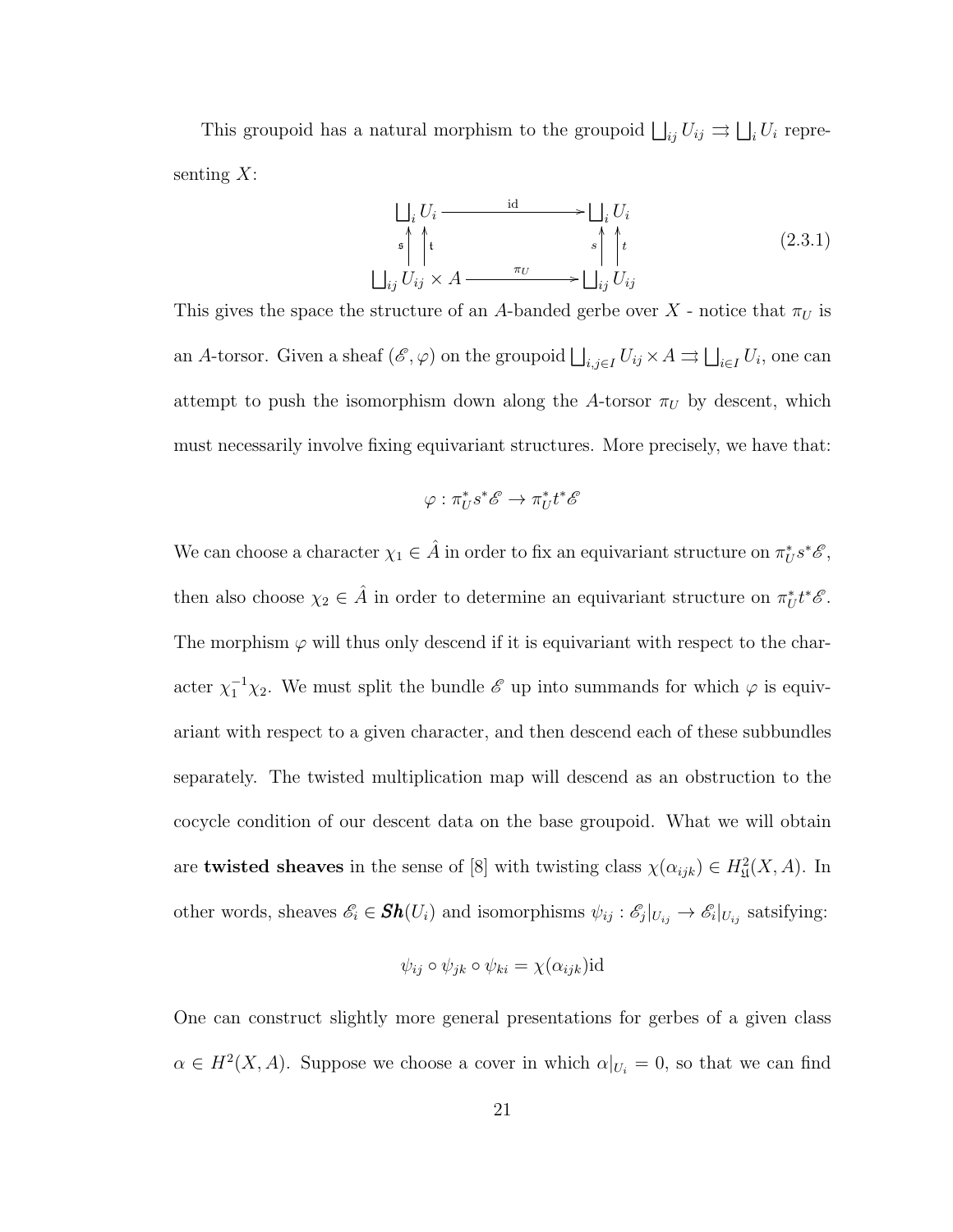cocycles  $\beta_i \in C^1_{\mathfrak{U}}(U_i, A)$  such that  $\partial \beta_i = \alpha|_{U_i}$ . Then we have  $\partial (\beta_i|_{U_{ij}} - \beta_j|_{U_{ij}}) = 0$ , thus representing a class in  $H^1(\mathcal{U}_{ij}, A)$ , or in other words, an A-torsor over each  $U_{ij}$ . The above case (2.3.1) occurs when these A-torsors are trivial, and in such a case one could also arrive at the twisted sheaves by simply pulling back  $\varphi$  via a section of this A-torsor. But, in the more general situation where this torsor has no section, the descent methods above work as well. One would still call such sheaves  $\alpha$ -twisted sheaves.

The sheaves on such a  $A$ -gerbe over a space X are thus naturally graded by the characters  $\hat{A}$ . Of particular interest to us will be gerbes with structure group  $\mathbb{C}^*$  which we call  $\mathscr{O}^*$ -gerbes. The sheaves on them (more generally their derived categories) thus have a natural  $\hat{C}^* = \mathbb{Z}$ -grading on them, which we call the **weight**. The sheaves of weight k on an  $\mathscr{O}_X^*$ -gerbe  $\mathfrak{X} \to X$  have a nice interpretation [13] which goes as follows. Choose an open cover  $\mathfrak{U} = \{U_i\}_{i \in I}$  of X such that  $\alpha|_{U_i} = 0$ for all i, and let T define the  $\mathbb{C}^*$  torsor over  $U_{ij}$  as discussed above. Then we have the following map of groupoids corresponding to  $\mathfrak{X} \to X$ :



Then let L denote the line bundle obtained by taking the associated vector bundle to T under the tautological representation:

$$
L := (T \times \mathbb{C}^*) / (t \cdot \lambda, z) \sim (t, \lambda \cdot z)
$$
 for all  $\lambda \in \mathbb{C}^*$ 

Then a sheaf of weight k on  $\mathfrak X$  is the same as a pair  $(\mathscr E,\varphi)$  where  $\mathscr E \in Sh(\sqcup U_i)$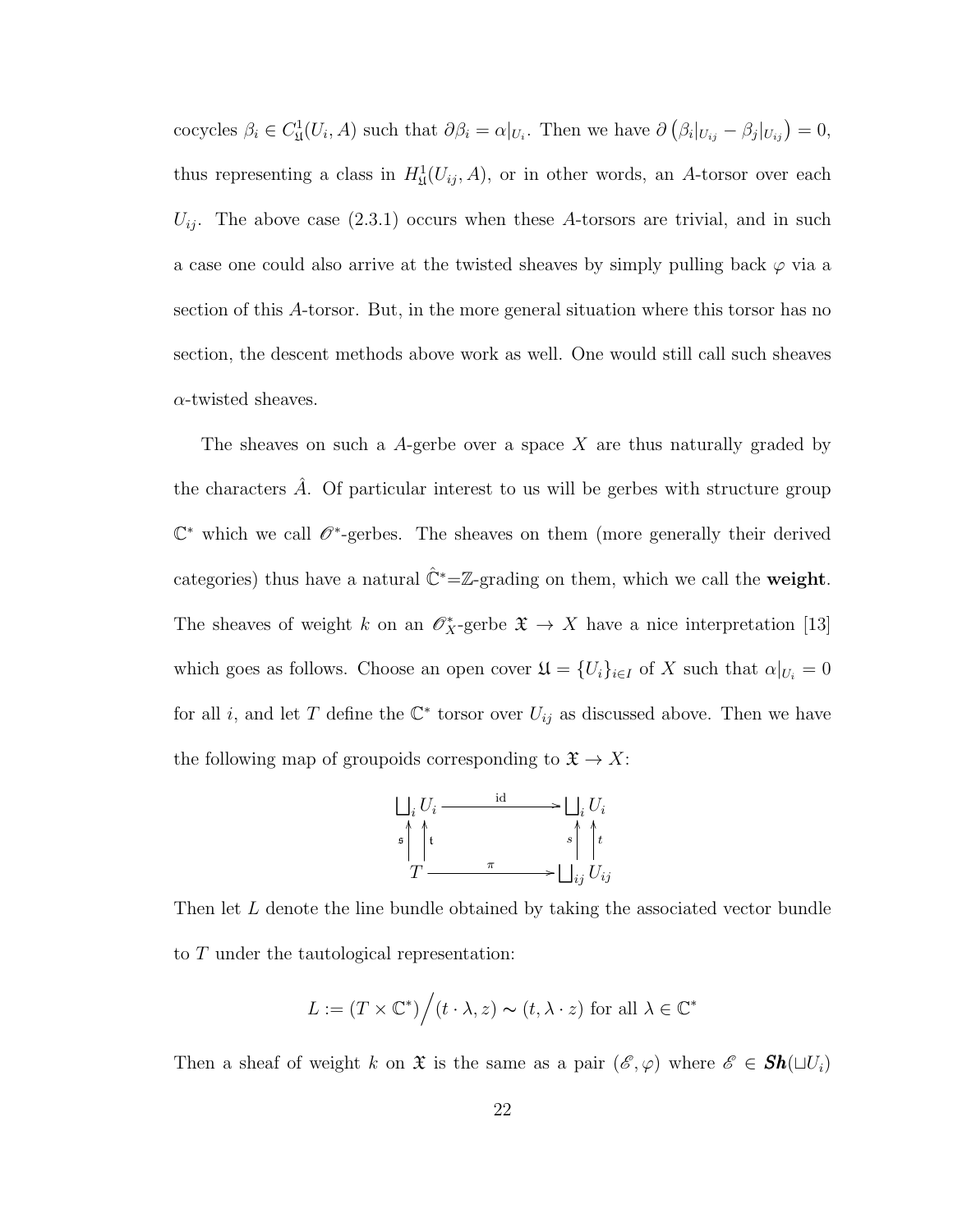along with an isomorphism:

$$
\varphi:s^*\mathscr{E}\to t^*\mathscr{E}\otimes \mathscr{L}^{\otimes k}
$$

Satisfying an analogous cocycle condition. Such sheaves form a category, where a morphism between two sheaves  $(\mathscr{E},\varphi)$  to  $(\mathscr{F},\psi)$  of weight  $k$  consists of a map  $f : \mathscr{E} \to \mathscr{F}$  such that:



## 2.4 GRR for stacks

Töen [22] generalized the Grothendieck-Riemann-Roch theorem to the case of stacks, which will be relevant to our future calculations. Here we review it and set notation. We feel compelled to also mention the work of Edidin [14], who proved the Hirzebruch-Riemann-Roch theorem using localization theorems in equivariant Chow rings in the spirit of Atiyah-Bott [4].

Given a sheaf  $\mathscr E$  on a stack  $\mathfrak X$ , let  $\pi: I_{\mathfrak X} \to \mathfrak X$  be the projection from its inertia stack. Let T denote the "translation morphism":

$$
T: K_0(I_{\mathfrak{X}}) \to K_0(I_{\mathfrak{X}})
$$

Given a class  $[V] \in K_0(I_{\mathfrak{X}})$ , restricting it to a component  $\alpha \subset I_{\mathfrak{X}}$  there is a natural finite cyclic group of automorphisms of  $[V]|_{\alpha}$  coming from Theorem 2.2.4. Let  $i \in I$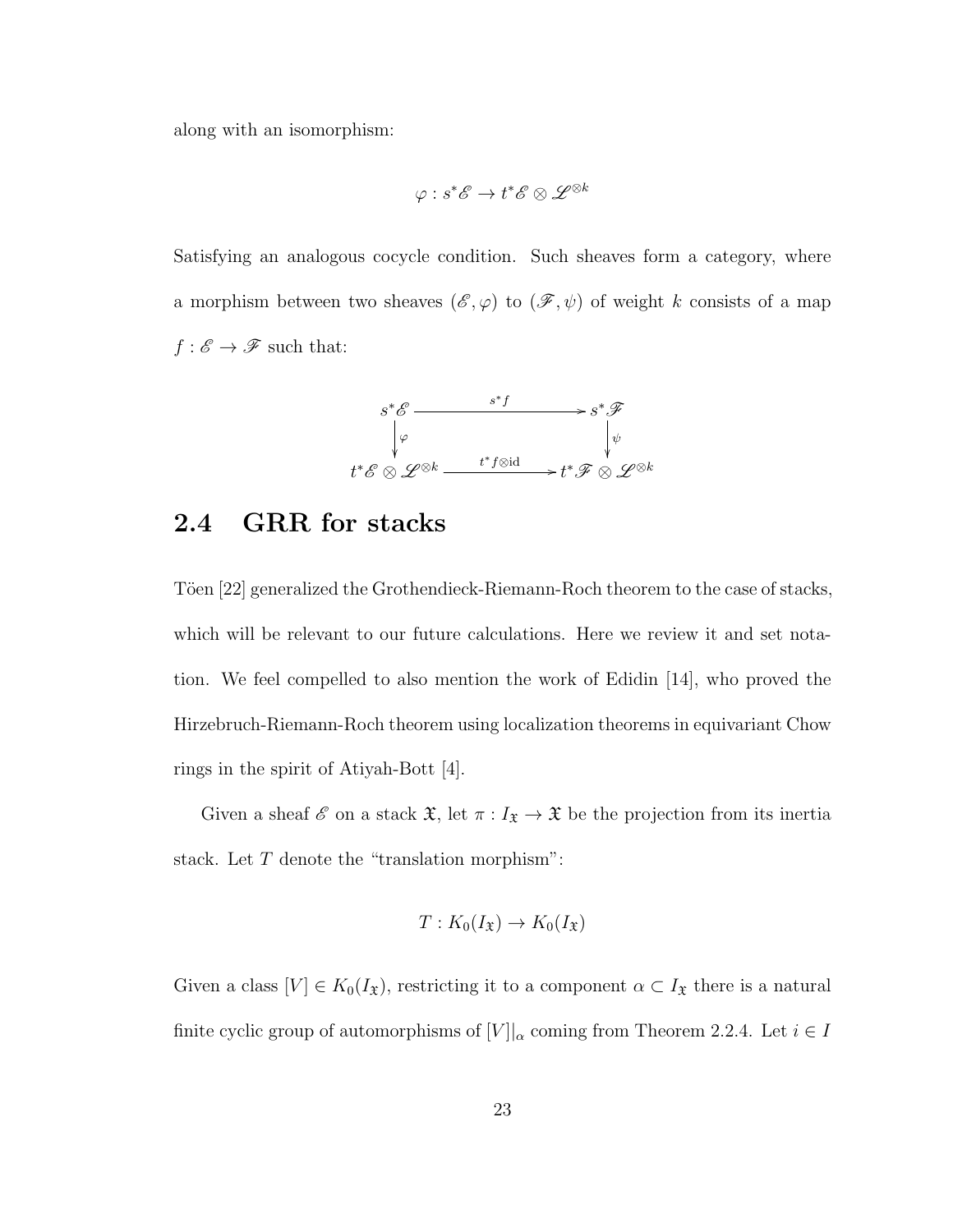index the eigenspaces and eigenvalues, then define  $T$  on this component by:

$$
T(\sum_i [V|_{\alpha}]_i) := \sum_i [V|_{\alpha}]_i \otimes \lambda_i
$$

Then define ch<sup>rep</sup> to be the following composition:

$$
K_0(\mathfrak{X}) \xrightarrow{\pi^*} K_0(I_{\mathfrak{X}}) \xrightarrow{T} K_0(I_{\mathfrak{X}}) \otimes \mathbb{C} \xrightarrow{\text{ch} \otimes 1} H^{\bullet}(I_{\mathfrak{X}}, \mathbb{C})
$$

This given morphism to the cohomology is not functorial over proper pushforward, but can be corrected to make it so. To this end, for each component  $\alpha \subset I_{\mathfrak{X}}$ , consider the inclusion  $\alpha \to \mathfrak{X}$  so that we can define the conormal bundle  $N^*_{\alpha/\mathfrak{X}} \in K_0(\alpha)$ . One defines the lambda operation for any stack  $\mathfrak Y$  as:

$$
\lambda_{-1}: K_0(\mathfrak{Y}) \to K_0(\mathfrak{Y})
$$
  

$$
\lambda_{-1}([V]) = 1 - [V] + [\wedge^2 V] - \ldots + (-1)^r [\wedge^r V]
$$

Here  $V$  is a vector bundle of rank  $r$ . Then we can define the following correction term for each component of the inertia stack:

$$
ch(T \circ \lambda_{-1}(N^*_{\alpha/\mathfrak{X}}))^{-1} \mathrm{Td}(T\alpha) \in H^{\bullet}(\alpha, \mathbb{C}) \subset H^{\bullet}(I_{\mathfrak{X}}, \mathbb{C})
$$

Denote by  $TD(\mathfrak{X}) \in H^{\bullet}(I_{\mathfrak{X}}, \mathbb{C})$  the class which restricts to the above class on each component of the inertia stack. Then we have the following:

**Definition 2.4.1.** Let  $\mathfrak{X}$  be a Deligne-Mumford stack and  $[V] \in K_0(\mathfrak{X})$ . We define the Riemann-Roch morphism:

$$
\mathfrak{R}: K_0(\mathfrak{X}) \to H^{\bullet}(I_{\mathfrak{X}}, \mathbb{C})
$$
  

$$
\mathfrak{R}([V]) := ch^{rep}([V]) \, TD(\mathfrak{X})
$$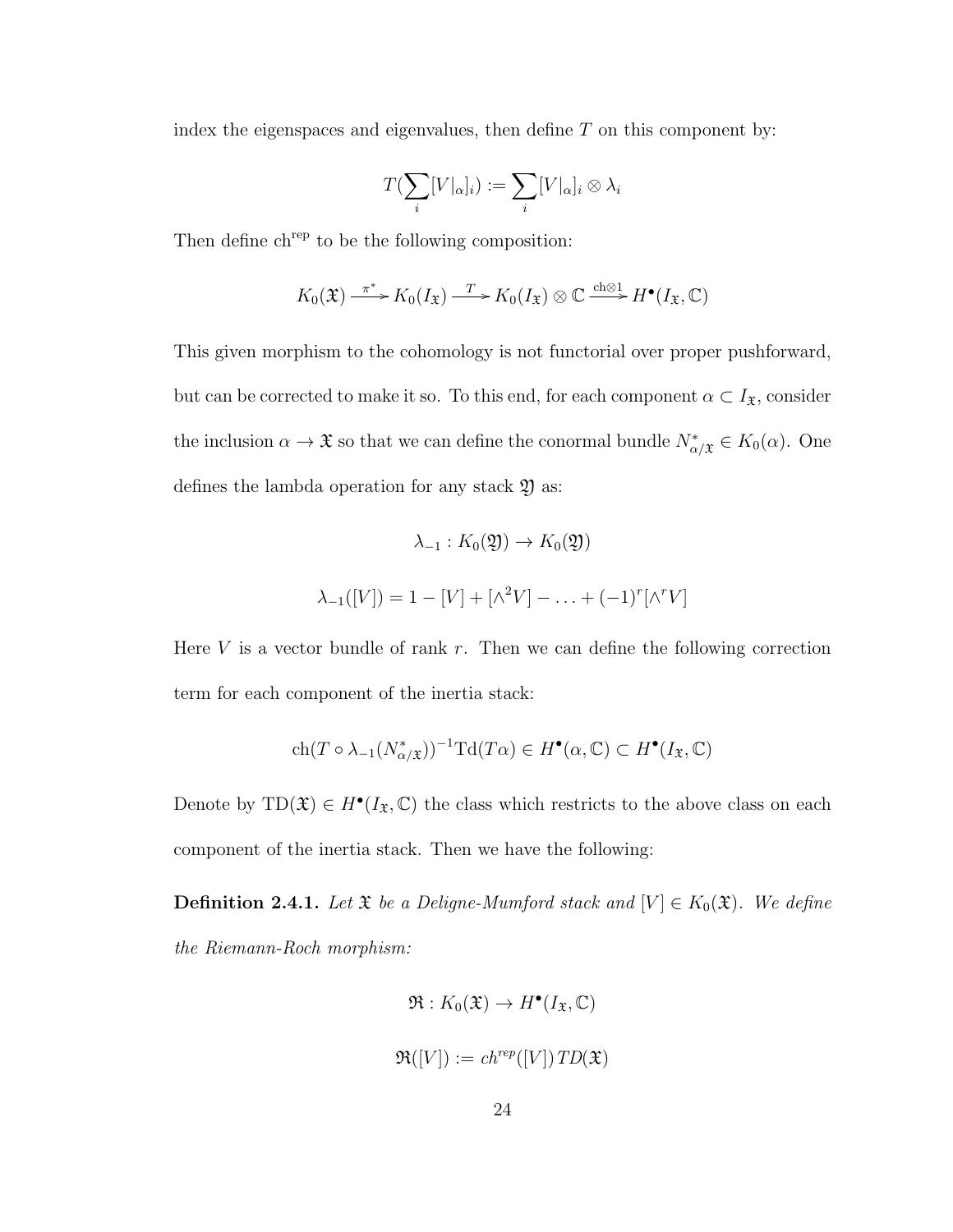This morphism satisfies the desired functoriality properties for arbitrary (not necessarily representable!) morphisms of stacks (see [22]), and will thus enable one to compute cohomological Fourier-Mukai transforms for Deligne-Mumford stacks.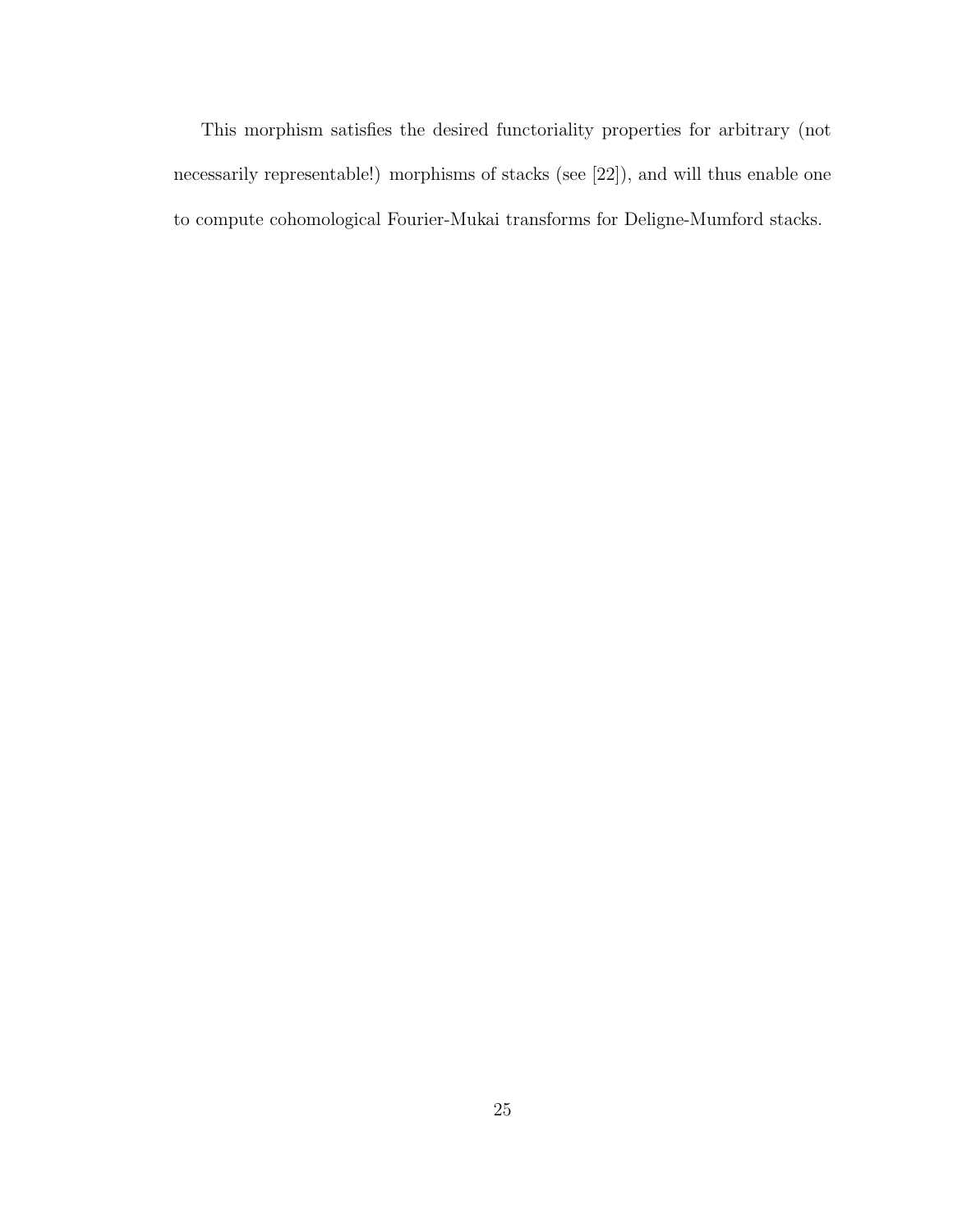# Chapter 3

# Additive Analogues of Chen-Ruan Cohomology

This chapter will describe a novel orbifold sheaf cohomology theory that generalizes Chen-Ruan orbifold cohomology [2] [9]. The orbifold sheaf cohomology described herein is motivated by physics, specifically by massless spectra in orbifolds of heterotic strings, for which reason we call it Heterotic Chen-Ruan (HCR) cohomology. Just as Chen-Ruan cohomology is the cohomology theory pertinent to the A model topological field theory on orbifolds, HCR is the cohomology theory pertinent to a heterotic analogue of the A model, known as the A/2 model [3]. This chapter will focus on understanding the additive part of the cohomology ring. Multiplicative structures on smooth manifolds are defined by what is known as quantum sheaf cohomology [12]. Multiplicative structures in the HCR cohomology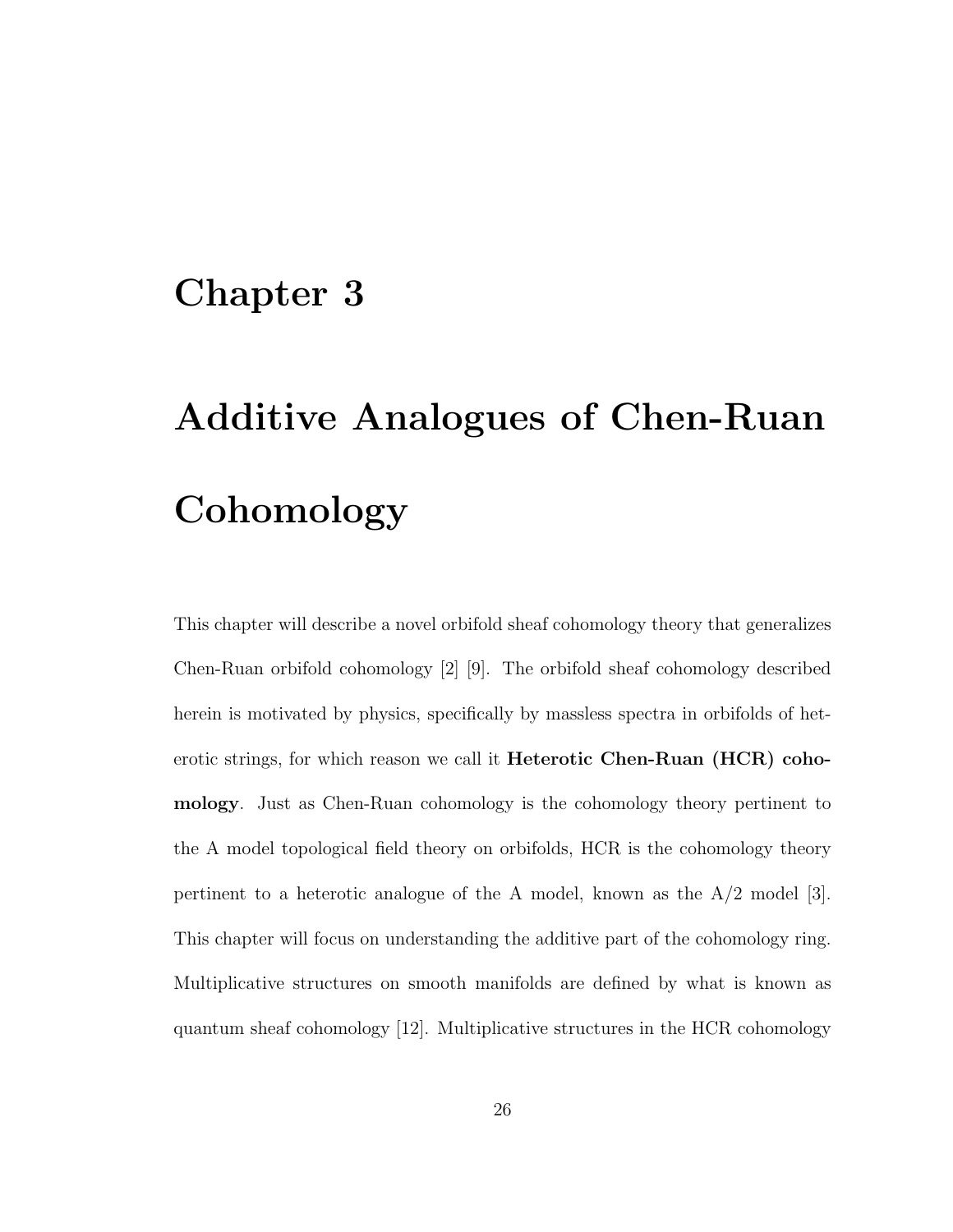on orbifolds are left to future work.

# 3.1 HCR Cohomology Definition

The initial input data for the physics inspired construction is that of a finite abelian group  $G$  which acts on a space  $X$  along with a  $G$ -equivariant vector bundle  $E$  over  $X$ . On this data we impose the following **anomaly cancellation conditions**:

$$
\operatorname{ch}_2^G(E) = \operatorname{ch}_2^G(TX) \qquad \det(E^*) \cong K_X \tag{3.1.1}
$$

The notation signifies we are using G-equivariant characteristic classes, and the isomorphism in 3.1.1 is a G-equivariant isomorphism. Note that as a consequence of the second condition, we have that  $c_1^G(E) = c_1^G(TX)$ , which would be the natural equivariant analog of the usual anomaly cancellation conditions. This stronger condition we impose is used to construct what is called the  $A/2$  model. Given the above data, for each  $g \in G$  such that the fixed locus  $X^g = \{x \in X \mid g \cdot x = x\}$  is nonempty, we can restrict both the bundle  $E$  and the tangent bundle  $TX$  to  $X<sup>g</sup>$ . We have that if  $x \in X^g$  then for any  $h \in G$  we have since G is abelian:

$$
g \cdot (h \cdot x) = h \cdot (g \cdot x) = h \cdot x
$$

In other words, the action of G preserves the fixed locus  $X<sup>g</sup>$ . This action could be nontrivial on the fibers of the bundles  $E$  and  $TX$  restricted to  $X<sup>g</sup>$ , however. So, if we let  $t_g := |g| < \infty$ , then over each  $x \in X^g$ , the fibers  $E_x$  and  $TX_x$  are  $\mathbb{Z}/t_g\mathbb{Z} \cong \langle g \rangle$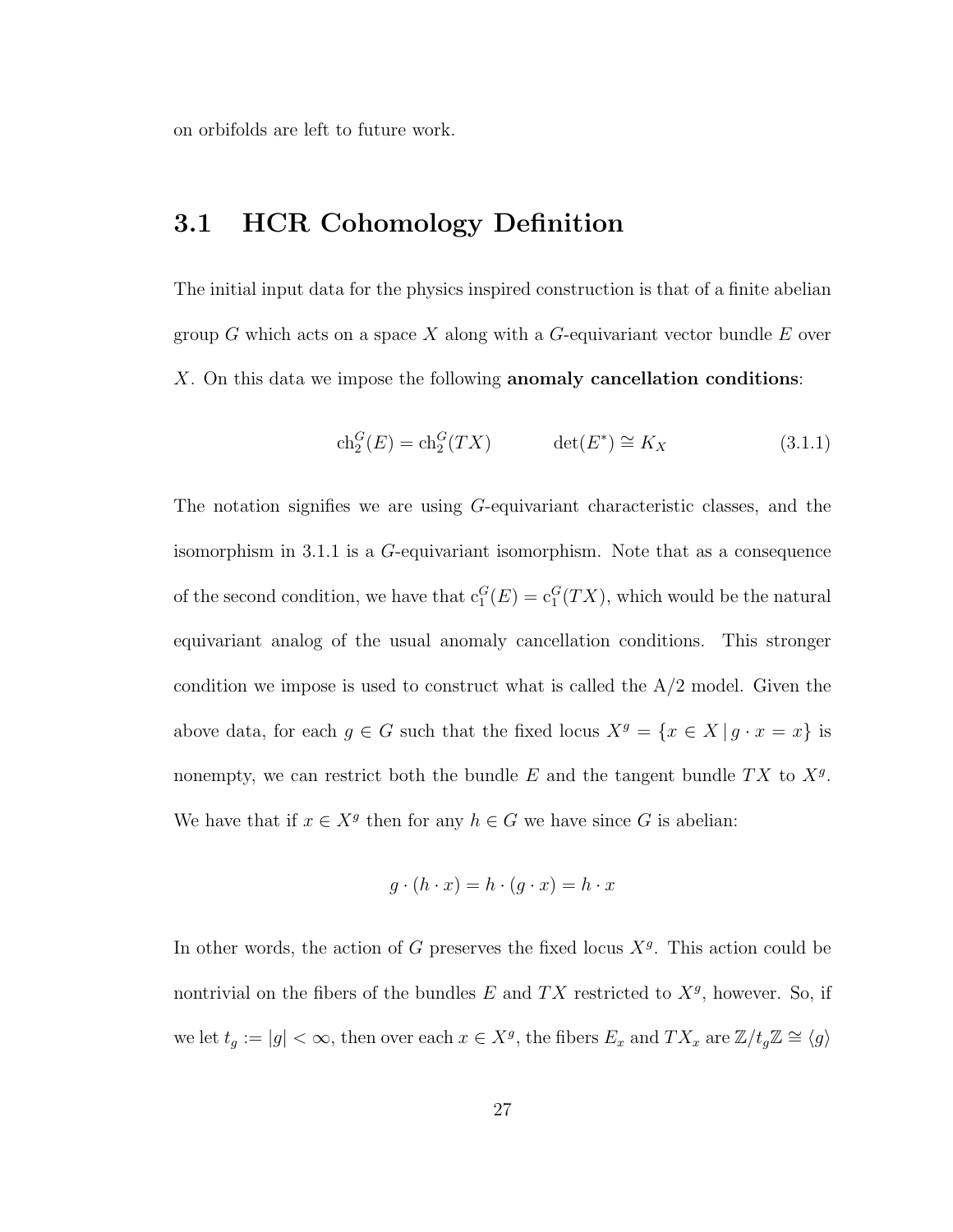representations, and thus split into eigenspaces:

$$
E|_{X^g} = E_0^g \oplus E_1^g \oplus \cdots \oplus E_{t_g-2}^g \oplus E_{t_g-1}^g
$$
  

$$
TX|_{X^g} = T_0^g \oplus T_1^g \oplus \cdots \oplus T_{t_g-2}^g \oplus T_{t_g-1}^g
$$

Where g acts via  $\zeta_{t_g}^i$  on  $E_i^g$  $i^g$  and  $T_i^g$ <sup>19</sup><sub>i</sub>, where  $\zeta_{t_g} = e^{\frac{2\pi i}{t_g}}$ . One might need to do this over each connected component of  $X<sup>g</sup>$ , but for notational simplicity we will assume that each fixed locus is connected so that the above splitting occurs over all of  $X<sup>g</sup>$ . We also define  $d_i^g$  $i^g := \text{rank}(E_i^g)$  $i$ ). Further, consider the following subsets of  $\mathbb{Q}$ 

$$
M_j(g) := \exp^{-1}(\zeta_{t_g}^{-j}) = \mathbb{Z} - \frac{j}{t_g} \text{ (for } j = 0, 1, \dots, t_g - 1)
$$
  

$$
N_j(g) := \exp^{-1}(\zeta_{t_g}^j) = \mathbb{Z} + \frac{j}{t_g} \text{ (for } j = 0, 1, \dots, t_g - 1)
$$

Here  $\exp(\theta) := e^{2\pi i \theta}$ . These correspond to "energy levels" of certain particles. Now define the set of maps  $\Phi(g)$  which count the allowable multiplicities of particles with given energy levels:

$$
\Phi(g) \subset \text{Hom}((M_0(g))_{<0}, \{0, 1, \ldots, d_0^g\}) \times \ldots \times \text{Hom}((M_{t_g-1}(g))_{<0}, \{0, 1, \ldots, d_{t_g-1}^g\})
$$
\n
$$
\times \text{Hom}((N_0(g))_{<0}, \{0, 1, \ldots, d_0^g\}) \times \ldots \times \text{Hom}((N_{t_g-1}(g))_{<0}, \{0, 1, \ldots, d_{t_g-1}^g\})
$$

An element  $(p_*, q_*) = (p_0, \ldots, p_{t_g-1}, q_1, \ldots, q_{t_g-1}) \in \Phi(g)$  if and only if it satisfies the following condition:

$$
\sum_{j=0}^{t_g-1} \left[ \sum_{m \in (M_j(g))_{<0}} mp_j(m) + \sum_{n \in (N_j(g))_{<0}} nq_j(n) \right] = E_{L,g} \tag{3.1.2}
$$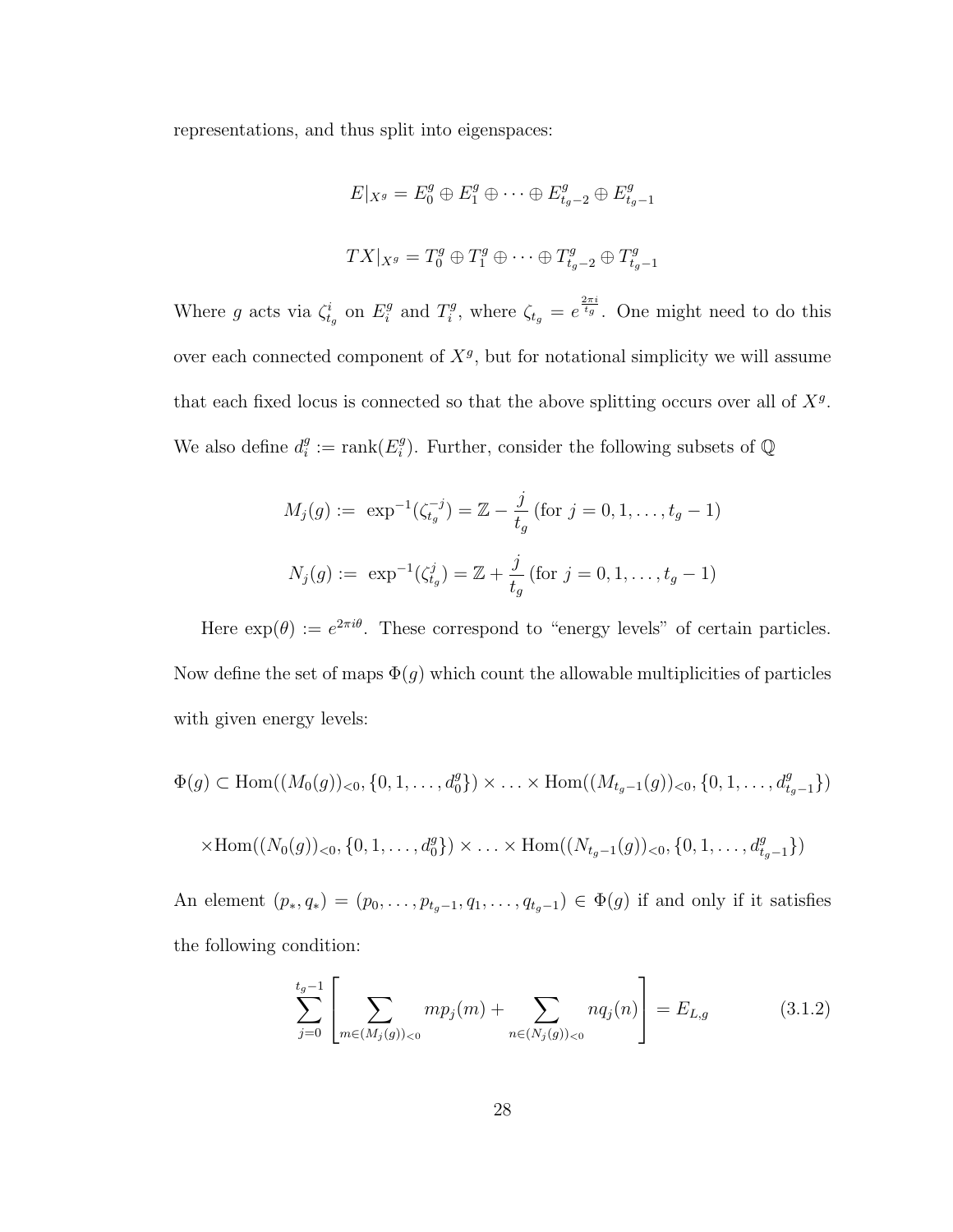One should consider the functions  $p_*$  and  $q_*$  as mapping energy levels to their multiplicities, which are bounded by the ranks of the eigenbundles  $E_i^g$  $i<sup>g</sup>$ . Then the left-hand side of 3.1.2 can be understood as a "total energy" value. The constant  $E_{L,g}$ , called the "vacuum energy," is coming from the following.

**Definition 3.1.1.** Let  $\eta_i^T \in [0,1)$  denote  $exp^{-1}(\lambda_i)$  where the  $\lambda_i$  are the eigenvalues of g acting on  $TX|_{X^g}$ . Similarly we define  $\eta_i^E \in [0,1)$  via the g-action on  $E|_{X^g}$ . Then we define:

$$
\Lambda_T^g := \sum_{i=1}^{rk(TX)} \left( \frac{1}{2} \eta_i^T (1 - \eta_i^T) \right) \qquad \Lambda_E^g := \sum_{i=1}^{rk(E)} \left( \frac{1}{2} \eta_i^E (1 - \eta_i^E) \right)
$$

The **vacuum energy** is then defined to be the rational number:

$$
E_{L,g} := \Lambda_T^g - \Lambda_E^g
$$

For physical reasons, we only consider cases in which  $E_{L,g} \leq 0$ .

The subscript "L" of  $E_{L,g}$  means "left-moving" in the context of physics, to distinguish it from other energies associated to the theory.

**Remark 3.1.2.** Note that the sum in the left-hand side of  $(3.1.2)$  lies in  $\frac{Z}{t_g}$ , while the vacuum energy  $E_{L,g}$  is in  $\frac{Z}{t_g^2}$ . Thus, it is entirely possible for the set  $\Phi(g)$  to be empty.

We are now able to define the HCR cohomology.

**Definition 3.1.3.** Let X be a G-space for an abelian group  $G$  with a G-equivariant vector bundle E over it satisfying the anomaly cancellation conditions 3.1.1. Denote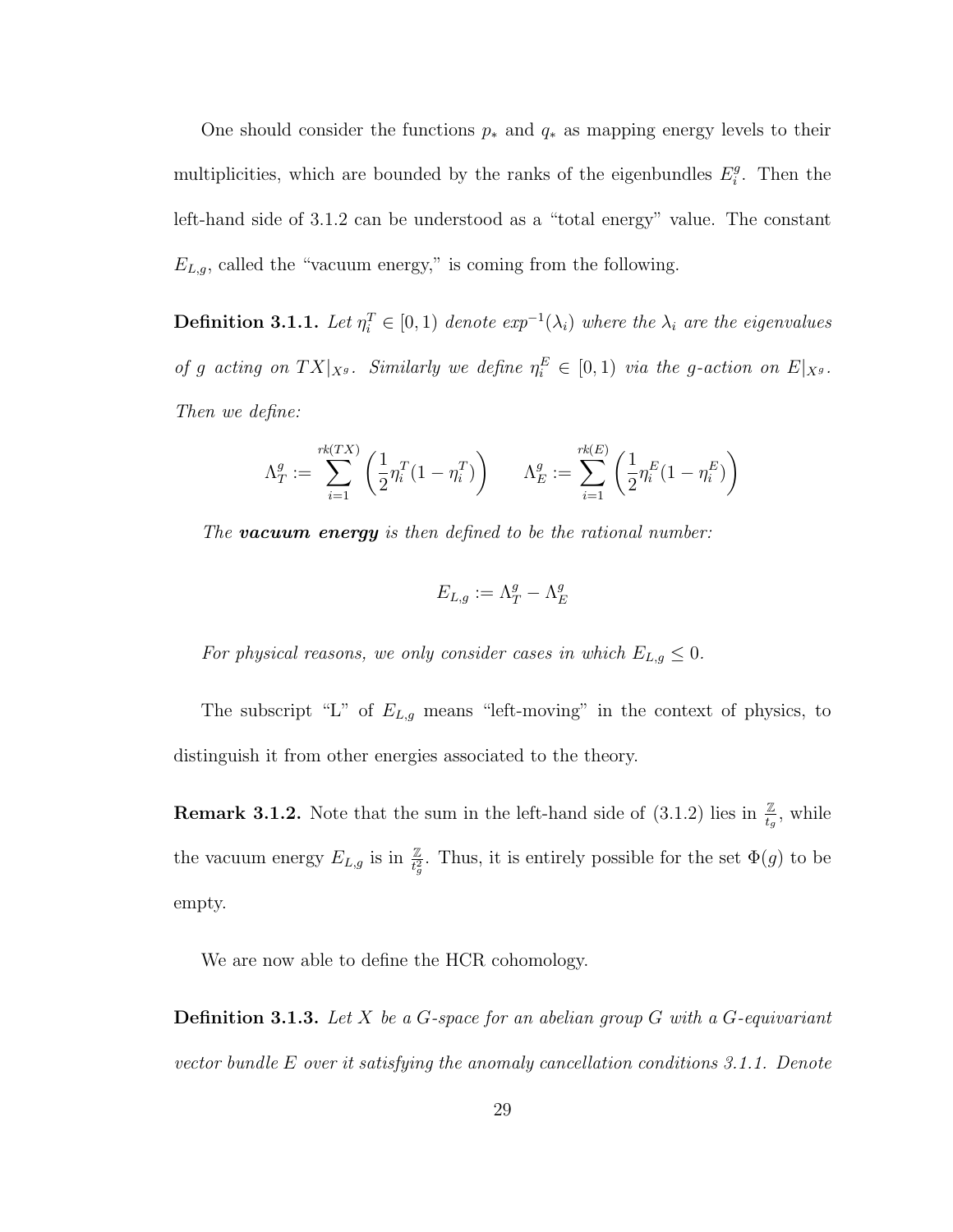by  $\mathscr E$  the corresponding sheaf of sections of E. Now we define for each  $g \in G$  the sheaf cohomology group  $H_g^{\bullet}$  :=

$$
H^{\bullet}\left(X^{g}, \bigoplus_{(p_{*},q_{*})\in\Phi(g)}\bigotimes_{j=0}^{t_{g}-1}\left[\bigotimes_{m\in(M_{j}(g))_{<0}}\wedge^{p_{j}(m)}(\mathcal{E}_{j}^{g})^{*}\bigotimes_{n\in(N_{l}(g))_{<0}}\wedge^{q_{j}(n)}(\mathcal{E}_{j}^{g})\right] \otimes V(\mathcal{E})^{g}\right)^{G}
$$

$$
V(\mathcal{E})^{g} := \wedge^{\bullet}(\mathcal{E}_{0}^{g})^{*} \otimes \sqrt{K_{X^{g}} \otimes \det(\mathcal{E}_{0}^{g})}
$$
(3.1.3)

In the case that the vacuum energy of a component is zero, we define:

$$
H_g^{\bullet} := H^{\bullet}(X^g, V(\mathscr{E})^g)^G
$$

Here  $K_{X^g}$  is the canonical bundle of  $X^g$ , and there is an implicit sum over all values of  $\bullet$  in all occurences. The definition of  $V(\mathscr{E})^g$  involves the choice of a G-equivariant square root bundle (which may be obstructed). We then define the **Heterotic Chen-Ruan cohomology** (or **HCR** cohomology) to be:

$$
H^\bullet_{HCR}:=\bigoplus_{g\in G}H^\bullet_g
$$

Remark 3.1.4. We work with the assumption that the bundle whose sheaf cohomology we are computing is  $G$ -equivariant, so there is a natural  $G$ -action on the cohomology group. As mentioned above, we require that the bundle  $\sqrt{K_{X^g} \otimes \det(\mathscr{E}_0^g)}$  $_0^{99})$ exists and also has a G-equivariant structure, in other words we need an equivariant square root. Defining the HCR cohomology thus involves a choice of square root for each  $g \in G$ . Since  $K_{X^g} \otimes \det(\mathscr{E}_0^g)$  $\delta_0^{g)}=K_{X^{g^{-1}}}\otimes\det(\mathscr{E}_0^{g^{-1}})$  $\binom{99}{0}$ , we may choose the same square root and equivariant structure for each pair  $\{g, g^{-1}\}\$ . This assumption will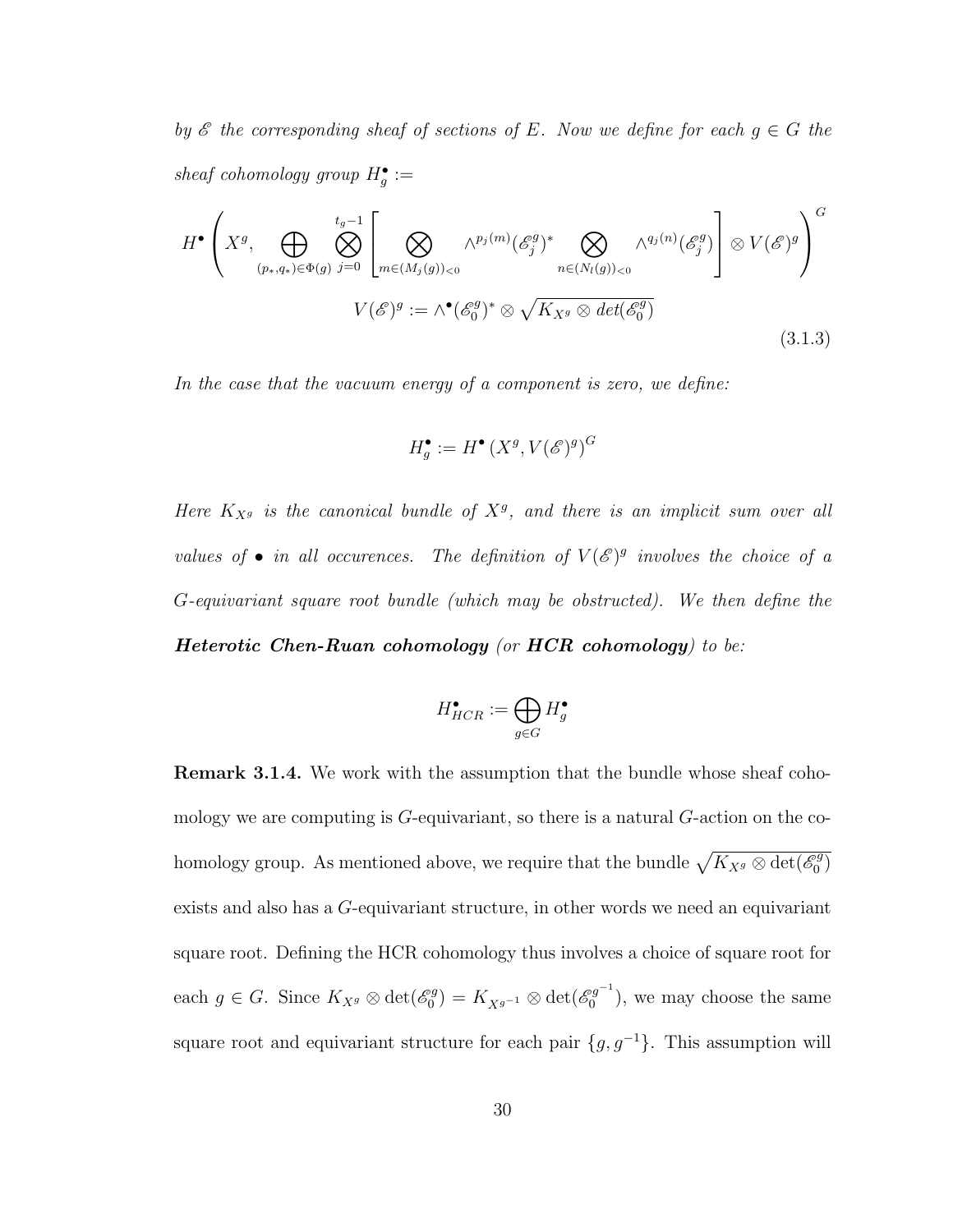be implicit in what follows, and allows one to assume then that:

$$
V(\mathscr{E})^g = V(\mathscr{E})^{g^{-1}} \tag{3.1.4}
$$

This obstruction to the equivariant square root bundle is measured by a sheaf cohomology class on the stack  $[X/G]$ , which we will see soon.

## 3.2 Basic Properties

In this section we examine the properties of the HCR cohomology defined in the previous section.

#### 3.2.1 HCR Cohomology on Stacks

The definition of the HCR cohomology in the previous section is naturally formulated in terms of sheaf cohomology on a quotient stack  $[X/G]$  for a finite abelian group. Recall that for a global quotient stack  $\mathfrak{X} = [X/G]$  by a finite group with  $\mathscr{E} \in \mathbf{Sh}(\mathfrak{X})$ , we can compute the cohomologies  $H^i(\mathfrak{X}, \mathscr{E})$  by considering  $\mathscr{E} \in \mathbf{Sh}_G(X)$ and using the isomorphism:

$$
H^i([X/G], \mathcal{E}) \cong H^i(X, \mathcal{E})^G
$$
\n(3.2.1)

This can be proven by using a Leray spectral sequence to the X-fibration  $\pi$ :  $[X/G] \to [pt/G]$ . Then we have that:

$$
\Gamma_{\mathfrak{X}} = \Gamma_{\left[\mathrm{pt}/G\right]} \circ \pi_* \Rightarrow \mathbb{R}\Gamma_{\mathfrak{X}} = \mathbb{R}\Gamma_{\left[\mathrm{pt}/G\right]} \circ \mathbb{R}\pi_*
$$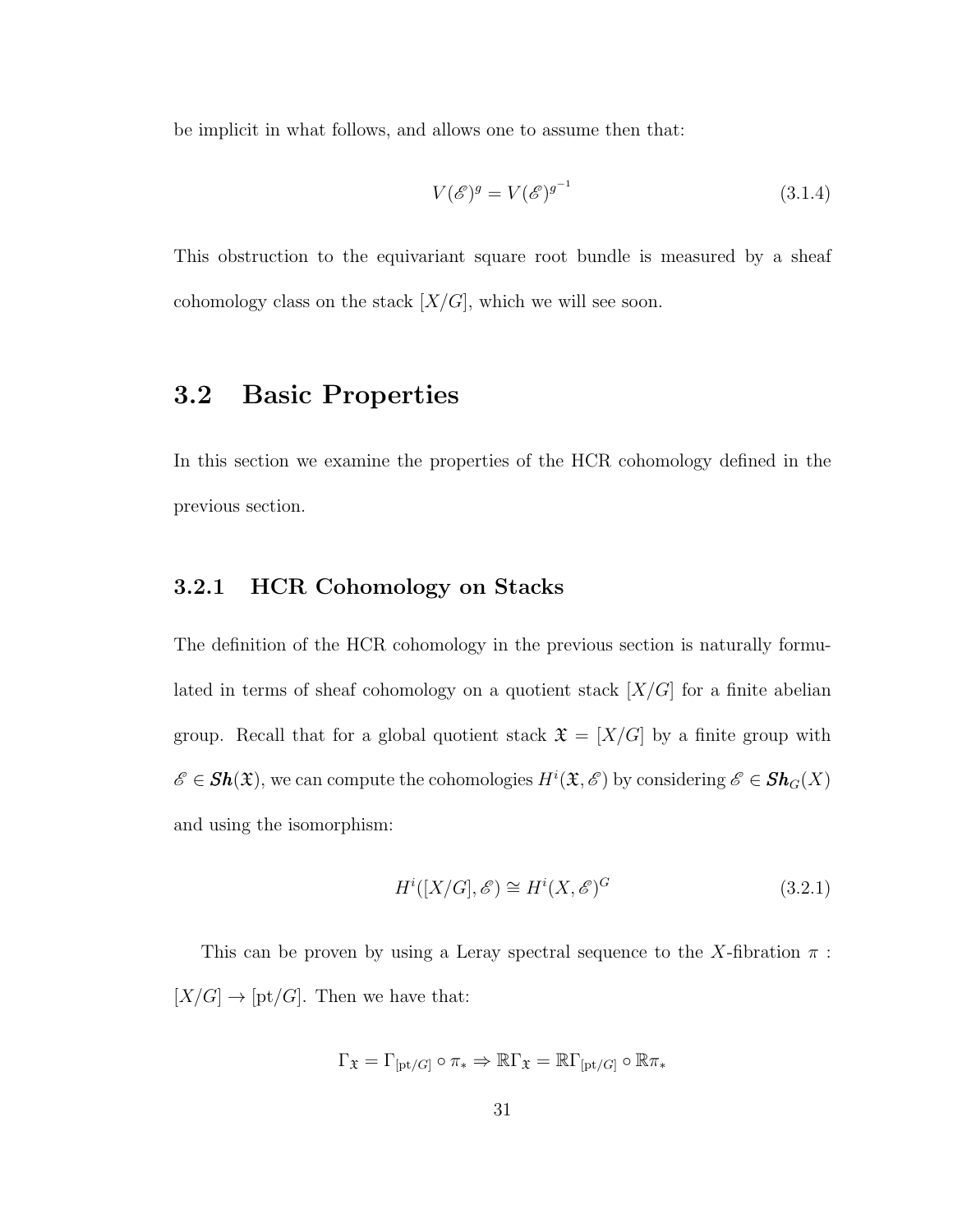The spectral sequence associated to the composition of derived functors is then:

$$
E_2^{p,q} = \mathbb{R}^p \Gamma_{\left[\text{pt}/G\right]} \left(\mathbb{R}^q \pi_* \mathscr{E}\right) \to H^{p+q}(\mathfrak{X}, \mathscr{E})
$$

A sheaf on [pt/G] is equivalent to a G-representation, in which case  $\Gamma_{\text{pt}/G}$  is the functor of taking invariants. Thus the derived functors compute the group cohomology of this G-module:

$$
E_2^{p,q} = H^p(G, H^q(X, \mathscr{E})) = \begin{cases} H^q(X, \mathscr{E})^G & \text{if } p = 0 \\ 0 & \text{if } p \neq 0 \end{cases}
$$

This follows because all higher group cohomology of a finite group is torsion. More generally, for any reductive group  $G$  we have the same collapsing of the  $E_2$ page.

Because of equation (3.2.1), we may rewrite the equation 3.1.3 defining the HCR cohomology in terms of sheaf cohomology on a stack. We denote by  $\Psi_g$  the sheaf occuring in the  $H_g^{\bullet}$  summand of the HCR cohomology 3.1.3, and  $\Psi$  the sheaf on the inertia stack whose restriction to each component  $[X^g/G]$  corresponds to  $\Psi_g$ :

$$
H_{HCR}^{\bullet} = \bigoplus_{g \in G} H_g^{\bullet}
$$
  
= 
$$
\bigoplus_{g \in G} H^{\bullet}(X^g, \Psi_g)^G
$$
  
= 
$$
\bigoplus_{g \in G} H^{\bullet}([X^g/G], \Psi_g)
$$
  
= 
$$
H^{\bullet}(\bigsqcup_{g \in G} [X^g/G], \Psi)
$$
  
= 
$$
H^{\bullet}(I_{[X/G]}, \Psi)
$$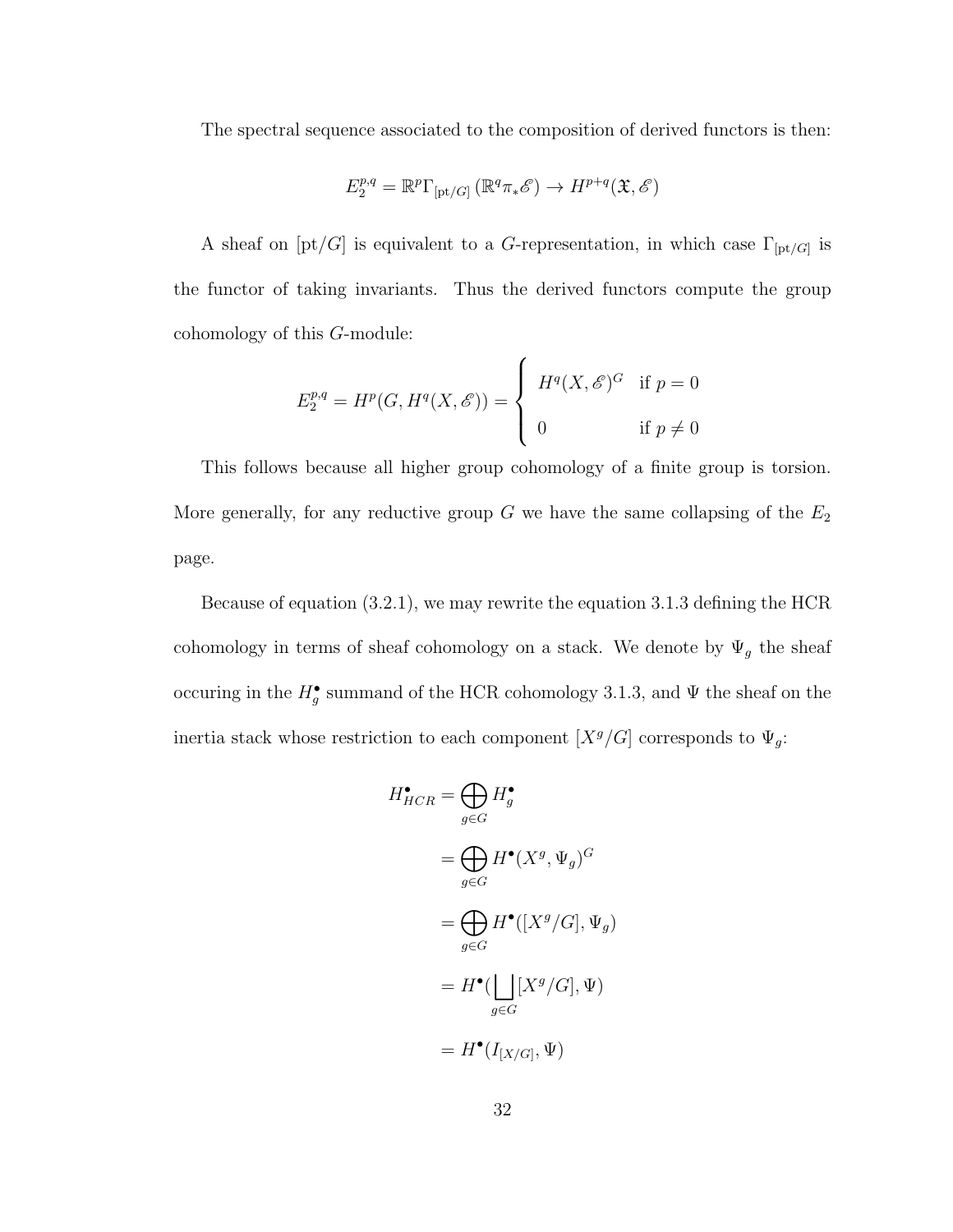This hints at a way to generalize the definition of the HCR cohomology for more general stacks. One must just formulate the bundle  $\Psi$  without reference to some globally acting group  $G$ . This is done by using sheaf automorphism constructed in theorem 2.2.4. Given any stack  $\mathfrak X$  such that for all  $x \in Ob(\mathfrak X)$ , we have  $|\text{Aut}(x)| <$  $\infty$ . Then pulling back a sheaf  $\mathscr E$  on  $\mathfrak X$  to  $I_{\mathfrak X}$ , we can use that the aforementioned automorphism is finite order to deduce that our sheaf decomposes into eigensheaves, and thus come to a definition of the sheaf  $\Psi$  above:

**Theorem 3.2.1.** Let  $\mathscr E$  be a sheaf on a stack  $\mathfrak X$  such that the automorphism group of any object in  $\mathfrak X$  is finite, and that  $\mathscr E$  satisfies the anomaly cancellation conditions:

$$
ch_2(\mathscr{E}) = ch_2(T\mathfrak{X}) \qquad det(\mathscr{E}^*) \cong K_{\mathfrak{X}}
$$

Let  $\pi : I_{\mathfrak{X}} \to \mathfrak{X}$  denote the usual projection from the inertia stack to  $\mathfrak{X}$ . Suppose  $I_{\mathfrak{X}} =$  $\Box \alpha$  is a decomposition of the inertia stack into connected components. Then there exists a definition of the HCR cohomology for the pair  $\mathscr E$  and  $\mathfrak X$  which specializes to the previous definition in the case of a global quotient stack by a finite abelian group, which will be of the form:

$$
H_{HCR}^{\bullet} = \bigoplus_{\alpha \subseteq I_{\mathfrak{X}}} H_{\alpha}^{\bullet} = \bigoplus_{\alpha \subseteq I_{\mathfrak{X}}} H^{\bullet}(\alpha, \Psi_{\alpha})
$$

*Proof.* The main idea is the following. We show that the sheaf automorphism  $\mu \in$  $\text{Aut}(\pi^*\mathscr{E})$  constructed in Theorem 2.2.4, when restricted to a component  $\alpha$ , is of finite order  $t_{\alpha}$ . Then one can decompose  $\pi^*\mathscr{E}|_{\alpha}$  according to eigensheaves and construct a sheaf  $\Psi_\alpha$  analogous to 3.1.3.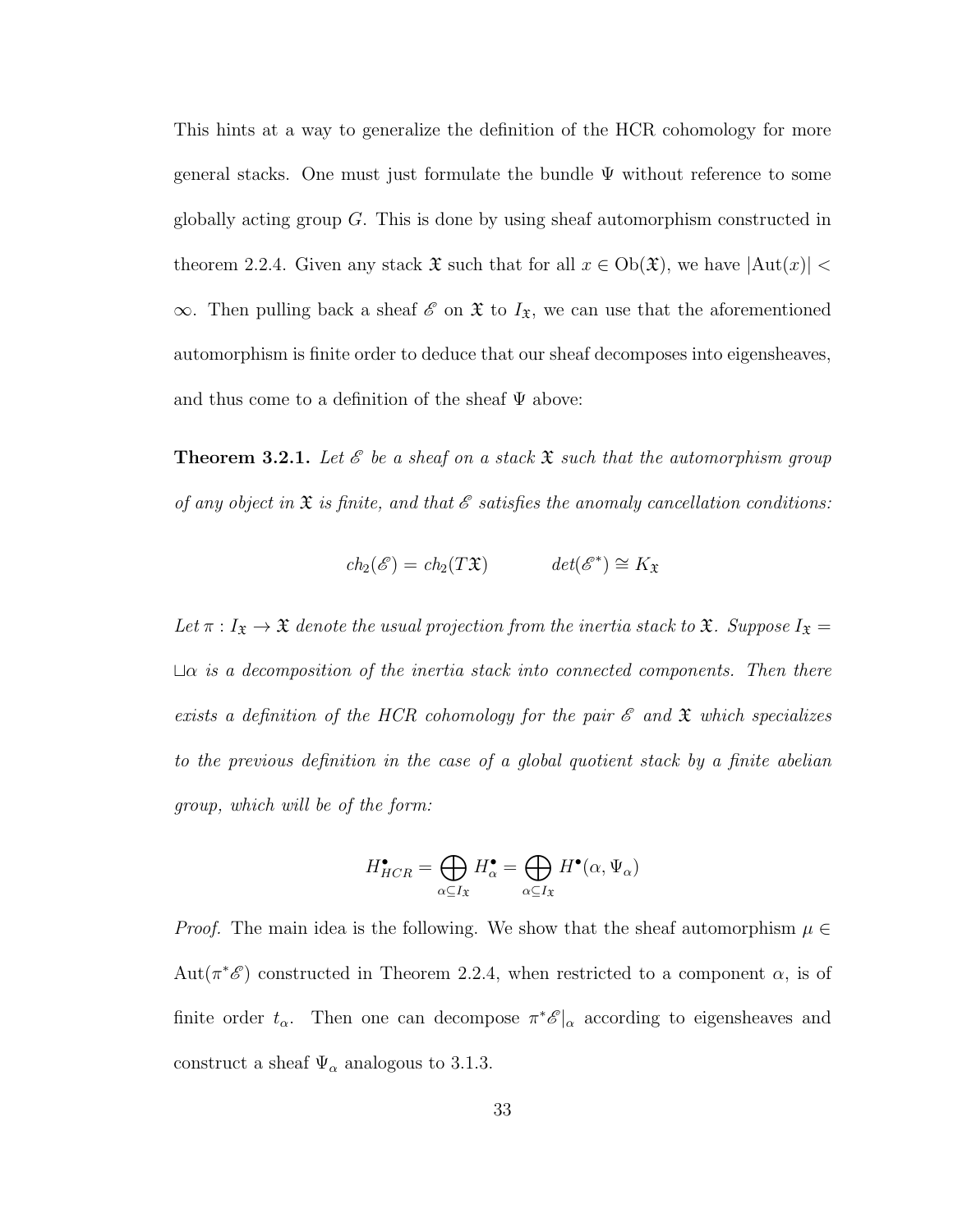In more detail, suppose we use the notation and groupoid presentations from (2.2.2), so that we have a pair  $(\mathscr{E}, \varphi)$  defining a sheaf on the groupoid presentation for  $\mathfrak{X}$ . Then:

$$
\mu = \gamma^*p^*_{X \times_{\mathfrak{X}} X} \varphi : p_X^* \mathscr{E} \to p_X^* \mathscr{E}
$$

We claim that the fact that the stabilizers are finite implies that this automorphism  $\mu$  has finite order, and thus splits the sheaf into eigenbundles under its action. For any  $n \in \mathbb{N}$ , consider the following equality of sheaf morphisms:

$$
p_1^* \varphi \circ p_2^* \varphi \circ \dots \circ p_n^* \varphi = m_n^* \varphi \tag{3.2.2}
$$

These are maps between sheaves on the *n*-fold fiber product:

$$
(X \times_{\mathfrak{X}} X) \times_{s,X,t} (X \times_{\mathfrak{X}} X) \times_{s,X,t} \ldots \times_{s,X,t} (X \times_{\mathfrak{X}} X)
$$

We define  $p_i$  to be the projection onto the *i*-th component and  $m_n$  to be the multiplication of all of the elements together. Define the following map:

$$
\Delta_n: F \to (X \times_{\mathfrak{X}} X) \times_{s,X,t} (X \times_{\mathfrak{X}} X) \times_{s,X,t} \dots \times_{s,X,t} (X \times_{\mathfrak{X}} X)
$$

$$
\Delta_n(f) = (f, f, \dots, f)
$$

Applying  $\Delta_n^*$  to (3.2.2) and using that  $\Delta_n^* p_i^* = \xi^*$  where  $\xi : F \hookrightarrow X \times_{\mathfrak{X}} X$ , and  $\Delta_n^* m_n^* = \theta_n^*$  where  $\theta_n(f) = f^n$ , we obtain:

$$
(\xi^*\varphi)^n = \theta^*_n\varphi\tag{3.2.3}
$$

Notice that since  $p_{X\times_{\mathfrak{X}} X}\circ\gamma=\xi$  that in fact  $\xi^*\varphi=\mu$ , thus by (3.2.3) we have that  $\mu^n = \theta_n^* \varphi$ . Further, for every  $f \in F$  there is some n such that  $f^n = 1$ , or more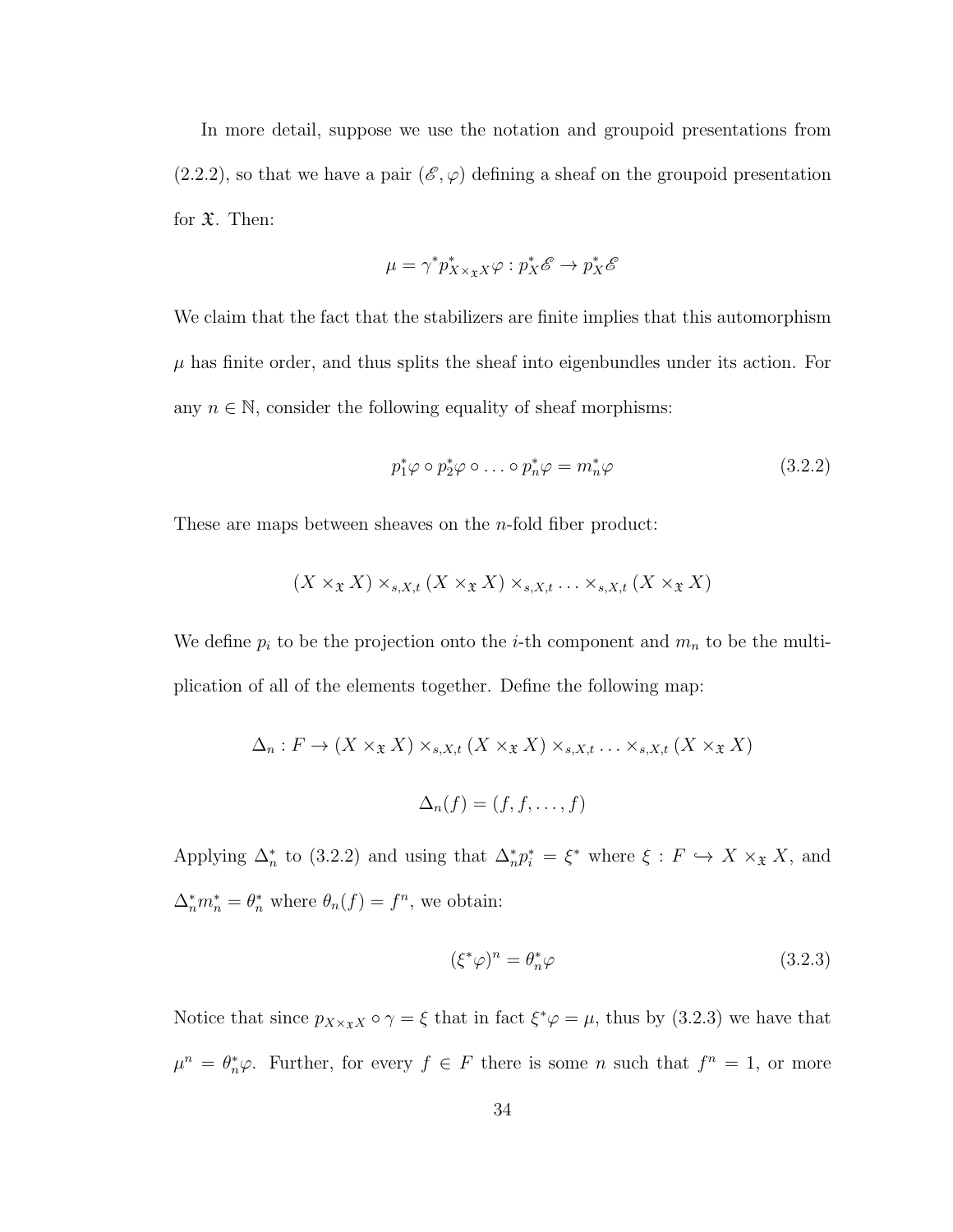precisely  $f = (e \circ p_X)(f)$ . Define the following subset of F:

$$
F_n := \theta_n^{-1}(e(X))
$$

As  $p_X : F \to X$  is a bundle of finite groups (the stabilizer subgroup  $G_x$  is over each x) with section e, the subset  $e(X)$  is both open and closed in F, and thus so also is each  $F_n$ . If  $Z \subseteq F$  is a connected component, then  $Z \subseteq F_{n(Z)}$  for some  $n(Z)$ , and correspondingly  $\theta_{n(Z)}|Z = e \circ p_X$ . Thus  $\theta_{n(Z)}^* \varphi|Z = p_X^* e^* \varphi|Z = id$  since  $e^*\varphi = id$ . We have thus shown that  $(\mu|_Z)^{n(Z)} = id$ . It follows that on the stack  $I_{\mathfrak{X}}$ , over each connected component  $\alpha \subseteq I_{\mathfrak{X}}$  there is some smallest  $t_{\alpha} \in \mathbb{N}_{>0}$  such that  $(\mu|_{\alpha})^{t_{\alpha}} = id$ . Thus  $\pi^*\mathscr{E}|_{\alpha}$  has a natural base-preserving  $\mathbb{Z}/t_{\alpha}\mathbb{Z}$ -action on it, under which we can decompose it (as well as the tangent bundle) into eigenbundles exactly as before:

$$
E|_{\alpha} = E_0^{\alpha} \oplus E_1^{\alpha} \oplus \cdots \oplus E_{t_{\alpha}-2}^{\alpha} \oplus E_{t_{\alpha}-1}^{\alpha}
$$

$$
T\mathfrak{X}|_{\alpha} = T_0^{\alpha} \oplus T_1^{\alpha} \oplus \cdots \oplus T_{t_{\alpha}-2}^{\alpha} \oplus T_{t_{\alpha}-1}^{\alpha}
$$

 $t_{t_{\alpha}}^{j}$  on  $E_{j}^{\alpha}$  and  $T_{j}^{\alpha}$  where  $\zeta_{t_{\alpha}}=e^{\frac{2\pi i}{t_{\alpha}}}$ . From here one can compute Here  $\mu|_{\alpha}$  acts via  $\zeta_{t_i}^j$ the vacuum energy  $E_{L,\alpha}$  for each component using the same prescription. One then constructs the bundles of interest on each component  $\alpha$  with the same recipe as before. Again, take special note that the construction involves the choice of a square root  $\sqrt{K_{\alpha} \otimes \det(\mathscr{E}_{0}^{\alpha})}$  for each  $\alpha$ , whose obstruction to existence is an obstruction to the HCR cohomology existing, and whos various choices will result in different HCR cohomologies.  $\Box$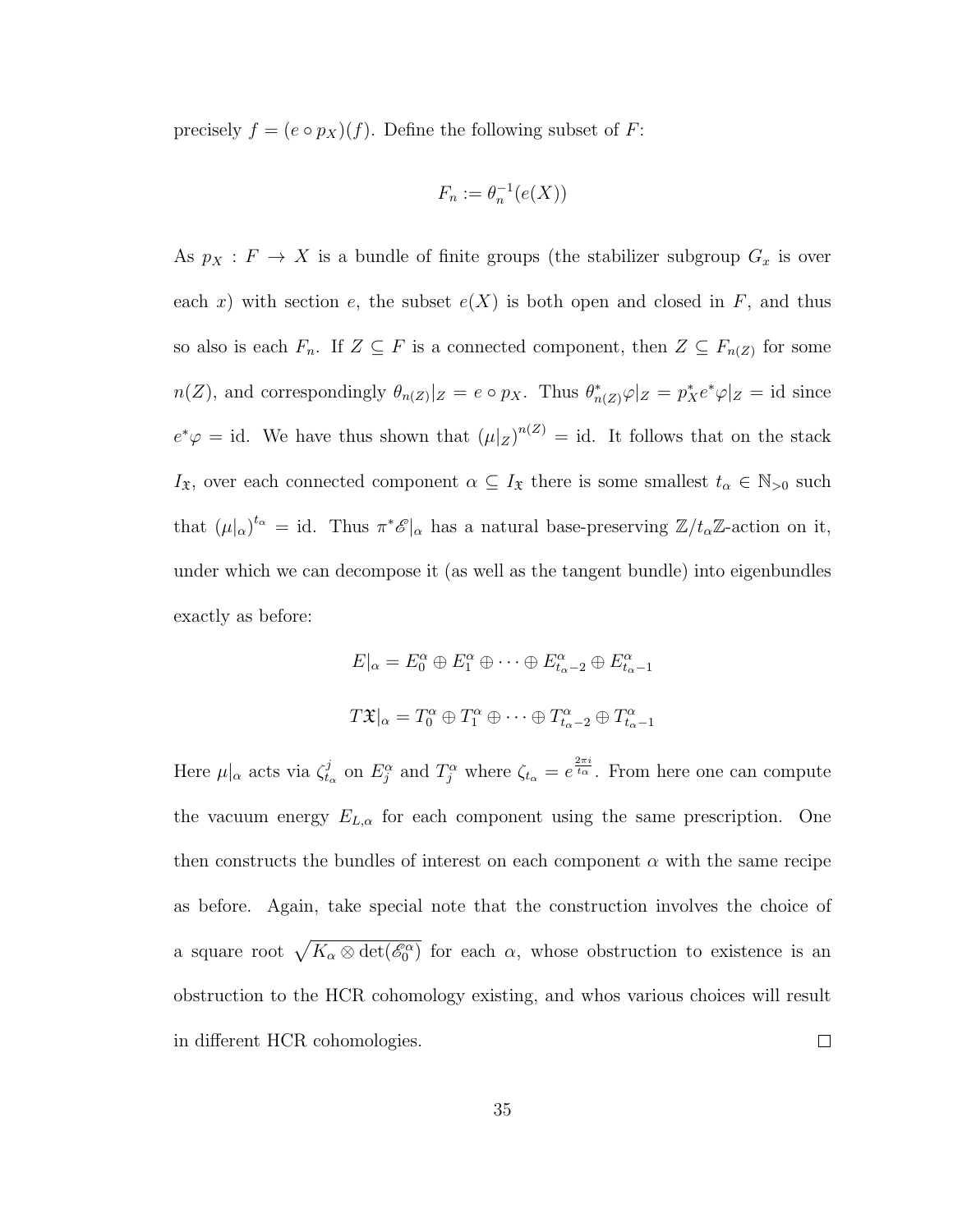Thus we can make sense of the HCR cohomology for any appropriate sheaf  $\mathscr E$ on any stack with finite stabilizers.

Remark 3.2.2. One must again be wary of the obstructions to the HCR cohomology existing, namely in the existence of the square root bundles  $\sqrt{K_{\alpha} \otimes \det(\mathscr{E}_0^{\alpha})}$ on each component  $\alpha$ . These obstructions can be succinctly stated in terms of the Kummer sequence on each component of the stack:

$$
1 \longrightarrow \mu_2 \longrightarrow \mathcal{O}_{\alpha}^* \stackrel{(-)^2}{\longrightarrow} \mathcal{O}_{\alpha}^* \longrightarrow 1
$$

Here the obstruction to the existence of the square root of  $[\mathscr{L}] \in H^1(\alpha, \mathscr{O}_{\alpha}^*)$  lies in  $H^2(\alpha,\mu_2)$  and the square roots themselves are only unique up to a class in  $H^1(\alpha,\mu_2)$ .

### 3.2.2 Reduction to Chen-Ruan

As a special case of the HCR cohomology, consider when  $E = T\mathfrak{X}$ . Then the anomaly cancellation conditions hold for trivial reasons. In this case, we have the following:

**Theorem 3.2.3.** Suppose that  $E = T\mathfrak{X}$ , where  $\mathfrak{X}$  is a compact, Kahler orbifold. Then we recover the additive Chen-Ruan cohomology through constructing the HCR cohomology:

$$
H_{HCR}^{\bullet} \cong H_{CR}^{\bullet}
$$

*Proof.* Because the bundles are identical, over each component  $\alpha$  of  $I_{\mathfrak{X}}$  we have the  $\eta_i^T$ 's and the  $\eta_i^E$ 's are logarithms of eigenvalues of the same bundles, and thus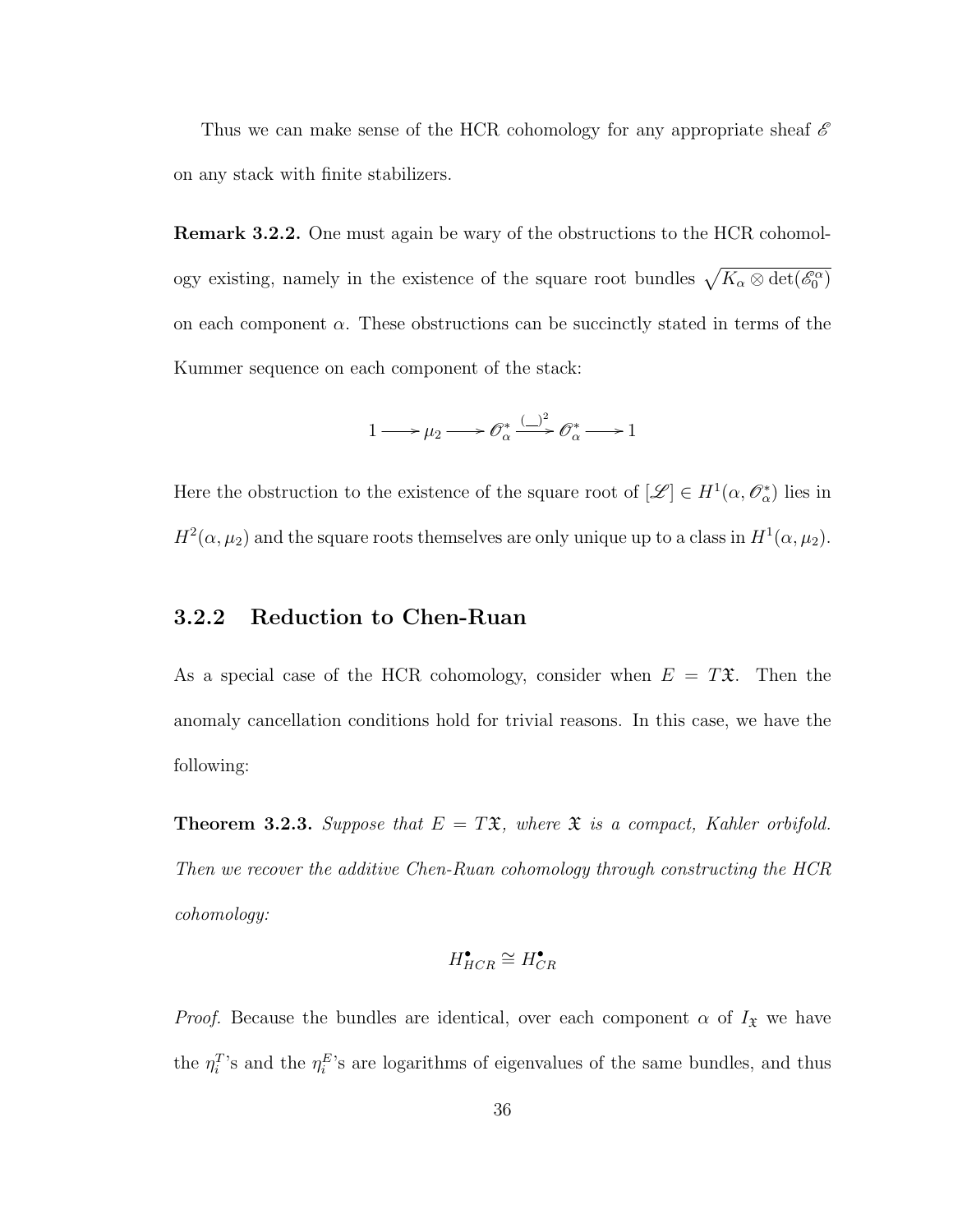$E_{L,\alpha} = 0$ . It follows that  $(p_*, q_*) \in \Phi(\alpha)$  if and only if all of the functions  $\{p_i, q_i\}_{i=0}^{t_{\alpha}-1}$ are identically zero. Moreover, the trivial eigenspace  $T_0^{\alpha}$  of  $T\mathfrak{X}_{\alpha}$  is simply the tangent space  $T\alpha$  of the component  $\alpha$  viewed as a closed substack of  $\mathfrak{X}$ . So we have:

$$
H_{HCR}^{\bullet} = \bigoplus_{\alpha \subseteq I_{\mathfrak{X}}} H^{\bullet}(\alpha, \wedge^{\bullet}(T_0^{\alpha})^* \otimes \sqrt{K_{\alpha} \otimes \det T_0^{\alpha}})
$$
  
\n
$$
= \bigoplus_{\alpha \subseteq I_{\mathfrak{X}}} H^{\bullet}(\alpha, \wedge^{\bullet}(T\alpha)^* \otimes \sqrt{K_{\alpha} \otimes \det(T\alpha)})
$$
  
\n
$$
= \bigoplus_{\alpha \subseteq I_{\mathfrak{X}}} H^{\bullet}(\alpha, \wedge^{\bullet}\Omega_{\alpha})
$$
  
\n
$$
= \bigoplus_{\alpha \subseteq I_{\mathfrak{X}}} H^{\bullet}(\alpha, \wedge^{\bullet}\Omega_{\alpha})
$$
  
\n
$$
= \bigoplus_{\alpha \subseteq I_{\mathfrak{X}}} \bigoplus_{k=0}^{\dim(\alpha)} \bigoplus_{p+q=k} H^{p,q}(\alpha)
$$
  
\n
$$
= \bigoplus_{\alpha \subseteq I_{\mathfrak{X}}} H^k(\alpha, \mathbb{C}) \qquad \text{(For compact Kahler orbifolds)}
$$
  
\n
$$
= \bigoplus_{k=0}^{\dim(I_{\mathfrak{X}})} H^k(I_{\mathfrak{X}}, \mathbb{C})
$$

Thus we recover the Chen-Ruan cohomology groups with their additive structure, as desired. Note that we chose a square root of the bundle  $K_{\alpha} \otimes \det(T\alpha) \cong \mathscr{O}_{\alpha}$  to simply be  $\mathscr{O}_{\alpha}$  itself, while we could have substituted different 2-torsion bundles on  $\alpha$  and obtained a different spectrum.  $\Box$ 

#### 3.2.3 Invariance Under Serre Duality

Note that the inertia stack  $I_{\mathfrak{X}}$  has a naturally defined involution taking a component  $\alpha$  to  $\alpha^{-1}$ . More precisely, recall that objects in the category  $I_{\mathfrak{X}}$  are of the form  $(x, \sigma)$  for  $x \in Ob(\mathfrak{X})$  and  $\sigma \in Aut(x)$ . Then the involution  $\iota$  is defined simply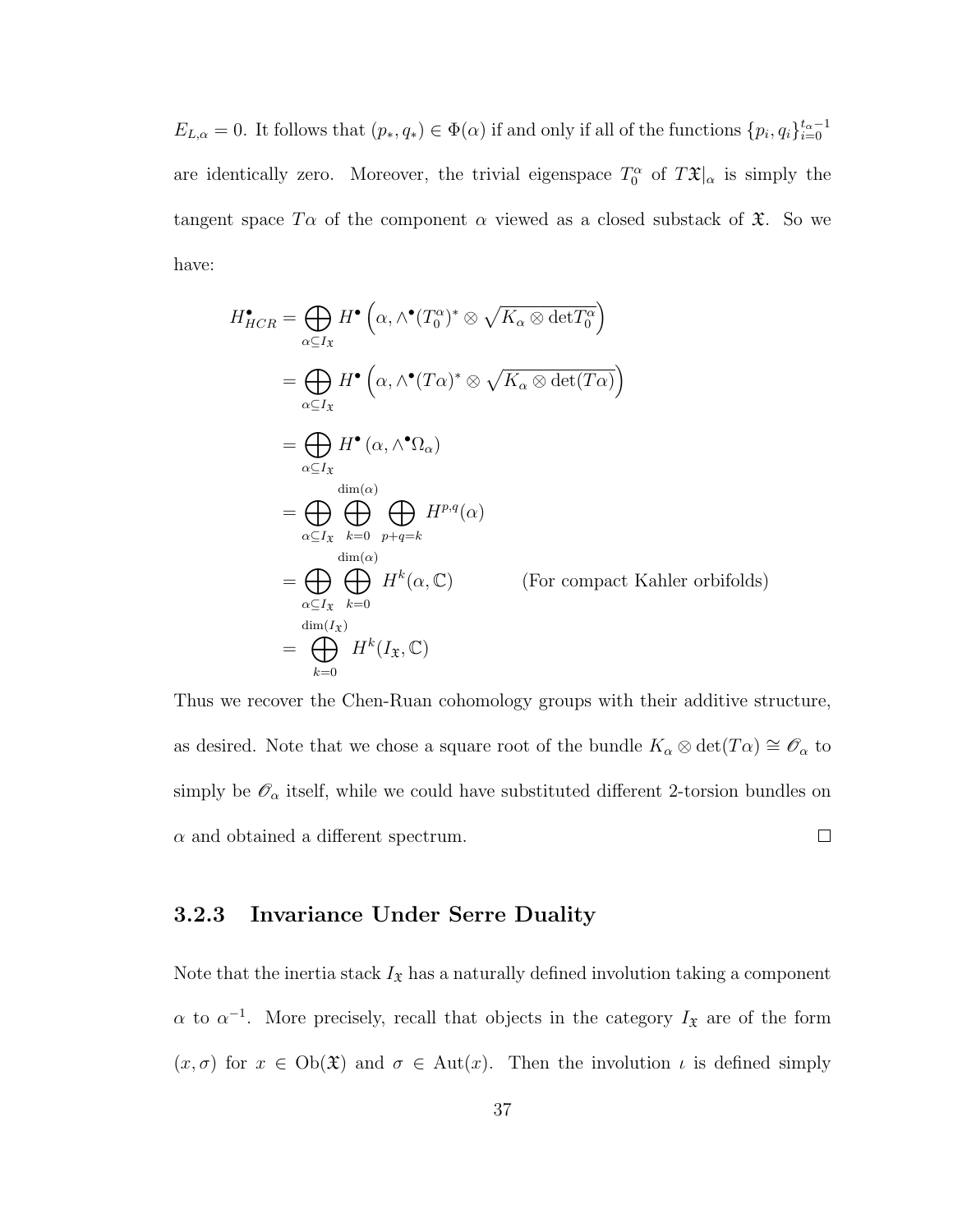by  $\iota(x,\sigma) = (x,\sigma^{-1})$ . At the level of groupoids using our atlas from (2.2.2), one can see the involution as a pair of morphisms  $(\beta_0, \beta_1)$  forming an automorphism of groupoids:

$$
F \longrightarrow F
$$
  
\n
$$
\pi_F \bigg\| \bigg\|_a
$$
  
\n
$$
(X \times_X X) \times_{s, X, p_X} F \longrightarrow \beta_1
$$
  
\n
$$
\beta_0(f) = f^{-1} \qquad \beta_1(r, f) = (r, f^{-1})
$$
\n(3.2.4)

So we denote these paired components (which are equal if and only if  $|\alpha| = 2$ ) by  $\alpha$  and  $\alpha^{-1}$ . Then the statement we will prove in this section is as follows:

Claim. Serre duality induces isomorphisms:

$$
H^\bullet_\alpha \stackrel{\cong}{\longrightarrow} \left(H^\bullet_{\alpha^{-1}}\right)^*
$$

Thus the entire spectrum  $H_{HCR}^{\bullet} \oplus H_{HCR}^{\bullet}$ ∗ is invariant under the isomorphisms induced above.

This preservation under Serre duality is of critical significance to the physical theory. We will demonstrate the above for any vector bundle  $E$  over  $\mathfrak{X}$ . First we re-interpret the set  $\Phi(\alpha)$  combinatorially, namely by considering elements as corresponding to integer partitions. Recall that  $(p_*, q_*) \in \Phi(\alpha)$  if and only if it satisfies equation (3.1.2). Multiplying both sides of (3.1.2) by  $-t_{\alpha}$  and changing variables to  $m = -t_{\alpha}m$  and  $n = -t_{\alpha}n$ :

$$
\sum_{j=0}^{t_{\alpha}-1} \left[ \sum_{\mathbf{m} \in (t_{\alpha}\mathbb{Z}+j)_{>0}} \mathbf{m} p_j(-\frac{\mathbf{m}}{t_{\alpha}}) + \sum_{\mathbf{n} \in (t_{\alpha}\mathbb{Z}-j)_{>0}} \mathbf{n} q_j(-\frac{\mathbf{n}}{t_{\alpha}}) \right] = -t_{\alpha} E_{L,\alpha} =: F_{\alpha} \ge 0
$$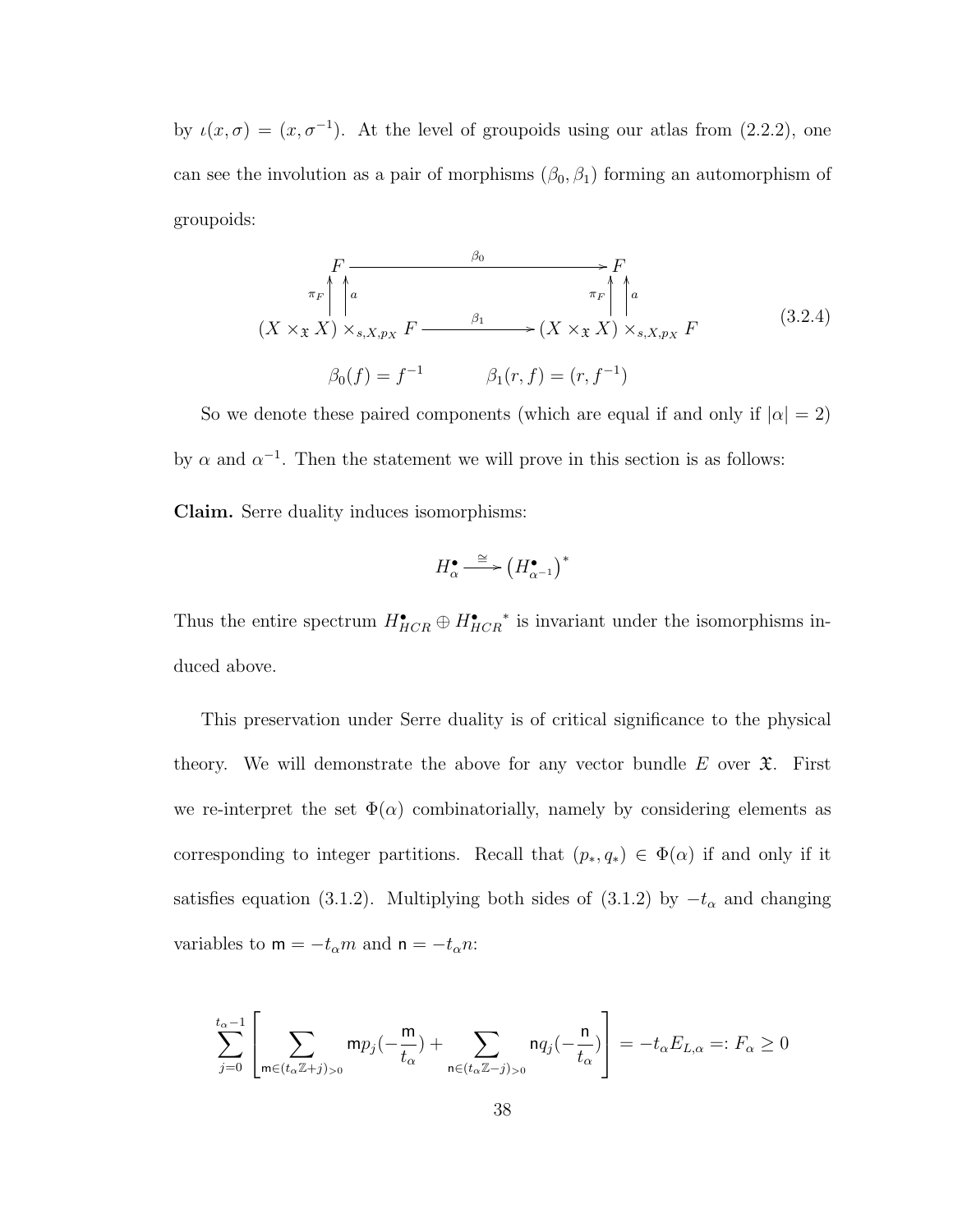The above can be considered as an integer partition of the non-negative integer  $F_{\alpha}$  by integers indexed by  $m$  and  $n$ , with multiplicities being defined by the values of the functions  $p_j$  and  $q_j$ . In particular, the multiplicities of each integer occuring in each partition is constrained by values determined from the  $\{d_j^{\alpha}\}_j$ .

To be more precise, let  $a \in \mathbb{Z}_{>0}$ . Note that the above sum can be written as:

$$
\sum_{j=0}^{t_{\alpha}-1} \left[ \sum_{\substack{\mathbf{m}\equiv j \\ \mathbf{m}>0}} \mathbf{m} p_j(-\frac{\mathbf{m}}{t_{\alpha}}) + \sum_{\substack{\mathbf{n}\equiv -j \\ \mathbf{n}>0}} \mathbf{n} q_j(-\frac{\mathbf{n}}{t_{\alpha}}) \right] = F_{\alpha}
$$

Where  $\equiv$  denotes congruence modulo  $t_{\alpha}$ . The following is true for each such a:

• If  $a \equiv 0$  then the multiplicity of a occuring in a partition  $(p_*, q_*) \in \Phi(\alpha)$  is  $p_0(-\frac{a}{t_a})$  $\frac{a}{t_{\alpha}}$ ) +  $q_0$ ( $-\frac{a}{t_{\alpha}}$  $\frac{a}{t_{\alpha}}$ )  $\leq 2d_0^{\alpha}$ . • If  $a \equiv j \equiv -(t_{\alpha} - j)$  for  $j = 1, 2, \ldots, t_{\alpha} - 1$ , then the multiplicity of a occuring in a partition  $(p_*, q_*) \in \Phi(\alpha)$  is  $p_j(-\frac{a}{t_{\alpha}})$  $\frac{a}{t_{\alpha}}$ ) +  $q_{t_{\alpha}-j}$ ( $-\frac{a}{t_{\alpha}}$  $\frac{a}{t_{\alpha}}$ )  $\leq d_j^{\alpha} + d_{t_{\alpha}-j}^{\alpha}$ .

In particular, we can identify elements of  $\Phi(\alpha)$  with partitions of  $F_{\alpha}$  which are split into two partitions  $P$  and  $Q$ . We make this into a definition for convenience.

**Definition 3.2.4.** Let  $N \in \mathbb{N}$ . Then a **segregated partition** of N is a partition  $\sum_{i=1}^{k} n_k = N$  along with the data of two subsets  $P, Q \subseteq \{1, 2, ..., k\}$  such that  $P \bigcap Q = \emptyset$  and  $P \bigcup Q = \{1, 2, ..., k\}$  indexing two disjoint subsets of the partition.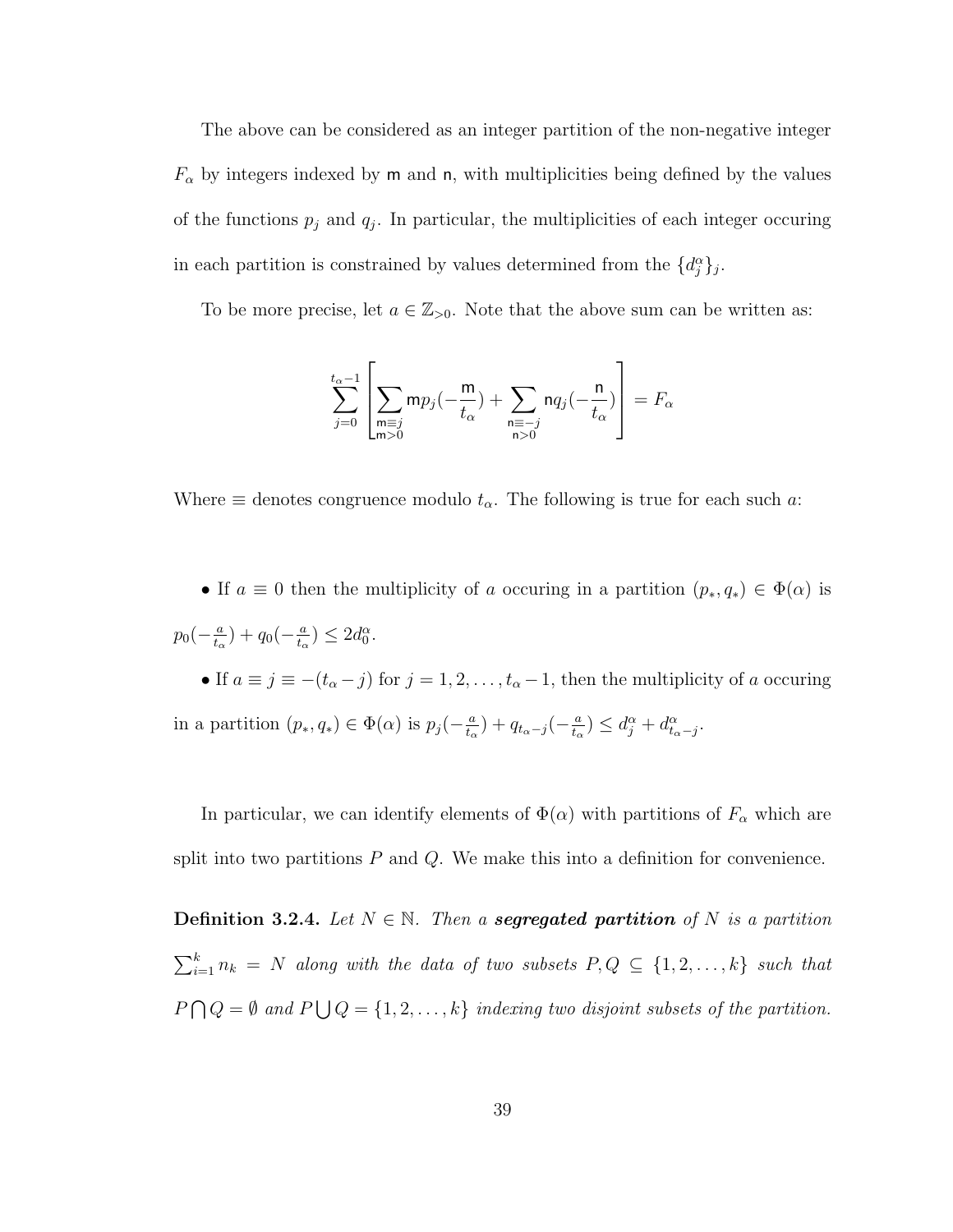We now define a function:

$$
\mathbb{X}_{\alpha} : \Phi(\alpha) \to \{\text{Segregated partitions of } F_{\alpha}\}\
$$

By defining  $\mathbb{X}_{\alpha}(p_*,q_*)$  to be equal to:

$$
P = \left\{\begin{array}{c}\n\text{with multiplicity} & 2 \text{ with multiplicity} \\
p_1\left(-\frac{1}{t_{\alpha}}\right) & p_2\left(-\frac{2}{t_{\alpha}}\right) & \text{if } \mathsf{m} \equiv j \\
\text{with multiplicity} & p_2\left(-\frac{2}{t_{\alpha}}\right) & \text{if } \mathsf{m} \equiv j \\
j \in \{0, 1, \ldots, t_{\alpha} - 1\} & \text{with multiplicity} \\
Q = \left\{\begin{array}{c}\n1 \text{ with multiplicity} & 2 \text{ with multiplicity} \\
\text{at the multiplicity} & q_{t_{\alpha}-j}\left(-\frac{\mathsf{n}}{t_{\alpha}}\right) \\
q_{t_{\alpha}-1}\left(-\frac{1}{t_{\alpha}}\right) & q_{t_{\alpha}-2}\left(-\frac{2}{t_{\alpha}}\right) & \text{if } \mathsf{n} \equiv j \\
\text{if } \mathsf{n} \equiv j \\
j \in \{0, 1, \ldots, t_{\alpha} - 1\}\n\end{array}\right\}
$$

Then the combinatorial description of  $\Phi(\alpha)$  above can be stated as:

**Lemma 3.2.5.** The function  $\mathbb{X}_{\alpha}$  gives a bijection between  $\Phi(\alpha)$  and the set of all segregated partitions of  $F_\alpha$  such that the following hold:

$$
\mathsf{m} \equiv 0 \implies (multiplicity of \mathsf{m} \text{ in } P) \leq d_0^{\alpha} \text{ and (multiplicity of \mathsf{m} \text{ in } Q) \leq d_0^{\alpha}
$$
\n
$$
\mathsf{m} \equiv 1 \implies (multiplicity of \mathsf{m} \text{ in } P) \leq d_1^{\alpha} \text{ and (multiplicity of \mathsf{m} \text{ in } Q) \leq d_{t_{\alpha}-1}^{\alpha}
$$
\n
$$
\mathsf{m} \equiv 2 \implies (multiplicity of \mathsf{m} \text{ in } P) \leq d_2^{\alpha} \text{ and (multiplicity of \mathsf{m} \text{ in } Q) \leq d_{t_{\alpha}-2}^{\alpha}
$$
\n
$$
\vdots
$$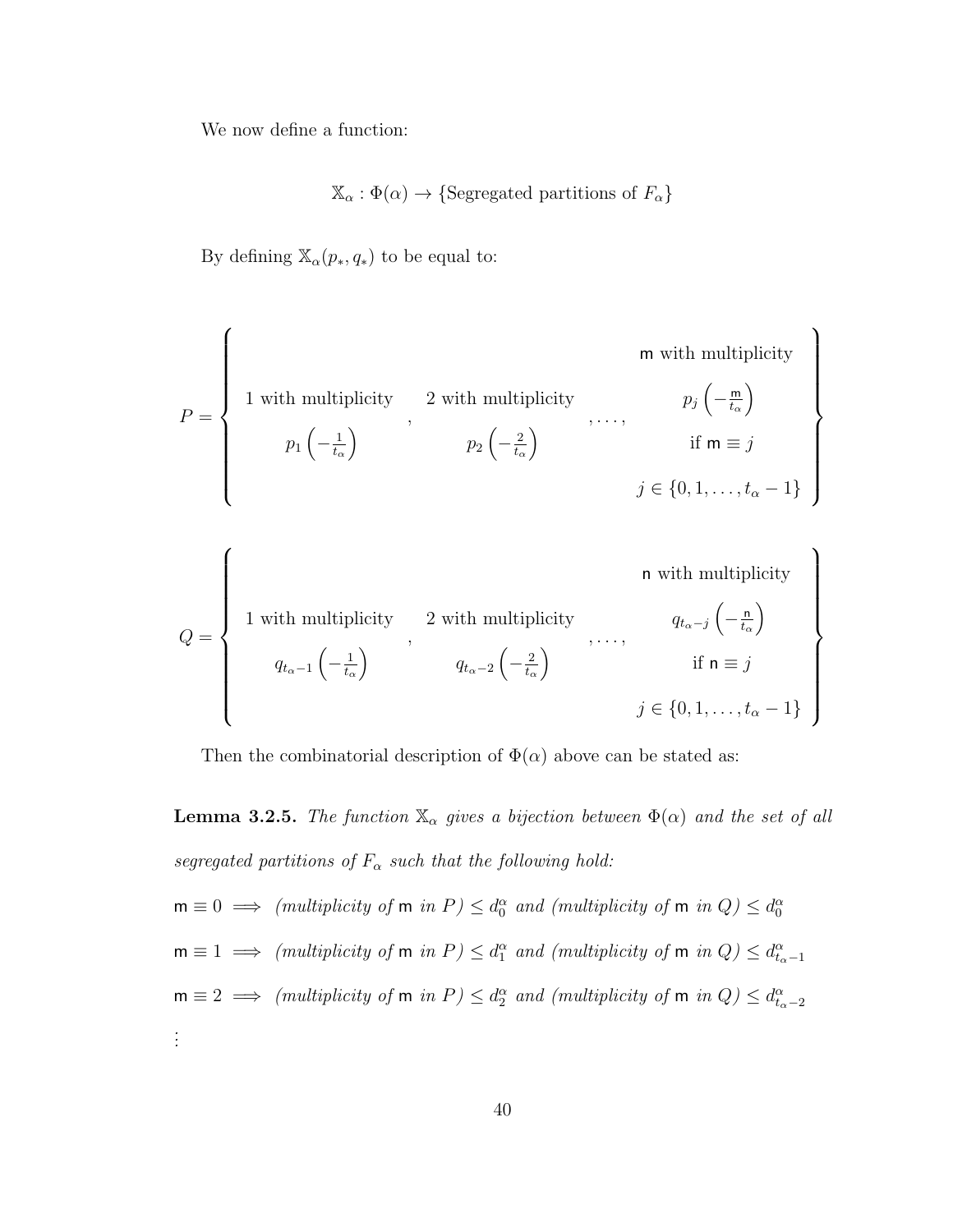$\mathsf{m} \equiv j \implies (multiplicity\ of\ \mathsf{m}\ in\ P) \leq d_j^{\alpha}$  and (multiplicity of  $\mathsf{m}\ in\ Q) \leq d_{t_{\alpha}-j}^{\alpha}$ for  $j = 1, \ldots, t_{\alpha} - 1$ 

Proof. This is simply a restatement of the condition (3.1.2).  $\Box$ 

This combinatorial description of  $H_{\alpha}^{\bullet}$  will make it easier to compare it with the HCR cohomology coming from  $\alpha^{-1}$ . Under the identification  $\iota : \alpha \cong \alpha^{-1}$ , we can identify  $E|_{\alpha}$  with  $E|_{\alpha^{-1}} \cong \iota^*(E|_{\alpha})$ . We have the following decomposition of  $E|_{\alpha^{-1}}$ relative to the  $\alpha^{-1}$  action:

$$
E|_{\alpha^{-1}} = E_0^{\alpha^{-1}} \oplus E_1^{\alpha^{-1}} \oplus E_2^{\alpha^{-1}} \oplus \dots \oplus E_{t_{\alpha^{-1}}}^{\alpha^{-1}} \qquad (3.2.5)
$$
  

$$
E_0^{\alpha} = E_{t_{\alpha^{-1}}}^{\alpha} E_{t_{\alpha^{-2}}}^{\alpha} E_{t_{\alpha^{-2}}}^{\alpha}
$$

If we define the ranks as before, the above equality implies that:

$$
d_0^{\alpha^{-1}} = d_0^{\alpha}
$$
 and  $d_i^{\alpha^{-1}} = d_{t_{\alpha}-i}^{\alpha}$  for  $i \in \{1, ..., t_{\alpha} - 1\}$ 

Using these equalities above we have  $\Phi(\alpha^{-1})$  being defined as the subset (note that  $t_{\alpha^{-1}} = t_{\alpha} = |\alpha|$  which implies that  $M_j(\alpha^{-1}) = M_j(\alpha)$ ,  $N_j(\alpha^{-1}) = N_j(\alpha)$ :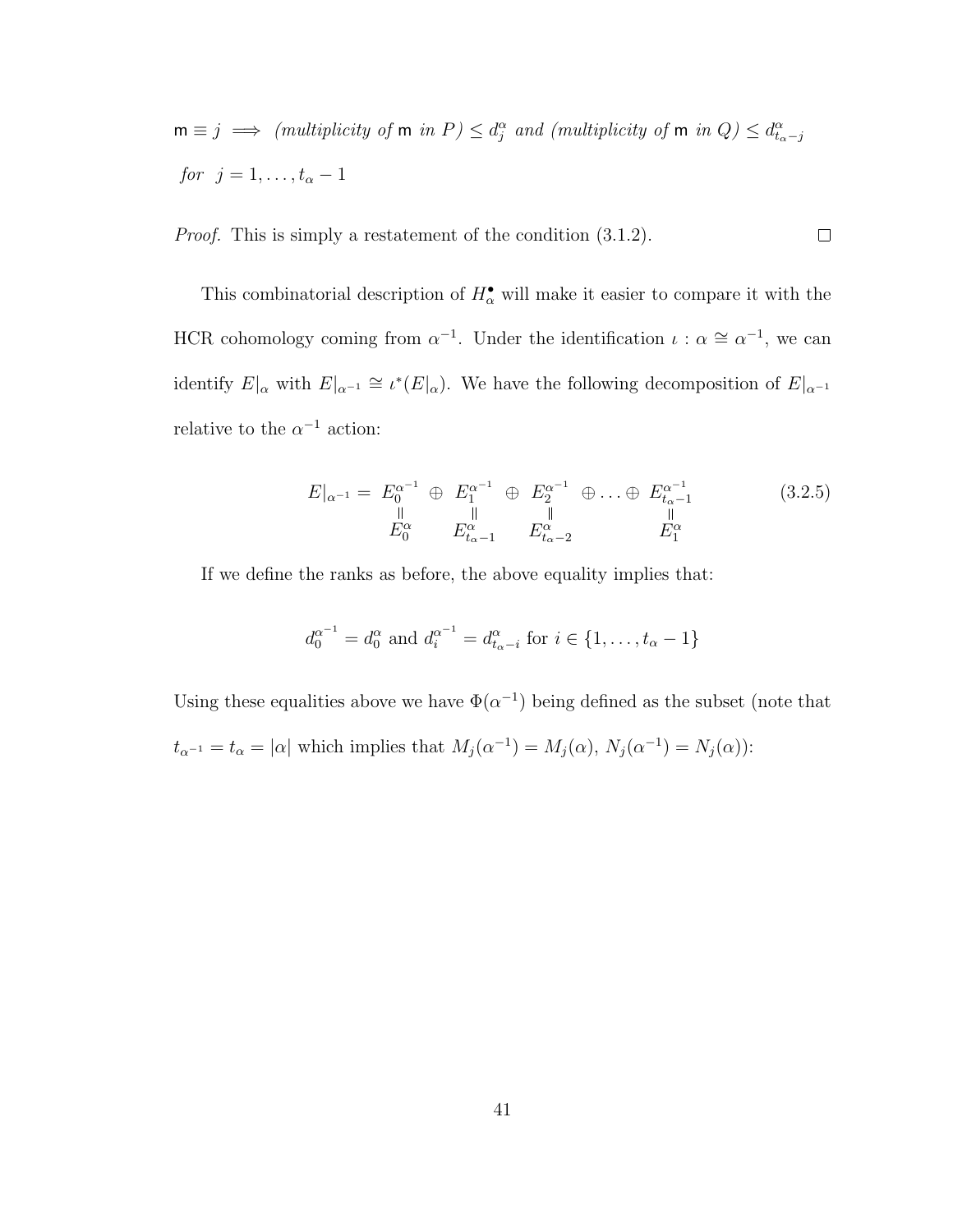$$
\Phi(\alpha^{-1}) \subset \text{Hom}((M_0(\alpha))_{<0}, \{0, 1, \ldots, d_0^{\alpha}\}) \times
$$
\n
$$
\text{Hom}((M_1(\alpha))_{<0}, \{0, 1, \ldots, d_{t_{\alpha}-1}^{\alpha}\}) \times
$$
\n
$$
\vdots
$$
\n
$$
\text{Hom}((M_{t-1}(\alpha))_{<0}, \{0, 1, \ldots, d_1^{\alpha}\}) \times
$$
\n
$$
\text{Hom}((N_0(\alpha))_{<0}, \{0, 1, \ldots, d_{t_{\alpha}-1}^{\alpha}\}) \times
$$
\n
$$
\vdots
$$
\n
$$
\text{Hom}((N_{t-1}(\alpha))_{<0}, \{0, 1, \ldots, d_{t_{\alpha}-1}^{\alpha}\}) \times
$$

Where  $(\mathfrak{p}_*, \mathfrak{q}_*) = (\mathfrak{p}_0, \ldots, \mathfrak{p}_{t-1}, \mathfrak{q}_1, \ldots, \mathfrak{q}_{t-1}) \in \Phi(\alpha^{-1})$  if and only if it satisfies equation  $(3.1.2)$ :

$$
\sum_{j=0}^{t_\alpha-1}\left[\sum_{m\in (M_j(\alpha))_{<0}}m\mathfrak{p}_j(m)+\sum_{n\in (N_j(\alpha))_{<0}}n\mathfrak{q}_j(n)\right]=E_{L,\alpha^{-1}}=E_{L,\alpha}
$$

Once again multiplying the above by  $-t_{\alpha}$  and using the change of variables  $m :=$  $-t_{\alpha}m,$   $\mathsf{n}:=-t_{\alpha}n$  we obtain the condition that:

$$
\sum_{j=0}^{t_\alpha-1} \left[ \sum_{\substack{\mathbf{m}\equiv j \\ \mathbf{m}>0}} \mathbf{m} \mathfrak{p}_j(-\frac{\mathbf{m}}{t_\alpha}) + \sum_{\substack{\mathbf{n}\equiv -j \\ \mathbf{n}>0}} \mathbf{n} \mathfrak{q}_j(-\frac{\mathbf{n}}{t_\alpha}) \right] = F_\alpha
$$

We can thus again consider  $(\mathfrak{p}_*, \mathfrak{q}_*)$  as a segregated partition of  $F_\alpha$  with almost mirror conditions as to those on element of  $\Phi(\alpha)$ . We make this precise below, by again first defining a function: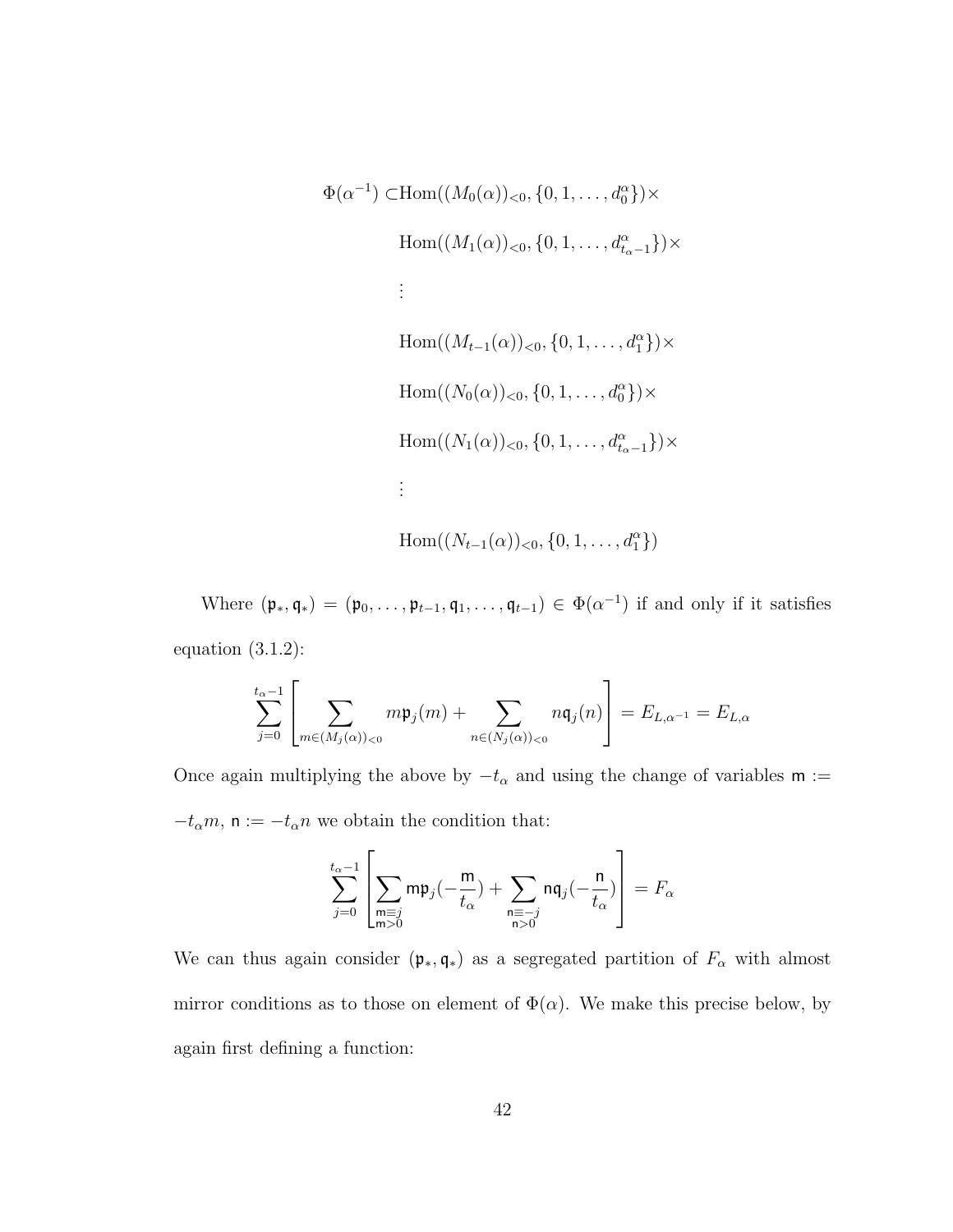$\mathbb{Y}_{\alpha} : \Phi(\alpha^{-1}) \to \{$ Segregated partitions of  $F_{\alpha}\}$ 

By defining  $\mathbb{Y}_\alpha(\mathfrak{p}_*,\mathfrak{q}_*)$  to be equal to:

$$
P = \left\{\begin{array}{c}\text{1 with multiplicity} \\ 1 \text{ with multiplicity} \\ \mathfrak{p}_{t_{\alpha}-1}\left(-\frac{1}{t_{\alpha}}\right) & \mathfrak{p}_{t_{\alpha}-2}\left(-\frac{2}{t_{\alpha}}\right) & \text{if } \mathsf{m} \equiv j \\ & \mathfrak{p}_{t_{\alpha}-1}\left(-\frac{1}{t_{\alpha}}\right) & \mathfrak{p}_{t_{\alpha}-2}\left(-\frac{2}{t_{\alpha}}\right) & \text{if } \mathsf{m} \equiv j \\ & j \in \{0,1,\ldots,t_{\alpha}-1\} \end{array}\right\}
$$
\n
$$
Q = \left\{\begin{array}{c}\text{1 with multiplicity} \\ 1 \text{ with multiplicity} \\ & \mathsf{q}_1\left(-\frac{1}{t_{\alpha}}\right) & \mathsf{q}_2\left(-\frac{2}{t_{\alpha}}\right) & \text{if } \mathsf{m} \equiv j \\ & \mathfrak{q}_2\left(-\frac{2}{t_{\alpha}}\right) & \text{if } \mathsf{m} \equiv j \\ & j \in \{0,1,\ldots,t_{\alpha}-1\} \end{array}\right\}
$$

Then we accordingly have:

**Lemma 3.2.6.** The function  $\mathbb{Y}_{\alpha}$  gives a bijection between  $\Phi(\alpha^{-1})$  and the set of all segregated partitions of  $F_{\alpha}$  such that the conditions of Lemma 3.2.5 hold.

Proof. This is simply a restatement of the condition (3.1.2).  $\Box$ 

Now we have the desired correspondence:

Corollary 3.2.7. The composition:

$$
\mathbb{X}_\alpha^{-1} \circ \mathbb{Y}_\alpha : \Phi(\alpha^{-1}) \to \Phi(\alpha)
$$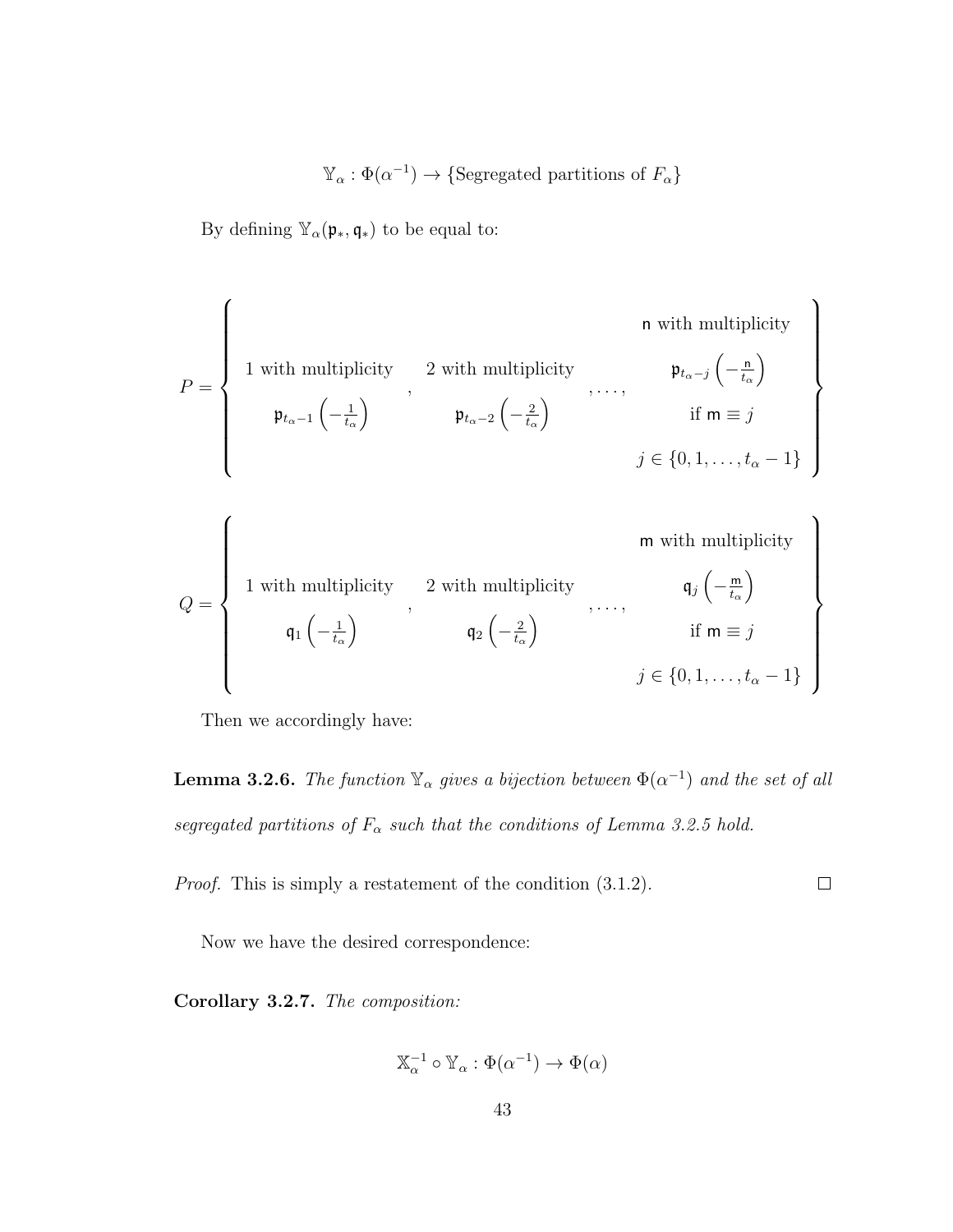Defines a bijection of sets, and is given explicitly by:

$$
(\mathfrak{p}_*, \mathfrak{q}_*) \mapsto (p_*, q_*)
$$

$$
p_0\left(-\frac{\mathsf{m}}{t_\alpha}\right) = \mathsf{q}_0\left(-\frac{\mathsf{m}}{t_\alpha}\right) \text{ and } q_0\left(-\frac{\mathsf{m}}{t_\alpha}\right) = \mathsf{p}_0\left(-\frac{\mathsf{m}}{t_\alpha}\right)
$$

And for  $j = 1, \ldots, t_{\alpha} - 1$ :

$$
p_j\left(-\frac{m}{t_{\alpha}}\right) = \mathfrak{q}_{t_{\alpha}-j}\left(-\frac{m}{t_{\alpha}}\right) \text{ and } q_j\left(-\frac{m}{t_{\alpha}}\right) = \mathfrak{p}_{t_{\alpha}-j}\left(-\frac{m}{t_{\alpha}}\right)
$$

With this we can now prove Serre duality for arbitrary orbifolds/DM stacks with dualizing complex  $\omega_{\alpha}[\text{dim}(\alpha)]$  for each component  $\alpha$  of the inertia stack. In this case Serre duality on each component  $\alpha \subseteq I_{\mathfrak{X}}$  is of the form  $H^i(\alpha, \mathscr{E}) \cong \text{Ext}^{n-i}(\mathscr{E}, \omega_\alpha)^*$ as in the classical case, see Theorem 2.22 in [19].

Theorem 3.2.8. *[Serre duality]* Serre duality induces an isomorphism:

$$
H_{\alpha}^{\bullet} \to {H_{\alpha^{-1}}^{\bullet}}^*
$$

*Proof.* First note that  $V(\mathscr{E})^{\alpha} = \wedge^{\bullet} (E_0^{\alpha})^* \otimes \sqrt{K_{\alpha} \otimes \det(E_0^{\alpha})}$  has the property that:

$$
[V(\mathscr{E})^{\alpha}]^* \otimes K_{\alpha} \cong V(\mathscr{E})^{\alpha}
$$

This will be used below when applying Serre duality. The following long calculation can be summarized in the following steps:

Line  $1 \rightarrow$  Line 2: Serre duality.

Line  $2 \rightarrow$  Line 3: Apply Corollary 3.2.7 to rewrite.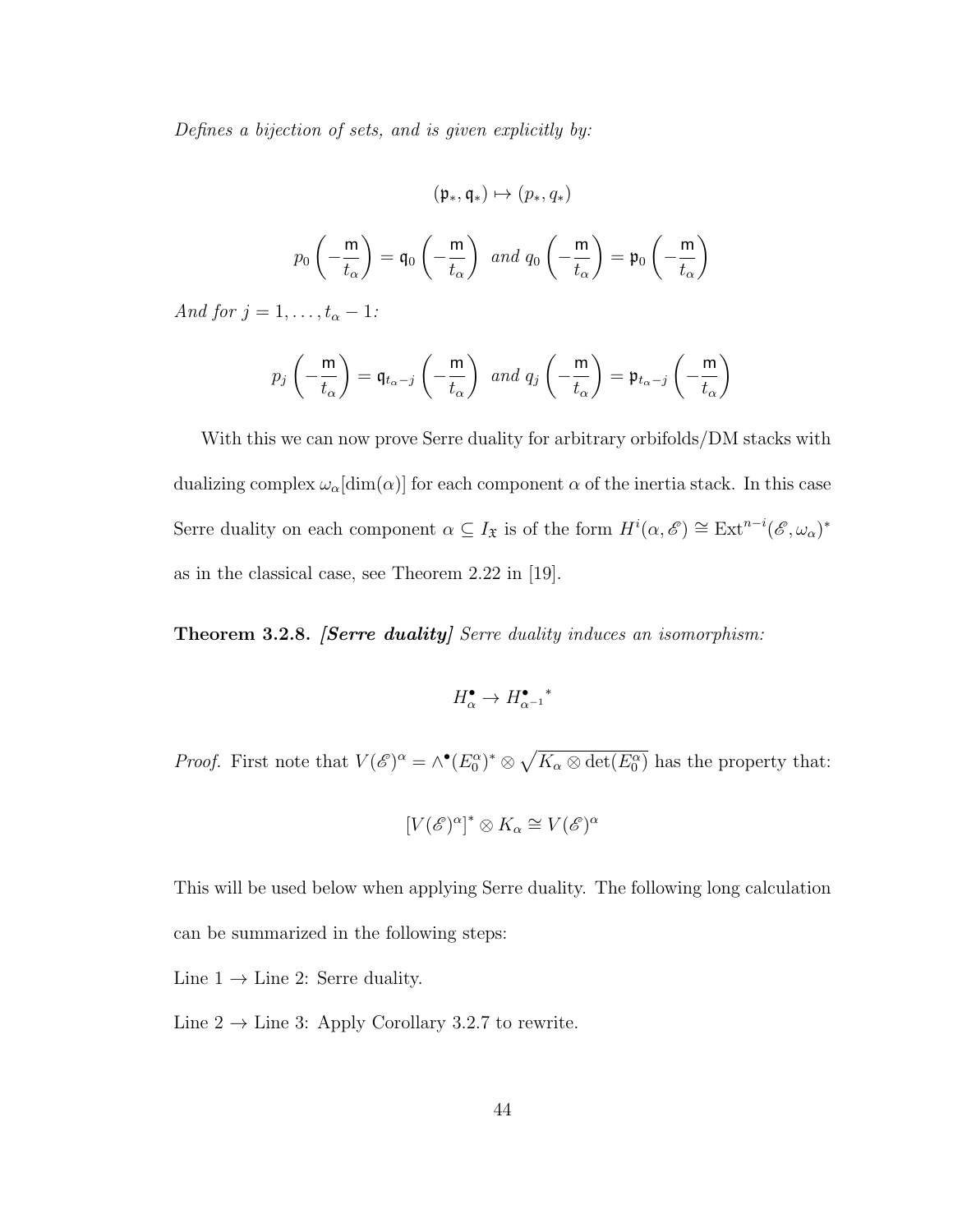Line 3 → Line 4: Change variables  $k := t_{\alpha} - j$  and use the identification of eigenbundles coming from equation (3.2.5).

$$
H_{\alpha}^{\bullet} = H^{\bullet} \left( \alpha, \bigoplus_{(p_{*},q_{*}) \in \Phi(\alpha)} \bigotimes_{j=0}^{t_{\alpha}-1} \left[ \bigotimes_{\substack{m=j \\ m>0}} \wedge^{p_{j}(-\frac{n}{t_{\alpha}})} (\mathscr{E}_{j}^{\alpha})^{*} \bigotimes_{\substack{n=j \\ n>0}} \wedge^{q_{j}(-\frac{n}{t_{\alpha}})} (\mathscr{E}_{j}^{\alpha}) \right] \otimes V(\mathscr{E})^{\alpha} \right)
$$
  
\n
$$
\cong H^{\bullet} \left( \alpha, \bigoplus_{(p_{*},q_{*}) \in \Phi(\alpha)} \bigotimes_{j=0}^{t_{\alpha}-1} \left[ \bigotimes_{\substack{m=j \\ m>0 \\ m>0}} \wedge^{p_{j}(-\frac{n}{t_{\alpha}})} (\mathscr{E}_{j}^{\alpha}) \bigotimes_{\substack{n=j \\ n>0 \\ n>0}} \wedge^{q_{j}(-\frac{n}{t_{\alpha}})} (\mathscr{E}_{j}^{\alpha})^{*} \right] \otimes [V(\mathscr{E})^{\alpha}]^{*} \otimes K_{\alpha} \right)^{*}
$$
  
\n
$$
= H^{\bullet} \left( \alpha, \bigoplus_{(p_{*},q_{*}) \in \Phi(\alpha^{-1})} \left[ \bigotimes_{\substack{m=0 \\ m>0 \\ m>0}} \wedge^{q_{0}(-\frac{m}{t_{\alpha}})} (\mathscr{E}_{0}^{\alpha}) \bigotimes_{\substack{n=0 \\ n>0 \\ n>0}} \wedge^{p_{t_{\alpha}-j}(-\frac{n}{t_{\alpha}})} (\mathscr{E}_{0}^{\alpha})^{*} \right] \otimes
$$
  
\n
$$
\cong H^{\bullet} \left( \alpha, \bigoplus_{(p_{*},q_{*}) \in \Phi(\alpha^{-1})} \left[ \bigotimes_{\substack{m=0 \\ m>0 \\ m>0}} \wedge^{q_{t_{\alpha}-j}(-\frac{n}{t_{\alpha}})} (\mathscr{E}_{0}^{\alpha}) \bigotimes_{\substack{n=0 \\ n>0 \\ n>0}} \wedge^{p_{t_{\alpha}-j}(-\frac{n}{t_{\alpha}})} (\mathscr{E}_{0}^{\alpha^{-1}})^{*} \right] \otimes
$$
  
\n
$$
\cong H^{\bullet} \left( \alpha, \bigoplus_{(p_{*
$$

 $\Box$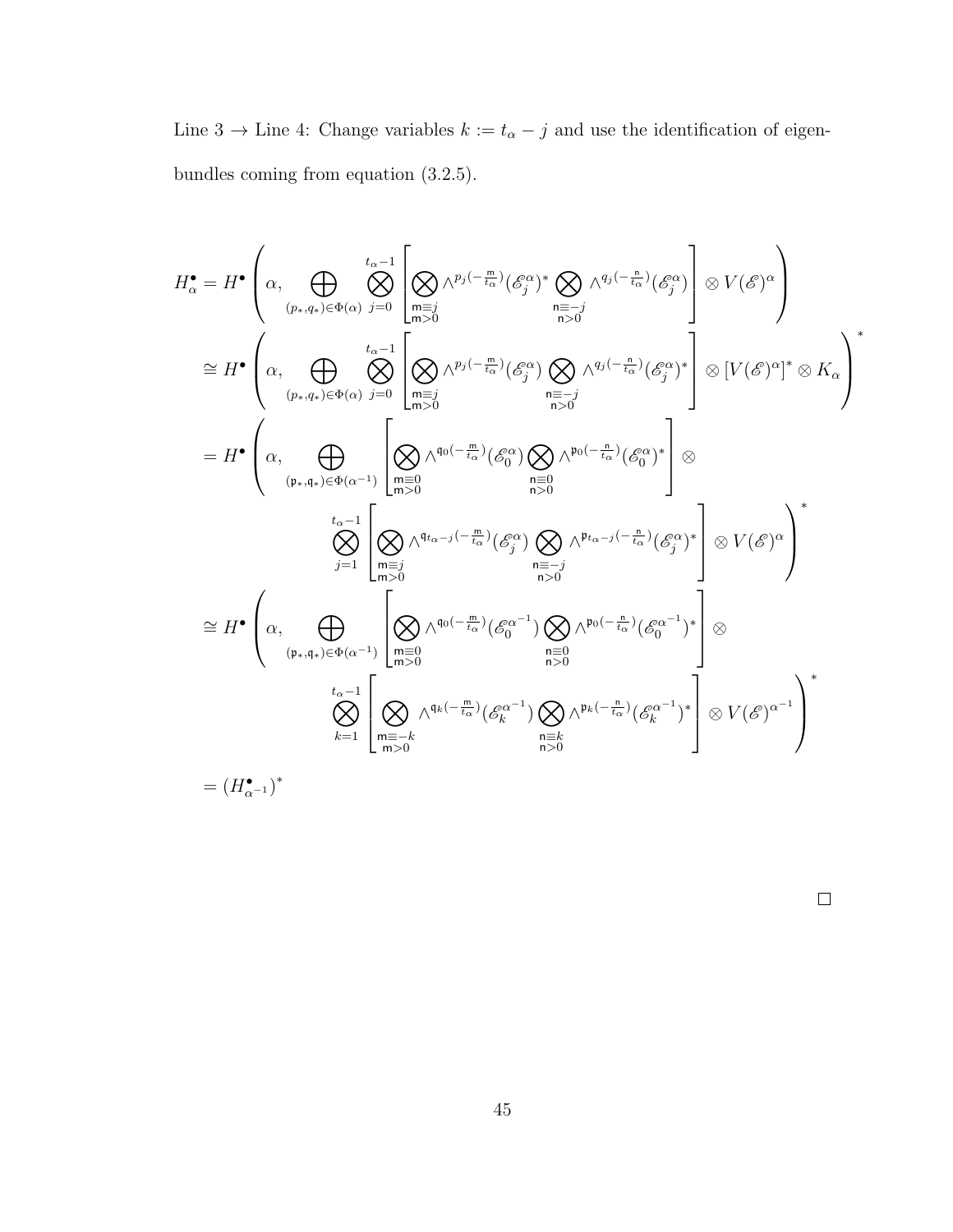# 3.3 HCR Cohomology With 0-Dimensional Inertia

Note that the inertia stack  $I_{\mathfrak{X}}$  always has a connected component which is isomorphic to the original stack  $\mathfrak{X}$ . The simplest nontrivial case for a computation of HCR cohomology would be the case where  $\mathfrak X$  is a Deligne-Mumford stack such that the other components of the inertia stack  $I_{\mathfrak{X}}$  are 0-dimensional.

**Theorem 3.3.1.** Let  $\mathfrak X$  be a Deligne-Mumford stack. Then if its decomposition into connected components  $I_{\mathfrak{X}} = \mathfrak{X} \sqcup (\sqcup_i \mathfrak{Y}_i)$  is such that  $dim(\mathfrak{Y}_i) = 0$  for all i, then we have:

$$
I_{\mathfrak{X}} = \mathfrak{X} \sqcup \left( \bigsqcup_{i \in I} [pt/G_i] \right) \tag{3.3.1}
$$

Where  $G_i$  are all finite groups.

*Proof.* Since all Deligne-Mumford stacks are locally of the form  $[X/G]$  for some finite group G (see Lemma 2.2.3 of [1]), if we let M denote the coarse moduli space of  $\mathfrak{X}$ , then there exists an étale covering  $\sqcup_a M_a$  of M such that we have the following diagram, both squares being cartesian:

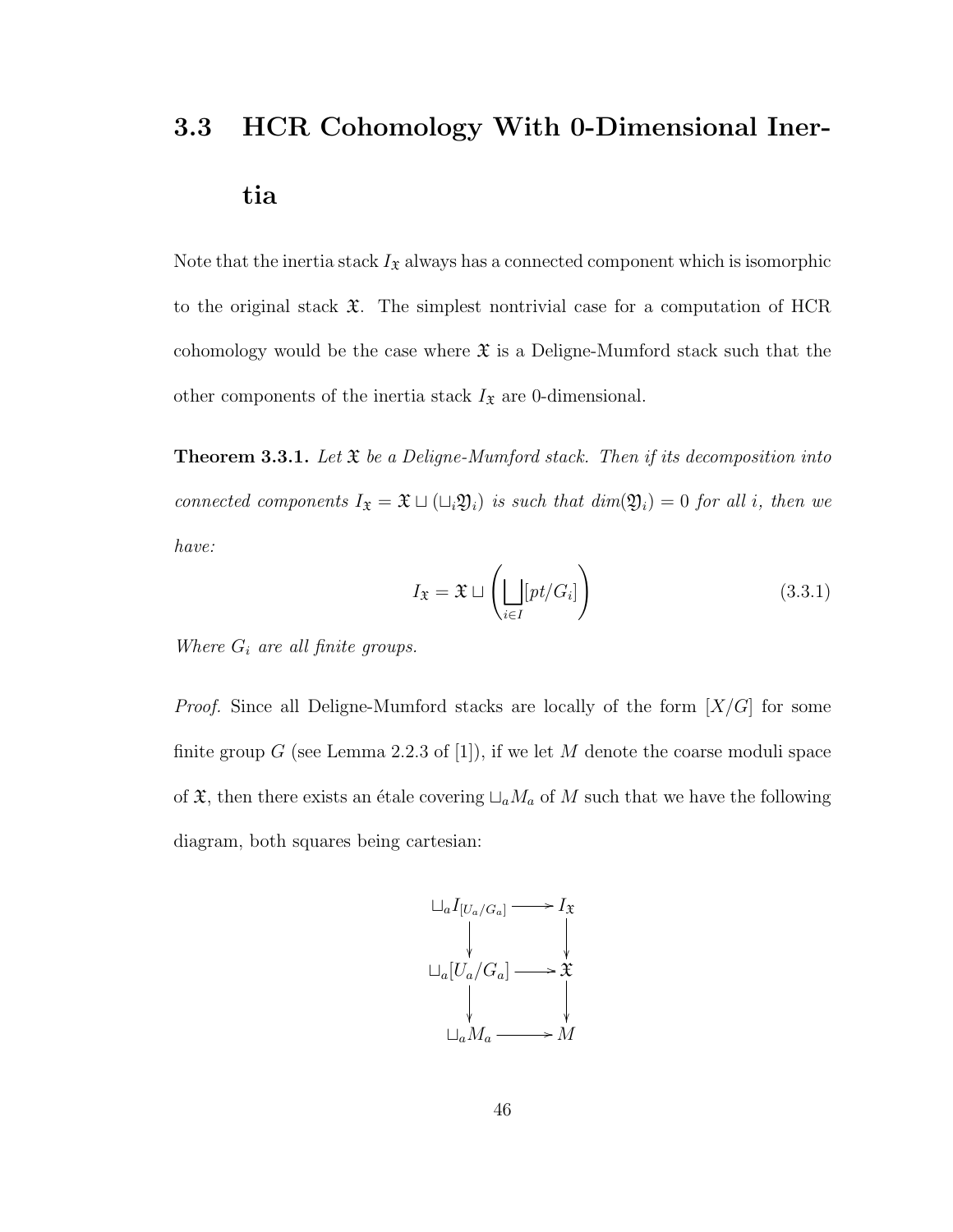Here  $|G_a| < \infty$  for all a. By possibly refining the cover  $\sqcup M_a$ , we may assume that it is an open cover of M. Moreover we have that by equation  $(2.2.4)$  that:

$$
I_{[U_a/G_a]} = \bigsqcup_{[\![g]\!]\in \text{Conj}(G_a)} [U_a^g/C(g)]
$$
  

$$
= [U_a/G_a] \sqcup \left(\bigsqcup_{\substack{[\![g]\!]\in \text{Conj}(G_a) \\ [\![g]\!]\neq [1]\!]}} [U_a^g/C(g)]\right)
$$

Note that we implicitly have chosen representatives for each conjugacy class. Without loss we may assume that if g is chosen to represent  $[[g]]$ , then  $g^{-1}$  is chosen to represent  $[g^{-1}]$ , if they are distinct classes. Since  $\dim([U_a^g/C(g)]) = 2\dim(U_a^g)$  –  $[\dim(U_a^g) + \dim(C(g))] = 0$  and  $C(g)$  is finite, we have that  $\dim(U_a^g) = 0$ . Thus, it breaks into a disjoint union of  $C(g)$ -orbits which we will index by  $J_{(a,[g])}$ . For each orbit  $j \in J_{(a,\llbracket g \rrbracket)}$ , fix a representative  $x_j$ . Then we have:

$$
I_{[U_a/G_a]} = [U_a/G_a] \sqcup \left(\bigsqcup_{\substack{[g] \in \text{Conj}(G_a) \\ [g] \neq [1]}} \bigsqcup_{j \in J_{(a,[g])}} [\text{Orbit}(x_j)/C(g)] \right)
$$
  

$$
\cong [U_a/G_a] \sqcup \left(\bigsqcup_{\substack{[g] \in \text{Conj}(G_a) \\ [g] \neq [1]}} \bigsqcup_{j \in J_{(a,[g])}} [\text{pt}/C(g)_{x_j}] \right)
$$

Where here  $C(g)_{x_j}$  denotes the stabilizer subgroup of  $x_j$ . Note that since they are components of fibers of open substacks, the  $[\text{pt}/C(g)_{x_j}]$  are open substacks of  $I_{\mathfrak{X}}$ . They are also closed substacks and thus represent connected components of  $I_{\mathfrak{X}}$ .  $\Box$ 

We now discuss the computation of the HCR cohomology in the case of 0 dimensional inertia, when we will have equation (3.3.1). Begin with a vector bundle E over such  $\mathfrak X$  satisfying anomaly cancellation. We will have one summand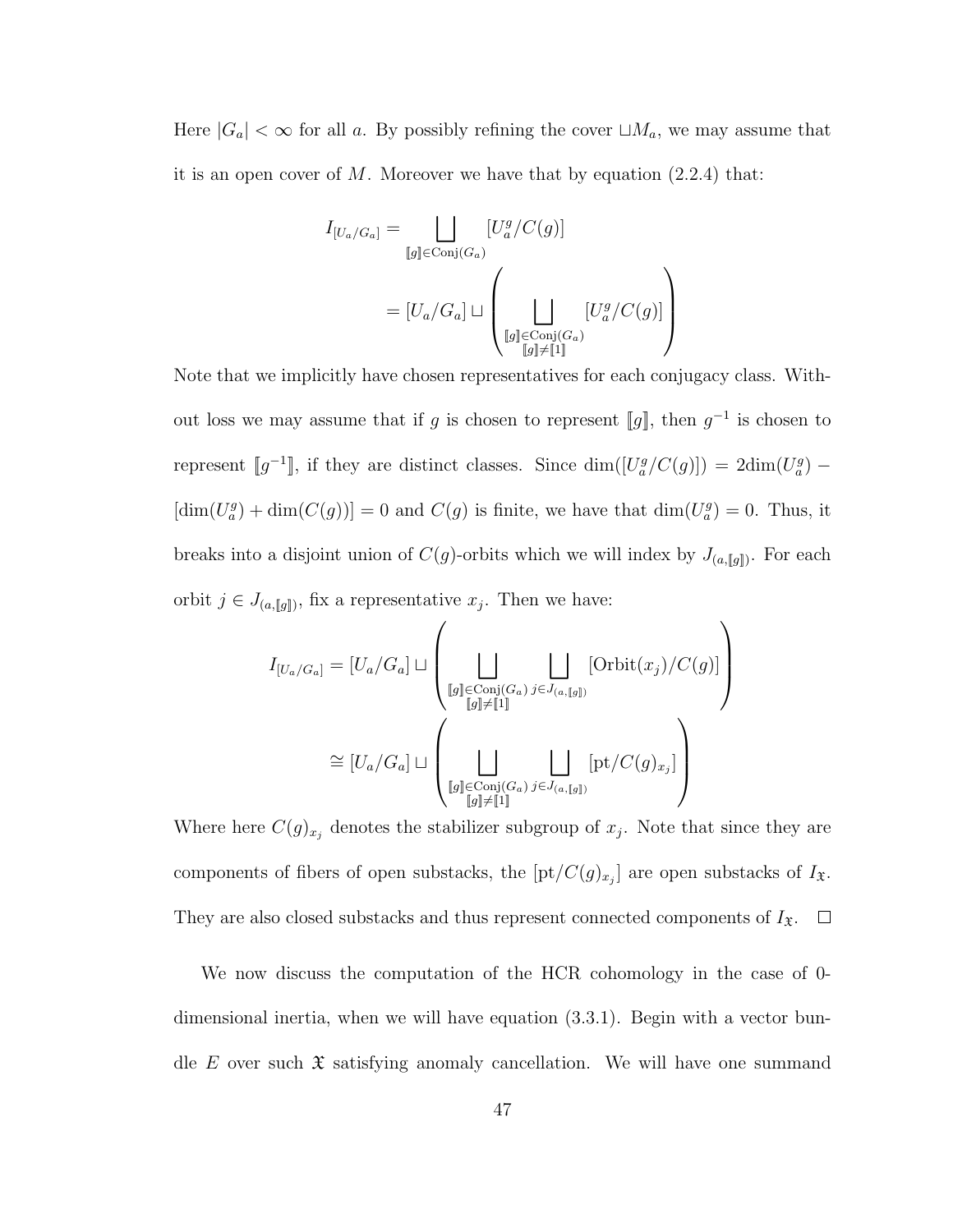of the HCR cohomology for each of the above components of the inertia stack. Over the "identity component" isomorphic to  $\mathfrak{X}$ , the vacuum energy is zero for this component so we simply obtain:

$$
H^{\bullet}\left(\mathfrak{X}, \wedge^{\bullet}\mathscr{E}_0^* \otimes \sqrt{K_{\mathfrak{X}} \otimes \det(\mathscr{E}_0)}\right) = H^{\bullet}\left(\mathfrak{X}, \wedge^{\bullet}\mathscr{E}^* \otimes \sqrt{\mathscr{O}_{\mathfrak{X}}}\right)
$$

This follows by the fact that  $\mathscr{E}_0 = \mathscr{E}$  as we are splitting E into eigenbundles of the action of the identity element, and anomaly cancellation trivializes the bundle under the square root. We choose  $\mathscr{O}_{\mathfrak{X}}$  to be this square root in what follows.

Restricting E to the substack  $[\text{pt}/G_i] \subset \mathfrak{X}$  we have  $E|_{[\text{pt}/G_i]} \in Sh([\text{pt}/G_i])$  is a  $G_i$ –representation. Moreover, each component  $[\text{pt}/G_i]$  of  $I_{\mathfrak{X}}$  comes equipped with a natural  $g \in G_i$  coming from the proof of Theorem 3.3.1 (identifying  $G_i \cong C(g)_{x_j}$ ) or equivalently the map  $\gamma$  defined in equation (2.2.3). We will use the notation  $[\text{pt}/G_i]_g$ to denote the corresponding component of  $I_{\mathfrak{X}}$ . Note that the natural involution  $\iota$  :  $I_x \to I_x$  defined in the diagram (3.2.4) will map between the components  $[\text{pt}/G_i]_g$  and  $[\text{pt}/G_i]_{g^{-1}}$  (or acts as the identity when  $g = g^{-1}$ ). If we let  $t_g := |g|$ , then the E and  $T\mathfrak{X}$  split into eigenbundles of the q-action:

$$
E|_{[\text{pt}/G_i]_g} = E_0^{i,g} \oplus E_1^{i,g} \oplus \ldots \oplus E_{t_g-1}^{i,g}
$$
  

$$
T\mathfrak{X}|_{[\text{pt}/G_i]_g} = T_0^{i,g} \oplus T_1^{i,g} \oplus \ldots \oplus T_{t_g-1}^{i,g}
$$

Further we define:

$$
d_0^{i,g}
$$
 := rank $(E_0^{i,g})$ ,  $d_1^{i,g}$  := rank $(E_1^{i,g})$ , ...,  $d_{t_g-1}^{i,g}$  := rank $(E_{t_g-1}^{i,g})$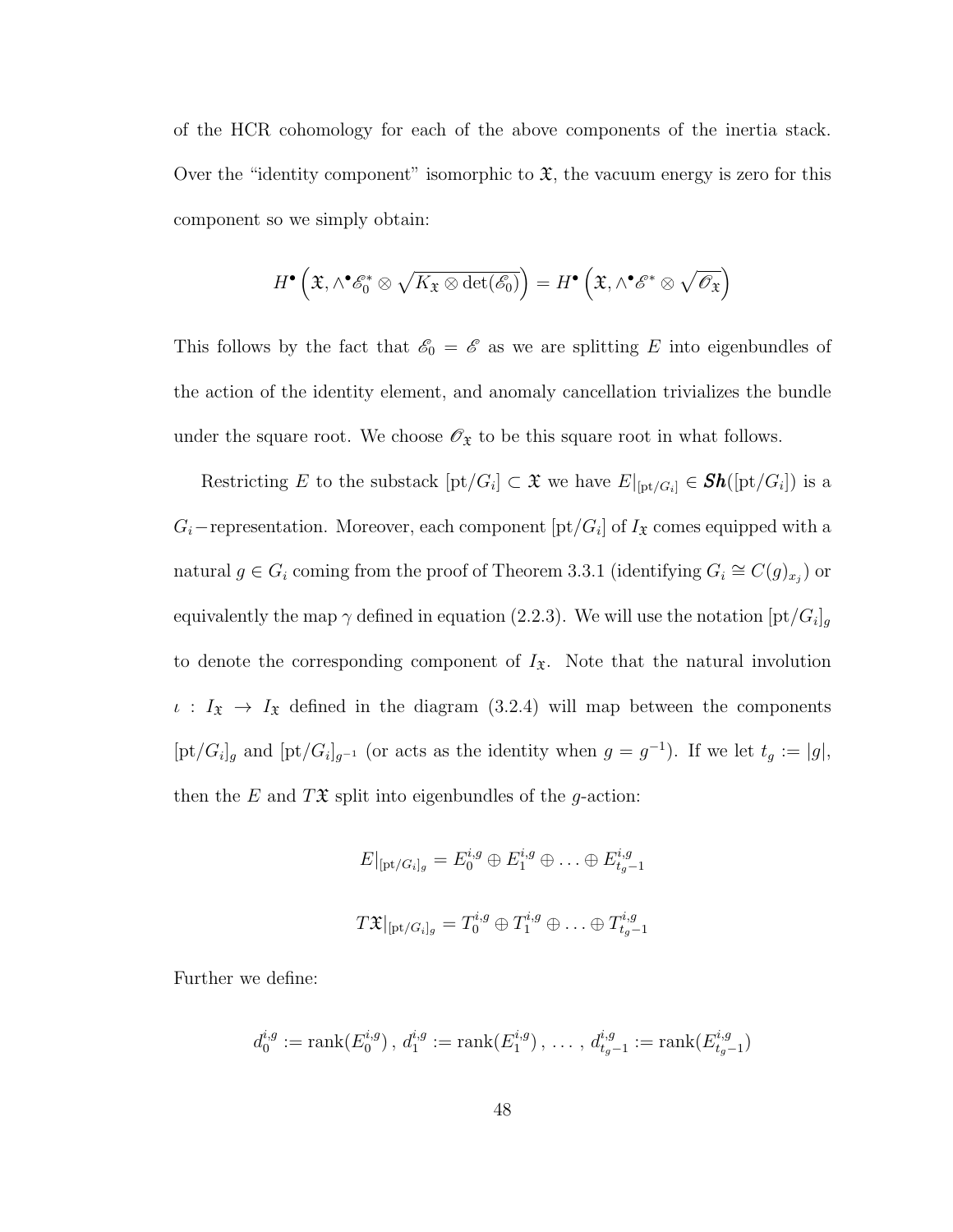Now the HCR cohomology is of the form

$$
H_{HCR}^{\bullet} = H^{\bullet}(\mathfrak{X}, \wedge^{\bullet} \mathscr{E}^{*}) \oplus \left[\bigoplus_{i \in I} \bigoplus_{g \in G_{i}} H^{\bullet}([\text{pt}/G_{i}]_{g}, \Psi_{i,g})\right]
$$
  
\n
$$
= H^{\bullet}(\mathfrak{X}, \wedge^{\bullet} \mathscr{E}^{*}) \oplus \left[\bigoplus_{i \in I} \bigoplus_{g \in G_{i}} H^{\bullet}(\text{pt}, \Psi_{i,g})^{G_{i}}\right]
$$
  
\n
$$
= H^{\bullet}(\mathfrak{X}, \wedge^{\bullet} \mathscr{E}^{*}) \oplus \left[\bigoplus_{i \in I} \bigoplus_{g \in G_{i}} H^{0}(\text{pt}, \Psi_{i,g})^{G_{i}}\right]
$$
  
\n
$$
= H^{\bullet}(\mathfrak{X}, \wedge^{\bullet} \mathscr{E}^{*}) \oplus \left[\bigoplus_{i \in I} \bigoplus_{g \in G_{i}} \Psi_{i,g}^{G_{i}}\right]
$$

In other words, other than the term from the identity component it is simply the sum of the trivial subrepresentation of the representations  $\Psi_{i,g}$ . To determine this representation, recall that there was an obstruction/choice involving the square root bundle  $\sqrt{K_{\left[\mathrm{pt}/G_i\right]}\otimes \det(E_0^g)}$ <sup>9</sup>/<sub>0</sub>). Here,  $K_{\left[\mathrm{pt}/G_i\right]}$  is trivial (as a  $G_i$ -representation), but the determinant bundle det $(E_0^g)$ <sup>g</sup>) could be given by a nontrivial character  $\eta_{i,g}: G_i \to$  $\mathbb{C}^*$  such that  $\eta_{i,g}(g) = 1$ . Suppose a choice  $\chi_{i,g}$  exists such that  $\chi_{i,g}^2 = \eta_{i,g}$ . Keeping in mind the assumption from equation (3.1.4) of remark 3.1.4, we assume also that  $\chi_{i,g^{-1}} = \chi_{i,g}$ , where  $\chi_{i,g^{-1}}$  is the square root of the isomorphic representation lying over the component  $[\text{pt}/G_i]_{g^{-1}}$ . Then considering  $\Psi_{i,g}$  as a  $G_i$ -representation, we have:

$$
\Psi_{i,g}^{G_i} = \left[ \Upsilon_{i,g} \otimes \wedge^{\bullet} (E_0^{i,g})^* \otimes \sqrt{K_{[\text{pt}/G_i]} \otimes \det(E_0^{i,g})} \right]^{G_i}
$$
  
\n
$$
\cong \left[ \Upsilon_{i,g} \otimes \wedge^{\bullet} (E_0^{i,g})^* \otimes \chi_{i,g} \right]^{G_i}
$$
  
\n
$$
\cong \left[ \Upsilon_{i,g} \otimes \wedge^{\bullet} (E_0^{i,g})^* \right]^{\bar{\chi}_{i,g}}
$$

Where the superscript  $\bar{\chi}_{i,g}$  denotes the operation of projecting to the subrepresen-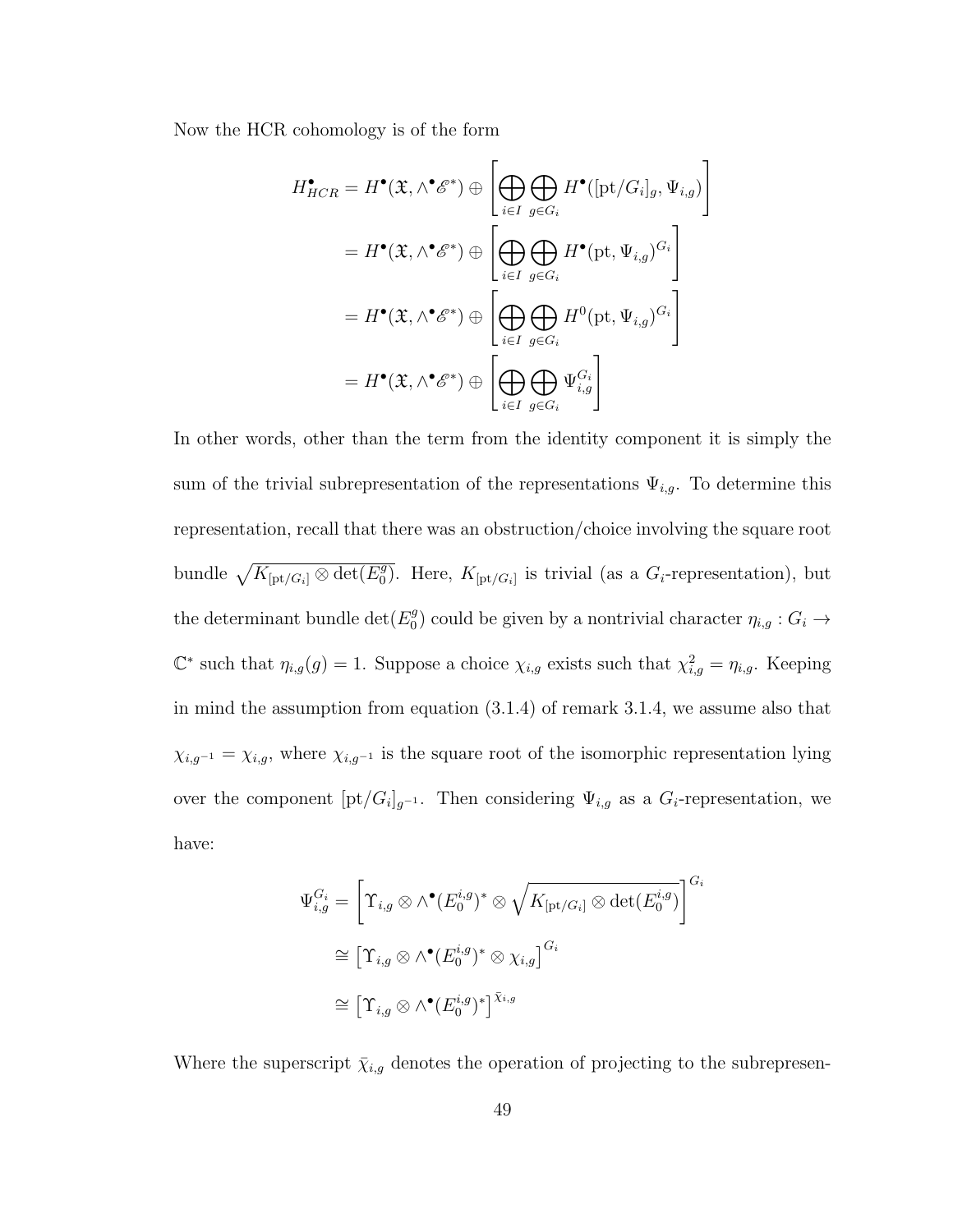tation consisting of all copies of the  $G_i$ -representation  $\bar{\chi}_{i,g}$  inside  $\Upsilon_{i,g} \otimes \wedge^{\bullet} (E_0^{i,g})$  $_{0}^{i,g})^{\ast}.$ Here  $\Upsilon_{i,g}$  denotes the bundle obtained via the formula (3.1.3), a construction which we will review in this context. For each pair  $(i, g)$  we can compute the vacuum energy (3.1.1)  $E_{L,i,g}$  by using the logarithms of the eigenvalues of the g-action on both E and TX restricted to  $[\text{pt}/G_i]_g$ . If  $E_{L,i,g} \in \mathbb{Z}[\frac{1}{t}]$  $\frac{1}{t_g}$ <sub>s</sub><sup>1</sup><sub>s</sub> then we wish to find all the segregated partitions of  $F_{i,g} := -t_g E_{L,i,g} \in \mathbb{Z}_{\geq 0}$  such that they satisfy the conditions of lemma 3.2.5, in other words:

**Definition 3.3.2.** Let  $\mathbb{S}_{i,g}$  denote the set of segregated partitions of  $F_{i,g}$  into two subsets P and Q such that:

$$
\mathsf{m} \equiv 0 \implies (multiplicity of \mathsf{m} \text{ in } P) \leq d_0^{i,g} \text{ and (multiplicity of \mathsf{m} \text{ in } Q) \leq d_0^{i,g}
$$
\n
$$
\mathsf{m} \equiv 1 \implies (multiplicity of \mathsf{m} \text{ in } P) \leq d_1^{i,g} \text{ and (multiplicity of \mathsf{m} \text{ in } Q) \leq d_{t_g-1}^{i,g}
$$
\n
$$
\mathsf{m} \equiv 2 \implies (multiplicity of \mathsf{m} \text{ in } P) \leq d_2^{i,g} \text{ and (multiplicity of \mathsf{m} \text{ in } Q) \leq d_{t_g-2}^{i,g}
$$
\n
$$
\vdots
$$

 $m \equiv j \implies (multiplicity of m in P) \leq d_i^{i,g}$  $j_j^{i,g}$  and (multiplicity of  $m$  in  $Q$ )  $\leq d_{t_q}^{i,g}$  $t_g-j$ for  $j = 0, \ldots, t_g - 1$ , and all congruences are modulo  $t_g$ .

We will describe  $\Upsilon_{i,g}$  in terms of  $\mathbb{S}_{i,g}$ . Denote elements of  $\mathbb{S}_{i,g}$  by:

$$
(\underbrace{1,2,5,6,6}_{\text{Elements of P}} \mid \underbrace{2,2,4}_{\text{Elements of Q}} )_{i,g} \in \mathbb{S}_{i,g}
$$

Following the equation 3.1.3, we arrive at the following summands of  $\Upsilon_{i,g}(n_{\bullet}|m_{\bullet})$ for each element  $(n_{\bullet}|m_{\bullet})_{i,g} \in \mathbb{S}_{i,g}$ . Given a partition:

$$
(n_1, n_2, \ldots, n_a \, | \, m_1, m_2, \ldots, m_b)_{i,g} \in \mathbb{S}_{i,g}
$$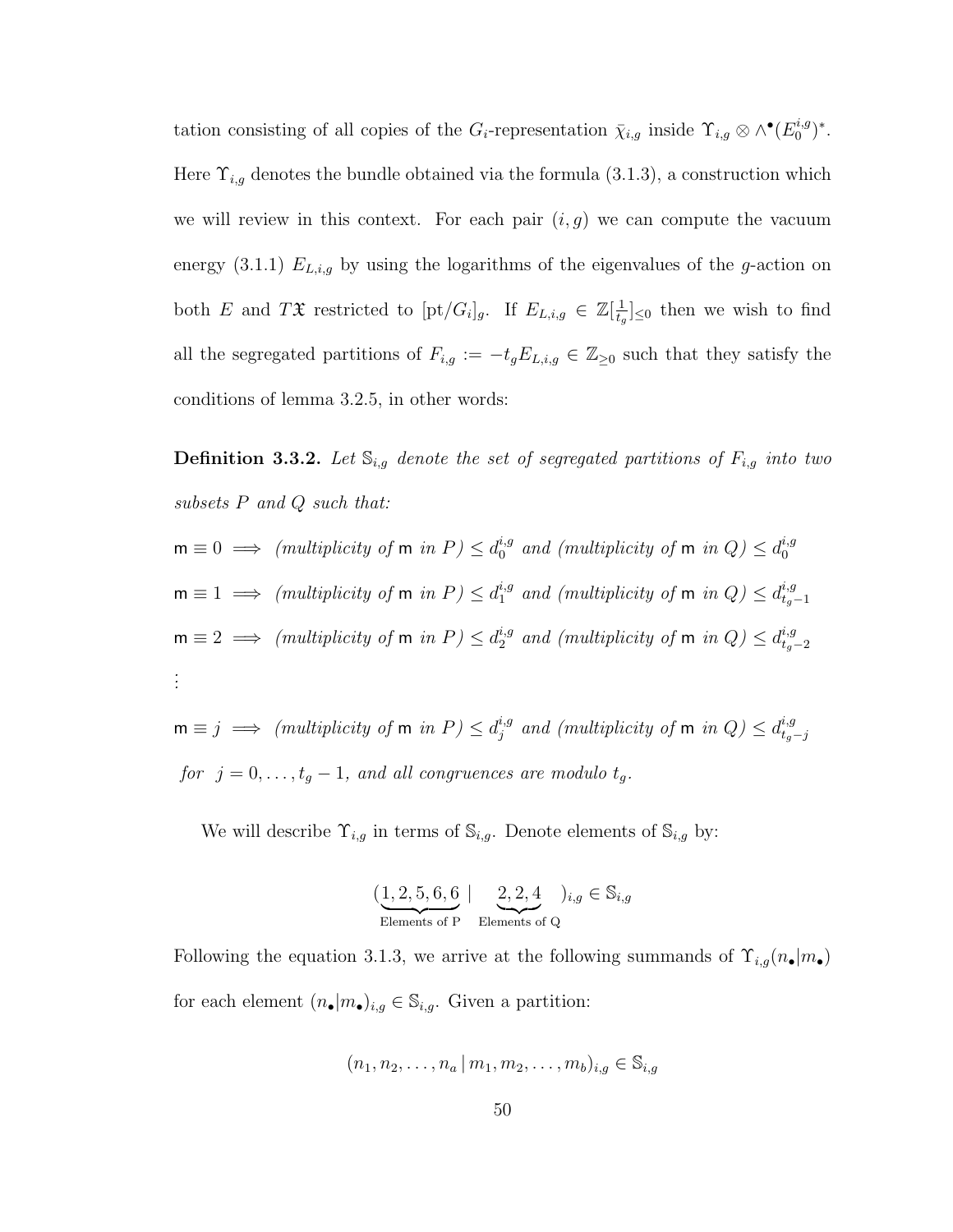Begin with the trivial 1-dimensional  $G_i$ -representation. For each integer  $n \in P$ occuring with multiplicity k, we tensor our previous representation with  $\wedge^k (E_n^{i,g})^*$ where we reduce n modulo  $t_g$  to lie in  $\{0, 1, \ldots, t_g - 1\}$ . For each integer  $m \in Q$ occuring with multiplicity k, we tensor our previous representation with  $\wedge^k(E_{-m}^{i,g})$ where we reduce  $-m$  modulo  $t_g$  to lie in  $\{0, 1, \ldots, t_g - 1\}$ . After running through the entire partition we arrive at our desired summand  $\Upsilon_{i,g}(n_{\bullet}|m_{\bullet})$ :

$$
\Upsilon_{i,g} = \bigoplus_{(n_{\bullet}|m_{\bullet})_{i,g} \in \mathbb{S}_{i,g}} \Upsilon_{i,g}(n_{\bullet}|m_{\bullet})
$$
\n(3.3.2)

**Example 3.3.3.** Suppose that  $t_g = 4$ ,  $F_{i,g} = 32$ , and the ranks of the  $d_{\bullet}^{i,g}$  are such that we have the following allowable segregated partition of 32:

$$
(1, 2, 2, 6 \mid 1, 1, 1, 4, 7, 7)_{i,g} \in \mathbb{S}_{i,g}
$$

Then the corresponding summand of  $\Upsilon_{i,g}$  would be:

$$
\Upsilon_{i,g}(1,2,2,6|1,1,1,4,7,7) = \underbrace{(E_1^{i,g})^*}_{1 \in P} \otimes \underbrace{\wedge^2 (E_2^{i,g})^*}_{2,2 \in P} \otimes \underbrace{(E_2^{i,g})^*}_{6 \in P} \otimes \underbrace{\wedge^3 E_3^{i,g}}_{1,1,1 \in Q} \otimes \underbrace{E_0^{i,g}}_{4 \in Q} \otimes \underbrace{\wedge^2 E_1^{i,g}}_{7,7 \in Q}
$$

Remark 3.3.4. Note that Serre duality can be observed at the level of partitions in this notation by noting that:

$$
(n_1, n_2, \dots, n_a \, | \, m_1, m_2, \dots, m_b)_{i,g} \in \mathbb{S}_{i,g}
$$

#### If and only if

$$
(m_1, m_2, \ldots, m_b | n_1, n_2, \ldots, n_a)_{i,g^{-1}} \in \mathbb{S}_{i,g^{-1}}
$$

One may check that the corresponding summands of  $\Upsilon_{i,g}$  and  $\Upsilon_{i,g^{-1}}$  defined above are indeed paired under Serre duality as in theorem 3.2.8.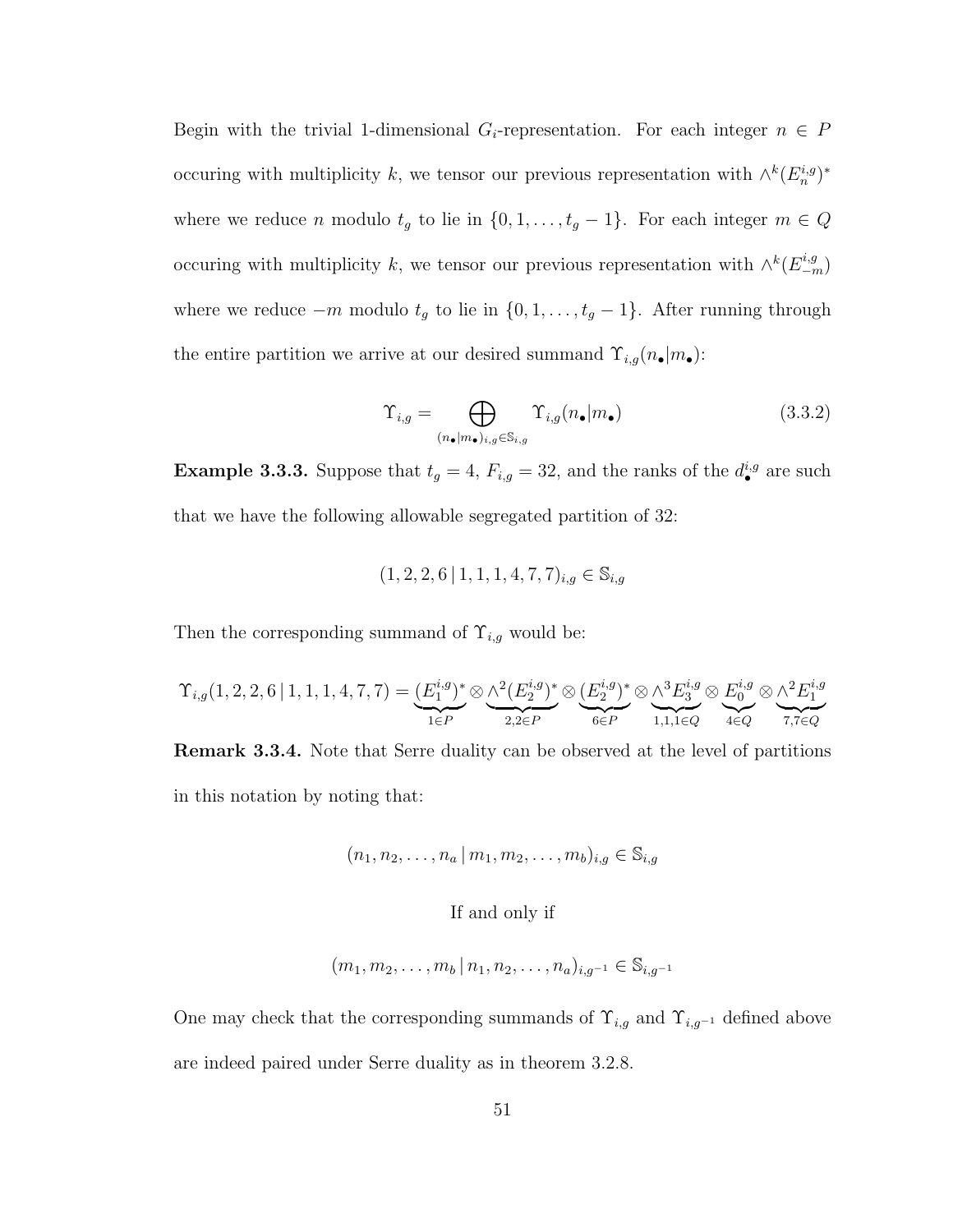We have thus shown:

Algorithm 3.3.5. Let E be a bundle over  $\mathfrak X$  with 0-dimensional inertia as in equation (3.3.1). The one compute the HCR cohomology in the following steps:

(I) Choose a square root  $\chi_{i,g} = \sqrt{\det(E_0^{i,g})}$  $\binom{n,g}{0}$  for all pairs  $\{g, g^{-1}\}\in G_i$ . If no such exists, the HCR cohomology is not defined.

(II) For each  $(i, g)$ , compute the vacuum energy  $E_{L,i,g}$ . If it is in  $\mathbb{Z}[\frac{1}{t}]$  $\frac{1}{t_g}$  = then define  $F_{i,g}:=-t_g E_{L,g,i}\in \mathbb{Z}_{\geq 0}.$ 

(III) For each  $(i, g)$  such that step (II) yielded an  $F_{i,g}$ , construct the set of segregated partitions  $\mathbb{S}_{i,g}$  of  $F_{i,g}$ . Use the correspondence in (3.3.2) to construct  $\Upsilon_{i,g}$ .

(IV) Finally arrive at:

$$
H_{HCR}^{\bullet} = H^{\bullet}(\mathfrak{X}, \wedge^{\bullet} \mathscr{E}^*) \oplus \left[ \bigoplus_{i \in I} \bigoplus_{g \in G_i} \left[ \Upsilon_{i,g} \otimes \wedge^{\bullet} (E_0^{i,g})^* \right]^{\bar{\chi}_{i,g}} \right] \tag{3.3.3}
$$

Note that in the case where  $\chi_{i,g} = 1$  is the trivial character for all  $(i, g)$ , we are simply taking the  $G_i$ -invariants and the above formula reduces to:

$$
H_{HCR}^{\bullet} = H^{\bullet}(\mathfrak{X}, \wedge^{\bullet} \mathscr{E}^*) \oplus \left[ \bigoplus_{i \in I} \bigoplus_{g \in G_i} \left[ \Upsilon_{i,g} \otimes \wedge^{\bullet} (E_0^{i,g})^* \right]^{G_i} \right] \tag{3.3.4}
$$

Note also that our freedom of choosing each  $\chi_{i,g}$  allows us to multiply our choices by any 2-torsion character  $\xi_{i,g} \in \hat{G}_i$ , in which case the HCR cohomology becomes:

$$
H_{HCR}^{\bullet}=H^{\bullet}(\mathfrak{X},\wedge^{\bullet}\mathscr{E}^{*})\oplus\left[\bigoplus_{i\in I}\bigoplus_{g\in G_{i}}\left[\Upsilon_{i,g}\otimes\wedge^{\bullet}(E_{0}^{i,g})^{*}\right]^{\bar{\chi}_{i,g}\bar{\xi}_{i,g}}\right]
$$

Given the above algorithm, we can show the following lemma. Recall that a priori, for each component  $[\text{pt}/G_i]_g$  of the inertia stack  $I_{\mathfrak{X}}$  we have a corresponding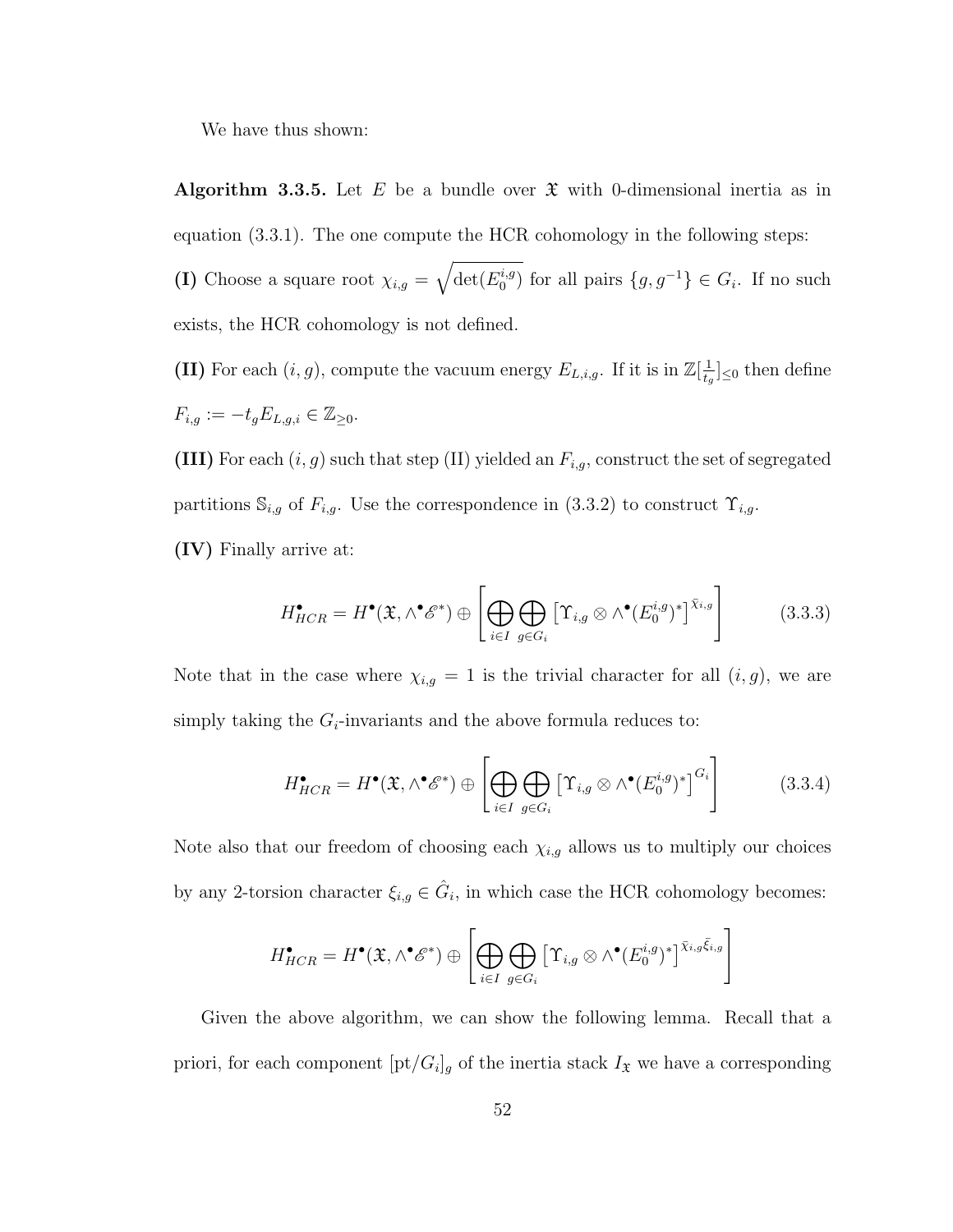automorphism of any sheaf on it of order  $t_g$  and a vacuum energy  $E_{L,i,g}$  which we require to be in  $\mathbb{Z}[\frac{1}{t}]$  $\frac{1}{t_g}$ . In the case of 0-dimensional inertia, we have the following:

**Lemma 3.3.6.** Suppose that E is a bundle satisfying anomaly cancellation over a stack  $\mathfrak X$  with 0-dimensional inertia. Then if  $[pt/G_i]_g$  is a component of the inertia stack such that  $E|_{[pt/G_i]}$  yields a nonzero contribution to the HCR cohomology, then the corresponding vacuum energy  $E_{L,i,g}$  lies in  $\mathbb{Z}[\frac{1}{2}]$  $\frac{1}{2}$ . If in addition we have that |g| is odd, then  $E_{L,i,g} \in \mathbb{Z}$ .

*Proof.* By (3.3.3) we have the following corresponding contribution to  $H_{HCR}^{\bullet}$ .

$$
\left[\Upsilon_{i,g}\otimes\wedge^{\bullet}(E_0^{i,g})^*\otimes\chi_{i,g}\right]^{G_i}\neq\{0\}
$$

This thus implies in particular that there is a nontrivial subspace on which  $g$  acts trivially. Let  $t_g := |g|$  and choose  $\zeta = e^{\frac{2\pi i}{t_g}}$ . We examine with what weight (meaning power of  $\zeta$ ) g acts on the above representation. By construction, g acts with weight  $t_g E_{L,i,g}$  on  $\Upsilon_{i,g}$ . Also, g acts with weight 0 on  $\wedge^{\bullet}(E_0^{i,g})$  $\binom{n}{0}^*$ , and depending on the given square root we have  $\chi_{i,g}(g) = \pm 1$ , or in other words g acts with weight 0 or  $t_g$  $\frac{z_g}{2}$  (in which case  $t_g$  must be even). By assumption, we have a nontrivial subspace of weight 0, meaning that either:

$$
t_g E_{L,i,g} \equiv 0 \pmod{t_g} \text{ or } t_g E_{L,i,g} + \frac{t_g}{2} \equiv 0 \pmod{t_g}
$$

Which would imply then that:

$$
E_{L,i,g} \in \mathbb{Z} \text{ or } E_{L,i,g} \in \mathbb{Z}\left[\frac{1}{2}\right]
$$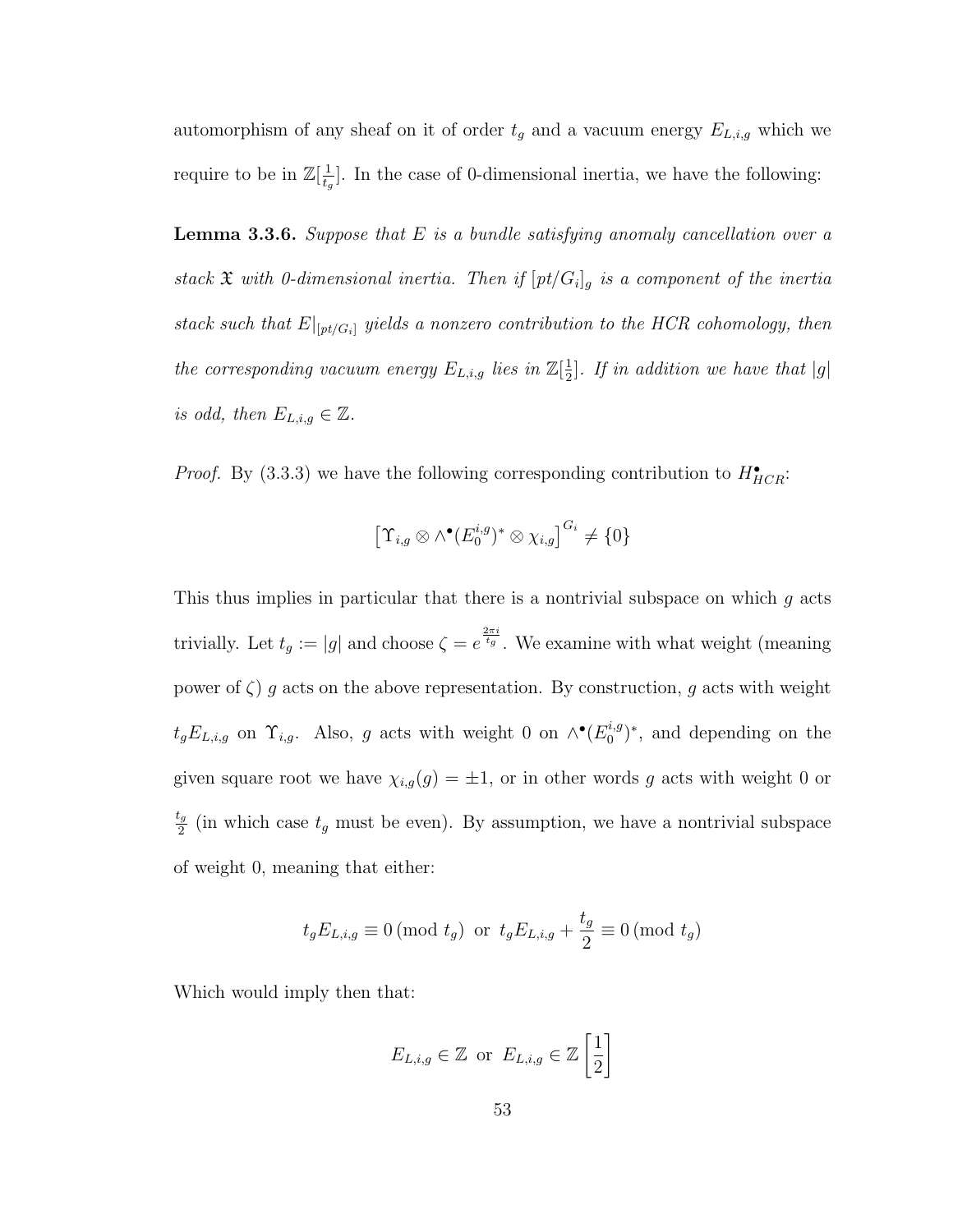The second case was only possible in the event that  $t_g$  were even, thus if it were  $\Box$ odd then the vacuum energy must be integral.

## 3.4 Examples

This section serves as both proof that nontrivial examples of the HCR cohomology construction exist as well as a demonstration for how one would compute the HCR cohomology using Algorithm 3.3.5.

**Example 3.4.1.** Let X denote an abelian variety with  $\dim_{\mathbb{C}}(X) = 4$ . Let  $G =$  $\mathbb{Z}/2\mathbb{Z} = \langle g \rangle$  act on X via inversion, thus giving us  $2^8 = 256$  fixed points. Let  $\mathscr{O}_X$  denote the structure sheaf with its canonical G-equivariant structure, and  $\mathscr{O}_X^{\times}$ X the same sheaf with the equivariant structure twisted by the nontrivial character  $\chi: G \to \mathbb{C}^*$ . Then let  $E = (\mathscr{O}_X^{\chi})^{\oplus 28}$ . We compute the HCR cohomology. First we verify that anomaly cancellation holds:

$$
\text{ch}_2^G(X) = \text{ch}_2^G((\mathscr{O}_X^{\chi})^{\oplus 4}) = 4\text{ch}_2^G(\mathscr{O}_X^{\chi}) = 2\text{c}_1^G(\mathscr{O}_X^{\chi})^2 = \text{c}_1^G(\mathscr{O}_X^{\chi})\text{c}_1^G(\mathscr{O}_X) = 0 \quad (3.4.1)
$$

This follows because  $\mathscr{O}_X^{\chi} \otimes \mathscr{O}_X^{\chi}$  $\mathcal{O}_X^{\chi} \cong \mathcal{O}_X$  as G-equivariant bundles, then taking first Chern classes to get:

$$
2c_1^G(\mathscr{O}_X^{\chi}) = c_1^G(\mathscr{O}_X) = 0
$$

Where the we have used that  $\mathscr{O}_X$  is trivial equivariantly. Further, we have:

$$
K_X = \det(\mathcal{O}_X^{\chi \oplus 4}) \cong \mathcal{O}_X \tag{3.4.2}
$$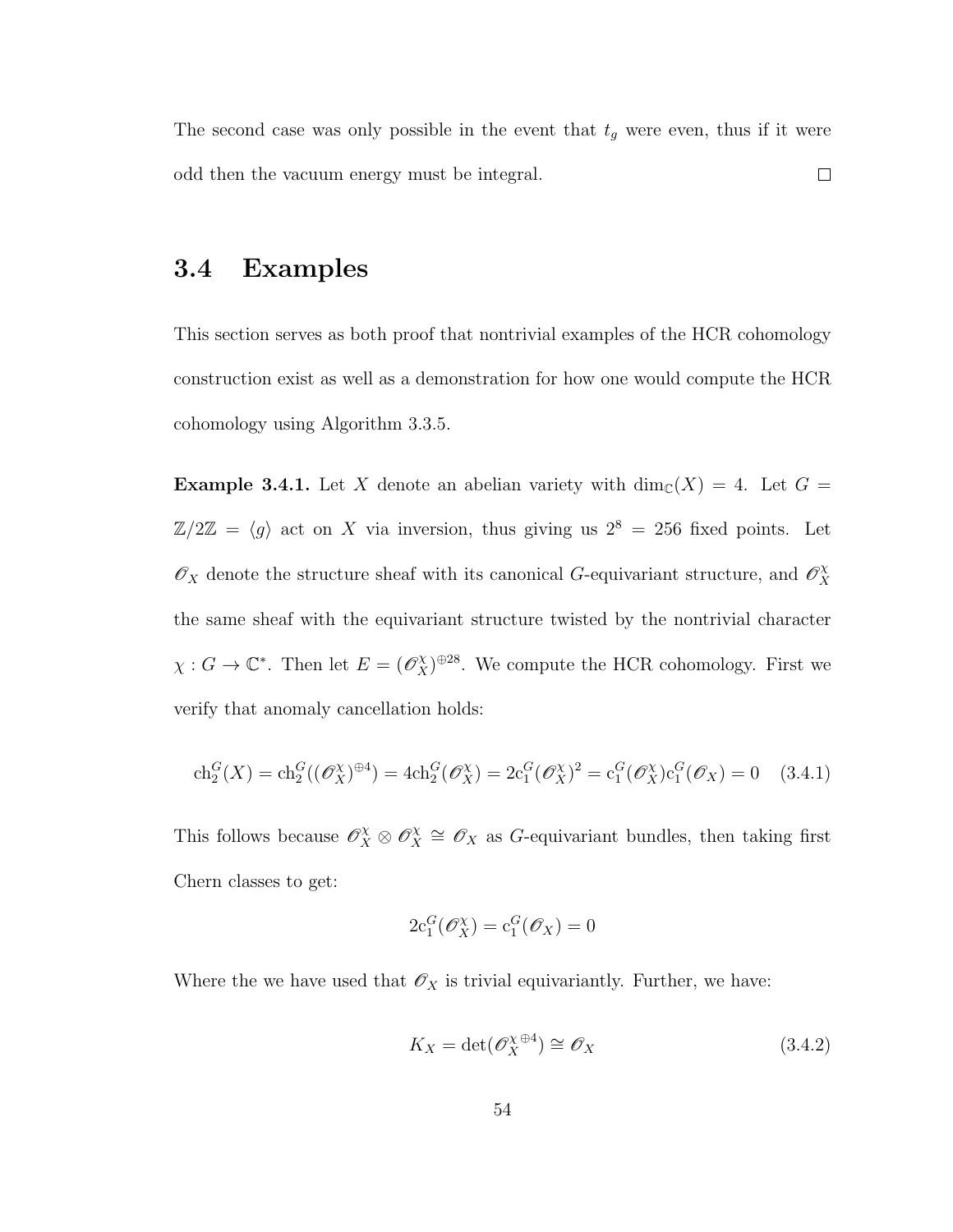Now we compute for E:

$$
ch_2^G(E) = 28ch_2^G(\mathcal{O}_X^{\chi}) = 14c_1^G(\mathcal{O}_X^{\chi})^2 = 7c_1^G(\mathcal{O}_X^{\chi})c_1^G(\mathcal{O}_X) = 0
$$
 matching equation (3.4.1)

Further:

$$
\det(E) = \det((\mathscr{O}_X^{\chi})^{\oplus 28}) \cong \mathscr{O}_X
$$

So then:  $\det(E^*) \cong \mathscr{O}_X$  matching equation (3.4.2)

Thus anomaly cancellation holds.

(I) Let  ${x_i}_{i=1}^{256} = X^G$ , and note that the inertia stack is of the form:

$$
I_{\mathfrak{X}} = \mathfrak{X} \,\sqcup\,\left[\bigsqcup_{i=1}^{256} [x_i/G]\right]
$$

We now choose our square roots of  $\det(E_0^i)$ , where we use a superscript i to denote the fiber of E at  $x_i$ . As this representation is trivial, we may choose  $\chi_i = 1$  be our square root representations for all  $x_i \in X^G$ .

(II) Next, we compute the vacuum energies for the fixed points. For each  $x_i \in X^G$ , the fibers of the vector bundles  $TX^i$  and  $E^i$  are 4 and 28 copies of the nontrivial representation of G, respectively. Thus  $\eta_j^T = \frac{1}{2} = \eta_k^E$  for  $j = 1, ..., 4$  and  $k =$  $1, \ldots, 28$ . Thus the vacuum energy at  $x_i$  is:

$$
E_{L,x_i} = \Lambda_T^i - \Lambda_E^i = \frac{1}{8} [4 - 28] = -3
$$

This number lies in  $\mathbb{Z}[\frac{1}{2}]$  $\frac{1}{2}$  and thus we may define our cohomology group of interest. We identify  $d_0^i = 0$  and  $d_1^i = 24$  as the ranks of the eigenbundles of  $E^i$  under the g action. In light of lemma 3.2.5, we consider segregated partitions of  $F_{x_i}$  =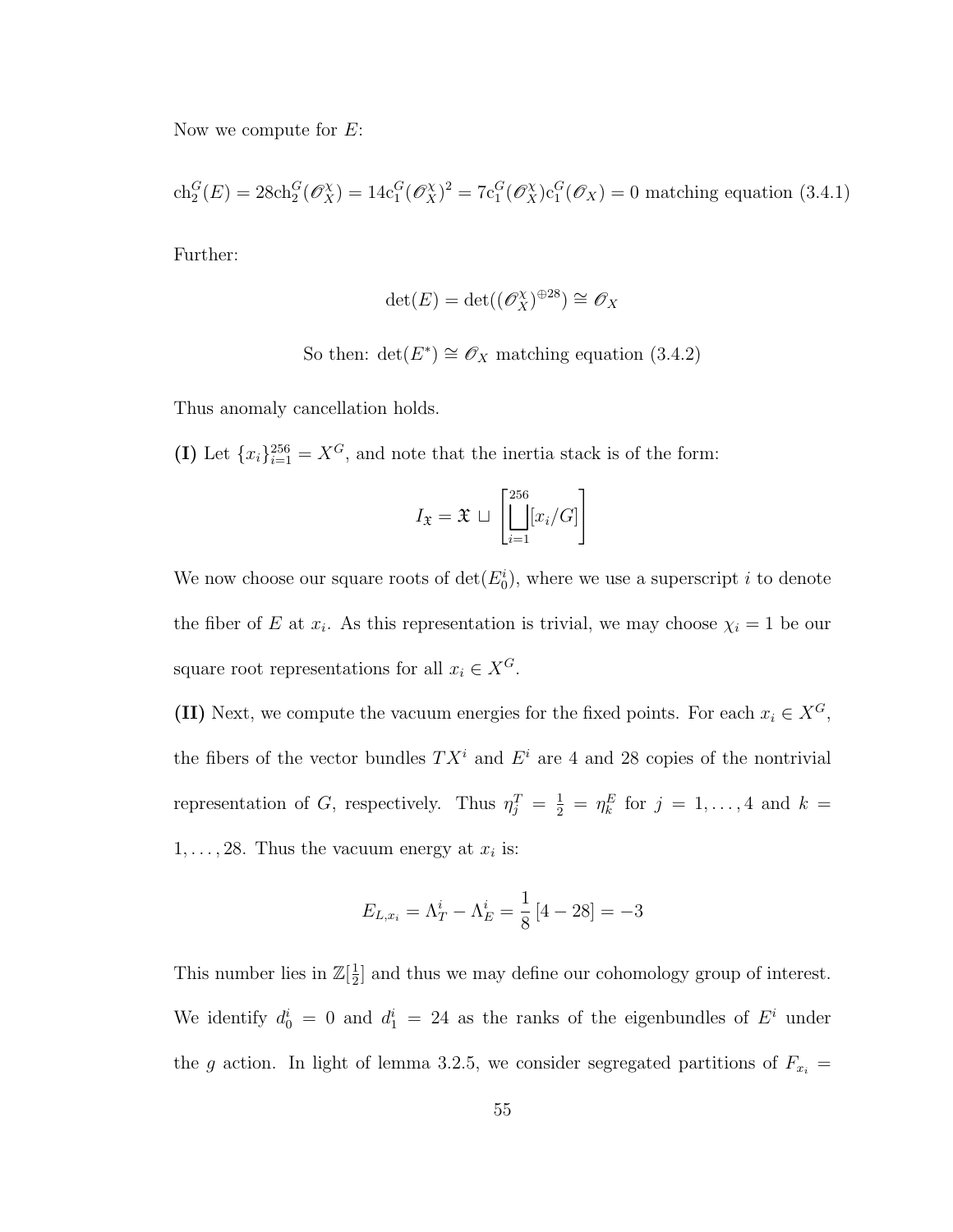$-|g|E_{L,x_i} = 6$  under the restrictions that:

 $m \equiv 0 \implies$  (multiplicity of m in P)  $\leq 0$  and (multiplicity of m in Q)  $\leq 0$  $m \equiv 1 \implies$  (multiplicity of m in P) ≤ 24 and (multiplicity of m in Q) ≤ 24 (The congruences above are modulo  $t<sub>g</sub> = 2$ .) In other words, our partitions must consist purely of odd integers, none occuring with multiplicity greater than  $2d_1^i = 48$ . So consider the only such partitions:

$$
5+1 \quad 3+3 \quad 3+1+1+1 \quad 1+1+1+1+1+1
$$

(III) For each such partition we must vary over all permitted segregated partitions as in lemma 3.2.5, splitting each of the above up into  $P$  and  $Q$ . Then for each such we compute the relevant bundle whose cohomology is of interest. Note that this list is identical for each  $x_i$ , so we omit the *i* superscript for each bundle for ease of notation:

| $\Upsilon(P Q)$      | (P Q)   |                     |           |
|----------------------|---------|---------------------|-----------|
|                      |         | $\Upsilon(P Q)$     | (P Q)     |
| $E_1^*\otimes E_1^*$ | (1,5)   |                     |           |
|                      |         | $\wedge^2 E_1^*$    | (3,3)     |
| $E_1^* \otimes E_1$  | (5 1)   |                     |           |
|                      |         | $E_1^* \otimes E_1$ | (3 3)     |
| $E_1^* \otimes E_1$  | (1   5) | $\wedge^2 E_1$      | (   3, 3) |
| $E_1\otimes E_1$     | (1, 5)  |                     |           |
|                      |         |                     |           |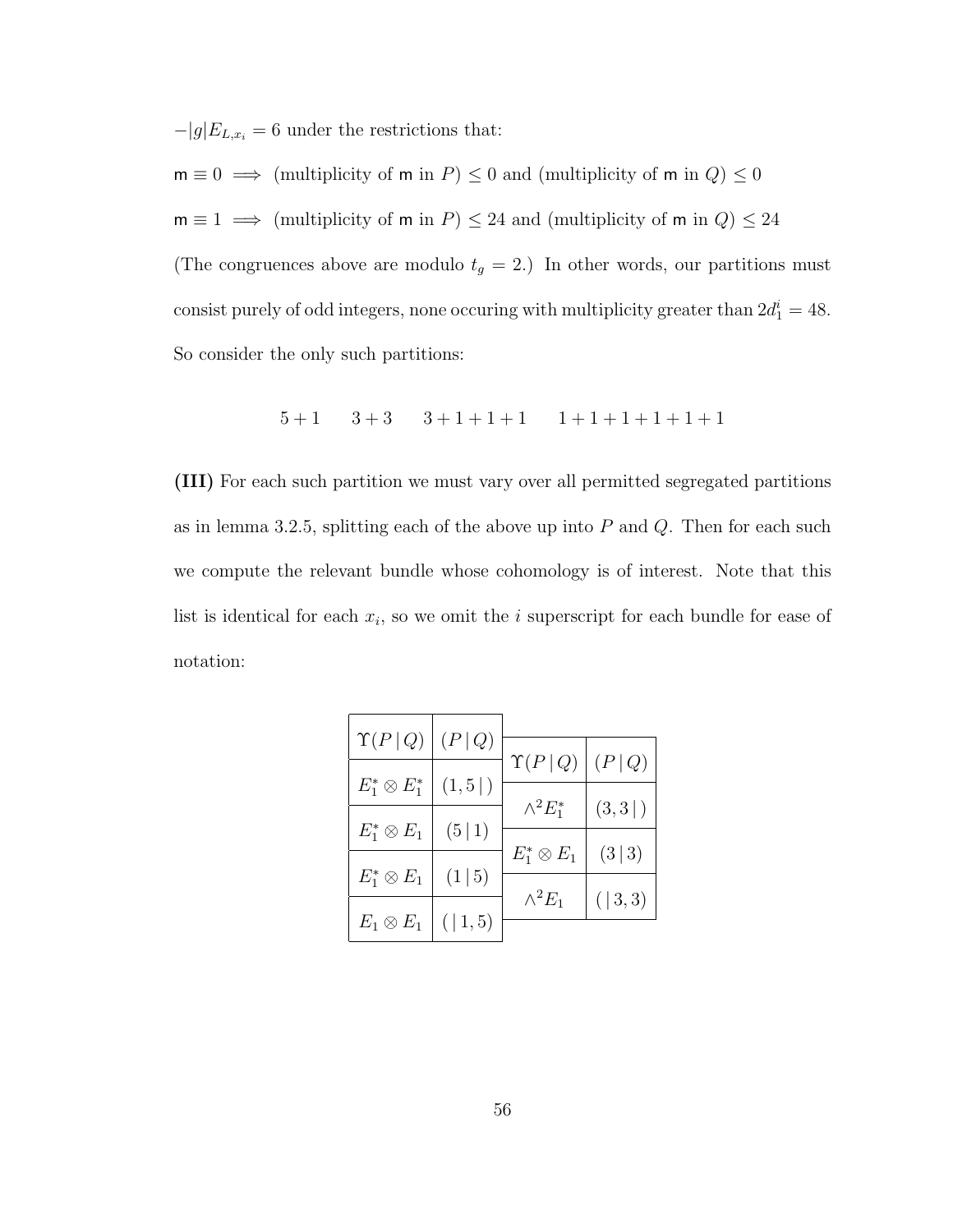| $\Upsilon(P\, \,Q)$                        | (P   Q)             | $\Upsilon(P Q)$                       | (P Q)                    |
|--------------------------------------------|---------------------|---------------------------------------|--------------------------|
| $\wedge^3 E_1^*\otimes E_1^*$              | (1,1,1,3)           | $\wedge^6 E_1^\ast$                   |                          |
| $\wedge^2 E_1^* \otimes E_1^* \otimes E_1$ | $(1, 1, 3 \, \, 1)$ |                                       | (1,1,1,1,1,1 )           |
|                                            |                     | $\wedge^5 E_1^* \otimes \wedge^1 E_1$ | $(1, 1, 1, 1, 1 \mid 1)$ |
| $E_1^* \otimes E_1^* \otimes \wedge^2 E_1$ | (1,3 1,1)           | $\wedge^4 E_1^* \otimes \wedge^2 E_1$ | $(1,1,1,1\, \,1,1)$      |
| $E_1^* \otimes \wedge^3 E_1$               | (3 1,1,1)           |                                       |                          |
|                                            |                     | $\wedge^3 E_1^* \otimes \wedge^3 E_1$ | $(1,1,1\, \,1,1,1)$      |
| $\wedge^3 E_1^*\otimes E_1$                | (1,1,1 3)           | $\wedge^2 E_1^* \otimes \wedge^4 E_1$ |                          |
| $\wedge^2 E_1^* \otimes E_1 \otimes E_1$   | (1, 1   1, 3)       |                                       | (1,1 1,1,1,1)            |
|                                            |                     | $\wedge^1 E_1^* \otimes \wedge^5 E_1$ | (1   1, 1, 1, 1, 1)      |
| $E_1^* \otimes \wedge^2 E_1 \otimes E_1$   | (1   1, 1, 3)       |                                       |                          |
| $\wedge^3 E_1 \otimes E_1$                 | ( 1,1,1,3)          | $\wedge^6 E_1$                        | (   1, 1, 1, 1, 1, 1)    |
|                                            |                     |                                       |                          |

(IV) We now can compute the HCR cohomology using equation (3.3.4), giving us:

$$
H_{HCR}^{\bullet} = H^{\bullet}(\mathfrak{X}, \wedge^{\bullet} \mathscr{E}^*) \oplus \left[ \bigoplus_{i=1}^{256} \left[ \Upsilon_{x_i} \otimes \wedge^{\bullet} (E_0^i)^* \right]^{\mathbb{Z}/2\mathbb{Z}} \right]
$$

Where  $\Upsilon_{x_i}$  is the direct sum of the sheaves/representations from the above tables. Note that:

$$
E_0^i = 0
$$
  

$$
(E_1^i)^* = (\oplus_{i=1}^{28} \mathbb{C}^{\chi})^* \cong (\oplus_{i=1}^{28} \mathbb{C}^{\bar{\chi}}) = \oplus_{i=1}^{28} \mathbb{C}^{\chi} = E_1^i
$$

Thus since every summand of  $\Upsilon_{x_i}$  is the same tensor product of an even number of such representations, they are all trivial representations and thus  $\mathbb{Z}/2\mathbb{Z}$ -invariant. So we have:

$$
H_{HCR}^{\bullet} = H^{\bullet}(\mathfrak{X}, \wedge^{\bullet} \mathscr{E}^*) \oplus [\Upsilon_{x_1}]^{\oplus 256}
$$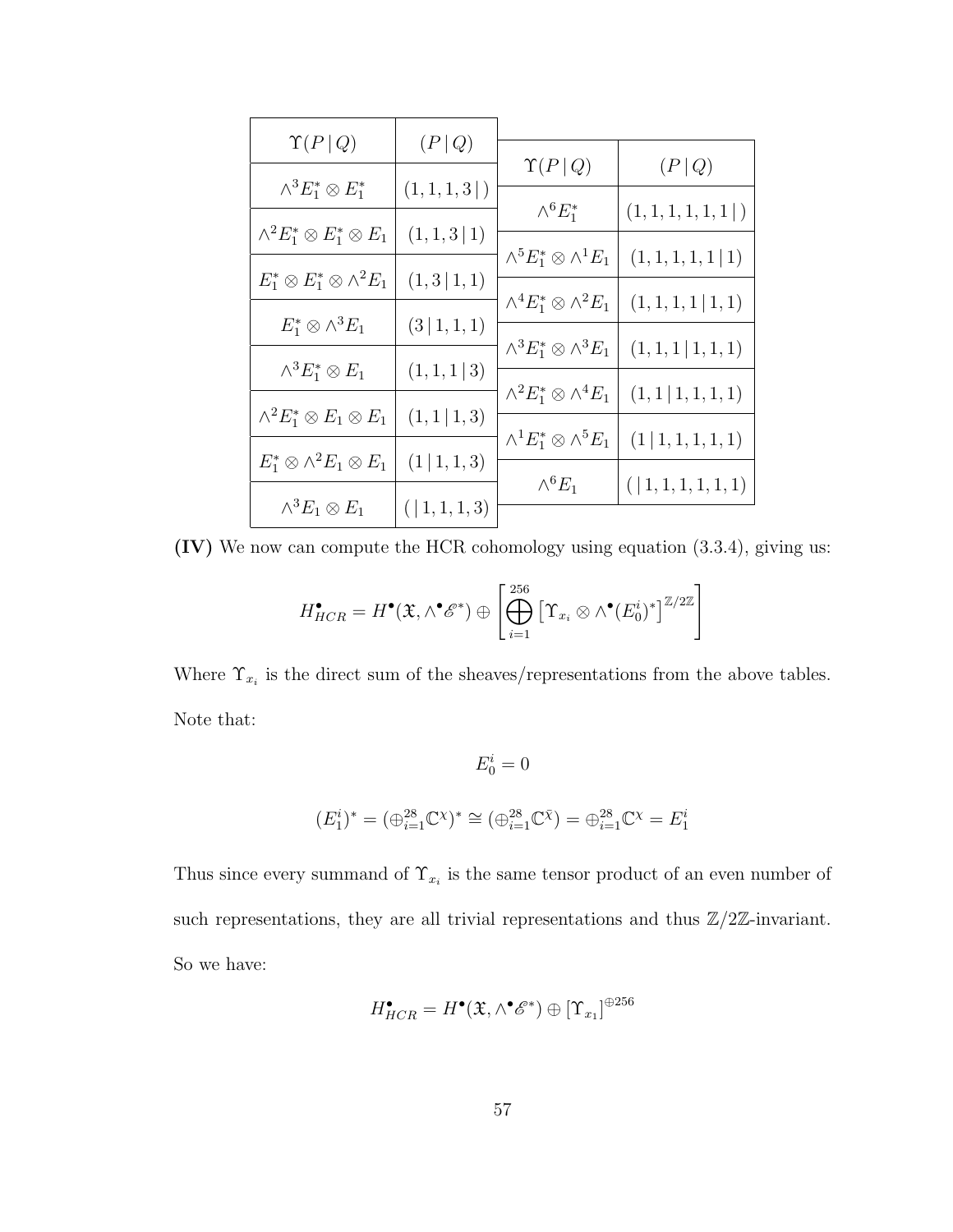To compute  $H^{\bullet}(\mathfrak{X}, \wedge^{\bullet} \mathscr{E}^*) \cong H^{\bullet}(X, \wedge^{\bullet} \mathscr{E}^*)^G$ , note that:

$$
\wedge^{\bullet} \mathscr{E}^* = \wedge^{\bullet} (\mathscr{O}_X^{\chi})^{\oplus 28}
$$

$$
\cong \left[ \bigoplus_{\substack{i=0 \ i \text{ even}}}^{28} \mathscr{O}_X^{\oplus {28 \choose i}} \right] \oplus \left[ \bigoplus_{\substack{i=0 \ i \text{ odd}}}^{28} (\mathscr{O}_X^{\chi})^{\oplus {28 \choose i}} \right]
$$

Thus the contribution from the first of the two above summands is:

$$
\bigoplus_{k=0}^{4} H^{k} \left(X, \bigoplus_{\substack{i=0 \ i \text{ even}}}^{28} \mathscr{O}_{X}^{\oplus {28 \choose i}}\right)^{G} = \bigoplus_{k=0}^{4} \bigoplus_{\substack{i=0 \ i \text{ even}}}^{28} \left[H^{k}(X, \mathscr{O}_{X})^{G}\right]^{\oplus {28 \choose i}}
$$

$$
\cong \bigoplus_{\substack{k=0 \ i \text{ even}}}^{4} \bigoplus_{\substack{i=0 \ k \text{ even}}}^{28} H^{k}(X, \mathscr{O}_{X})^{\oplus {28 \choose i}}
$$

Here we are using that  $H^k(X, \mathcal{O}_X) \cong H^{0,k}(X)$  which is spanned by k-fold wedges of  $\{d\bar{z}_i\}_{i=1}^4$ , which is clearly *G*-invariant if and only if *k* is even. Likewise, for the second summand of the above we have only odd forms coming out due to twisting by  $\chi$ :

$$
\bigoplus_{k=0}^{4} H^{k} \left(X, \bigoplus_{\substack{i=0 \ i \text{ odd}}}^{28} (\mathscr{O}_{X}^{\chi})^{\oplus {28 \choose i}}\right)^{G} = \bigoplus_{k=0}^{4} \bigoplus_{\substack{i=0 \ i \text{ odd} \ i \text{ odd}}}^{28} \left[ \left(H^{k}(X, \mathscr{O}_{X}) \otimes \chi\right)^{G} \right]^{\oplus {28 \choose i}}
$$

$$
\cong \bigoplus_{\substack{k=0 \ i \text{ odd} \ i \text{ odd}}}^{4} H^{k}(X, \mathscr{O}_{X})^{\oplus {28 \choose i}}
$$

In sum, we have the following complete description of the HCR cohomology:

$$
H_{HCR}^{\bullet} \cong \left[\bigoplus_{\substack{k=0 \ k \text{ even } i \text{ even}}}^{4} H^{k}(X, \mathscr{O}_{X})^{\oplus {28 \choose i}}\right] \oplus \left[\bigoplus_{\substack{k=0 \ i \text{ odd } i \text{ odd}}}^{4} H^{k}(X, \mathscr{O}_{X})^{\oplus {28 \choose i}}\right] \oplus \left[\Upsilon_{x_{1}}\right]^{\oplus 256}
$$

Moreover, as the stabilizer groups are all 2-torsion, Serre duality interchanges the HCR cohomology over the same component of the inertia stack, and can be seen by simply swapping the  $P$  and  $Q$  portions of the corresponding partition.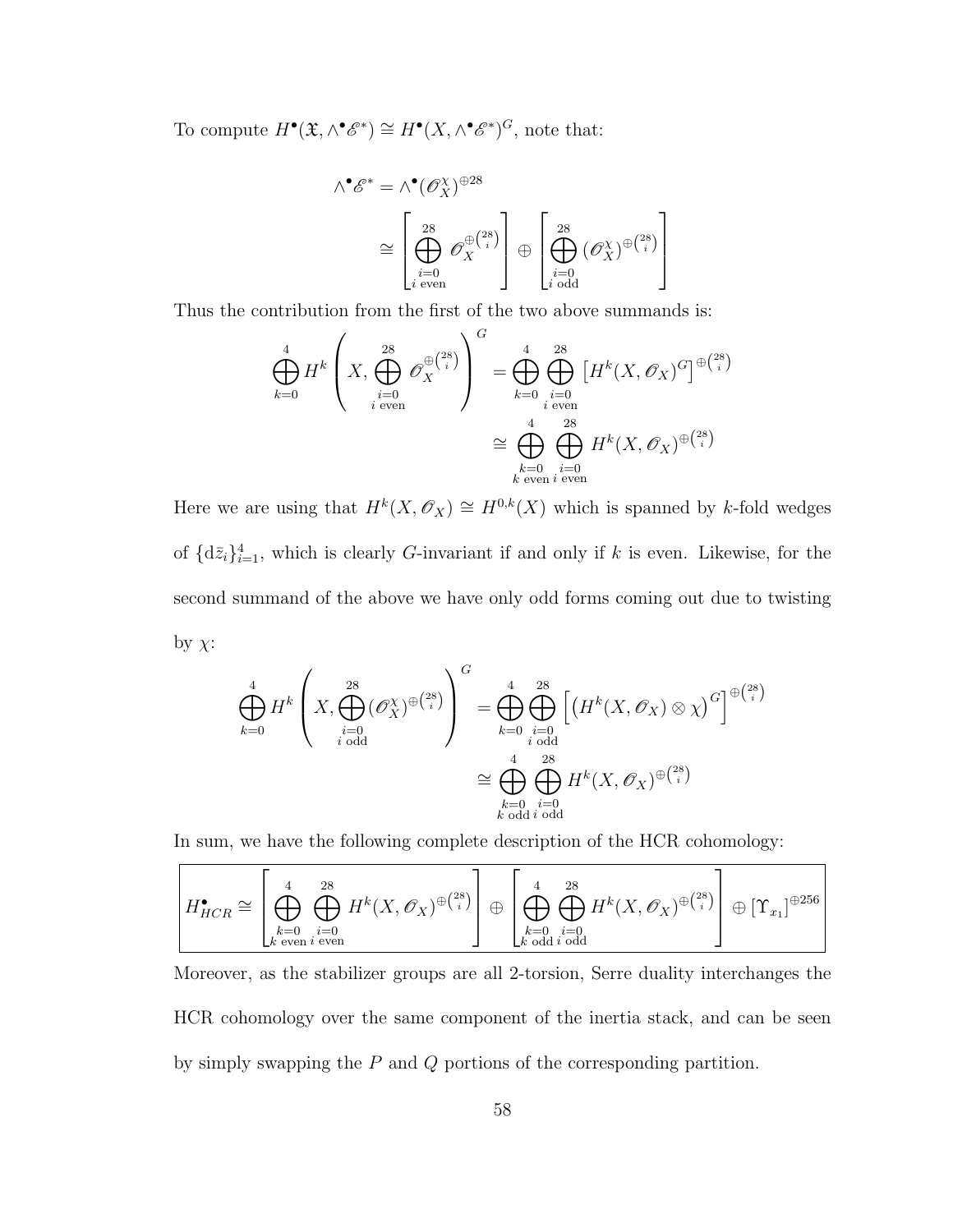We now consider examples over weighted projective stacks. Consider the weighted projective stack  $(k_i \in \mathbb{N})$ :

$$
\mathfrak{X} = \mathbb{P}[k_0, k_1, \dots, k_r] = [\mathbb{C}^{r+1} - \{0\}/\mathbb{C}^*]
$$

With  $\mathbb{C}^*$  action given by:

$$
\lambda \cdot (x_0, x_1, \dots, x_r) = (\lambda^{k_0} x_0, \lambda^{k_1} x_1, \dots, \lambda^{k_r} x_r)
$$

One may identify vector bundles on  $\mathfrak X$  with  $\mathbb C^*$ -equivariant bundles over the punctured  $(r + 1)$ -plane. Denote by  $\mathscr{O}_{\mathfrak{X}}(n)$  the trivial bundle over  $\mathbb{C}^{r+1} - \{0\}$  with the equivariant structure tensored by  $\chi^n$  where  $\chi$  is the tautological character of  $\mathbb{C}^*$ . Alternatively, the total space of  $\mathcal{O}_{\mathfrak{X}}(n)$  is given by the quotient stack:

$$
[(\mathbb{C}^{r+1} - \{0\}) \times \mathbb{C}/\mathbb{C}^*]
$$

$$
\lambda \cdot (x_0, \dots, x_r, z) = (\lambda^{k_0} x_0, \dots, \lambda^{k_r} x_r, \lambda^n z)
$$

We consider examples where  $E$  fits into the following exact sequence:

$$
0 \longrightarrow \mathscr{E} \longrightarrow \bigoplus_i \mathscr{O}_{\mathfrak{X}}(n_i) \longrightarrow \mathscr{O}_{\mathfrak{X}}(m) \longrightarrow 0
$$

First we check for anomaly cancellation. Note that we have the following weighted euler sequence for the tangent bundle:

$$
0 \longrightarrow \mathscr{O}_{\mathfrak{X}} \longrightarrow \bigoplus_{i=0}^{r} \mathscr{O}_{\mathfrak{X}}(k_i) \longrightarrow T\mathfrak{X} \longrightarrow 0
$$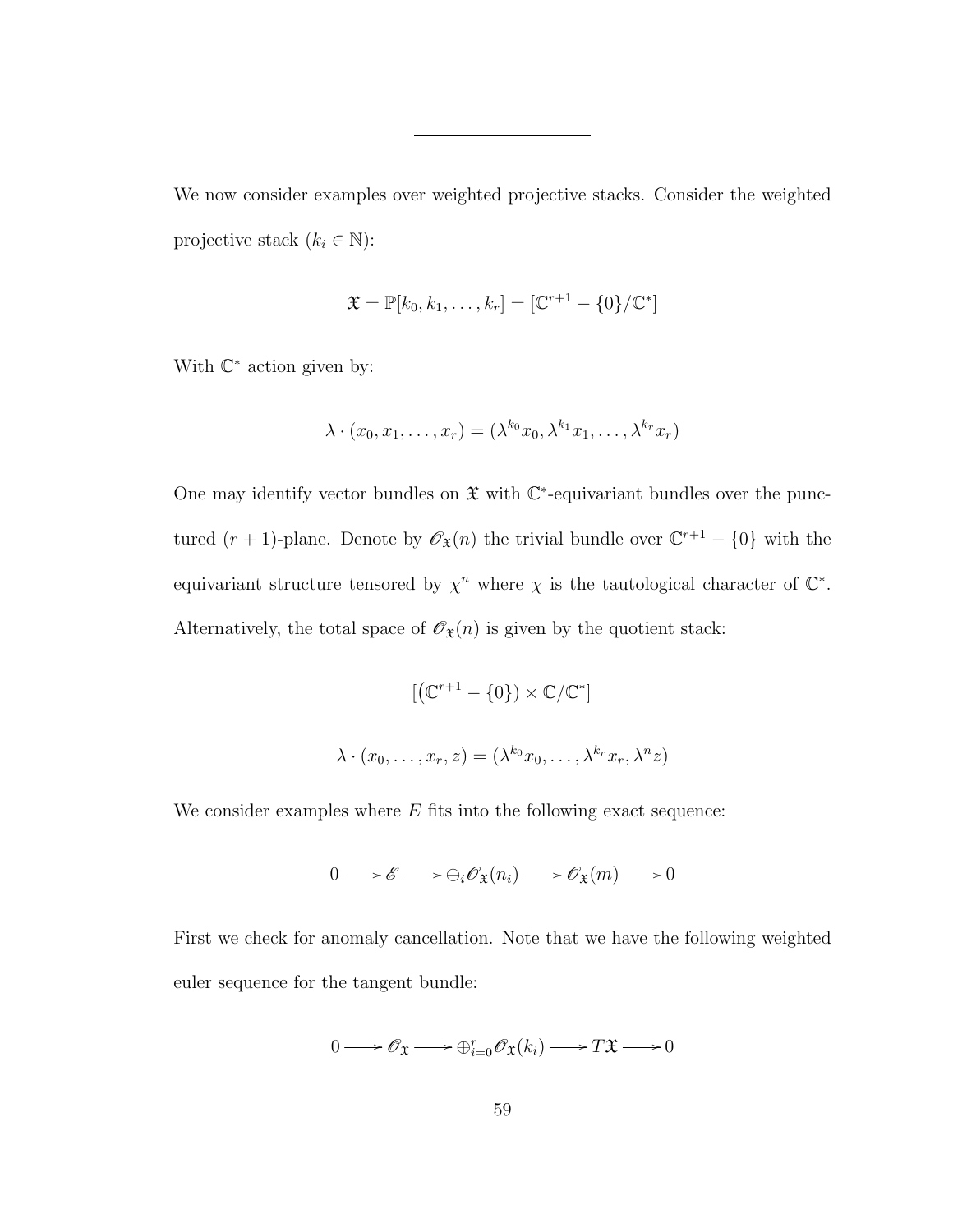If we define  $\alpha := c_1^{\mathbb{C}^*}(\mathscr{O}_{\mathfrak{X}}(1))$  then we find that:

$$
\operatorname{ch}_{2}^{\mathbb{C}^{*}}(\mathscr{E}) = \frac{1}{2} (\Sigma n_{i}^{2} - m^{2}) \alpha^{2} \qquad \det(E^{*}) \cong \mathscr{O}_{\mathfrak{X}}(m - \Sigma n_{i})
$$

$$
\operatorname{ch}_{2}^{\mathbb{C}^{*}}(T\mathfrak{X}) = \frac{1}{2} (\Sigma k_{i}^{2}) \alpha^{2} \qquad K_{\mathfrak{X}} \cong \mathscr{O}_{\mathfrak{X}}(-\Sigma k_{i})
$$

So anomaly cancellation is equivalent to:

$$
\Sigma n_i - m = \Sigma k_i \qquad \Sigma n_i^2 - m^2 = \Sigma k_i^2 \qquad (3.4.3)
$$

**Example 3.4.2.** Consider the weighted projective stack  $\mathbb{P}[1, 2, 3]$ . Let E be the following kernel:

$$
0 \longrightarrow \mathscr{E} \longrightarrow \mathscr{O}_{\mathfrak{X}}(-5) \oplus \mathscr{O}_{\mathfrak{X}}(-2) \oplus \mathscr{O}_{\mathfrak{X}}(2) \oplus \mathscr{O}_{\mathfrak{X}}(7)^{\oplus 2} \oplus \mathscr{O}_{\mathfrak{X}}(18) \longrightarrow \mathscr{O}_{\mathfrak{X}}(21) \longrightarrow 0
$$
  

$$
\phi(s_1, s_2, s_3, s_4, s_5, s_6) = p_1s_1 + p_2s_2 + p_3s_3 + p_4s_4 + p_5s_5 + p_6s_6
$$

Where the  $p_i(x_0, x_1, x_2)$  are polynomials of the requisite degree, chosen generically so that they are never all zero and thus  $\phi$  is surjective. One checks that they satisfy (3.4.3) so that anomaly cancellation holds. The inertia stack takes the form:

$$
I_{\mathfrak{X}} = \mathfrak{X} \sqcup [p/(\mathbb{Z}/2\mathbb{Z})]_g \sqcup [q/(\mathbb{Z}/3\mathbb{Z})]_h \sqcup [pt/(\mathbb{Z}/3\mathbb{Z})]_{h^2}
$$

Here  $p = [0:1:0]$  and  $q = [0:0:1]$  are the points with nontrivial stabilizer, and g, h, and  $h^2$  are used to label the two components of the inertia stack corresponding to the  $\langle h \rangle \cong {\mathbb Z}/3{\mathbb Z}$  stabilizer subgroup of  $q$  and the  $\langle g \rangle \cong {\mathbb Z}/2{\mathbb Z}$  stabilizer subgroup of p.

(I) The fibers  $E|_{[p/(\mathbb{Z}/2\mathbb{Z})]}$  and  $E|_{[q/(\mathbb{Z}/3\mathbb{Z})]}$  are representations of cyclic groups in which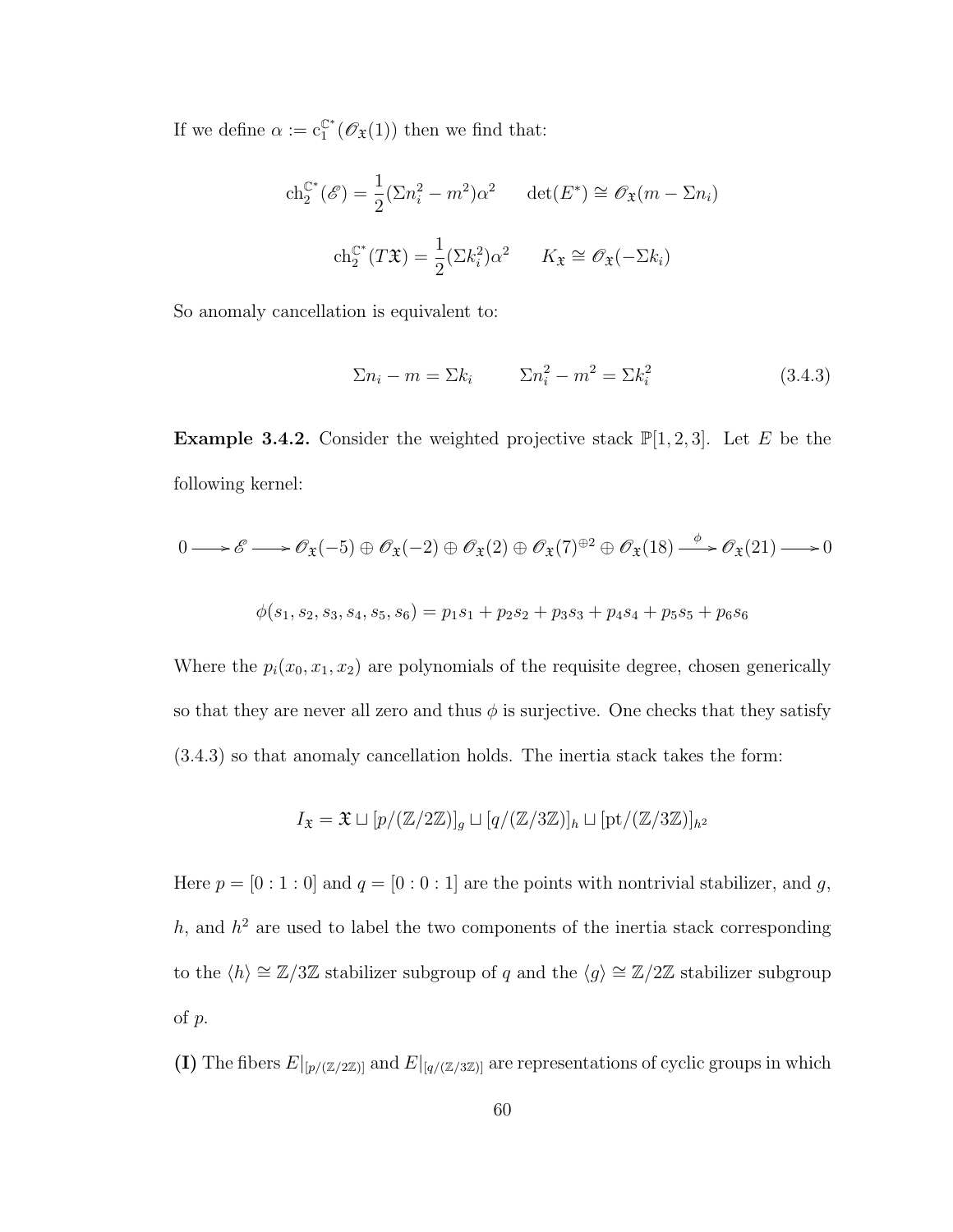every non-identity element generates the group, thus the trivial eigenspaces of any such group element are trivial as representations as well. Thus the representations  $\det(E_0^g)$ <sup>9</sup>/<sub>0</sub>), det( $E_0^h$ ), and det( $E_0^{h^2}$  $\binom{h^2}{0}$  are all trivial and we may choose the trivial representation for their square roots.

(II) We compute the vacuum energies. Restricting the sequence defining E to the fiber above p, we obtain a short exact sequence of  $(\mathbb{Z}/2\mathbb{Z})$ -representations, which necessarily splits. We accordingly have that the fiber  $E|_{[p/(\mathbb{Z}/2\mathbb{Z})]_g}$  decomposes:

$$
E|_{[p/(\mathbb{Z}/2\mathbb{Z})]_g} = \mathbb{C}^{\oplus 3} \oplus (\mathbb{C}^{\chi})^{\oplus 2}
$$

Here  $\chi$  denotes the nontrivial  $(\mathbb{Z}/2\mathbb{Z})$  character. Similarly we have the decomposition of the fiber at  $p$  for the tangent bundle:

$$
T\mathfrak{X}|_{[p/(\mathbb{Z}/2\mathbb{Z})]_g} = (\mathbb{C}^{\chi})^{\oplus 2}
$$

From here we see that the vacuum energy at  $p$  is simply the difference in the ranks of the nontrivial eigenspaces of the  $(\mathbb{Z}/2\mathbb{Z})$ -action, or:

$$
E_{L,p,g} = 0
$$

Restricting  $E$  to  $q$ , we obtain:

$$
E|_{[q/(\mathbb{Z}/3\mathbb{Z})]_h} = (\mathbb{C}^\eta)^{\oplus 4} \oplus \mathbb{C}^{\eta^2}
$$

$$
E|_{[q/(\mathbb{Z}/3\mathbb{Z})]_h^2} = \mathbb{C}^{\eta^2} \oplus (\mathbb{C}^\eta)^{\oplus 4}
$$

Where  $\eta$  is the tautolical representation when viewing  $(\mathbb{Z}/3\mathbb{Z}) \subset \mathbb{C}^*$ . For the tangent bundle we have:

$$
T\mathfrak{X}|_{[q/(\mathbb{Z}/3\mathbb{Z})]_h}=\mathbb{C}^\eta\oplus\mathbb{C}^{\eta^2}
$$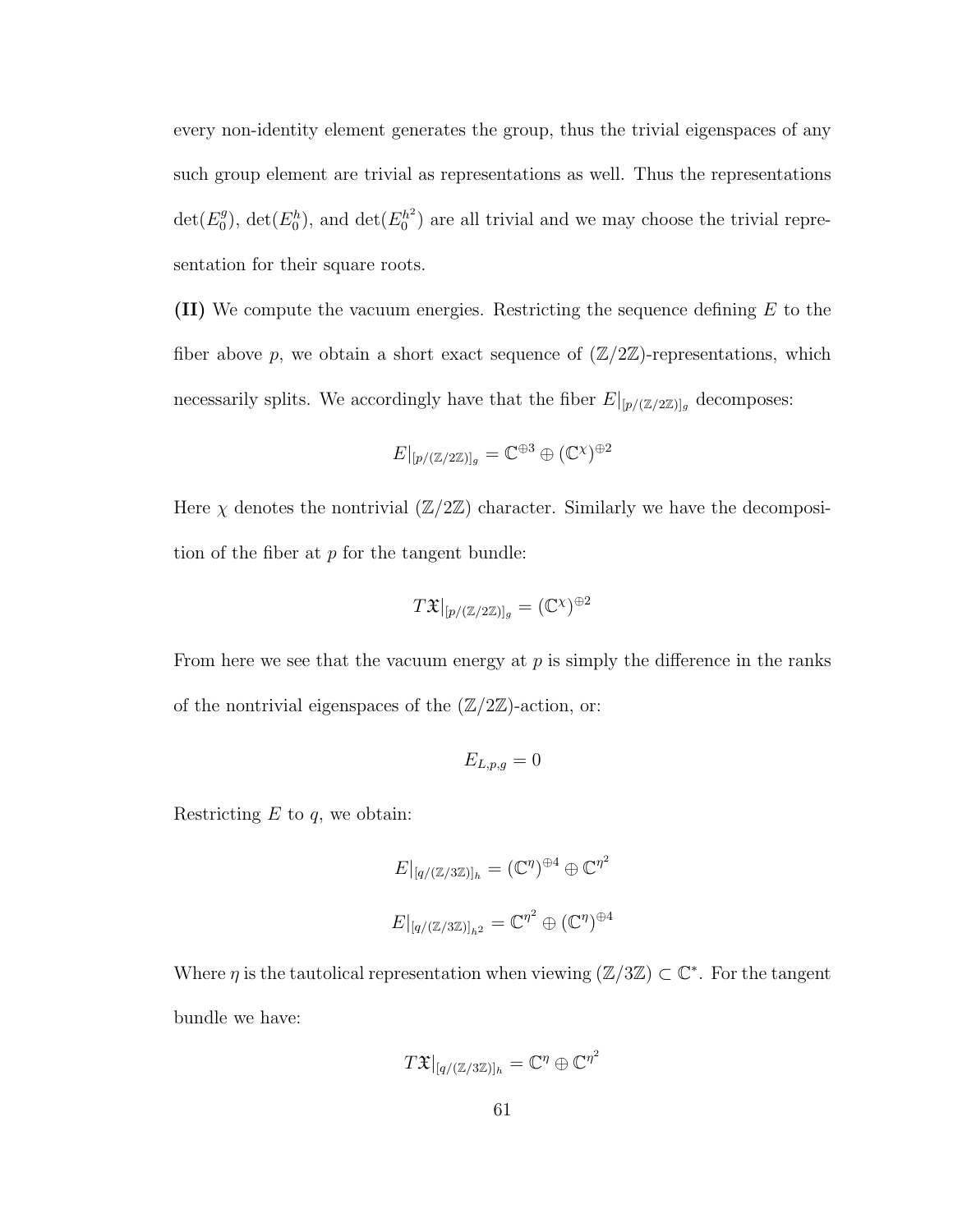$$
T\mathfrak{X}|_{\left[q/\left(\mathbb{Z}/3\mathbb{Z}\right)\right]_{h^2}}=\mathbb{C}^{\eta^2}\oplus\mathbb{C}^{\eta}
$$

Then the vacuum energy for both components is:

$$
E_{L,q,h} = E_{L,q,h^2} = \frac{1}{2} \left[ \frac{1}{3} \frac{2}{3} + \frac{2}{3} \frac{1}{3} \right] - \frac{1}{2} \left[ 4 \cdot \frac{1}{3} \frac{2}{3} + \frac{2}{3} \frac{1}{3} \right] = -\frac{1}{3}
$$

(III) By Lemma 3.3.6, since the vacuum energies at the  $q$  components of  $I_x$  are not in  $\mathbb{Z}[\frac{1}{2}]$  $\frac{1}{2}$ , the do not contribute to the HCR cohomology. The component corresponding to  $p$  contributes simply:

$$
\left[\wedge^{\bullet}(E_0^g)^* \otimes \sqrt{\det(E_0^g)}\right]^{\mathbb{Z}/2\mathbb{Z}} = \wedge^{\bullet}(E_0^g)^* \cong \wedge^{\bullet}\mathbb{C}^{\oplus 3}
$$

(IV) The total HCR cohomology is thus:

$$
\boxed{H^\bullet_{HCR} \cong H^\bullet(\mathfrak{X}, \wedge^\bullet \mathscr{E}^*) \oplus \wedge^\bullet \mathbb{C}^{\oplus 3}}
$$

Example 3.4.3. Let us consider a general weighted projective stack with 0-dimensional inertia, and let  $E$  be a vector bundle defined by a short exact sequence:

$$
0 \longrightarrow \mathscr{E} \longrightarrow \bigoplus_{i=1}^{a} \mathscr{O}_{\mathfrak{X}}(n_i) \longrightarrow \mathscr{O}_{\mathfrak{X}}(m) \longrightarrow 0 \tag{3.4.4}
$$

In this case we will find the vacuum energies for each component of the inertia stack in complete generality. Since these spaces produce a wealth of nontrivial examples, these computations should be of use.

Let  $\mathfrak{X} = \mathbb{P}[k_0, k_1, \ldots, k_r]$ . Then  $\mathfrak{X}$  having 0-dimensional inertia is equivalent to  $(k_i, k_j) = 1$  for  $i \neq j$ . In such a case, the only orbits of  $\mathbb{C}^{r+1} - \{0\}$  under the C <sup>∗</sup> action defining the global quotient stack with nontrivial stabilizers are the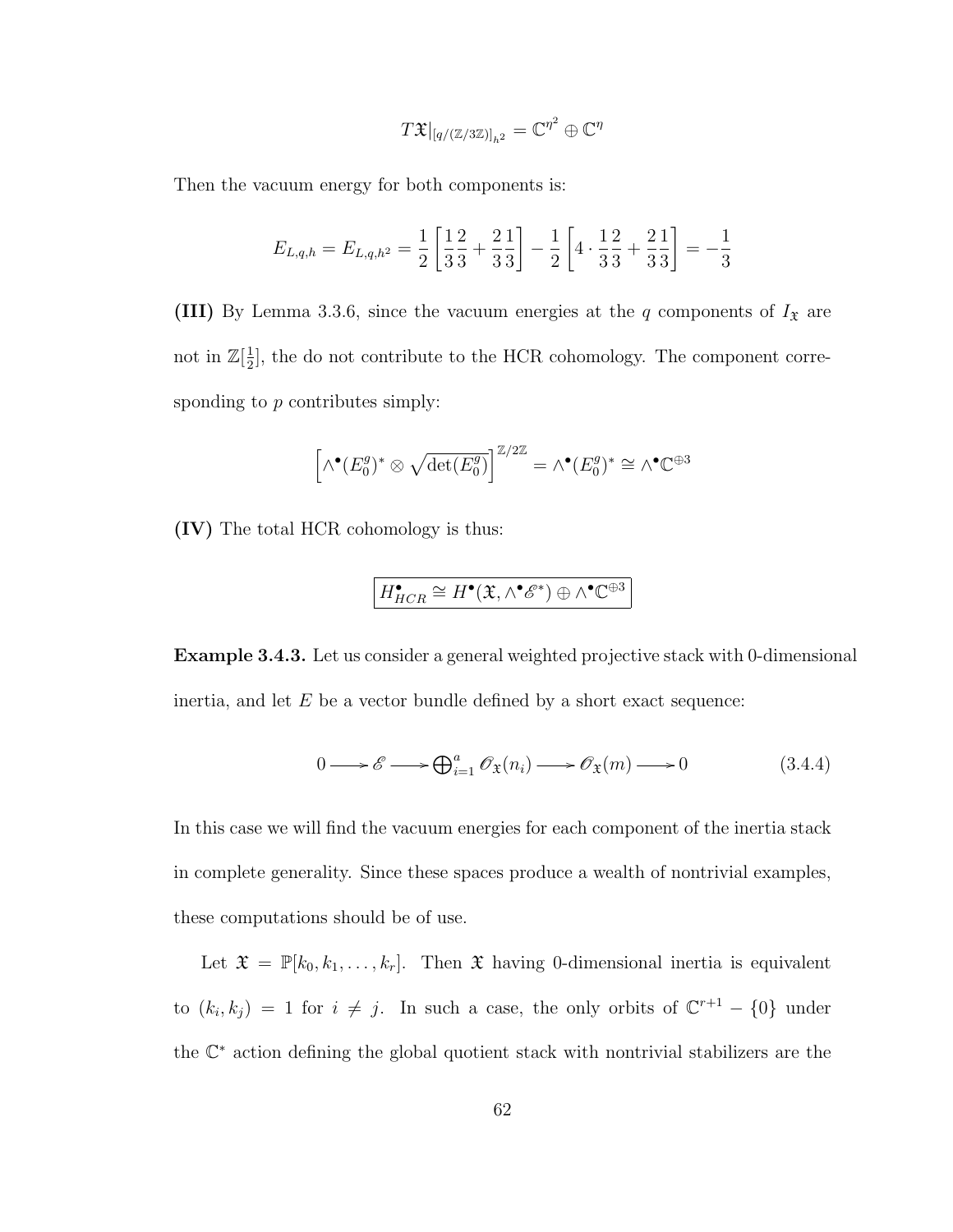coordinate axes, each with a cyclic stabilizer subgroup. These correspond to the following stacky points of  $\mathfrak{X}$ :

$$
p_0 = [1:0:0:...:0] = [\text{pt}/(\mathbb{Z}/k_0\mathbb{Z})]
$$
  

$$
p_1 = [0:1:0:...:0] = [\text{pt}/(\mathbb{Z}/k_1\mathbb{Z})]
$$
  

$$
\vdots
$$
  

$$
p_j = [0:...0:0:1] = [\text{pt}/(\mathbb{Z}/k_j\mathbb{Z})]
$$

Accordingly, the inertia stack decomposes:

$$
I_{\mathfrak{X}} = \mathfrak{X} \sqcup \left[ \bigsqcup_{\substack{i=0}}^r \bigsqcup_{\substack{g \in (\mathbb{Z}/k_i\mathbb{Z}) \\ g \neq 1}} [\text{pt}/(\mathbb{Z}/k_i\mathbb{Z})]_g \right]
$$

We will use the letter g to denote the generator for the cyclic group of each component, and thus label the components by the pair  $(p_j, g^k)$ , where  $k = 1, \ldots, k_j - 1$ . Let us compute the vacuum energy for an arbitrary component corresponding to  $(p_j, g^k)$ . Restricting the short exact sequence defining E to the point  $p_j$ , we can consider it as a short exact sequence of  $(\mathbb{Z}/k_j\mathbb{Z})$ -representations:

$$
0 \longrightarrow E_{p_j} \longrightarrow \bigoplus_i \mathbb{C}^{\chi_j^{n_i}} \longrightarrow \mathbb{C}^{\chi_j^{m}} \longrightarrow 0 \tag{3.4.5}
$$

Here  $\chi_j$  is the tautological character of  $(\mathbb{Z}/k_j\mathbb{Z}) \subset \mathbb{C}^*$ . Let  $\zeta_j = e^{\frac{2\pi i}{k_j}}$ . Then g acts with eigenvalue  $\zeta_j^{n_i}$  on  $\mathbb{C}^{\chi_j^{n_i}}$ , and thus  $g^k$  acts via  $\zeta_j^{kn_i}$  on the same eigenspace. Since the above sequence splits, one of the eigenspaces in the middle space must be isomorphic to  $\mathbb{C}^{\chi_j^m}$  as a representation. To compute the vacuum energy, we must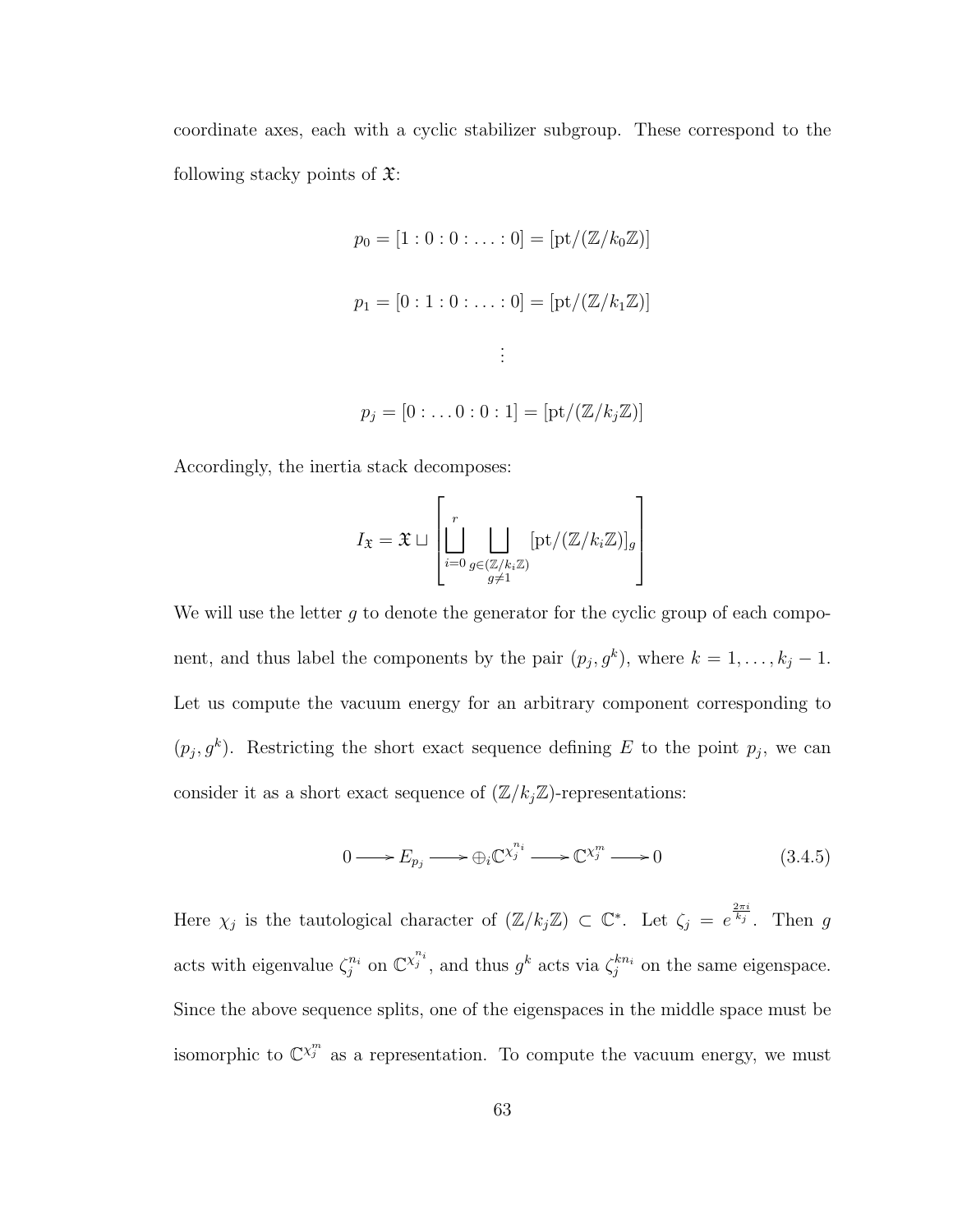take the logarithms of these eigenvalues. More specifically, we compute the unique  $\exp^{-1}(\lambda) \in [0,1)$  for each eigenvalue where  $\exp(x) = e^{2\pi ix}$ . Let  $\{x\} := x - |x|$ denote the fractional part of a real number. Then:

$$
\exp^{-1}(\zeta_j^{kn_i}) = \exp^{-1}\exp\left(\frac{kn_i}{k_j}\right) = \left\{\frac{kn_i}{k_j}\right\}
$$

These are the logarithms that we use to compute one half of the vacuum energy:

$$
\Lambda_E^{p_j,g^k} = \frac{1}{2} \sum_{i=1}^a \left\{ \frac{k n_i}{k_j} \right\} \left( 1 - \left\{ \frac{k n_i}{k_j} \right\} \right) - \frac{1}{2} \left\{ \frac{k m}{k_j} \right\} \left( 1 - \left\{ \frac{k m}{k_j} \right\} \right) \tag{3.4.6}
$$

Note that the subtracted term serves to cancel out the contribution from whichever representation is mapped isomorphically onto  $\mathbb{C}^{\chi_j^m}$  in equation (3.4.5). Similarly, we restrict the euler sequence to compute the contribution coming from  $T\mathfrak{X}$ :

$$
0 \longrightarrow \mathbb{C} \longrightarrow \bigoplus_i \mathbb{C}^{\chi_j^{k_i}} \longrightarrow T\mathfrak{X}_{p_j} \longrightarrow 0
$$

From this we obtain that  $g^k$  acts with eigenvalues  $\zeta_j^{kk_i}$ , and thus the second half of the vacuum energy is:

$$
\Lambda_T^{p_j, g^k} = \frac{1}{2} \sum_{i=0}^r \left\{ \frac{k k_i}{k_j} \right\} \left( 1 - \left\{ \frac{k k_i}{k_j} \right\} \right) \tag{3.4.7}
$$

Note that when  $i = j$  that term gives 0 contribution to the above sum, as it should, since that eigenspace is actually the kernel of the above short exact sequence and is thus not a summand of  $T\mathfrak{X}_{p_j}$ . Thus we have shown:

**Theorem 3.4.4.** Let E be a vector bundle over  $\mathfrak{X} = \mathbb{P}[k_0, \ldots, k_r]$  where  $(k_i, k_j) =$ 1 for  $i \neq j$  which fits into the exact sequence (3.4.4). Then the vacuum energy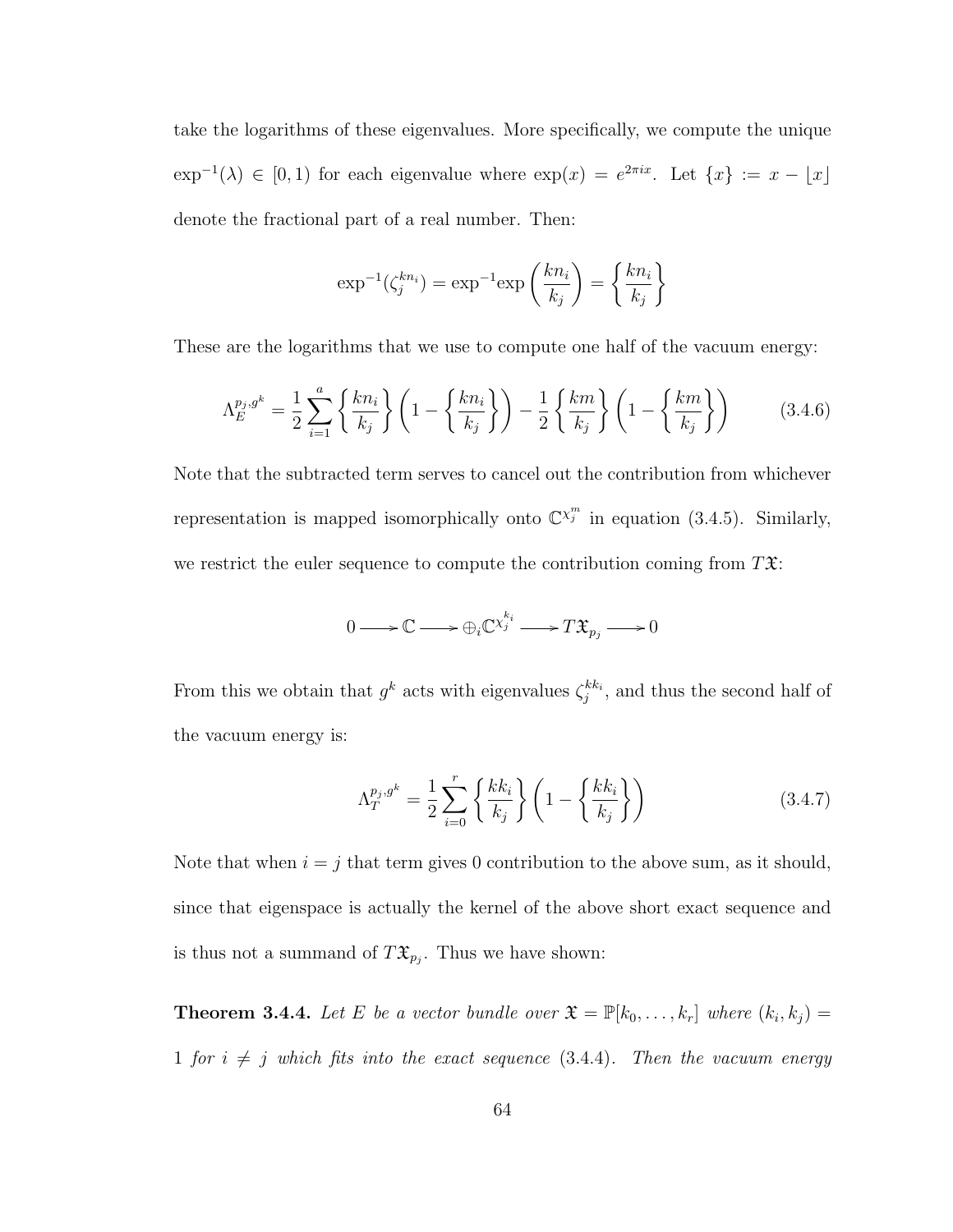corresponding to the component of the inertia stack  $(p_j, g^k)$  is:

$$
E_{L,(p_j,g^k)} = \frac{1}{2} \sum_{i=0}^r \left\{ \frac{k k_i}{k_j} \right\} \left( 1 - \left\{ \frac{k k_i}{k_j} \right\} \right) - \frac{1}{2} \sum_{i=1}^a \left\{ \frac{k n_i}{k_j} \right\} \left( 1 - \left\{ \frac{k n_i}{k_j} \right\} \right) \cdots
$$

$$
+ \frac{1}{2} \left\{ \frac{k m}{k_j} \right\} \left( 1 - \left\{ \frac{k m}{k_j} \right\} \right)
$$

Proof. Combine equations (3.4.6) and (3.4.7) along with the equation:

$$
E_{L,(p_j,g^k)} = \Lambda_T^{p_j,g^k} - \Lambda_E^{p_j,g^k}
$$

Remark 3.4.5. In light of Lemma 3.3.6, if one desires examples for which the HCR cohomology contribution from the stacky points to be nonzero, one is interested when the above sum is in  $\mathbb{Z}\left[\frac{1}{2}\right]$  $\frac{1}{2}$ .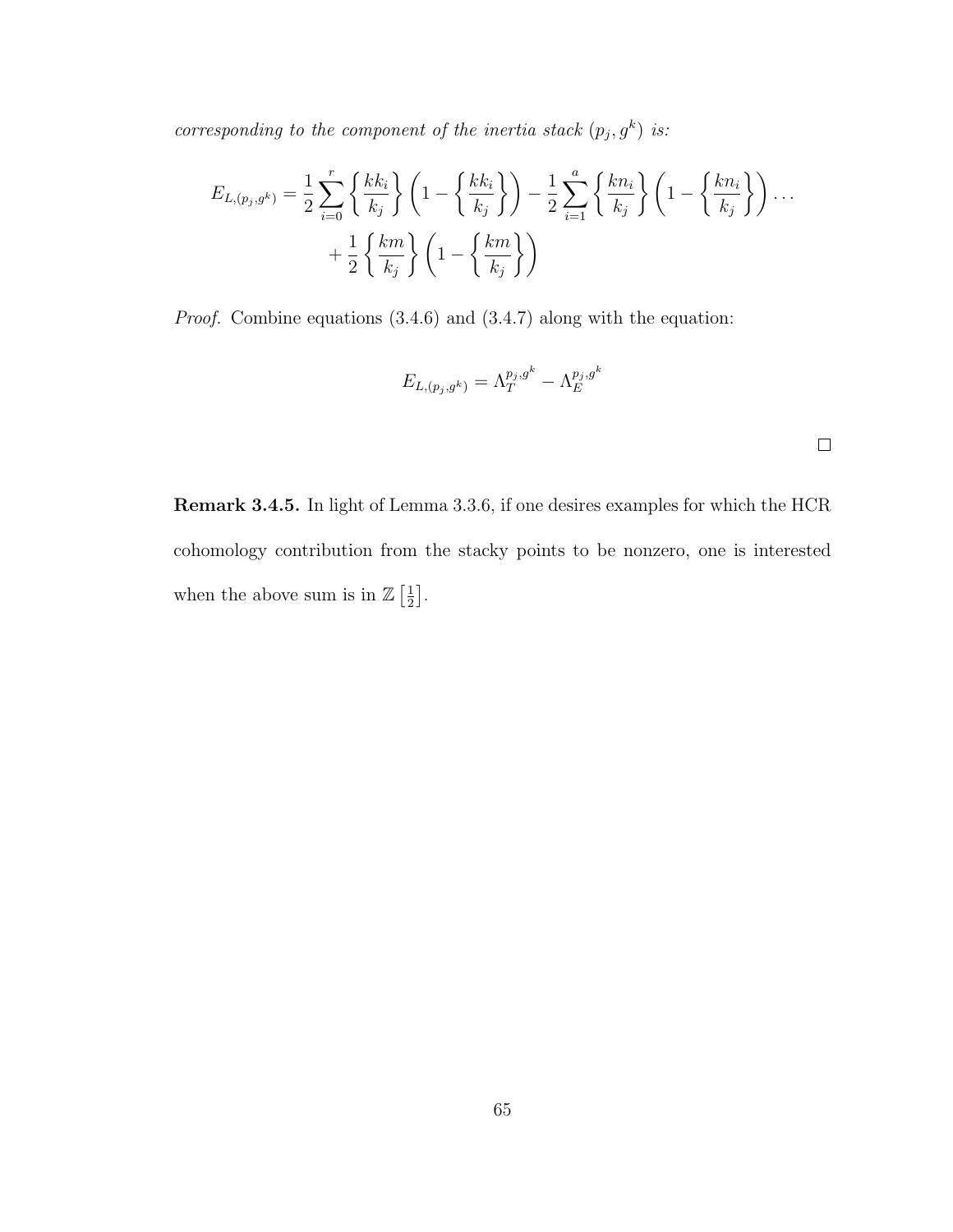# Chapter 4

# Elliptic Fibrations and

# Fourier-Mukai Transforms

In this chapter we review and fix notation of derived categories and Fourier-Mukai transforms in preparation for the following chapter, where we will need this language for investigating the twisted anomaly cancellation conditions.

# 4.1 Fourier-Mukai Transforms

First we have the following definitions:

**Definition 4.1.1.** Let  $X$  be a projective variety. We define its **bounded derived** category  $D^{b}(X)$  to be the bounded derived category of the associated abelian cate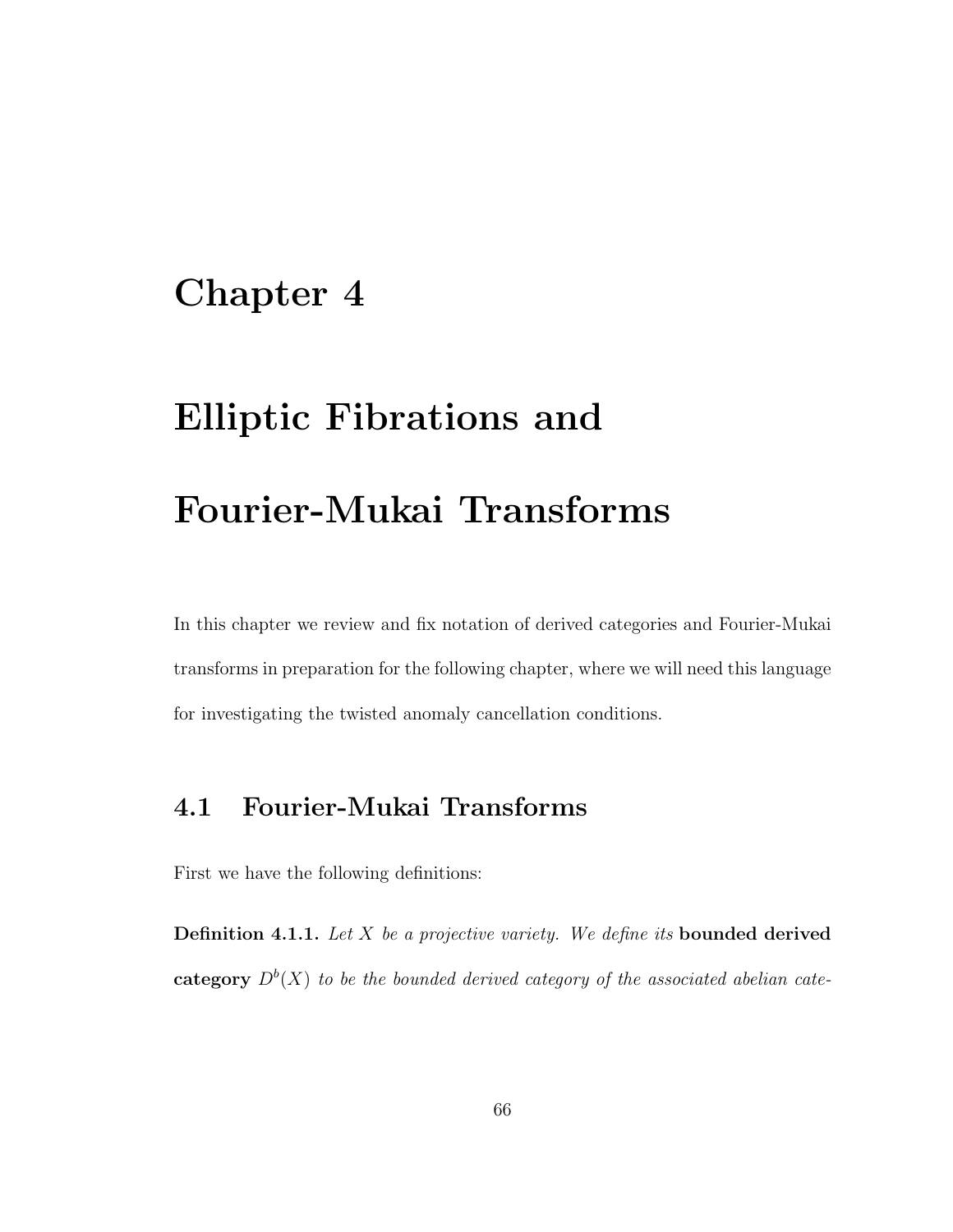gory of coherent sheaves on X:

$$
D^b(X) := D^b(Coh(X))
$$

We frequently identify  $D^b(X)$  as the full triangulated subcategory of  $D^b(Qcoh(X))$ with coherent cohomology objects - see [17] for a detailed introduction. Objects are complexes  $\mathscr{E}^{\bullet}$  a differential of degree  $+1$ , and we define the shift functor  $T(\mathscr{E}^{\bullet}) = \mathscr{E}^{\bullet}[1],$  where  $(\mathscr{E}^{\bullet}[1])^n = \mathscr{E}^{n+1}$ . Given any morphism  $f : X \to Y$ , one can define the usual derived functors:

$$
\mathbb{R}f_*: D^+(X) \to D^+(Y)
$$
  

$$
\mathbb{L}f^*: D^-(Y) \to D^-(X)
$$

Further for an object  $\mathscr{E}^{\bullet} \in D^{b}(X)$  one can define the derived tensor product:

$$
\mathscr{E}^{\bullet} \otimes^{\mathbb{L}} \_ : D^{-}(X) \rightarrow D^{-}(X)
$$

**Definition 4.1.2.** Given any two projective varieties  $X$  and  $Y$  along with an object  $\mathscr{E}^{\bullet} \in D^b(X \times Y)$ , we define the integral transform  $\Phi_{X}^{\mathscr{E}^{\bullet}}$  $\int_{X \to Y}^{\varepsilon}$  to be the composition of derived functors:

$$
\Phi_{X \to Y}^{\mathscr{E}^\bullet} (\mathscr{F}^\bullet) := \mathbb{R} \pi_{Y \ast} (\pi_X^* \mathscr{F}^\bullet \otimes^\mathbb{L} \mathscr{E}^\bullet)
$$

For some such functors they induce equivalences of triangulated categories:

**Definition 4.1.3.** Let  $\mathscr{E}^{\bullet} \in D^b(X \times Y)$  be such that  $\Phi_{X}^{\mathscr{E}^{\bullet}}$  $\int_{X \to Y}^{\varepsilon} \, d e \text{f}$ ines an equivalence of triangulated categories. Then we call the functor  $\Phi_{X}^{\mathscr{E}^{\bullet}}$  $\int_{X \to Y}^{\mathscr{E}^{\bullet}} a$  Fourier-Mukai transform.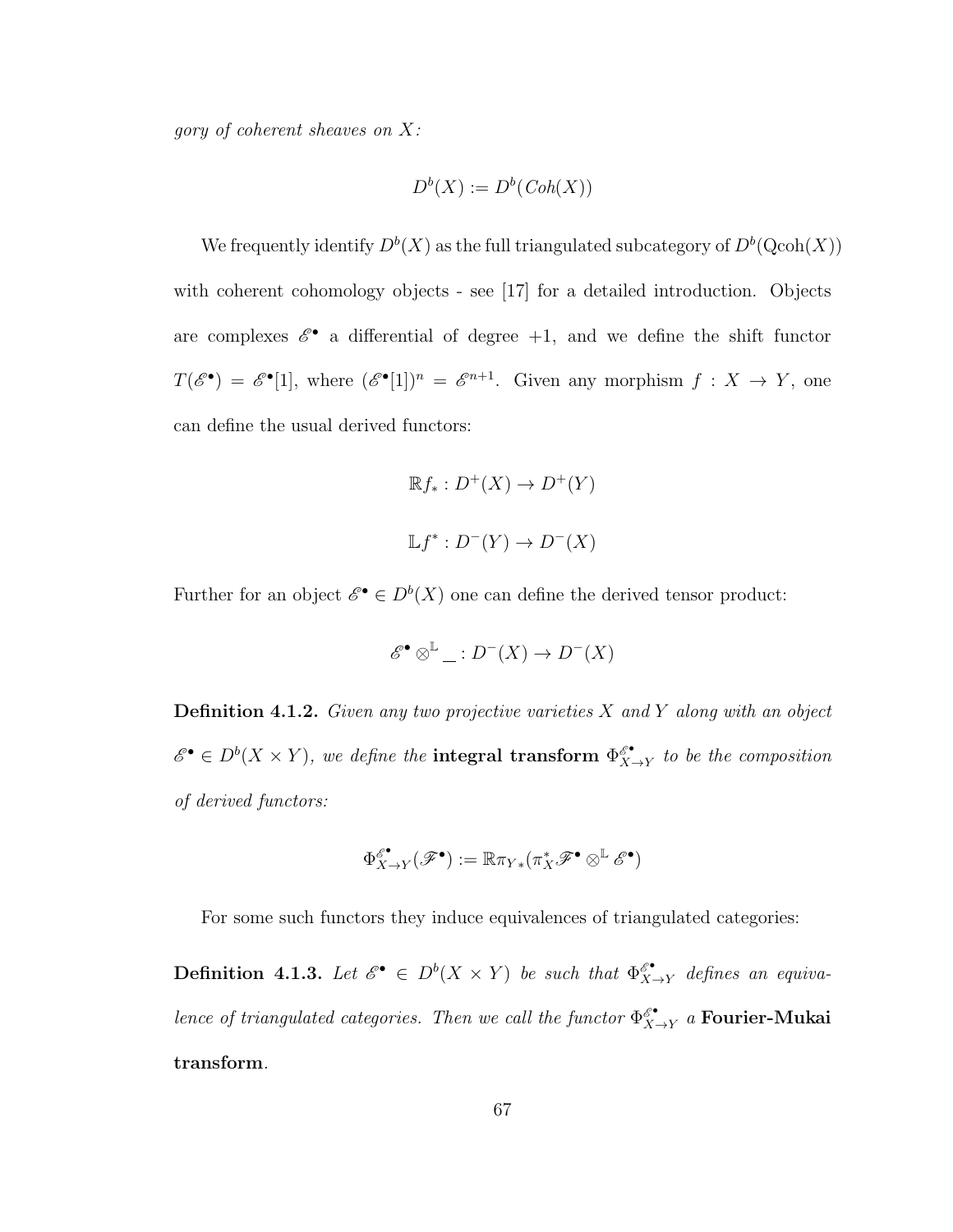## 4.2 Elliptic Fibrations & Relative Fourier-Mukai

Let  $f: X \to B$  be a smooth morphism of projective varieties such that the fibers are smooth genus one curves. We call such a morphism a smooth genus one fibration. If we further impose that the fibration has a section  $\sigma : B \to X$ , then we call f a smooth elliptic fibration. If  $f$  is elliptic, one can globally perform a Fourier-Mukai transform over the fibers by using the section  $\sigma$  to globally identify each elliptic fiber  $E_b$  (for  $b \in B$ ) with its dual Pic<sup>0</sup>( $E_b$ ). More precisely if we define the sheaf:

$$
\mathscr{P} := \mathscr{O}_{X \times_B X}(\Delta - [\sigma \times_B X] - [X \times_B \sigma] - \xi^*(D))
$$

Here  $\xi: X \times_B X \to B$  is the projection. Then  $\mathscr{P}|_{E_b \times E_b}$  is the usual Poincaré sheaf on each fiber, inducing a fiberwise Fourier-Mukai transform. A bundle satisfying such a condition fiberwise is determined only up to a pull back from  $B$ , in which case the divisor D is chosen to impose the normalization conditions  $\mathscr{P}|_{\sigma \times_B X} \cong \mathscr{O}$ and  $\mathscr{P}|_{X\times_B \sigma}\cong \mathscr{O}.$ 

When no such section exists, one can only do the above construction locally (assuming local sections exist). So one can construct local Poincaré sheaves  $\mathscr{P}_i$ over  $f^{-1}(U_i)$  for some  $U_i \subset B$ . The obstruction to gluing them, namely the bundles  $\mathcal{N}_{ij} = \mathcal{P}_i|_{U_{ij}} \otimes \mathcal{P}_j^*|_{U_{ij}}$ , can be considered as a geometric representation of an  $\mathcal{O}_X^*$ gerbe  $\mathfrak X$  over X - see section 1.1 of [8]. What this is really telling us is that the moduli problem of interest (relative degree zero line bundles) is not parametrized by a space but by the stack  $\mathfrak{X}$ , so thus our induced Fourier-Mukai transform should be thought of as a map from  $D^b(X)$  to  $D^b(\mathfrak{X})$ . The stacks  $\mathfrak{X}$  over X which arise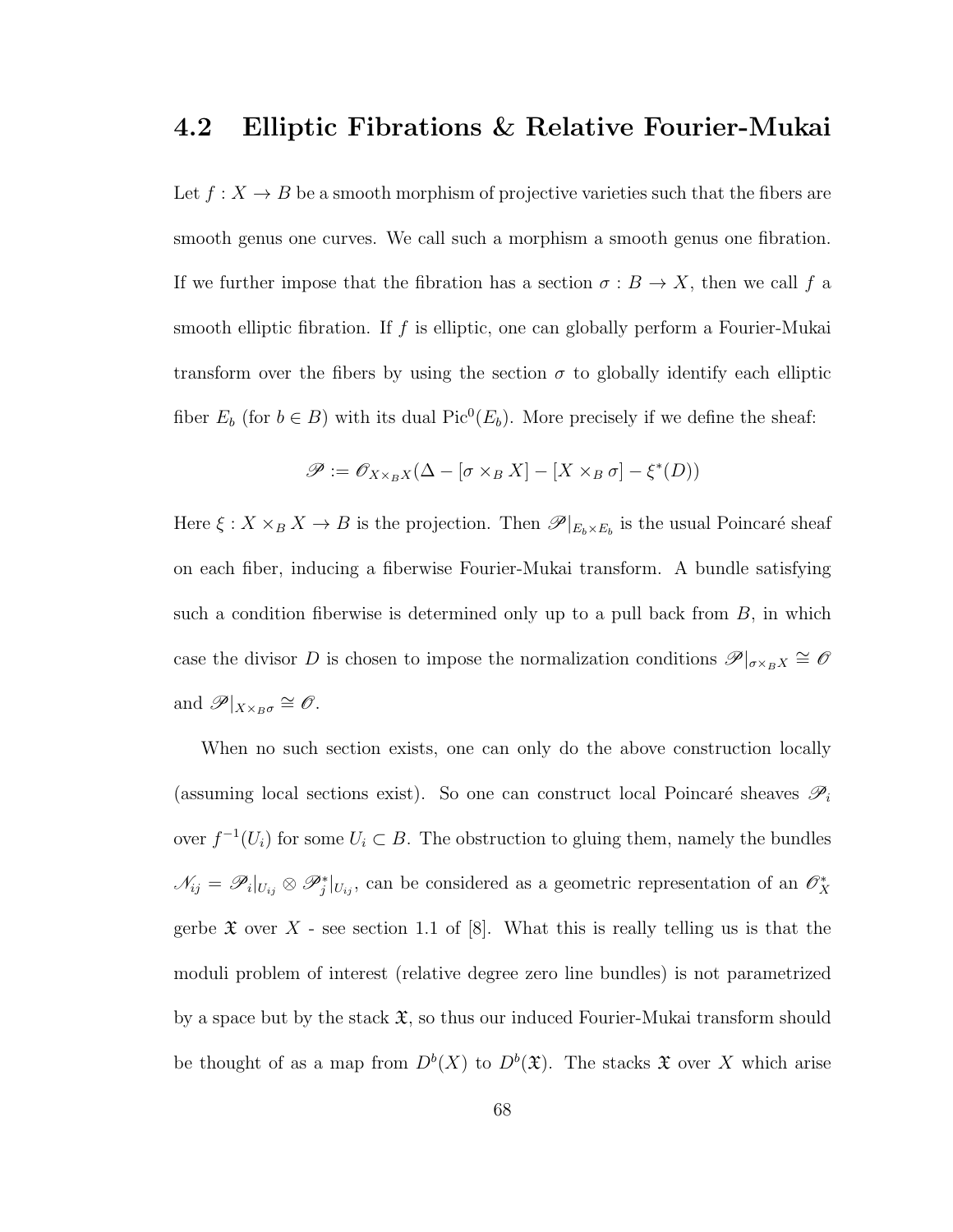in the above dualities are  $\mathscr{O}_X^*$ -gerbes and are parametrized by the cohomology class  $H^2(X, \mathscr{O}_X^*)$ .

#### 4.2.1 Cohomological Fourier-Mukai

Since we are interested in the induced map on characteristic classes, we make the following definition:

Definition 4.2.1. Let  $\Phi^{{\mathscr E}^\bullet}_{{X}_-}$  $\int_{X \to Y}^{\varepsilon^*}$  be a Fourier-Mukai transform. Then the cohomological Fourier-Mukai transform  $\mathbf{f}_{\mathbf{m}_{\mathscr{E}}\bullet}$  is defined on the subspace of  $V_X \subseteq H^{\bullet}(X, \mathbb{Q})$ lying in the image of the Chern character. It is uniquely defined by making the following diagram commute:

$$
D^{b}(X) \xrightarrow{\Phi_{X \to Y}^{\mathscr{E}^{\bullet}}} D^{b}(Y)
$$
  
\n
$$
\downarrow_{ch} \qquad \qquad \downarrow_{ch}
$$
  
\n
$$
V_X \xrightarrow{f m_{\mathscr{E}^{\bullet}}} V_Y
$$

Remark 4.2.2. Typically one adjusts the morphism to the cohomology ring by the (invertible) square root of the Todd class (this adjustment is known as the Mukai vector) in order to make the cohomological Fourer-Mukai morphism more directly mirror that of the Fourier-Mukai morphism itself. We do not use this convention.

### 4.2.2 Elliptic Fibrations Without Section

Given a smooth elliptic fibration  $f : X \to B$  with section  $\sigma$ , one has the sheaf of sections  $\mathcal X$  of f taking values in abelian groups. One can thus define the Tate-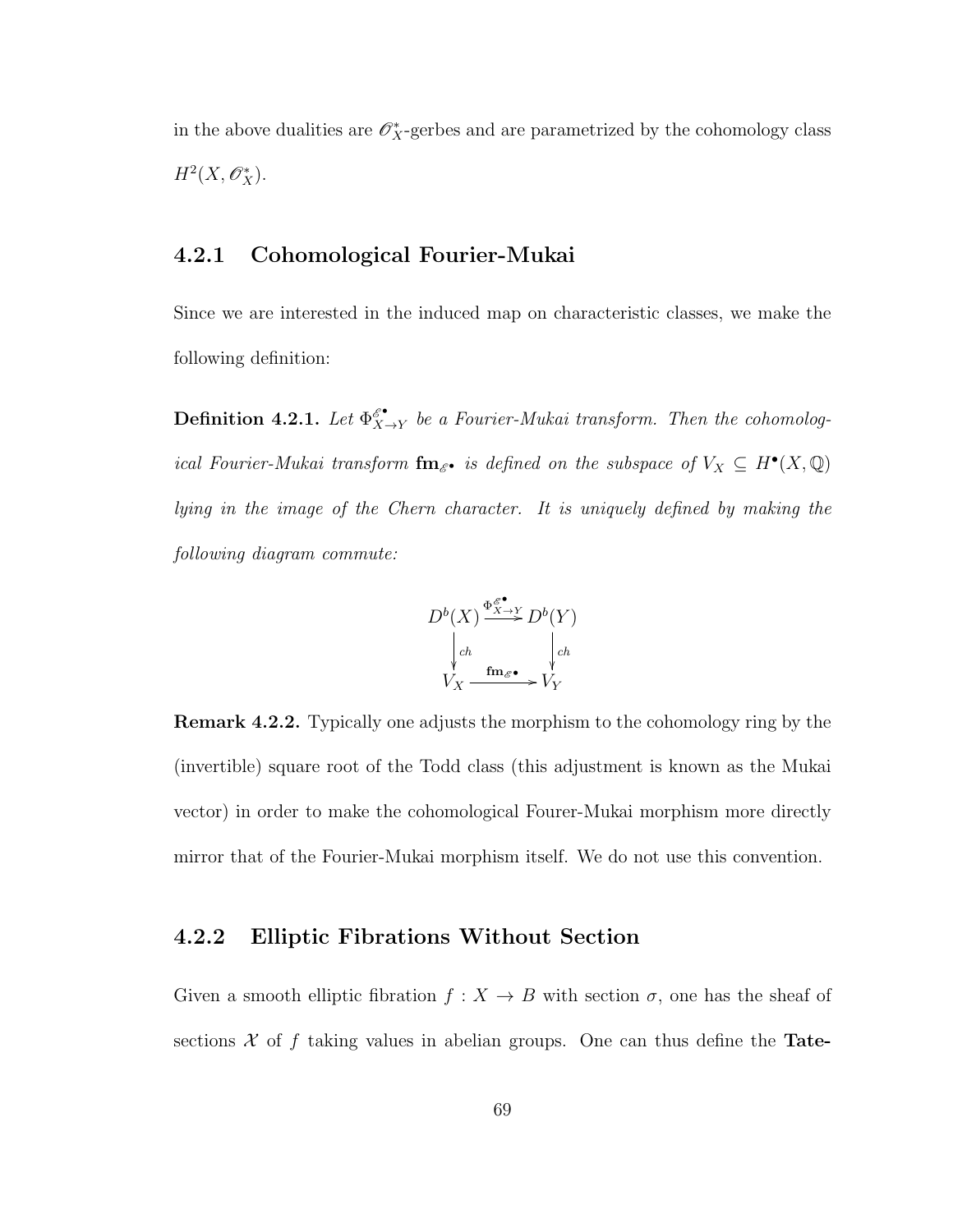#### Shafarevich group:

$$
\mathop{\mathrm{III}}\nolimits_B(X) = H^1(B, \mathcal{X})
$$

This sheaf cohomology group describes twisted versions of the original fibration, some of which may not have sections. The above group exists in more general situations - for a detailed reference see Dolgachev and Gross [11]. It suffices for our purposes to note that in this situation we have an exact sequence:

$$
0 \longrightarrow Br(B) \longrightarrow Br(X) \xrightarrow{\pi} \text{III}_B(X) \longrightarrow 0
$$

Here Br(X) denotes the **Brauer group**, which is a subgroup of  $H^2(X, \mathcal{O}_X^*)$ . Such classes correspond to equivalence classes of gerbes. A theorem of Căldăraru (Theorem 4.4.1 of [8]) shows that the above morphism  $\pi$  directly relates gerbes arising as obstructions to the existence of global Poincaré sheaves to twisted copies of the fibration  $f : X \to B$ . More precisely, if  $g : Y \to B$  is a twisted version of f, then if one takes the obstruction  $\alpha \in Br(X)$  to the existence of a Poincaré sheaf on  $Y \times_B X$ , then  $\pi(\alpha) = [g] \in \mathrm{III}_B(X)$ . In particular, if  $\mathrm{Br}(B) = 0$  we have that the orders of  $\alpha$  and  $[g]$  are equal. The order of  $\alpha$  corresponds to the smallest k such that we have an  $\alpha^k$ -twisted line bundle, while the order of [g] corresponds to the minimal degree of a multisection of the fibration [g]. Further, if  $\alpha^k = 1$  then we can represent the gerbe by a cocycle  $\tilde{\alpha} \in H^2(X, \mu_k)$ , and thus represent the gerbe as a Deligne-Mumford stack. Here we are using the long exact sequence coming from:

$$
0 \longrightarrow \mu_k \longrightarrow \mathscr{O}_X^* \xrightarrow{(-)^k} \mathscr{O}_X^* \longrightarrow 0
$$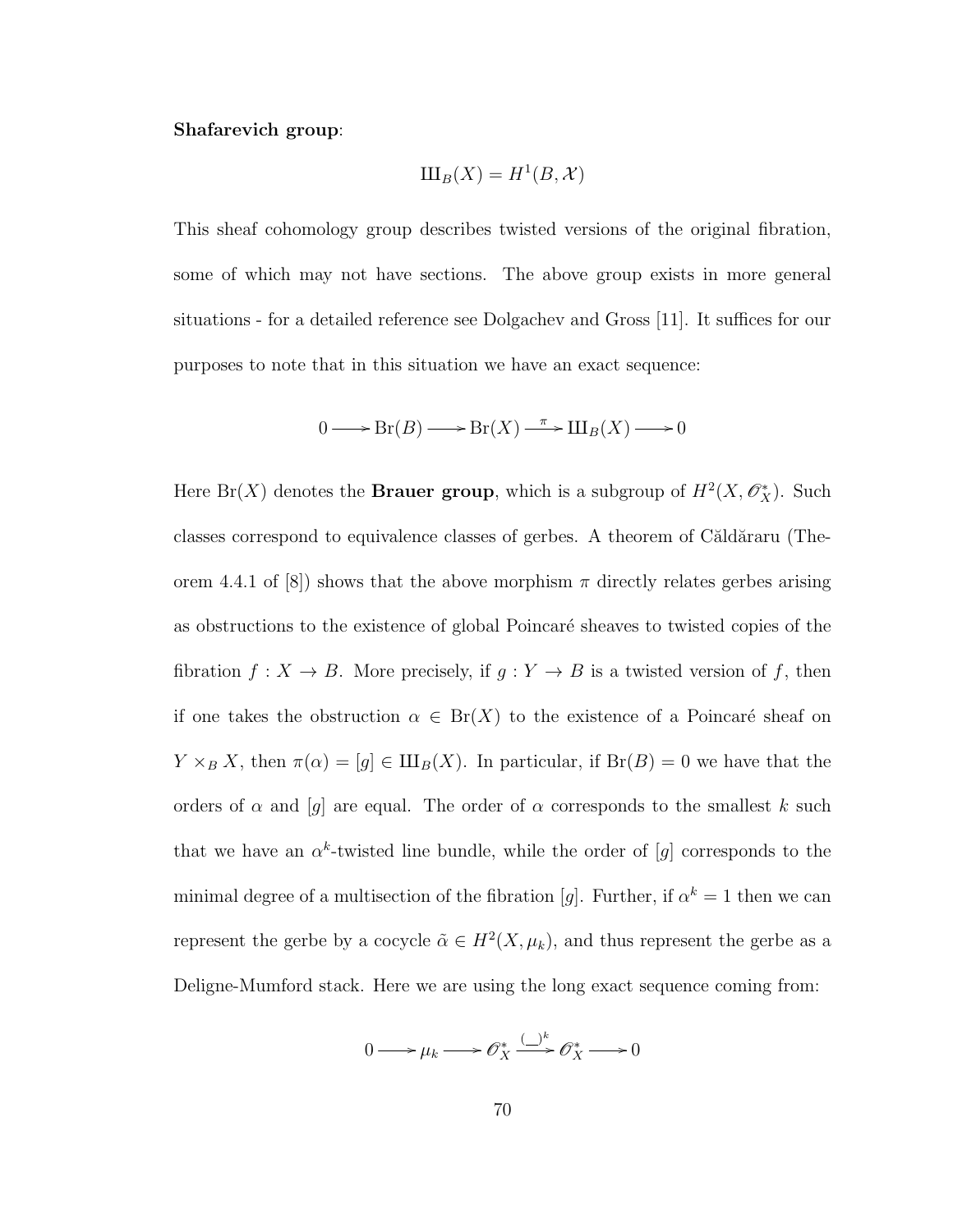Thus the minimal degree of a multisection of a twisted fibration will also tell us the minimal order of the cyclic group  $G$  such that we can describe the image of the transform as lying on a G-gerbe. This is important since we are interested in applying Riemann-Roch, thus we want to have an inertia stack with finitely many connected components. We will be interested in a fibration which admits no section but admits a multisection of degree 2. By the above arguments, such a transform can take values in a  $\mu_2$ -gerbe over an elliptic fibration.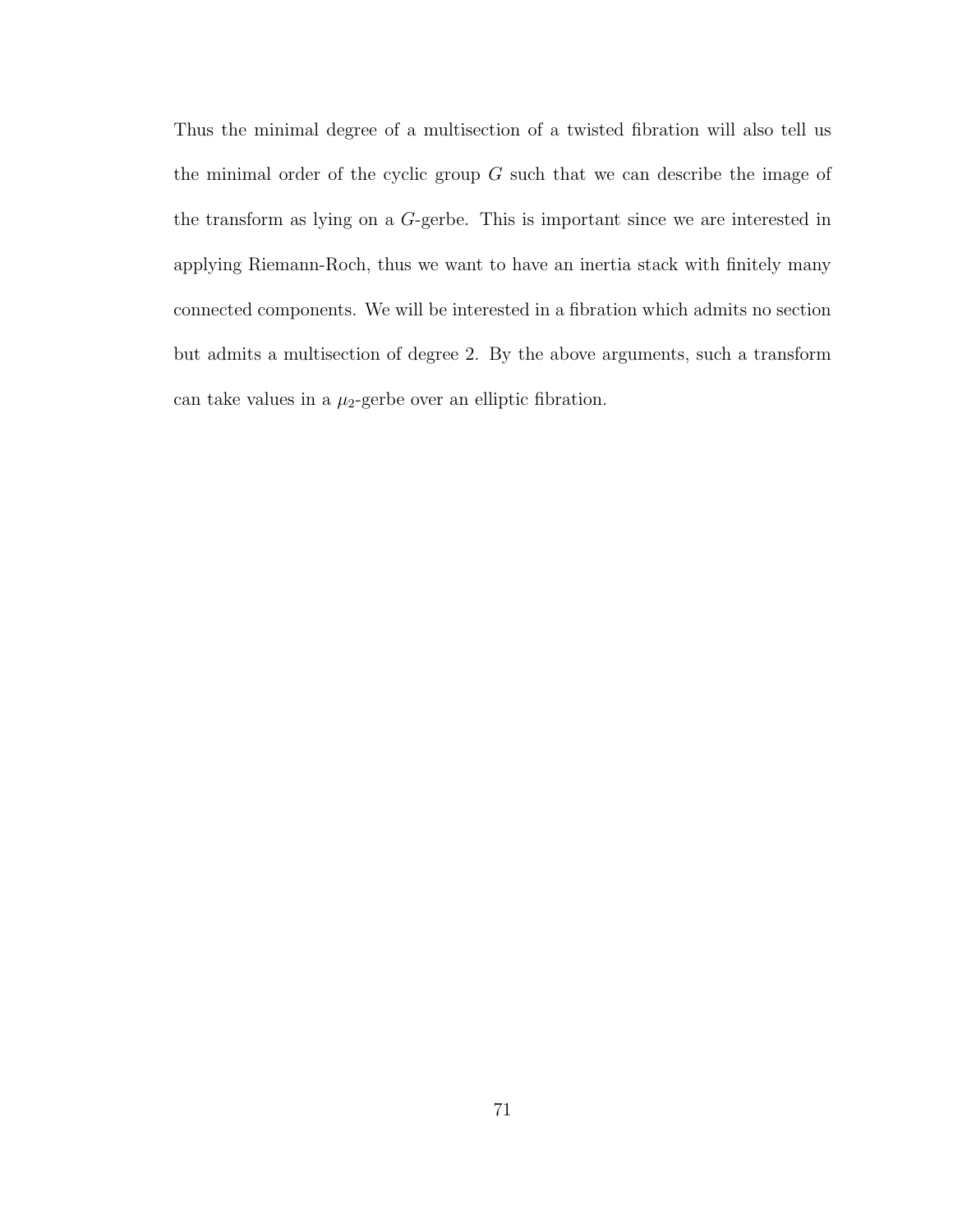# Chapter 5

# Twisted Anomaly Cancellation for Gerbes

We now set our sights on comparing the anomaly cancellation conditions at the level of Chern-reps. Let us give an outline of how we will proceed. We begin by describing a smooth K3 surface  $X$  which contains two distinct genus one fibrations which we will call  $\rho_i : X \to \mathbb{P}^1$  for  $i = 1, 2$ . Of these, only one will have a section, say  $\rho_1$ . We use the fibration with a section to transform an omalous bundle V over  $X$  to spectral data on  $X$ , and then discuss how one could transform this spectral data along  $\rho_2$  to obtain a vector bundle over some associated gerbe solving the relative moduli problem along the fibers of  $\rho_2$ .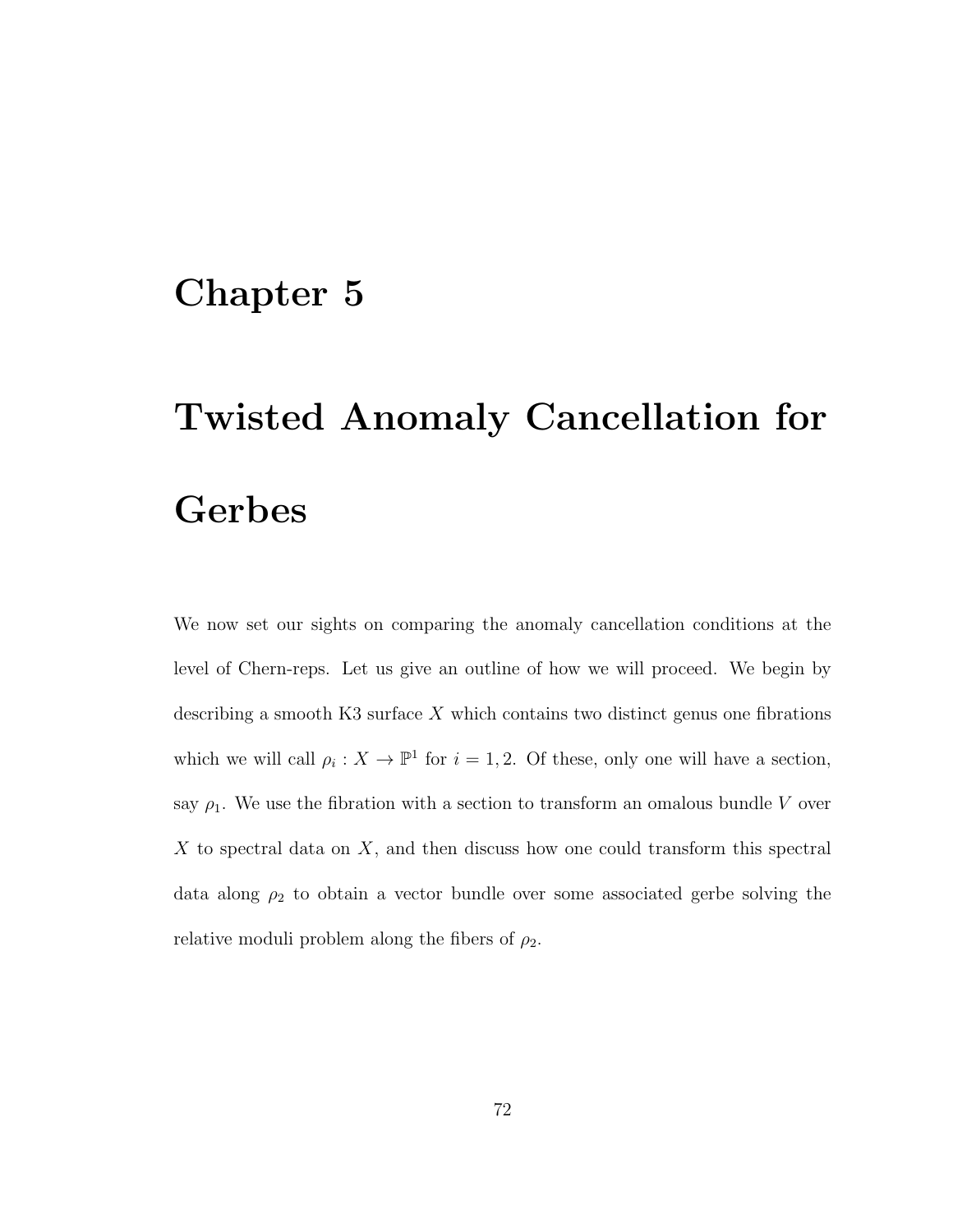## 5.1 Construction of X

First, we recall some properties of the relevant space X constructed in section 4.3 of [7]. The space X is K3 with two genus one fibrations  $\rho_1$  and  $\rho_2$ , with only  $\rho_1$ having a section. The fibration  $\rho_2$  has two  $I_0^*$  fibers. The double component of each  $I_0^*$  is a section for the  $\rho_1$  fibration. The  $\rho_1$  fibration has 8 singular fibers of type  $I_2$ . The two sections of the  $\rho_1$  fibration intersect two different components of each of the  $I_2$  fibers.

## 5.2 Construction of the Spectral Data

Now given X as constructed above, we seek to find a curve  $\iota: C \hookrightarrow X$  and a line bundle  $\mathcal{N} \in Pic(C)$  such that the sheaf  $\iota_*\mathcal{N}$  is Fourier-Mukai dual (with respect to the elliptic fibration  $\rho_1$ ) to a vector bundle V over X satisfying the anomaly cancellation conditions:

$$
c_1(V) = c_1(TX)
$$
  $ch_2(V) = ch_2(TX)$ 

As X is K3, we have that  $c_1(TX) = 0$  and  $ch_2(TX) = -c_2(TX) = -24$  (where we identify  $H^4(X,\mathbb{Z}) \cong \mathbb{Z}$  via the fundamental class of X). Denote by  $\mathbf{FM}_{\rho_1} := \Phi_{X \to X}^{\mathcal{P}}$ the induced Fourer-Mukai transform. We will work in the following steps:

1. Compute  $ch(\iota_*\mathscr{N})$  for a large family of possible choices of spectral data depending on some parameters.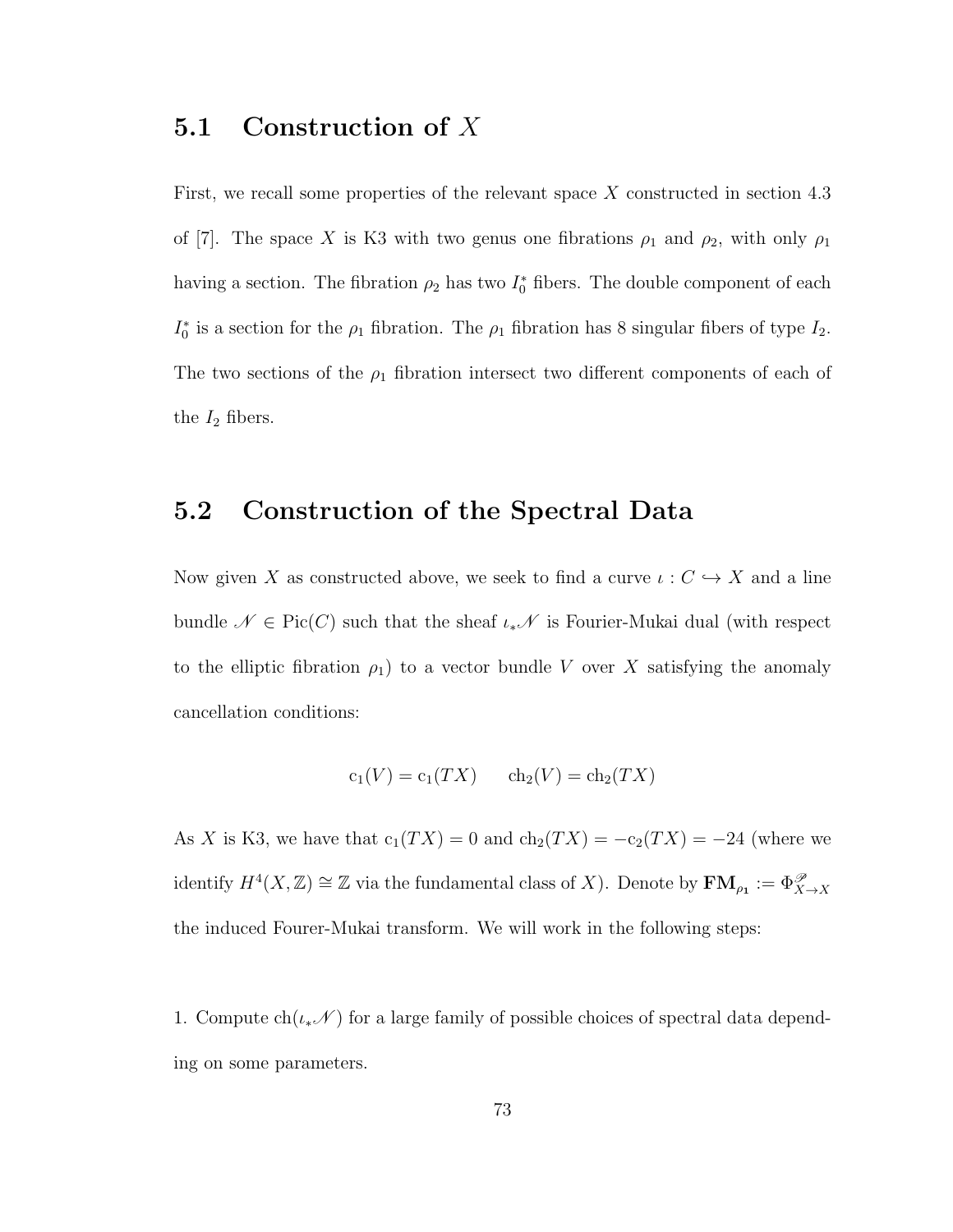2. Compute the cohomological Fourier-Mukai transform  $\mathbf{fm}_{\rho_1}(\eta)$  for a set of cohomology classes  $\eta \in H^{\bullet}(X, \mathbb{Q})$  spanning the image of  $ch(\iota_*\mathscr{N})$ .

3. Use the information from step 2 to compute the transform  $\mathbf{fm}_{\rho_1}(\text{ch}(\iota_*\mathscr{N}))$  =  $ch(\mathbf{FM}_{\rho_1}(\iota_*\mathscr{N})) = ch(\mathbf{V})$  and determine for which values of the parameters in step 1 do we have that the bundle V satisfies anomaly cancellation.

### 5.2.1 Chern Character of Spectral Data (Step 1)

Before we compute the characteristic classes of  $\iota_*\mathscr{N}$  with the Grothendieck-Riemann-Roch theorem, we fix some notation.

**Notation:** Let  $NS(X)$  denote the Néron-Severi group of X. Let f denote the class of a fiber of  $\rho_1$  and let  $\sigma_1$  and  $\sigma_2$  be the two rational curves making up the two sections of  $\rho_1$  inside the  $I_0^*$  fibers of  $\rho_2$ . We use the notation  $\eta_\alpha \in H^{\bullet}(X, \mathbb{Q})$  to denote the Poincaré dual of a homology class  $\alpha$  of X. In particular,  $\eta_f, \eta_{\sigma_1}, \eta_{\sigma_2} \in H^2(X, \mathbb{Q})$ are duals of the homology classes of the respective curves in X, and  $\eta_{pt} \in H^4(X,\mathbb{Z})$ is the class of the volume form, and  $\eta_X = 1 \in H^0(X, \mathbb{Z})$ . On the spectral curve C we denote by  $\omega \in H^2(C, \mathbb{Z})$  the volume form of C.

**Lemma 5.2.1.** We will choose our spectral curve  $C$  to be in the linear system:

$$
C \in |a\sigma_1 + b\sigma_2 + cf| \text{ For some } a, b, c \in \mathbb{Z}
$$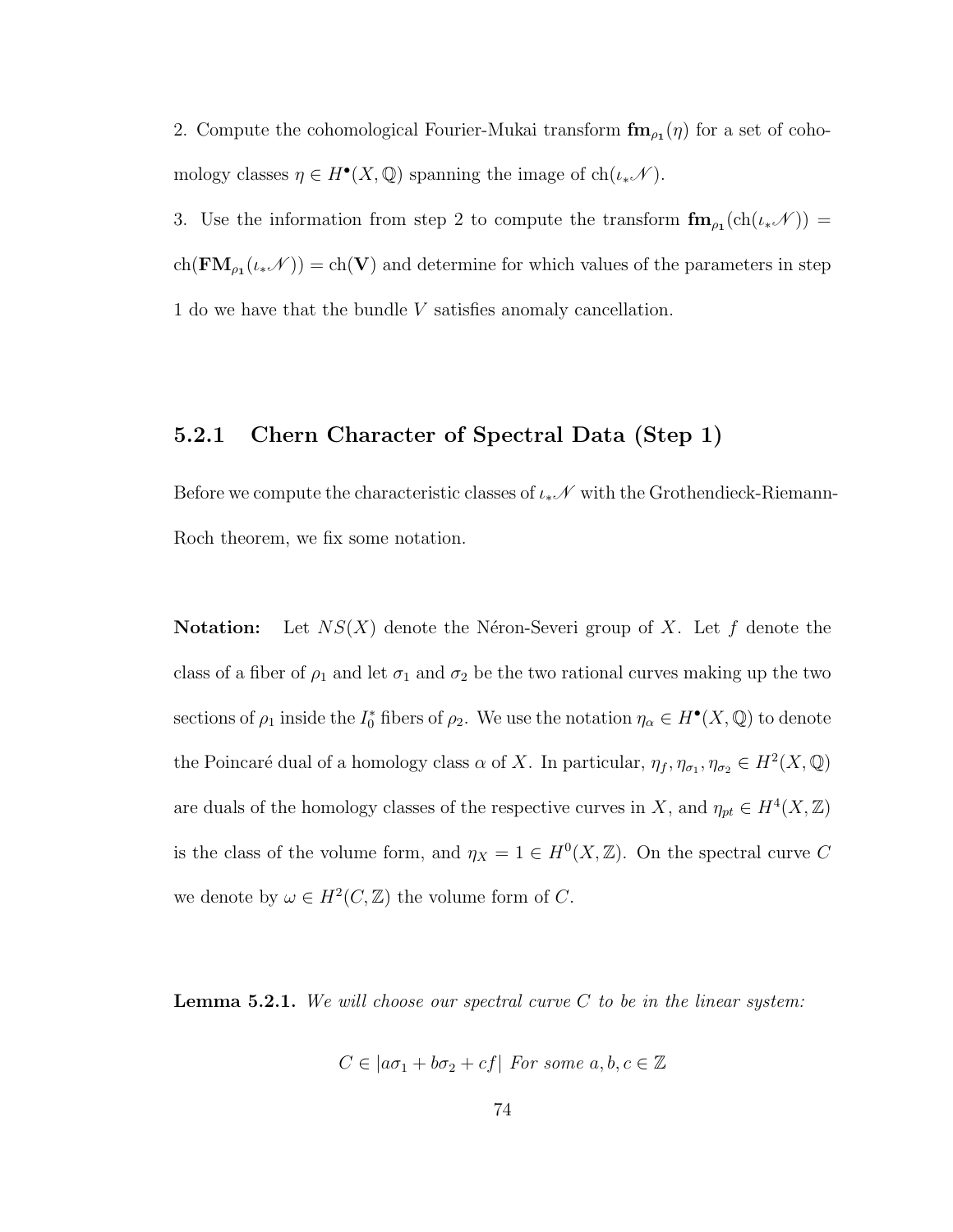The line bundle N will be in  $Pic^d(C)$  for some d. Then we have that:

$$
ch(\iota_* \mathcal{N}) = a\eta_{\sigma_1} + b\eta_{\sigma_2} + c\eta_f + [d + \frac{1}{2}\chi(C)]\eta_{pt}
$$

*Proof.* The Grothendieck-Riemann-Roch theorem applied to the sheaf  $\mathcal N$  and the morphism  $\iota : C \hookrightarrow X$  yields:

$$
\iota_*\left(\text{ch}(\mathcal{N})\cdot\text{td}(C)\right) = \text{ch}\left(\iota_!\mathcal{N}\right)\cdot\text{td}(X) \tag{5.2.1}
$$

Now we have that:

$$
td(X) = 1 + \frac{1}{2}c_1(TX) + \frac{1}{12} [c_1^2(TX) + c_2(TX)] = 1 + 2\eta_{pt}
$$

And therefore:

$$
\operatorname{td}(X)^{-1} = 1 - 2\eta_{pt}
$$

Also, we have:

$$
td(C) = 1 + \frac{1}{2}c_1(TC) = 1 + \frac{1}{2}\chi(C)\omega
$$
 and  $ch(\mathcal{N}) = 1 + d\omega$ 

Since  $\iota$  is an affine morphism we have that:

$$
\iota_!(\mathcal{N}) = \Sigma_{i \geq 0} (-1)^i \mathbb{R}^i \iota_* \mathcal{N} = \iota_* \mathcal{N}
$$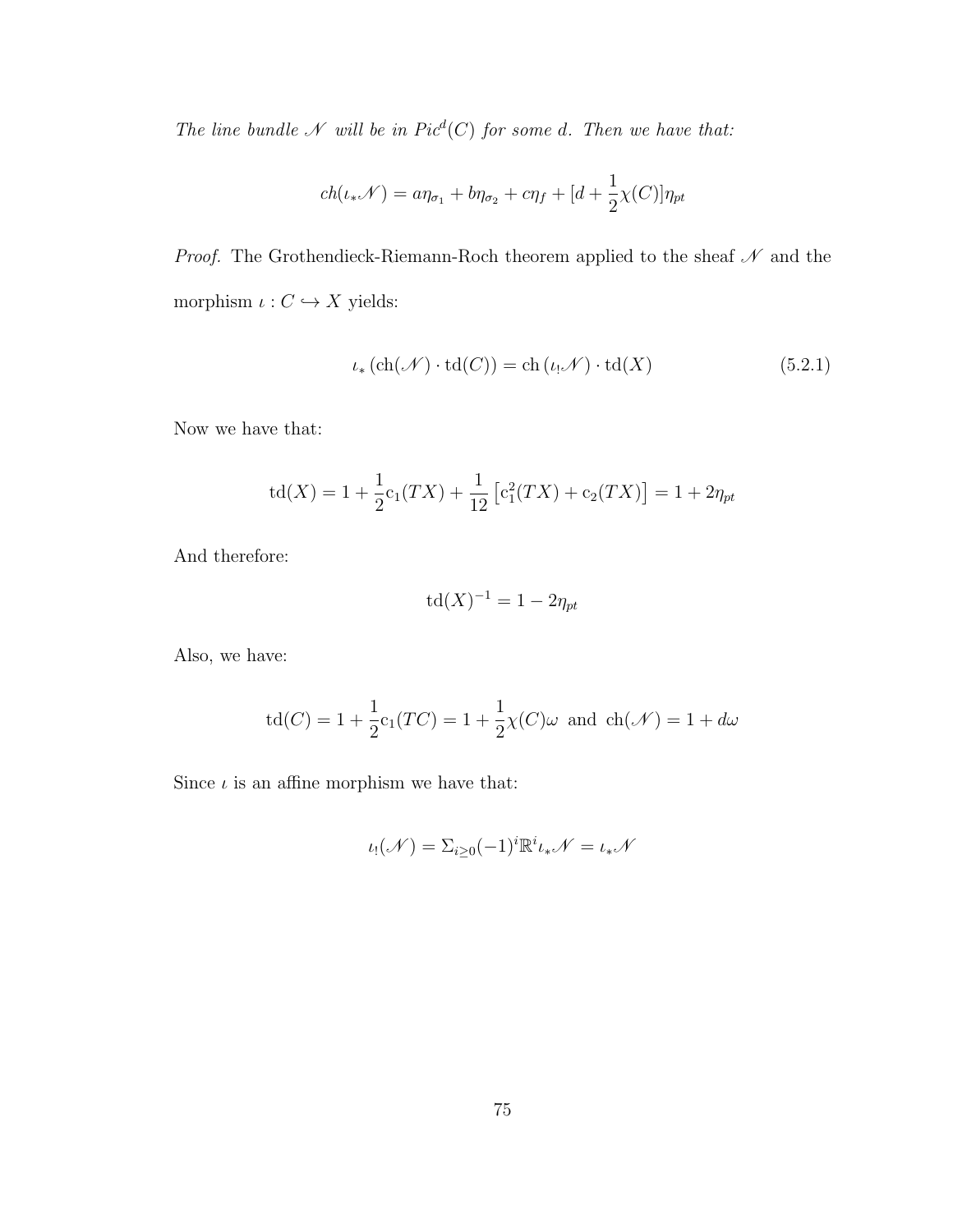Substituting these equalities in to 5.2.1 and solving for  $\mathrm{ch}(\iota_*\mathscr{N})$  gives us:

$$
ch(\iota_* \mathcal{N}) = \iota_* \left( [1 + d\omega] \cdot [1 + \frac{1}{2} \chi(C) \omega] \right) \cdot (1 - 2\eta_{pt})
$$
  

$$
= \iota_* \left( 1 + [d + \frac{1}{2} \chi(C)] \omega \right) \cdot (1 - 2\eta_{pt})
$$
  

$$
= \left( \eta_C + [d + \frac{1}{2} \chi(C)] \eta_{pt} \right) \cdot (1 - 2\eta_{pt})
$$
  

$$
= \eta_C + [d + \frac{1}{2} \chi(C)] \eta_{pt}
$$
  

$$
= a\eta_{\sigma_1} + b\eta_{\sigma_2} + c\eta_f + [d + \frac{1}{2} \chi(C)] \eta_{pt}
$$

### 5.2.2 Cohomological Fourier-Mukai Transform (Step 2)

We now compute the cohomological Fourier-Mukai for the classes of interest. Let  $\sigma_1$  and  $\sigma_2$  also denote the morphisms  $\sigma_i : \mathbb{P}^1 \to X$ . We begin with the following:

Lemma 5.2.2. The Chern characters of the following classes are:

$$
ch(\sigma_{i*}\mathcal{O}_{\mathbb{P}^1}) = \eta_{\sigma_i} + \eta_{pt} \quad (for \ i = 1, 2)
$$
  

$$
ch(\sigma_{1*}\mathcal{O}_t) = \eta_{pt} \qquad ch(\rho_1^*\mathcal{O}_t) = \eta_f \qquad ch(\mathcal{O}_X) = \eta_X
$$

Proof. The first follows from the short exact sequence:

$$
0 \longrightarrow \mathscr{O}_X(-\sigma_i) \longrightarrow \mathscr{O}_X \longrightarrow \sigma_{i*} \mathscr{O}_{\mathbb{P}^1} \longrightarrow 0
$$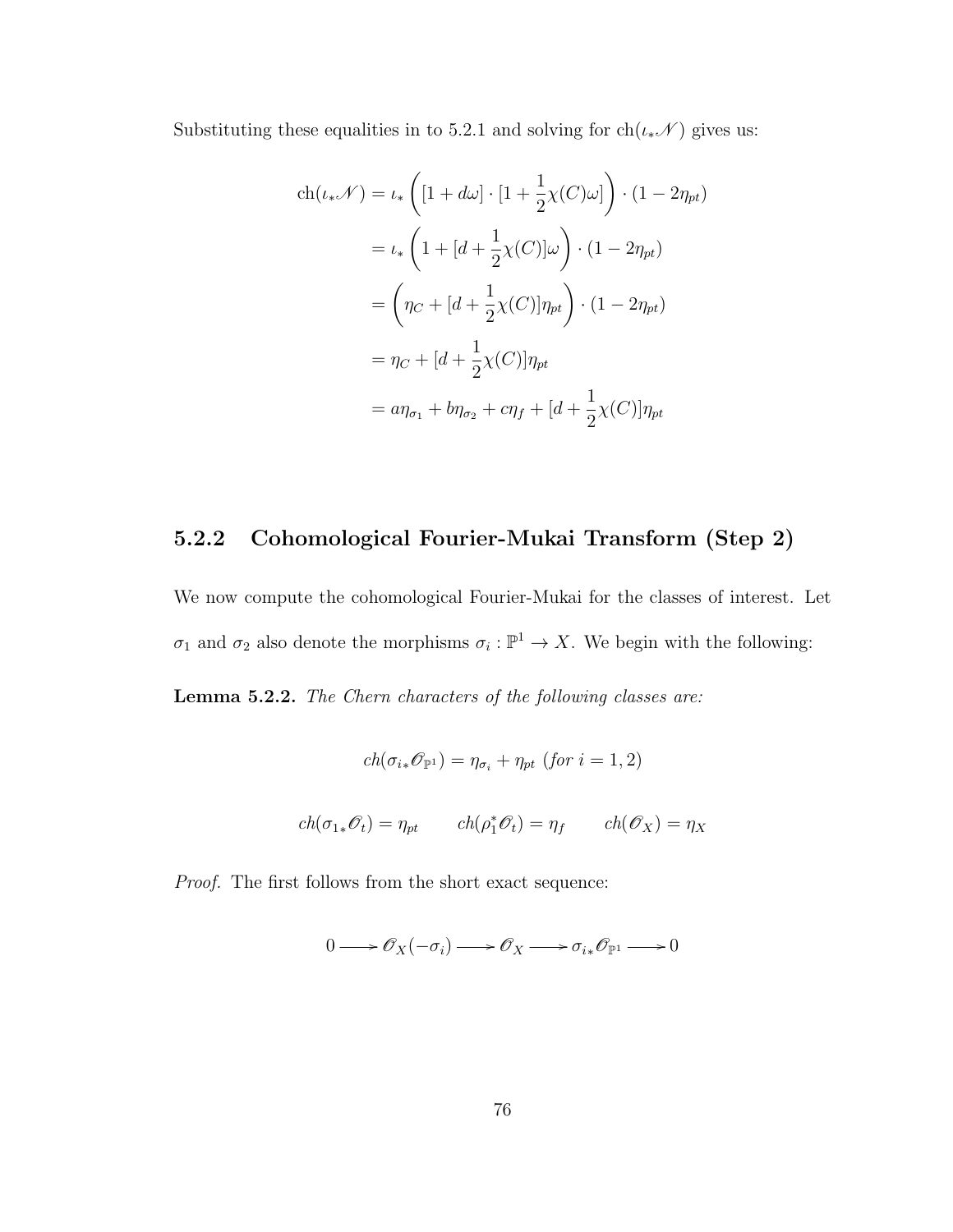Then we have that:

$$
ch(\sigma_{i*}\mathcal{O}_{\mathbb{P}^1}) = ch(\mathcal{O}_X) - ch(\mathcal{O}_X(-\sigma_i))
$$

$$
= 1 - (1 - \eta_{\sigma_i} + \frac{1}{2}\eta_{\sigma_i}^2)
$$

$$
= \eta_{\sigma_i} + \eta_{pt}
$$

The last equality is justified as follows. Since the cup product is dual to the intersection product and then using the adjunction formula we have:  $\eta_{\sigma_i}^2 = (\sigma_i \cdot \sigma_i)\eta_{pt} =$  $-\chi(\sigma_i)\eta_{pt} = -2\eta_{pt}.$ 

Since we have  $(t \in \mathbb{P}^1)$   $\rho_1^* \mathcal{O}_t = \mathcal{O}_f$ , the short exact sequence of the divisor f yields:

$$
ch(\rho_1^* \mathcal{O}_t) = ch(\mathcal{O}_f) = ch(\mathcal{O}_X) - ch(\mathcal{O}_X(-f))
$$

$$
= 1 - \left(1 - \eta_f + \frac{1}{2}\eta_f^2\right)
$$

$$
= \eta_f
$$

To compute  $ch(\sigma_{1*}\mathcal{O}_t)$  we push forward the exact sequence via  $\sigma_{1*}$ :

$$
0 \longrightarrow \mathscr{O}_{\mathbb{P}^1}(-1) \longrightarrow \mathscr{O}_{\mathbb{P}^1} \longrightarrow \mathscr{O}_t \longrightarrow 0
$$

As the morphism  $\sigma_1$  is affine, we preserve exactness after pushing forward and deduce that:

$$
ch(\sigma_{1*}\mathscr{O}_t)=ch(\sigma_{1*}\mathscr{O}_{\mathbb{P}^1})-ch(\sigma_{1*}\mathscr{O}_{\mathbb{P}^1}(-1))
$$

Since  $\sigma_{1*}\mathscr{O}_{\mathbb{P}^1}(-1) \cong \sigma_{1*}\sigma_1^*\mathscr{O}_X(-f) \cong \sigma_{1*}\mathscr{O}_{\mathbb{P}^1} \otimes \mathscr{O}_X(-f)$  from the projection for-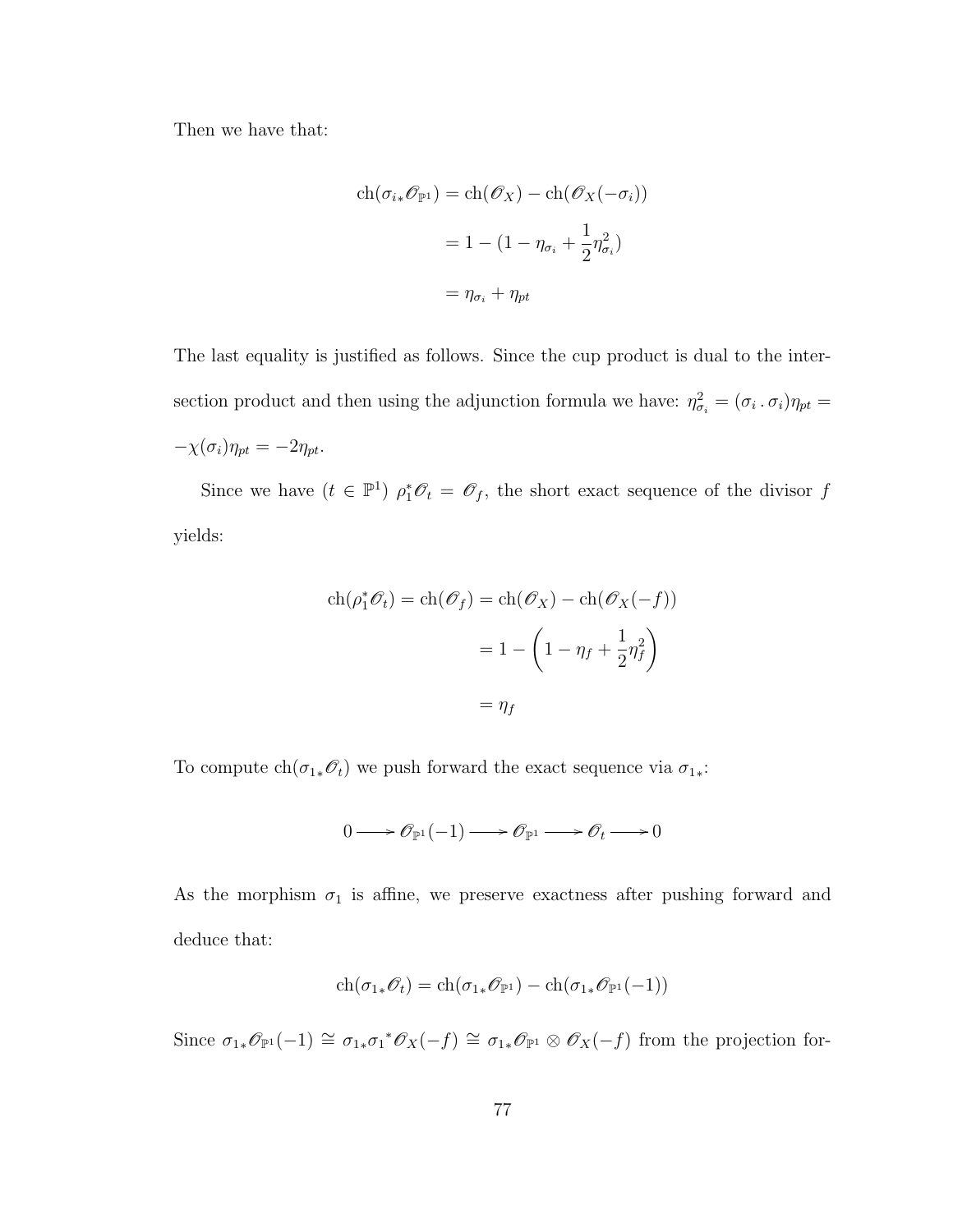mula, we thus have:

$$
ch(\sigma_{1*}\mathcal{O}_t) = ch(\sigma_{1*}\mathcal{O}_{\mathbb{P}^1}) (1 - ch(\mathcal{O}_X(-f)))
$$
  

$$
= (\eta_{\sigma_1} + \eta_{pt}) \left(1 - [1 - \eta_f - \frac{1}{2}\eta_f^2]\right)
$$
  

$$
= (\sigma_1 \cdot f)\eta_{pt}
$$
  

$$
= \eta_{pt}
$$

 $\Box$ 

Now we have a series of sheaves on  $X$  which can generate any of the possible Chern characters of our spectral data. Notice that all of these sheaves are either a pushforward of a sheaf from a section of the fibration  $\rho_1$  or the pullback of a sheaf via  $\rho_1$ . Our next objective is to see how the Fourier-Mukai transform maps sheaves of these two types. Let  $\mathscr{P} := \mathscr{O}_{X \times_{\mathbb{P}^1} X}(\Delta - [\sigma_1 \times X] - [X \times \sigma_1] - 2F)$  denote the normalized Poincaré sheaf relative to the  $\rho_1$  fibration and using  $\sigma_1$  as the identity section, where  $F := \xi^{-1}(pt)$  where  $\xi : X \times_{\mathbb{P}^1} X \to \mathbb{P}^1$  is the projection. This factor of 2F is the normalization factor which imposes the conditions that  $\mathscr{P}|_{X\times_{\mathbb{P}^1}\sigma}\cong\mathscr{O}$ and  $\mathscr{P}|_{\sigma \times_{\mathbb{P}^1} X} \cong \mathscr{O}$ , in turn making the isomorphism class of such a  $\mathscr{P}$  unique.

**Theorem 5.2.3.** Let  $\mathcal F$  be a sheaf on X. Then we have that:

$$
\mathbf{FM}_{\rho_1}(\rho_1^*\mathscr{F})=\sigma_{1*}(\mathscr{F}\otimes \mathscr{O}_{\mathbb{P}^1}(-2))[-1]
$$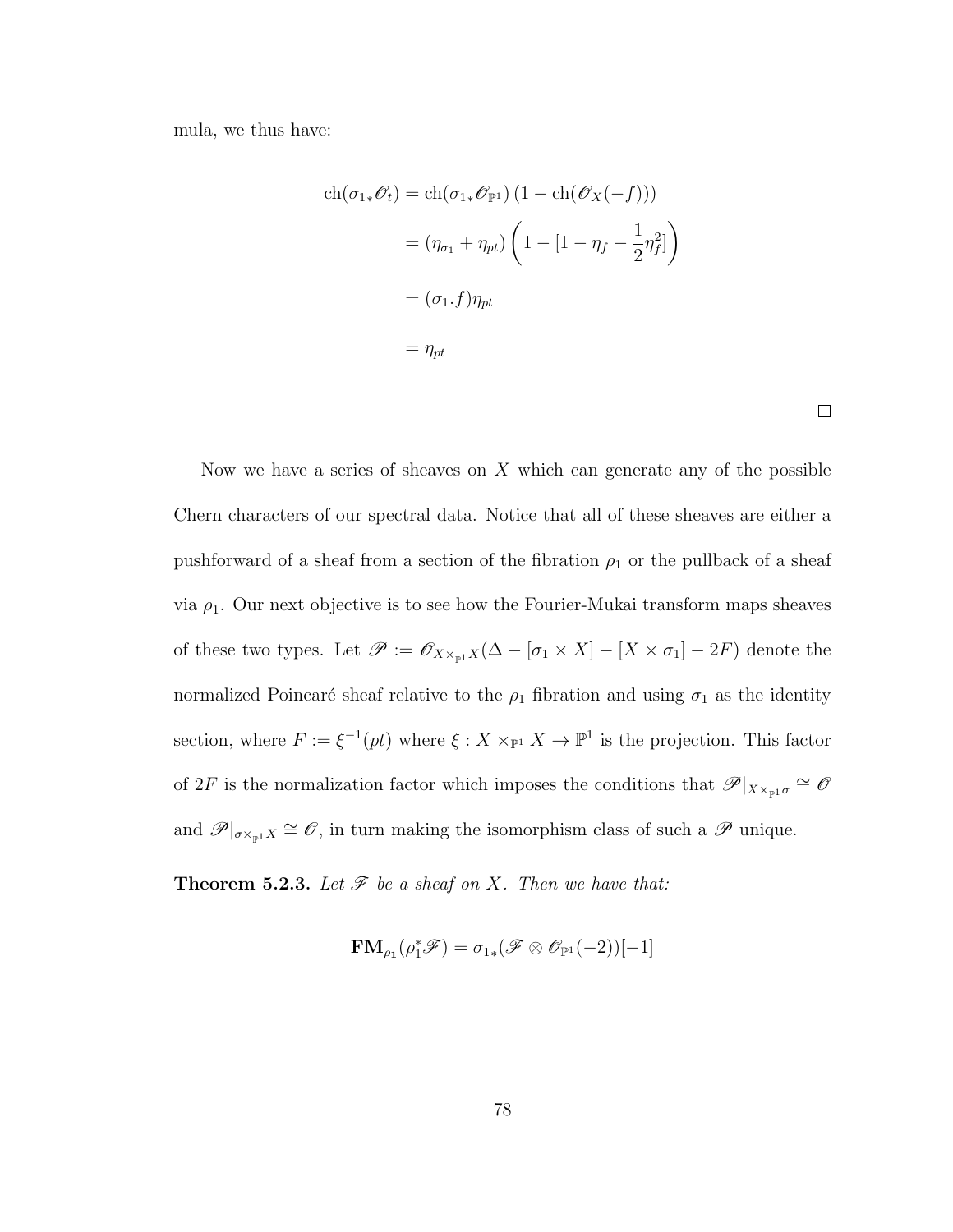Proof. By definition we have that:

$$
\begin{aligned} \mathbf{FM}_{\rho_1}(\rho_1^*\mathscr{F}) = \mathbb{R}\pi_{2*}(\pi_1^*\rho_1^*\mathscr{F}\otimes \mathscr{P}) \\ \cong \mathbb{R}\pi_{2*}(\pi_2^*\rho_1^*\mathscr{F}\otimes \mathscr{P}) \\ \cong \rho_1^*\mathscr{F}\otimes^{\mathbb{L}}\mathbb{R}\pi_{2*}\mathscr{P} \end{aligned}
$$

Here we used the projection formula and the commutativity of:



Now for any  $p \in X$  consider the base change morphism induced from the following cartesian diagram:



For each  $i$  we have the morphism:

$$
\mathbb{R}^i \pi_{2*} \mathscr{P} \otimes \kappa(p) \to H^i(X_p, (\iota_{X_p})^* \mathscr{P})
$$

We have  $(\iota_{X_p})^*\mathscr{P} \cong \mathscr{O}_{X_p}((\sigma_1 \circ \rho_1)(p) - p)$  which has nonzero cohomology if and only if  $p \in \sigma_1$ . Thus, via [16] theorem 12.11 followed by Nakayama's lemma we have that the sheaves  $\mathbb{R}^i\pi_{2*}\mathscr{P}$  vanish when restricted to  $X - \sigma_1$ . In other words, they are supported on  $\sigma_1$ .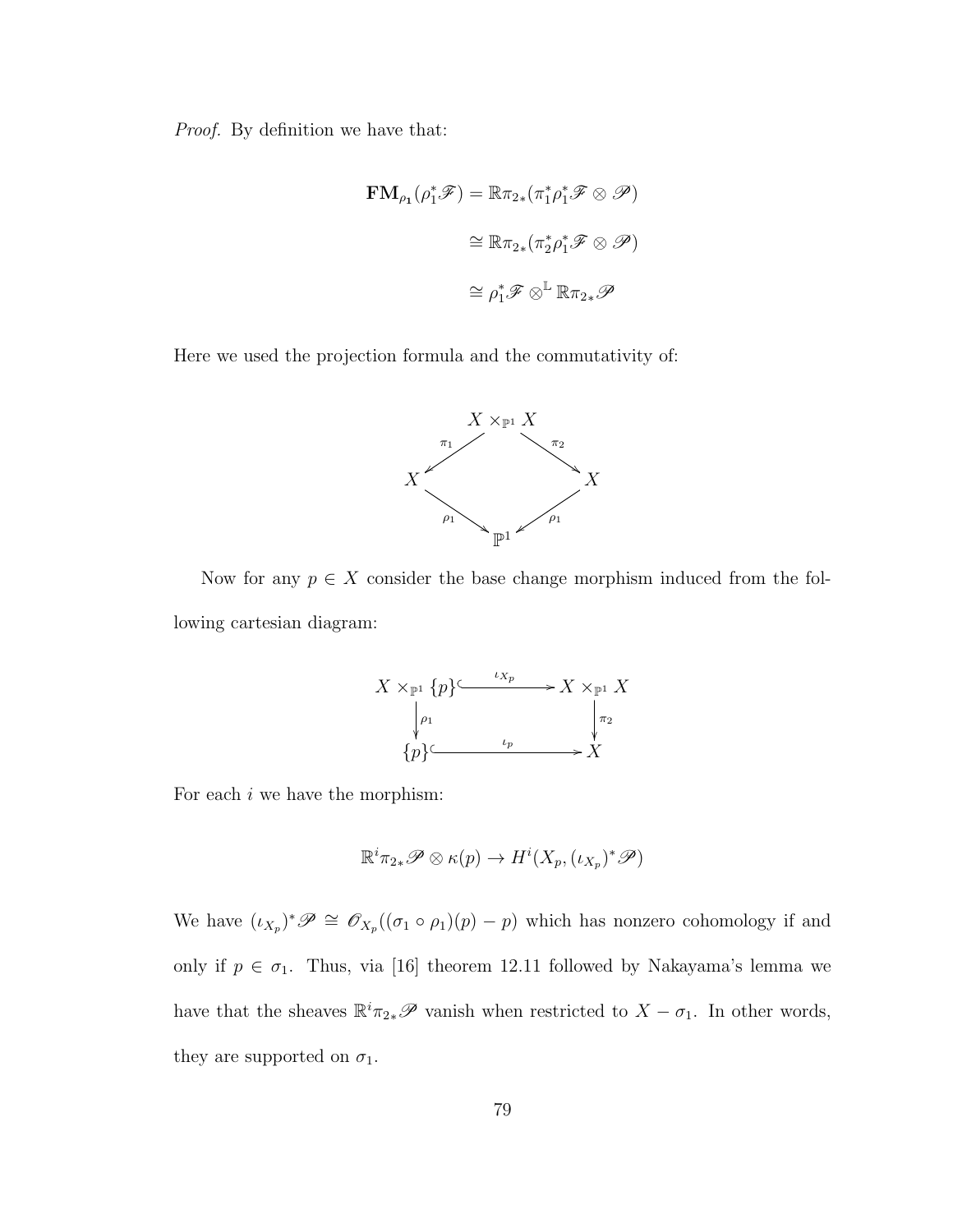Since  $\mathscr P$  is a torsion-free sheaf, so also is its pushforward  $\mathbb{R}^0\pi_{2*}\mathscr P = \pi_{2*}\mathscr P$ . Since supp $(\mathscr{P}) \subseteq \sigma_1$ , it is also torsion, so that  $\pi_{2*}\mathscr{P} = 0$ . Moreover, because the fibers of  $\pi_2$  are curves,  $\mathbb{R}^i \pi_{2*} \mathscr{P} = 0$  for  $i \geq 2$ . Thus we have  $\mathbb{R} \pi_{2*} \mathscr{P} = \mathbb{R}^1 \pi_{2*} \mathscr{P}[-1]$ . We can now apply another base change theorem to compute this.

Recall [5] proposition A.85 which states:

**Theorem 5.2.4** (Base change in the derived category). Consider a cartesian diagram of algebraic varieties:

$$
X \times_Z Y \xrightarrow{v} X
$$
  
\n
$$
\downarrow g
$$
  
\n
$$
Y \xrightarrow{u} Z
$$

Then for any complex  $\mathscr{M}^{\bullet}$  of  $\mathscr{O}_X$ -modules the is a natural morphism:

$$
\mathbb{L}u^*\mathbb{R}f_*\mathscr{M}^\bullet \to \mathbb{R}g_*\mathbb{L}v^*\mathscr{M}^\bullet
$$

Moreover, if  $\mathcal{M}^{\bullet}$  has quasi-coherent cohomology and either f or u is flat, then this is an isomorphism.

Applying this to our current situation and the following cartesian diagram:

$$
X \cong X \times_{\mathbb{P}^1} \sigma_1 \xrightarrow{\qquad g} X \times_{\mathbb{P}^1} X
$$

$$
\downarrow_{\rho_1} \qquad \qquad \downarrow_{\tau_2}
$$

$$
\mathbb{P}^1 \xrightarrow{\qquad \sigma_1} X
$$

Since  $\pi_2$  is flat, the induced map:

$$
\mathbb{L}\sigma_1^* \mathbb{R}\pi_{2*} \mathscr{P} \to \mathbb{R}\rho_{1*} \mathbb{L}g^* \mathscr{P}
$$
\n
$$
(5.2.2)
$$

is an isomorphism. The lefthand side is:

$$
\mathbb{L} \sigma_1^*(\mathbb{R}^1\pi_{2*}\mathscr{P})[-1]
$$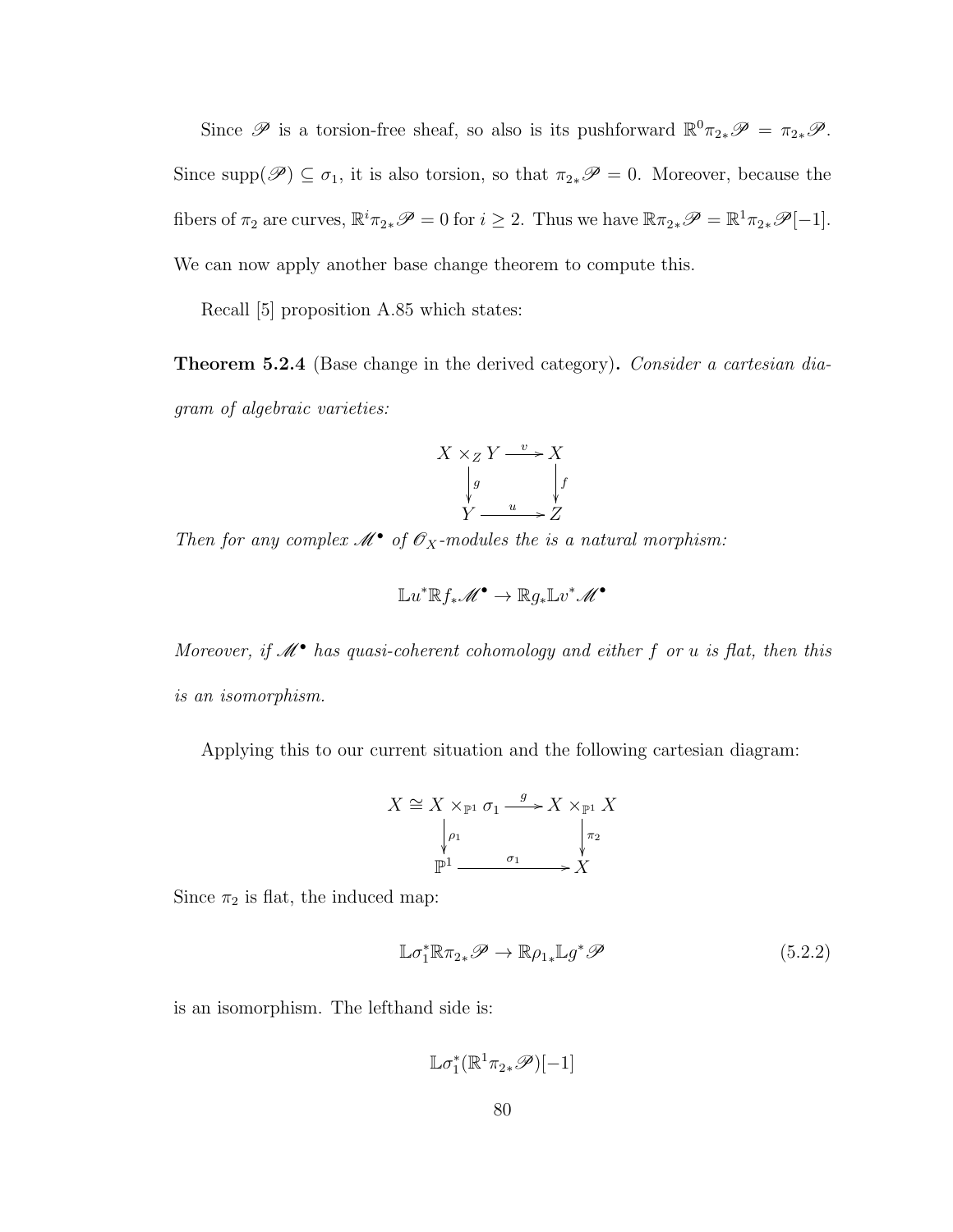Here we have used the vanishing of the other derived functors discussed above. Because of the normalization condition on  $\mathscr{P}$ , the righthand side of 5.2.2 becomes:

$$
\mathbb{R}\rho_{1*}\mathbb{L}g^*\mathscr{P}\cong\mathbb{R}\rho_{1*}\mathscr{O}_X
$$

Further from relative duality we have that:

$$
\mathbb{R}^1\rho_{1*}\mathscr{O}_X \cong (\rho_{1*}\omega_{X/\mathbb{P}^1})^\vee \cong (\rho_{1*}[\omega_X \otimes \rho_1^*\omega_{\mathbb{P}^1}^\vee])^\vee \cong (\rho_{1*}\rho_1^*\mathscr{O}_{\mathbb{P}^1}(2))^\vee \cong \mathscr{O}_{\mathbb{P}^1}(-2)
$$

From here, taking cohomology objects at degree 1 in 5.2.2 we obtain:

$$
\mathcal{H}^1(\mathbb{L}\sigma_1^*\mathbb{R}^1\pi_{1*}\mathscr{P}[-1]) \cong \mathcal{H}^1(\mathbb{R}\rho_{1*}\mathscr{O}_X)
$$

$$
\mathcal{H}^0(\mathbb{L}\sigma_1^*\mathbb{R}^1\pi_{1*}\mathscr{P}) \cong \mathbb{R}^1\rho_{1*}\mathscr{O}_X
$$

$$
\sigma_1^*\mathbb{R}^1\pi_{1*}\mathscr{P} \cong \mathscr{O}_{\mathbb{P}^1}(-2)
$$

Now we can deduce the following after pushing the above forward via  $\sigma_1$ :

$$
\mathbf{FM}_{\rho_1}(\rho_1^* \mathscr{F}) \cong (\rho_1^* \mathscr{F} \otimes^{\mathbb{L}} \sigma_{1*} \mathscr{O}_{\mathbb{P}^1}(-2)) [-1]
$$
  

$$
\cong \mathbb{R} \sigma_{1*} (\mathbb{L} \sigma_1^* \rho_1^* \mathscr{F} \otimes^{\mathbb{L}} \mathscr{O}_{\mathbb{P}^1}(-2)) [-1]
$$
  

$$
\cong \sigma_{1*} (\mathscr{F} \otimes \mathscr{O}_{\mathbb{P}^1}(-2)) [-1]
$$

Where here we have used that  $\sigma_1$  is an affine morphism,  $\rho_1 \circ \sigma_1 = id_{\mathbb{P}^1}$ , and that  $\mathscr{O}_{\mathbb{P}^1}(-2)$  is locally free to remove the derived functors.  $\Box$ 

Now that we have this result, let us consider sheaves which are pushed forward to X via some section of  $\rho_1$ .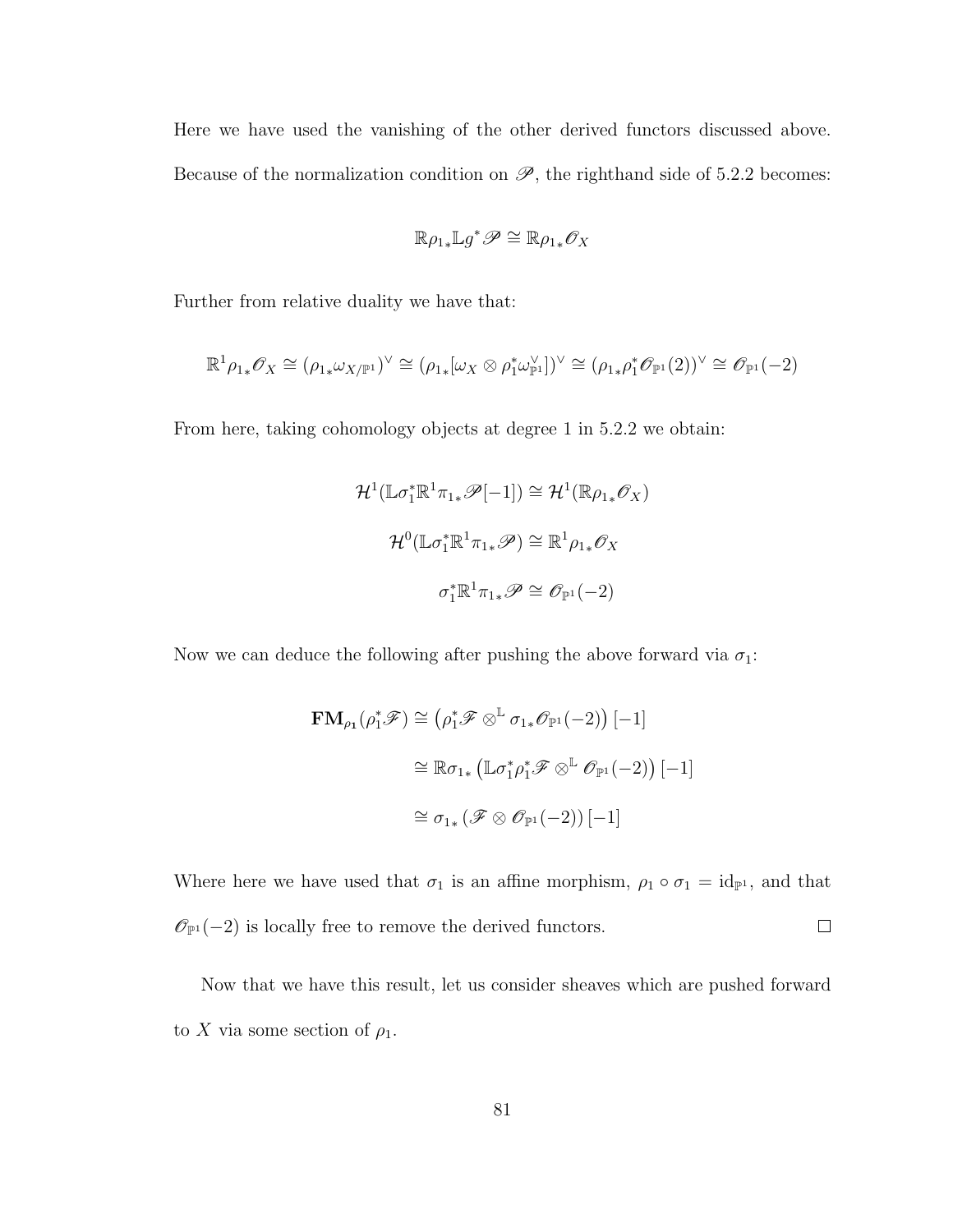**Theorem 5.2.5.** Let  $s : \mathbb{P}^1 \to X$  be a section of  $\rho_1$ . Then we have that:

$$
\mathbf{FM}_{\rho_1}(s_*\mathscr{F}) = \rho_1^*\mathscr{F} \otimes \mathscr{O}_X(s-\sigma_1) \otimes \rho_1^*\mathscr{O}_{\mathbb{P}^1}(-s.\sigma_1-2)
$$

*Proof.* By definition we have that  $\mathbf{FM}_{\rho_1}(s_*\mathscr{F}) = \mathbb{R}\pi_{2*}(\pi_1^*s_*\mathscr{F} \otimes \mathscr{P})$ . Since  $\text{supp}(s_*\mathscr{F}) \subseteq s$ , we have that  $\text{supp}(\pi_1^* s_*\mathscr{F}) \subseteq s \times_{\mathbb{P}^1} X$ . Tensoring with  $\mathscr{P}$  will not change the support, so we have  $\text{supp}(\pi_1^* s_* \mathscr{F} \otimes \mathscr{P}) \subseteq s \times_{\mathbb{P}^1} X$ . Consider now the following diagram:

$$
X \cong s \times_{\mathbb{P}^1} X \xrightarrow{\iota} X \times_{\mathbb{P}^1} X \xrightarrow{\pi_1} X
$$

For any sheaf  $\mathscr G$  supported on  $s \times_{\mathbb P^1} X$ , we have an isomorphism  $\mathscr G \to \iota_* \iota^* \mathscr G$ , so we may apply this to the above sheaf. So we have:

$$
\mathbf{FM}_{\rho_1}(\mathscr{F}) \cong \mathbb{R}\pi_{2*}\iota_*\iota^* (\pi_1^* s_* \mathscr{F} \otimes \mathscr{P})
$$

$$
\cong \underbrace{\mathbb{R}\pi_{2*}\iota_*(\iota^*\pi_1^* s_* \mathscr{F}) \otimes \iota^* \mathscr{P}}_{\mathrm{id}_*}
$$

$$
\cong s_* \mathscr{F} \otimes \iota^* \mathscr{P}
$$

Here we have used that  $\pi_1 \circ \iota$  is the identity map when restricted to s, thus the pullback of  $s_*\mathscr{F}$  via this morphism is itself. Now it suffices to notice that:

$$
\iota^* \mathscr{P} \cong \mathscr{O}_{X \times_{\mathbb{P}^1} X} (\Delta - [\sigma_1 \times X] - [X \times \sigma_1] - 2F)|_{s \times_{\mathbb{P}^1} X}
$$
  
\n
$$
\cong \mathscr{O}_X (s - (s \cdot \sigma_1) f - \sigma_1 - 2f)
$$
  
\n
$$
\cong \mathscr{O}_X (s - \sigma_1) \otimes \rho_1^* \mathscr{O}_{\mathbb{P}^1} (-(s \cdot \sigma_1) - 2)
$$

 $\Box$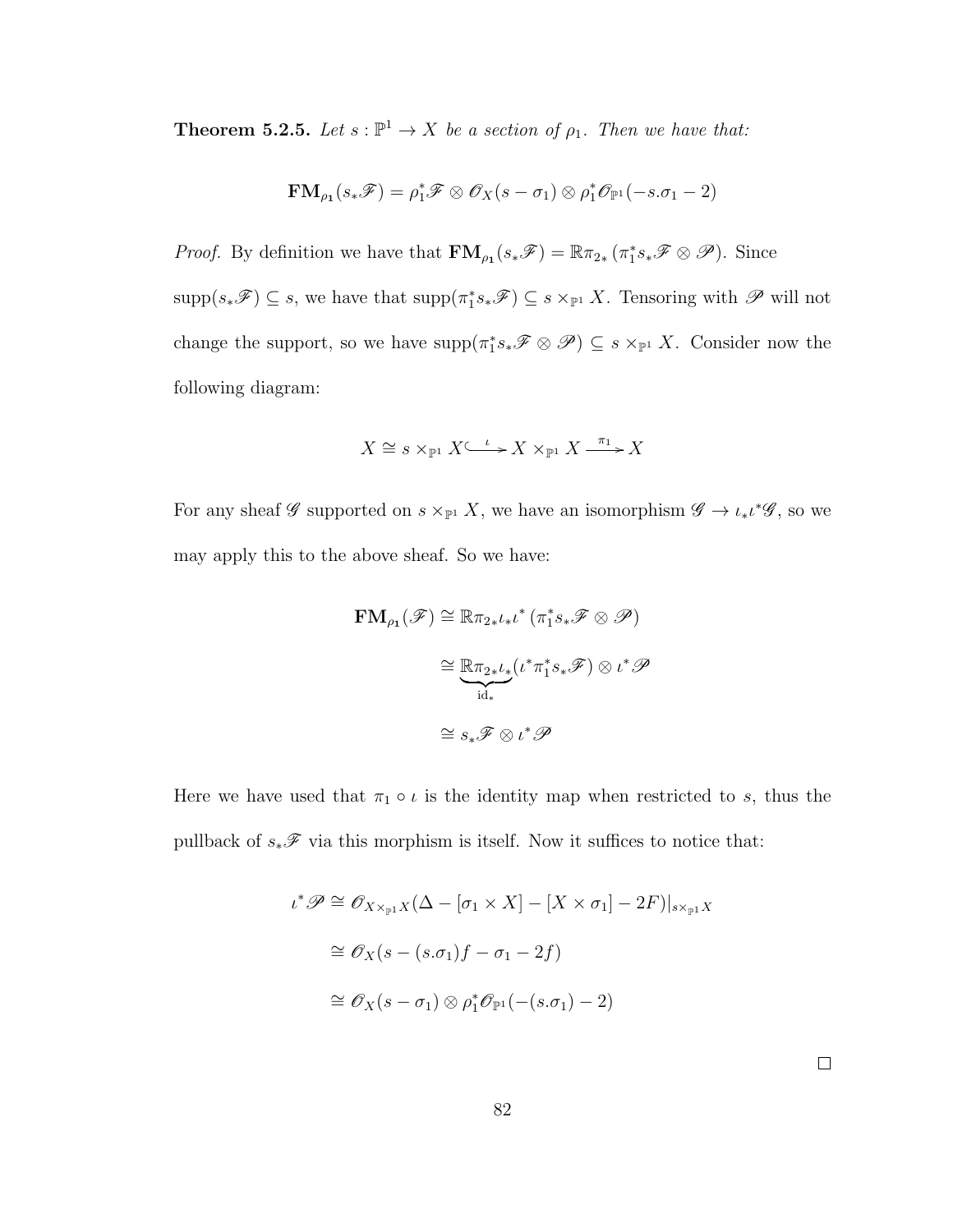We can now compute the cohomological Fourier-Mukai transform for the classes of interest:

**Theorem 5.2.6.** Let X be constructed as above. Let  $\{1, \eta_{\sigma_1}, \eta_{\sigma_2}, \eta_f, \eta_{pt}\}$  be an ordered basis for the subspace  $V \subset H^{\bullet}(X, \mathbb{Q})$  of interest. Then relative to this basis, the cohomological Fourier-Mukai transform with respect to the  $\rho_1$  fibration takes the form:

$$
\mathbf{f}\mathbf{m}_{\rho_1}\begin{pmatrix} a \\ b \\ c \\ d \\ e \end{pmatrix} = \begin{pmatrix} 0 & 1 & 1 & 0 & 0 \\ -1 & 0 & -1 & 0 & 0 \\ 0 & 0 & -1 & 0 & 0 \\ 0 & -1 & -3 & 0 & 1 \\ -1 & 0 & 2 & -1 & 0 \end{pmatrix} \begin{pmatrix} a \\ b \\ c \\ d \\ e \end{pmatrix}
$$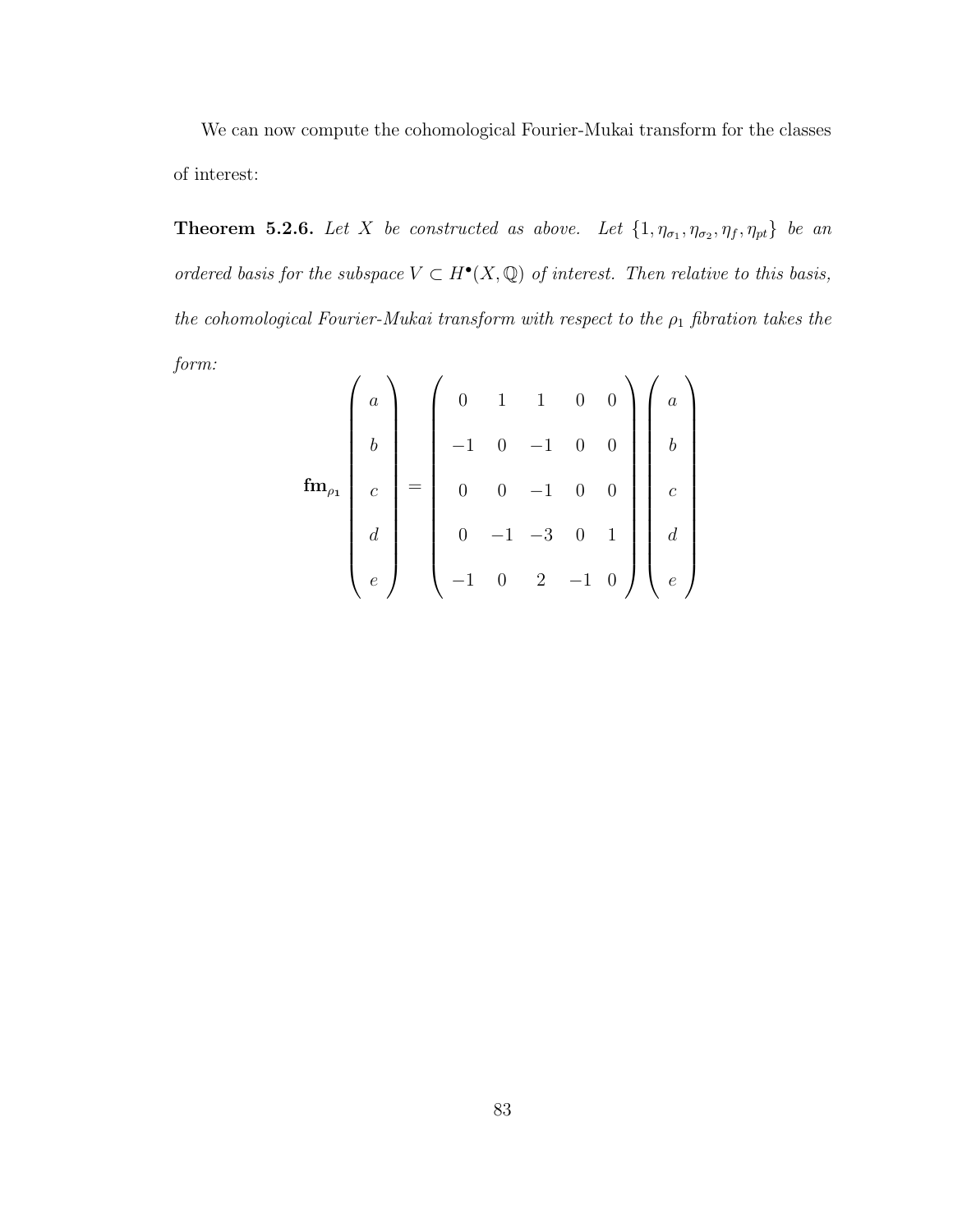Proof.

$$
\begin{aligned}\n\mathbf{f}\mathbf{m}_{\rho_1}(1) &= \mathbf{f}\mathbf{m}_{\rho_1}(\text{ch}(\mathscr{O}_X)) \\
&= \text{ch}(\mathbf{F}\mathbf{M}_{\rho_1}(\rho_1^*\mathscr{O}_{\mathbb{P}^1})) \\
&= \text{ch}(\sigma_{1*}(\mathscr{O}_{\mathbb{P}^1} \otimes \mathscr{O}_{\mathbb{P}^1}(-2))[-1]) \qquad \text{(Theorem 5.2.3)} \\
&= \text{ch}(\sigma_{1*}\mathscr{O}_{\mathbb{P}^1}(-2)[-1]) \\
&= -\text{ch}(\sigma_{1*}\mathscr{O}_{\mathbb{P}^1}(-2)) \\
&= -\text{ch}(\sigma_{1*}\sigma_1^*\mathscr{O}_X(-2f)) \qquad \text{(Since } \sigma_1 \cdot f = 1) \\
&= -\text{ch}(\mathscr{O}_X(-2f) \otimes \sigma_{1*}\mathscr{O}_{\mathbb{P}^1}) \qquad \text{(Projection formula)} \\
&= -\text{ch}(\mathscr{O}_X(-2f))\text{ch}(\sigma_{1*}\mathscr{O}_{\mathbb{P}^1}) \\
&= -(1 - \eta_f)(1 - [1 - \eta_{\sigma_1} + \frac{1}{2}\eta_{\sigma_1}^2]) \\
&= -\eta_{\sigma_1} - \eta_{pt}\n\end{aligned}
$$

$$
\mathbf{f} \mathbf{m}_{\rho_1}(\eta_{pt}) = \mathbf{f} \mathbf{m}_{\rho_1}(\text{ch}(\sigma_{1*}\mathscr{O}_t)) \qquad \text{(Lemma 5.2.2)}
$$
\n
$$
= \text{ch}(\mathbf{F} \mathbf{M}_{\rho_1}(\sigma_{1*}\mathscr{O}_t))
$$
\n
$$
= \text{ch}(\rho_1^* \mathscr{O}_t \otimes \mathscr{O}_X(\sigma_1 - \sigma_1) \otimes \rho_1^* \mathscr{O}_{\mathbb{P}^1}(-\sigma_1^2 - 2)) \qquad \text{(Theorem 5.2.5)}
$$
\n
$$
= \text{ch}(\rho_1^* \mathscr{O}_t)
$$
\n
$$
= \eta_f \qquad \text{(Lemma 5.2.2)}
$$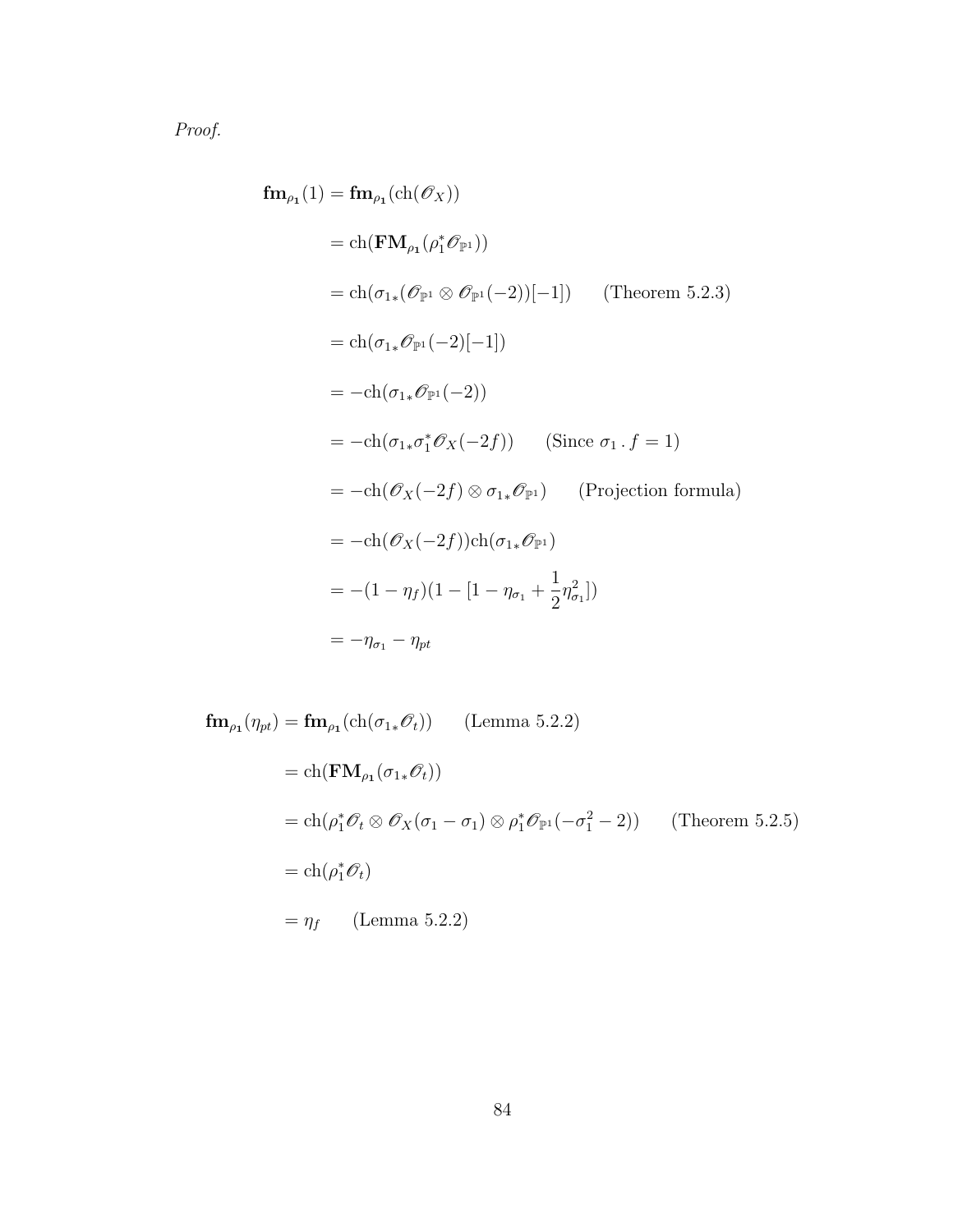$$
\begin{aligned}\n\mathbf{f} \mathbf{m}_{\rho_1}(\eta_{\sigma_1} + \eta_{pt}) &= \mathbf{f} \mathbf{m}_{\rho_1}(\text{ch}(\sigma_{1*}\mathscr{O}_{\mathbb{P}^1})) \qquad \text{(Lemma 5.2.2)} \\
&= \text{ch}(\mathbf{F} \mathbf{M}_{\rho_1}(\sigma_{1*}\mathscr{O}_{\mathbb{P}^1})) \\
&= \text{ch}(\rho_1^* \mathscr{O}_{\mathbb{P}^1} \otimes \mathscr{O}_X(\sigma_1 - \sigma_1) \otimes \rho_1^* \mathscr{O}_{\mathbb{P}^1}(-\sigma_1^2 - 2)) \qquad \text{(Theorem 5.2.5)} \\
&= \text{ch}(\rho_1^* \mathscr{O}_{\mathbb{P}^1}) \\
&= \text{ch}(\mathscr{O}_X) \\
&= 1\n\end{aligned}
$$

Using the previous two calculations we have that:

$$
\operatorname{fm}_{\rho_1}(\eta_{\sigma_1}) = \operatorname{fm}_{\rho_1}(\eta_{\sigma_1} + \eta_{pt}) - \operatorname{fm}_{\rho_1}(\eta_{pt}) = 1 - \eta_f
$$

$$
\mathbf{fm}_{\rho_1}(\eta_{\sigma_2} + \eta_{pt}) = \mathbf{fm}_{\rho_1}(\text{ch}(\sigma_{2*}\mathscr{O}_{\mathbb{P}^1})) \qquad \text{(Lemma 5.2.2)}
$$
\n
$$
= \text{ch}(\mathbf{FM}_{\rho_1}(\sigma_{2*}\mathscr{O}_{\mathbb{P}^1}))
$$
\n
$$
= \text{ch}(\rho_1^*\mathscr{O}_{\mathbb{P}^1} \otimes \mathscr{O}_X(\sigma_2 - \sigma_1) \otimes \rho_1^*\mathscr{O}_{\mathbb{P}^1}(-\sigma_2 \cdot \sigma_1 - 2)) \qquad \text{(Theorem 5.2.5)}
$$
\n
$$
= \text{ch}(\mathscr{O}_X(\sigma_2) \otimes \mathscr{O}_X(-\sigma_1) \otimes \mathscr{O}_X(-2f))
$$
\n
$$
= (1 + \eta_{\sigma_2} + \frac{1}{2}\eta_{\sigma_2}^2)(1 - \eta_{\sigma_1} + \frac{1}{2}\eta_{\sigma_1}^2)(1 - 2\eta_f)
$$
\n
$$
= 1 - \eta_{\sigma_1} - \eta_{\sigma_2} - 2\eta_f + 2\eta_{pt}
$$

Using the above calculation we have that:

$$
f_{\mathbf{m}_{\rho_1}}(\eta_{\sigma_2}) = f_{\mathbf{m}_{\rho_1}}(\eta_{\sigma_2} + \eta_{pt}) - f_{\mathbf{m}_{\rho_1}}(\eta_{pt}) = 1 - \eta_{\sigma_1} - \eta_{\sigma_2} - 3\eta_f + 2\eta_{pt}
$$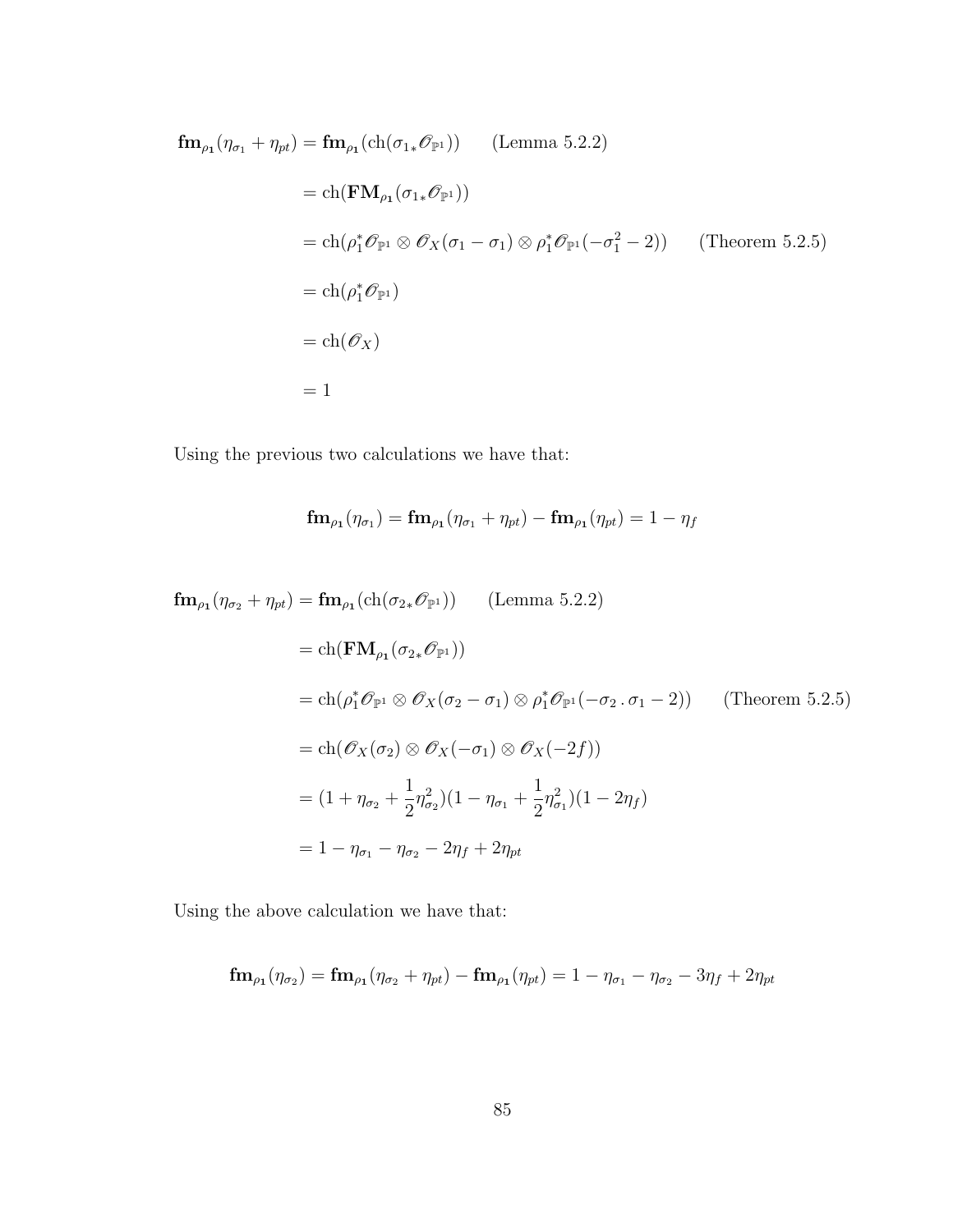$$
\begin{aligned} \mathbf{f} \mathbf{m}_{\rho_1}(\eta_f) &= \mathbf{f} \mathbf{m}_{\rho_1}(\text{ch}(\rho_1^* \mathscr{O}_t)) \\ &= \text{ch}(\mathbf{F} \mathbf{M}_{\rho_1}(\rho_1^* \mathscr{O}_t)) \\ &= \text{ch}(\sigma_{1*}(\mathscr{O}_t \otimes \mathscr{O}_{\mathbb{P}^1}(-2))[-1]) \qquad \text{(Theorem 5.2.3)} \\ &= -\text{ch}(\sigma_{1*} \mathscr{O}_t) \\ &= -\eta_{pt} \qquad \text{(Lemma 5.2.2)} \end{aligned}
$$

 $\Box$ 

### 5.2.3 Describing the Parameters (Step 3)

Using the computations of the cohomological Fourier-Mukai transform in theorem 5.2.6, we deduce the following simple corollary:

Corollary 5.2.7. Let  $\iota : C \to X$  be any curve in the linear system  $|r\sigma_1 + 24f|$ for  $r \geq 0$  and choose any  $\mathcal{N} \in Pic^{25r-r^2}(C)$ . Then the Fourier-Mukai transform  $\text{FM}_{\rho_1}(\iota_*\mathscr{N}) = \mathscr{E}$  is a vector bundle of rank r on X satisfying the anomaly cancellation conditions.

*Proof.* Suppose more generally that C is a curve in the linear system  $|a\sigma_1+b\sigma_2+c f|$ , and  $\mathscr{N} \in \text{Pic}^d(C)$ . By theorem 5.2.1, in the ordered basis of theorem 5.2.6 we have that  $\text{ch}(\iota_*\mathscr{N}) = (0, a, b, c, d + \frac{1}{2})$  $\frac{1}{2}\chi(C)$ ). We apply the cohomological Fourier-Mukai transform by using the matrix in 5.2.6, and set this equal to the vector  $(r, 0, 0, 0, -24)$  (as X is K3, so  $c_1(X) = 0$ ,  $ch_2(X) = -24\eta_{pt}$ , and the rank can be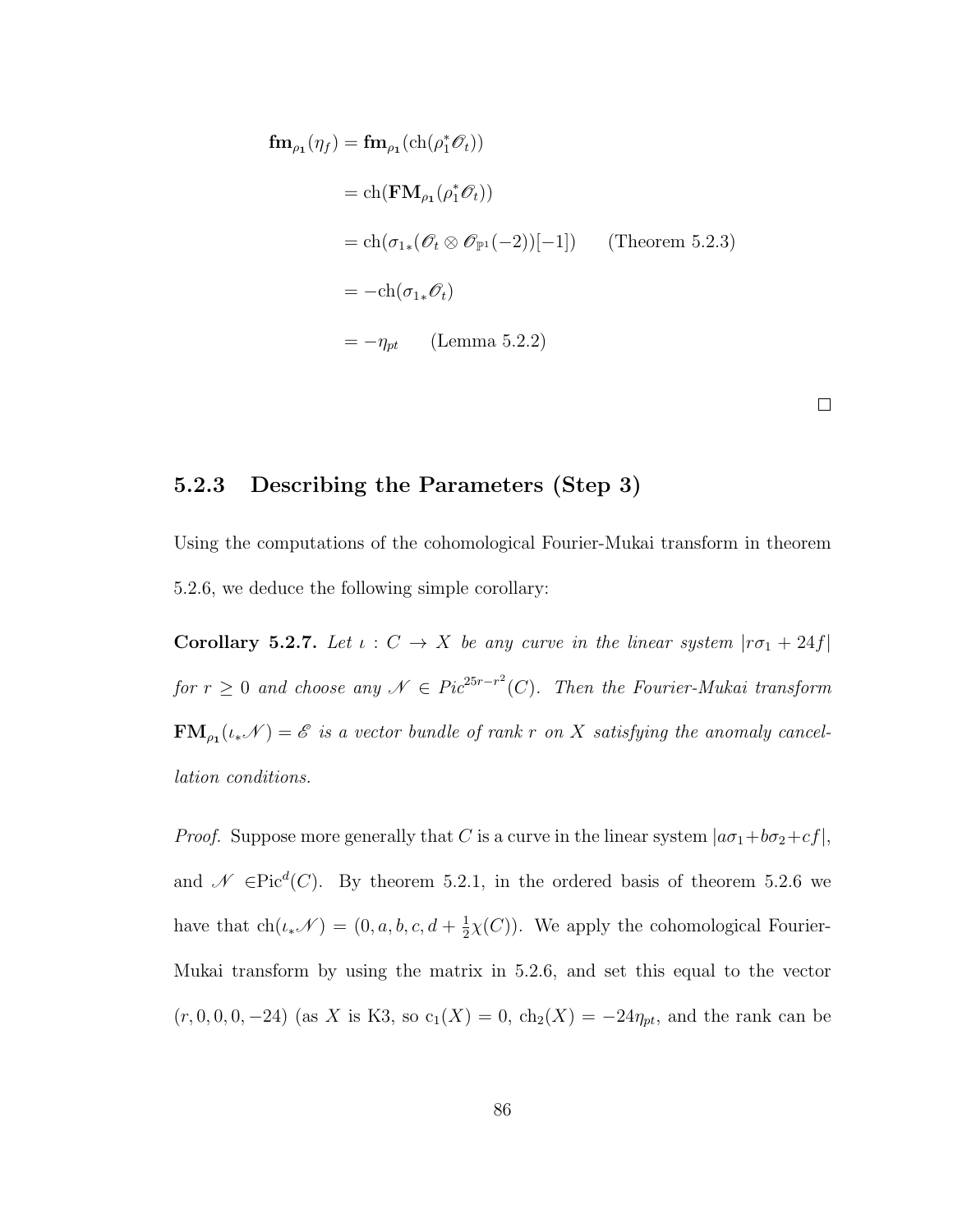arbitrary):

$$
\begin{pmatrix}\n0 & 1 & 1 & 0 & 0 \\
-1 & 0 & -1 & 0 & 0 \\
0 & 0 & -1 & 0 & 0 \\
0 & -1 & -3 & 0 & 1 \\
-1 & 0 & 2 & -1 & 0\n\end{pmatrix}\n\begin{pmatrix}\n0 \\
a \\
b \\
c \\
d + \frac{1}{2}\chi(C)\n\end{pmatrix} = \begin{pmatrix}\nr \\
0 \\
0 \\
0 \\
-24\n\end{pmatrix}
$$

From this system of equations, one deduces that  $a = r$ ,  $b = 0$ ,  $c = 24$ , and

$$
-r + d + \frac{1}{2}\chi(C) = 0
$$

For this last equation, consider:

$$
\chi(C) = -C \cdot C \qquad (X \text{ is K3})
$$

$$
= -(r\sigma_1 + 24f)^2
$$

$$
= -(r^2\sigma_1^2 + 48r\sigma_1 \cdot f)
$$

$$
= -(-2r^2 + 48r)
$$

$$
= 2r^2 - 48r
$$

Plugging this in to the equation for  $d$  above, we obtain:

$$
d = 25r - r^2
$$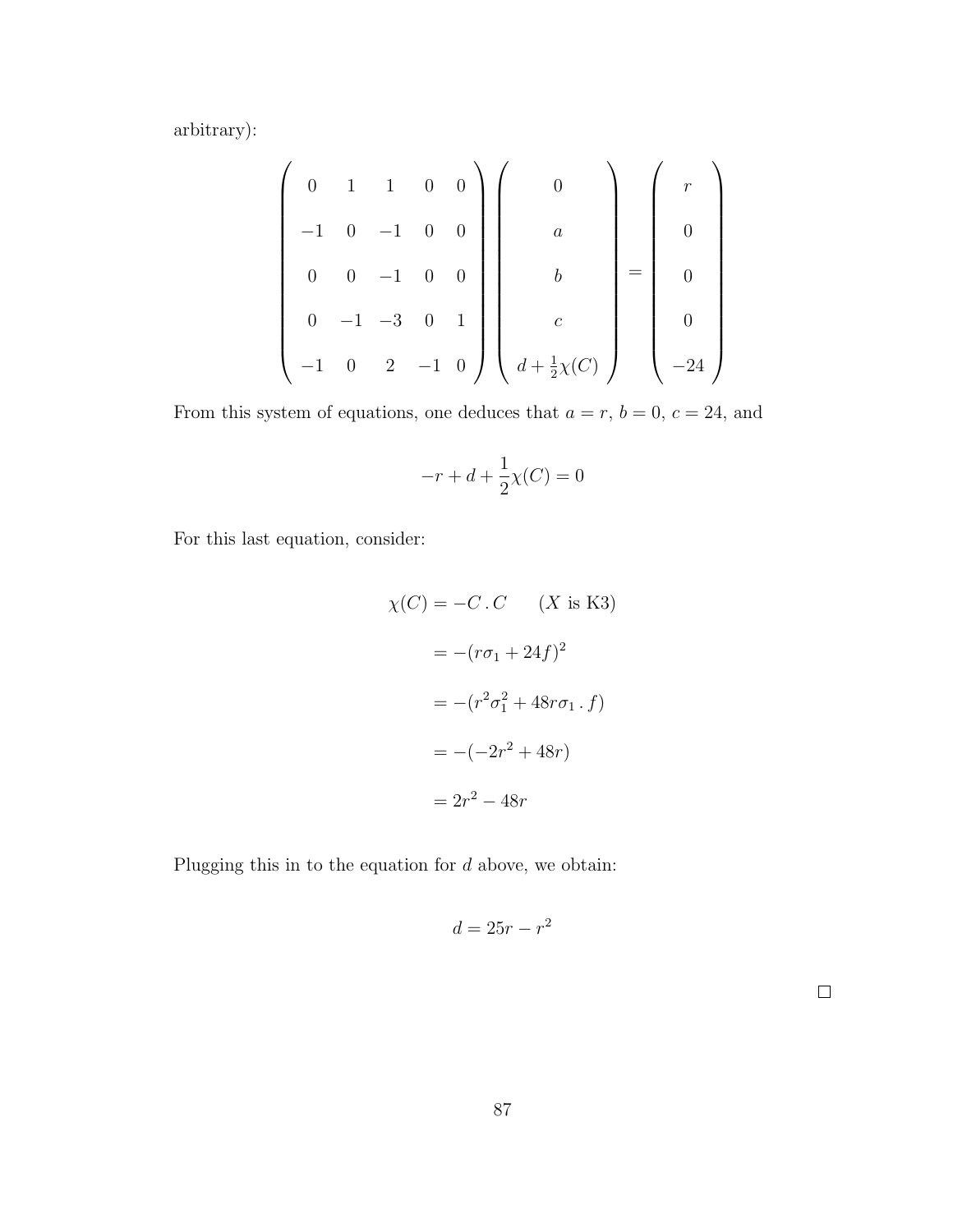## 5.3 Twisted Transform

Now theoretically one can take the spectral data constructed in the previous section and transform relative to the genus one fibration  $\rho_2: X \to \mathbb{P}^1$  without a section to obtain a vector bundle over the dual gerbe. To do so, we would want to follow the construction of [13]. We recall the following theorem:

**Theorem 5.3.1** (Donagi-Pantev). Suppose  $f : J \to B \cong \mathbb{P}^1$  is a non-isotrivial elliptic fibration with a section on a smooth complex surface J. Assume that f has I<sub>1</sub> fibers at worst. Let  $\alpha, \beta \in \mathrm{III}_B(J)$  be two elements such that  $\beta$  is torsion. Then there is an equivalence

$$
\mathbf{FM}: D_1^b({}_{\alpha}J_{\beta}) \to D_1^b({}_{-\beta}J_{\alpha})
$$

of the derived category of weight 1 coherent sheaves on the gerbe  $_{\alpha}J_{\beta}$  over  $J_{\beta}$  and the derived category of weight 1 coherent sheaves on the gerbe  ${}_{-\beta}J_{\alpha}$  over  $J_{\alpha}$ .

For the precise construction of the gerbes see [13]. It suffices to note that given a class  $\delta \in \mathrm{III}_B(J)$  that is *n*-torsion, then any gerbe of the form  $\delta J_\alpha$  will correspond to an *n*-torsion class in  $H^2(J_\alpha, \mathcal{O}_{J_\alpha}^*)$ , and therefore some gerbe over  $J_\alpha$ . Thus, the gerbe comes from a class in  $H^2(J_\alpha,\mu_n)$  under the inclusion of  $\mu_n \hookrightarrow \mathscr{O}_{J_\alpha}^*$ .

In our situation we have slightly worse singular fibers, so the construction of the above gerbes would have to be extended. Our fibration  $\rho_2: X \to \mathbb{P}^1$  corresponds to a 2-torsion class  $\beta \in \mathrm{III}_{\mathbb{P}^1}(J)$ . If we assume the above construction can be extended to our situation, then we could apply it to the case where  $\alpha = 0$  and  $\beta$  defines  $\rho_2$ .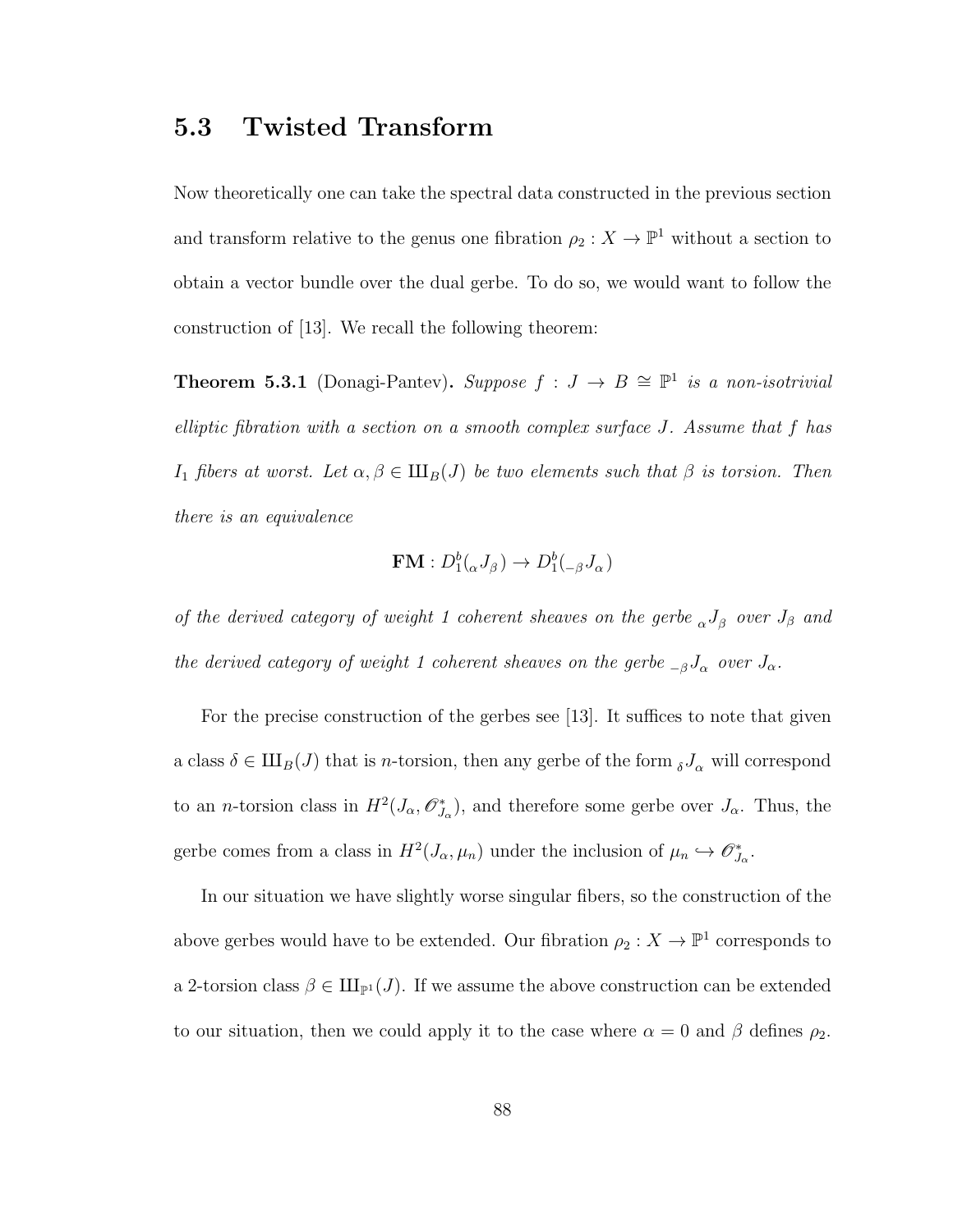What we would obtain is a Fourier-Mukai equivalence between weight one sheaves on a trivial gerbe  $_0J_\beta$  over  $J_\beta \cong X$  and a weight one sheaves on the nontrivial gerbe  $\beta J_0$  over  $J_0 \cong J \to \mathbb{P}^1$  (note  $\beta = -\beta$ ). Since the gerbe  $_0J_\beta$  is trivial, we have an equivalence:

$$
D_0^b(_0J_\beta)\cong D_1^b(_0J_\beta)
$$

From here we deduce the following composition of equivalences will map our spectral data to the desired bundle over a gerbe  $\mathcal{A}_0$ :

$$
D^b(X) = D^b(J_\beta) \longrightarrow D^b_0({}_0J_\beta) \longrightarrow D^b_1({}_0J_\beta) \xrightarrow{\text{FM}} D^b_1({}_\beta J_0)
$$

Since the target gerbe is induced by a  $\mu_2$ -gerbe, one can consider the sheaves as lying over a  $\mu_2$ -gerbe. This allows one to compute the Chern reps, noting that the corresponding inertia stack will just be two copies of the  $\mu_2$ -gerbe itself. This must be left for future work.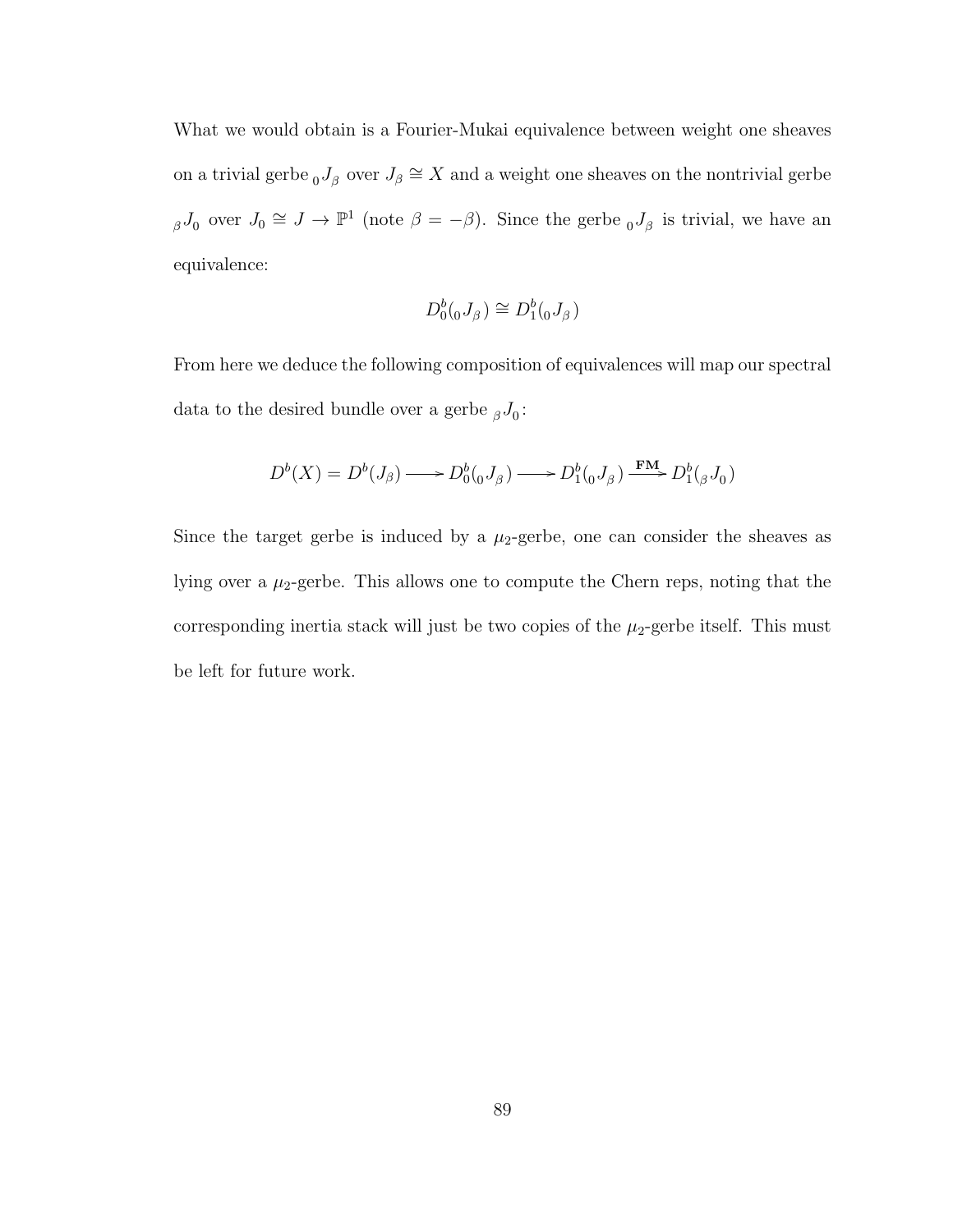# Bibliography

- [1] D. Abramovich, A. Vistoli, Compactifying the space of stable maps, J. Amer. Math. Soc. 15 (2002), no. 1, 27-75.
- [2] A. Adem, J. Leida, Y. Ruan, Orbifolds and Stringy Topology, Cambridge Tracts in Mathematics (Book 171) (2007).
- [3] L. Anderson, B. Jia, R. Manion, E. Sharpe, General aspects of heterotic string compactifications on stacks and gerbes, arXiv: 1307.2269.
- [4] M. Atiyah, R. Bott, The moment map and equivariant cohomology,
- [5] C. Bartocci, U. Bruzzo, D. Hernández Ruipérez, Fourier-Mukai and Nahm Transforms in Geometry and Mathematical Physics, Cambridge University Press (2009).
- [6] K. Behrend, Cohomology of Stacks, Lecture notes (2002).
- [7] M. Bershadsky, T. Pantev, V. Sadov, F-Theory with Quantized Fluxes, Adv.Theor.Math.Phys. 3 (1999) 727-773.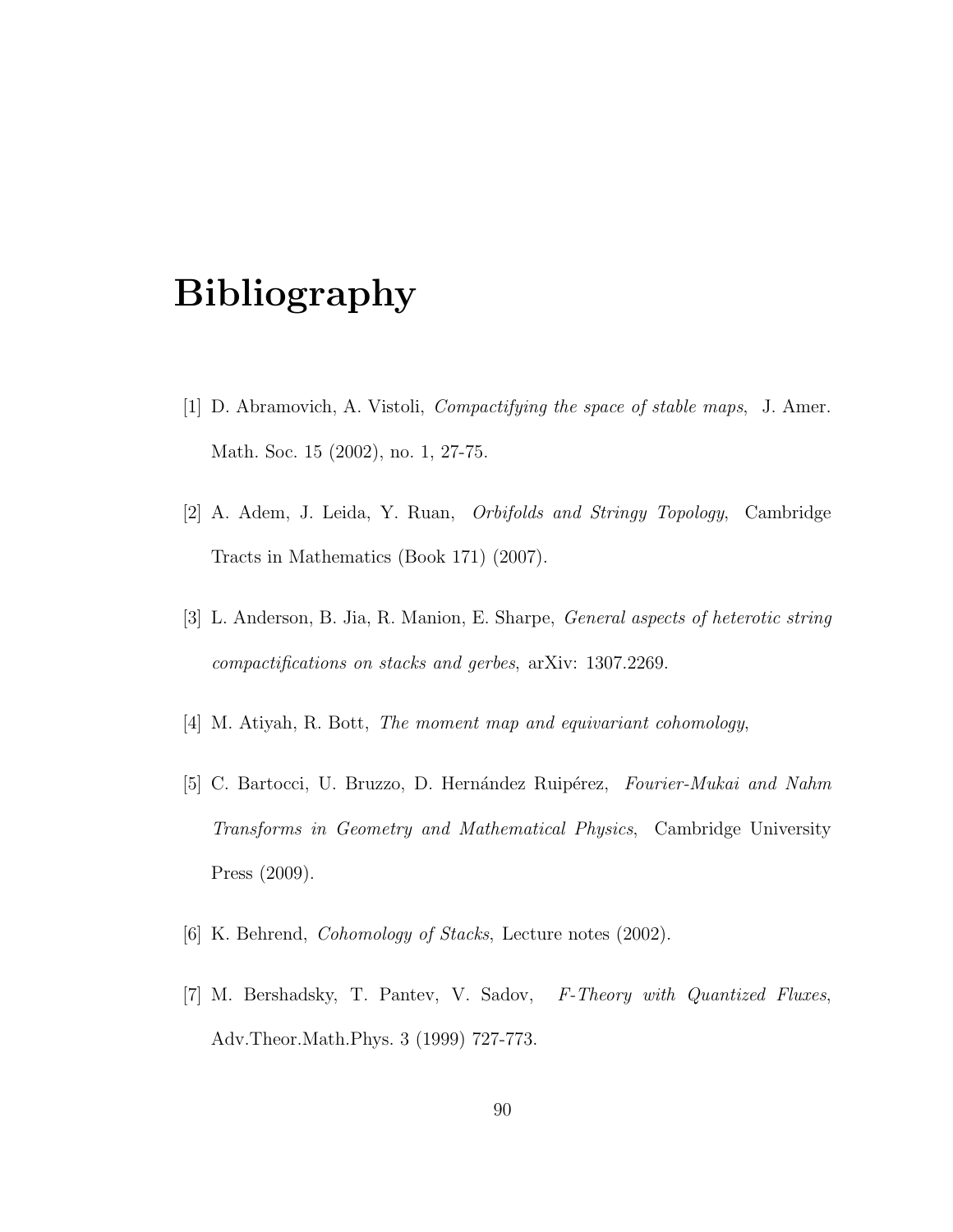- [8] A. Caldărăru, *Derived Categories of Twisted Sheaves on Calabi-Yau Manifolds*, Ph.D. thesis, Cornell University (2000).
- [9] W. Chen, Y. Ruan, A New Cohomology Theory of Orbifold, Communications in Mathematical Physics June 2004, Volume 248, Issue 1, pp 1-31.
- [10] P. Deligne, D. Mumford, The Irreducability of the Space of Curves of a Given Genus, Publications Mathmatiques de l'IHS, 36 (1969), p. 75-109.
- [11] I. Dolgachev,M. Gross, Elliptic Three-folds I: Ogg-Shafarevich Theory, arXiv: 9210009v2.
- [12] R. Donagi, J. Guffin, S. Katz, E. Sharpe, A Mathematical Theory of Quantum Sheaf Cohomology, arXiv: 1110.3751.
- [13] R. Donagi, T. Pantev, Torus Fibrations, Gerbes, and Duality, Mem. Amer. Math. Soc., 193, No. 901 (2008).
- [14] D. Edidin, Riemann-Roch for Deligne-Mumford Stacks arXiv: 1205.4742.
- [15] R. Friedman, J. Morgan, E. Witten, Vector Bundles Over Elliptic Fibrations, J. Algebraic Geom., 8 (1999), pp. 279-401.
- [16] R. Hartshorne, Algebraic Geometry, Graduate Texts in Mathematics, vol. 52, Spring-Verlag (1977).
- [17] D. Huybrechts, Fourier-Mukai Transforms in Algebraic Geometry, Oxford University Press, USA (2006).